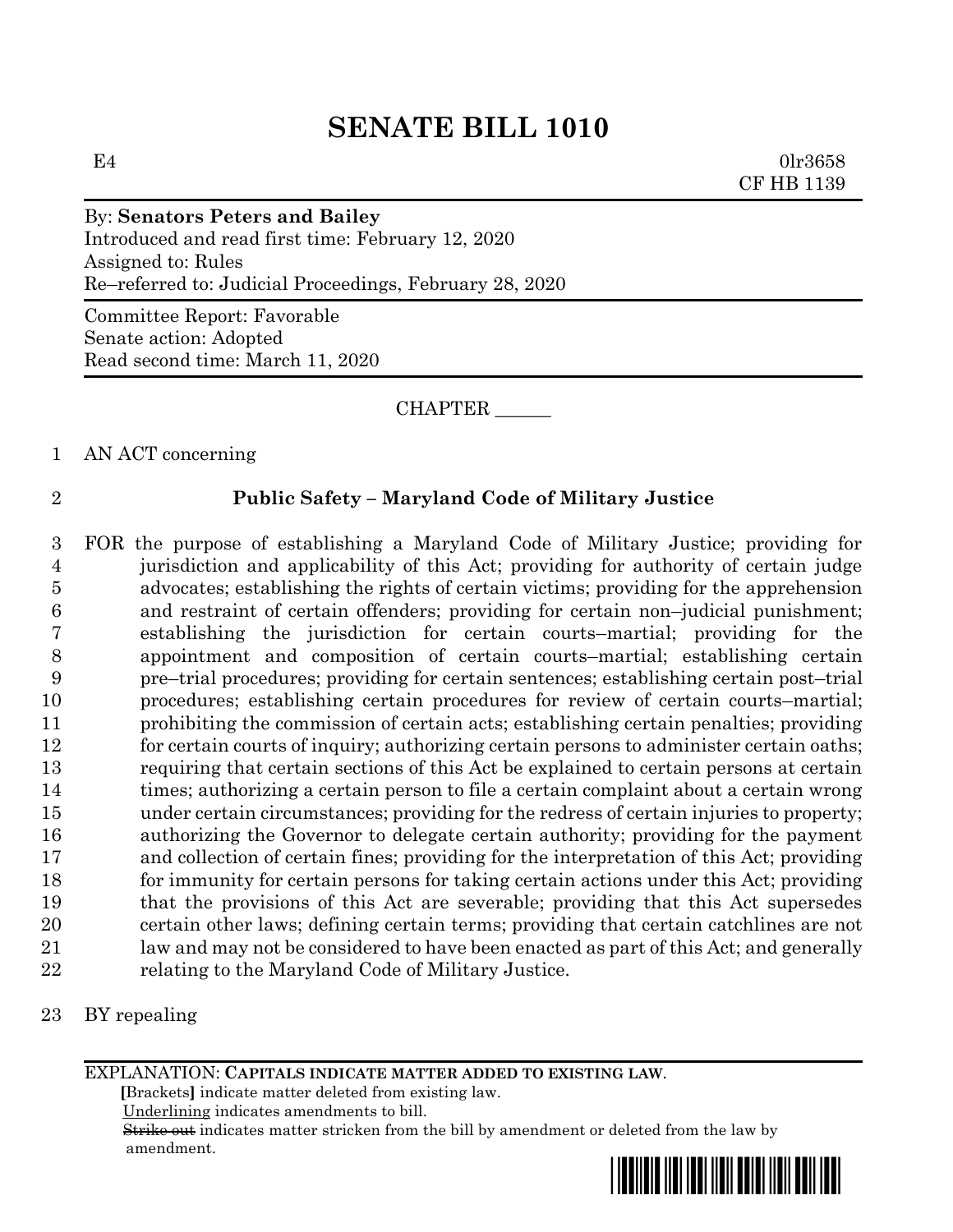# **SENATE BILL 1010**

| $\mathbf 1$<br>$\overline{2}$<br>3<br>4  | Article – Public Safety<br>Section 13–801 through 13–814 and the subtitle "Subtitle 8. Courts – Martial"<br>Annotated Code of Maryland<br>(2018 Replacement Volume and 2019 Supplement)                                                                            |  |  |  |
|------------------------------------------|--------------------------------------------------------------------------------------------------------------------------------------------------------------------------------------------------------------------------------------------------------------------|--|--|--|
| $\overline{5}$<br>6<br>7<br>8<br>9<br>10 | BY adding to<br>Article – Public Safety<br>Section 13A-101 through 13A-1112 to be under the new title "Title 13A. Maryland<br>Code of Military Justice"<br>Annotated Code of Maryland<br>(2018 Replacement Volume and 2019 Supplement)                             |  |  |  |
| 11<br>12<br>13                           | SECTION 1. BE IT ENACTED BY THE GENERAL ASSEMBLY OF MARYLAND,<br>That Section(s) 13–801 through 13–814 and the subtitle "Subtitle 8. Courts – Martial" of<br>Article – Public Safety of the Annotated Code of Maryland be repealed.                                |  |  |  |
| 14<br>15                                 | SECTION 2. AND BE IT FURTHER ENACTED, That the Laws of Maryland read<br>as follows:                                                                                                                                                                                |  |  |  |
| 16                                       | <b>Article - Public Safety</b>                                                                                                                                                                                                                                     |  |  |  |
| 17                                       | TITLE 13A. MARYLAND CODE OF MILITARY JUSTICE.                                                                                                                                                                                                                      |  |  |  |
| 18                                       | <b>SUBTITLE 1. GENERAL PROVISIONS.</b>                                                                                                                                                                                                                             |  |  |  |
| 19                                       | 13A-101. DEFINITIONS.                                                                                                                                                                                                                                              |  |  |  |
| 20<br>$21\,$                             | IN THIS TITLE, UNLESS THE CONTEXT OTHERWISE REQUIRES, THE<br>(A)<br>FOLLOWING WORDS HAVE THE MEANINGS INDICATED.                                                                                                                                                   |  |  |  |
| 22                                       | (B) "ACCUSER" MEANS:                                                                                                                                                                                                                                               |  |  |  |
| 23                                       | (1)<br>A PERSON WHO SIGNS AND SWEARS TO CHARGES;                                                                                                                                                                                                                   |  |  |  |
| 24<br>$25\,$                             | (2)<br>A PERSON WHO DIRECTS THAT CHARGES NOMINALLY BE SIGNED<br>AND SWORN TO BY ANOTHER; OR                                                                                                                                                                        |  |  |  |
| 26<br>$27\,$                             | ANY OTHER PERSON WHO HAS AN INTEREST OTHER THAN AN<br>(3)<br>OFFICIAL INTEREST IN THE PROSECUTION OF THE ACCUSED.                                                                                                                                                  |  |  |  |
| 28<br>29<br>30<br>31                     | (C) "CADET" OR "CANDIDATE" MEANS A PERSON WHO IS ENROLLED IN OR<br>ATTENDING A STATE MILITARY ACADEMY, A REGIONAL TRAINING INSTITUTE, OR<br>ANY OTHER FORMAL EDUCATION PROGRAM FOR THE PURPOSE OF BECOMING A<br>COMMISSIONED OFFICER IN THE STATE MILITARY FORCES. |  |  |  |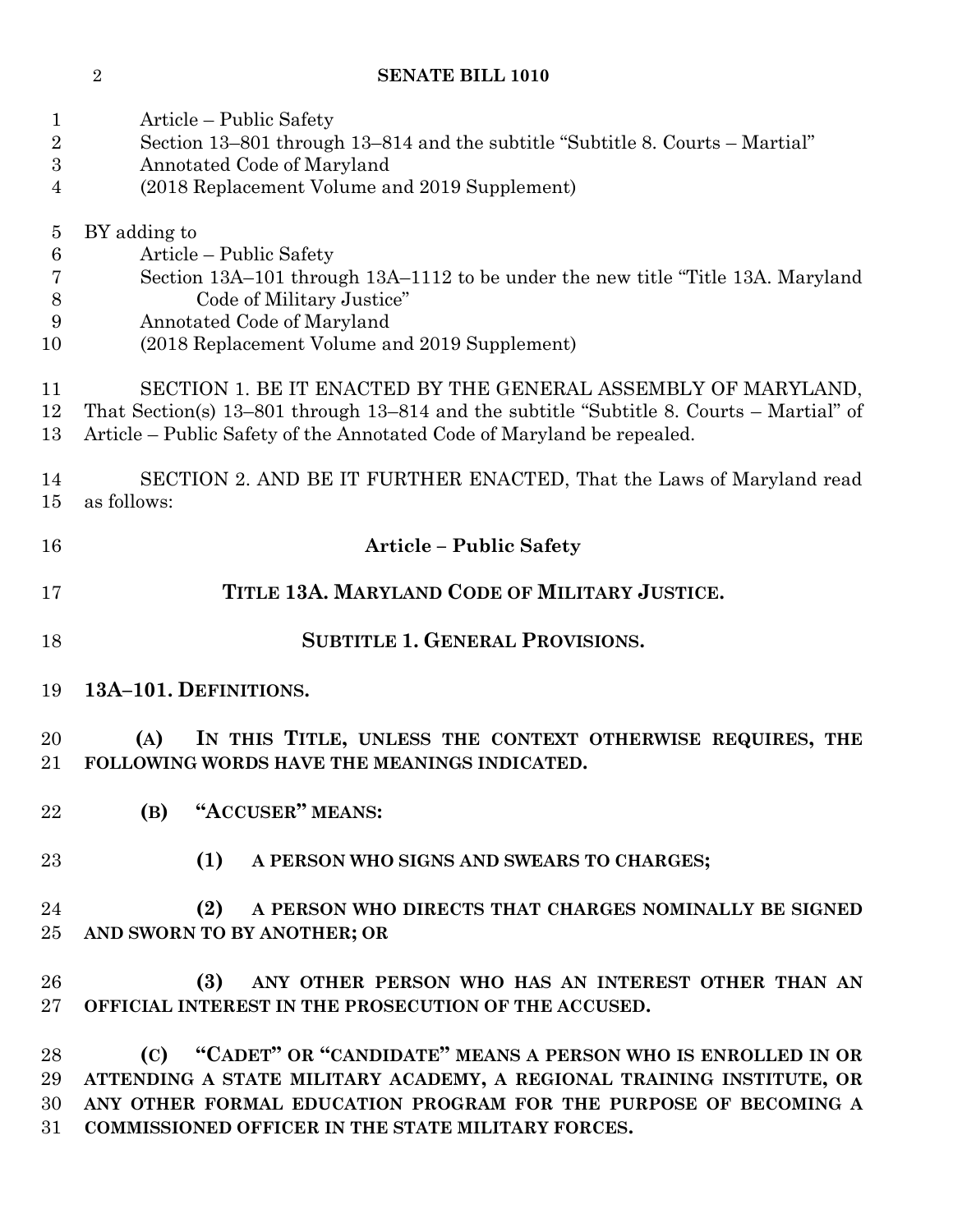**(D) "CLASSIFIED INFORMATION" MEANS:**

 **(1) INFORMATION OR MATERIAL THAT HAS BEEN DETERMINED BY AN OFFICIAL OF THE UNITED STATES OR A STATE PURSUANT TO LAW, AN EXECUTIVE ORDER, OR REGULATION TO REQUIRE PROTECTION AGAINST UNAUTHORIZED DISCLOSURE FOR REASONS OF NATIONAL OR STATE SECURITY; AND (2) RESTRICTED DATA, AS DEFINED IN § 11(Y) OF THE ATOMIC ENERGY ACT OF 1954, 42 U.S.C. § 2014(Y). (E) "COMMANDER" MEANS COMMANDING OFFICER. (F) "COMMANDING OFFICER" INCLUDES: (1) COMMISSIONED OFFICERS OF THE STATE MILITARY FORCES; AND (2) OFFICERS IN CHARGE ONLY WHEN ADMINISTERING NON–JUDICIAL PUNISHMENT UNDER § 13A–301 OF THIS CODE. (G) "CONVENING AUTHORITY" INCLUDES: (1) THE PERSON WHO CONVENED THE COURT; AND (2) (I) A COMMISSIONED OFFICER COMMANDING FOR THE TIME BEING; OR (II) A SUCCESSOR IN COMMAND TO THE CONVENING AUTHORITY. (H) "DAY" MEANS: (1) CALENDAR DAY AND IS NOT SYNONYMOUS WITH THE TERM "UNIT TRAINING ASSEMBLY." (2) AS IT RELATES TO ANY PUNISHMENT AUTHORIZED BY THIS ARTICLE THAT IS MEASURED IN TERMS OF DAYS, WHEN SERVED IN A STATUS OTHER THAN ANNUAL FIELD TRAINING, SUCCEEDING DUTY DAYS. (I) (1) "DUTY STATUS OTHER THAN STATE ACTIVE DUTY" MEANS ANY OTHER TYPE OF DUTY NOT IN FEDERAL SERVICE AND NOT FULL–TIME DUTY IN THE ACTIVE SERVICE OF THE STATE UNDER AN ORDER ISSUED BY AUTHORITY OF LAW. (2) "DUTY STATUS OTHER THAN STATE ACTIVE DUTY" INCLUDES**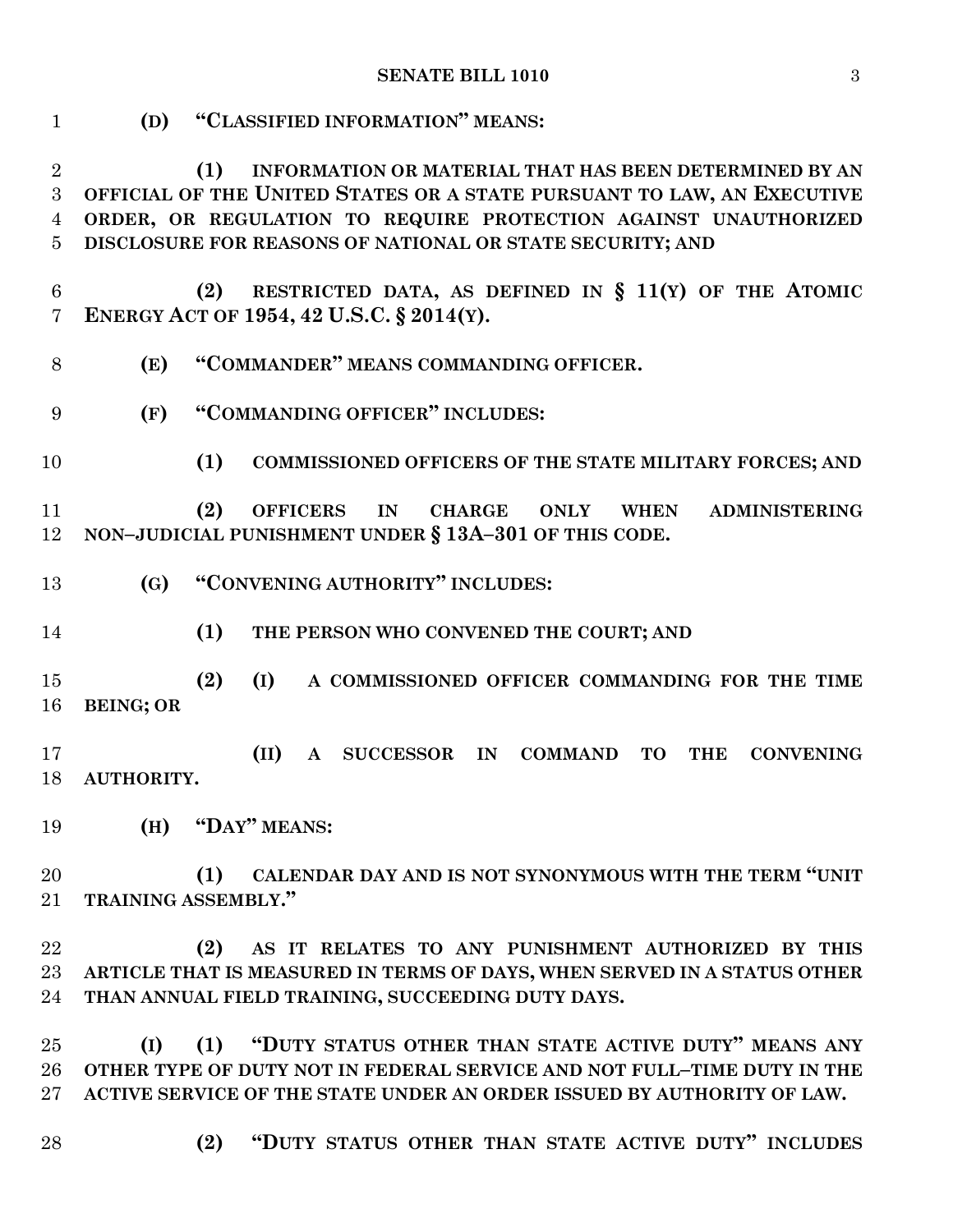**(K) "JUDGE ADVOCATE" MEANS A COMMISSIONED OFFICER OF THE (1) (I) CERTIFIED OR DESIGNATED AS A JUDGE ADVOCATE IN THE JUDGE ADVOCATE GENERAL'S CORPS OF THE ARMY, AIR FORCE, NAVY, OR THE PERFORM SUCH MILITARY JUSTICE DUTIES REQUIRED BY THIS CODE; OR (2) IF NO JUDGE ADVOCATE CERTIFIED UNDER ITEM (1) OF THIS SUBSECTION IS AVAILABLE, CERTIFIED BY A SENIOR JUDGE ADVOCATE OF THE COMMANDER OF ANOTHER FORCE IN THE STATE MILITARY FORCES, AS THE CONVENING AUTHORITY DIRECTS. (L) "MILITARY COURT" MEANS: (1) A COURT–MARTIAL; OR (2) A COURT OF INQUIRY. (M) "MILITARY JUDGE" MEANS AN OFFICIAL OF A GENERAL OR SPECIAL COURT–MARTIAL DETAILED IN ACCORDANCE WITH § 13A–505 OF THIS TITLE. (N) "MILITARY OFFENSES" MEANS THE OFFENSES PRESCRIBED UNDER THE PUNITIVE PROVISIONS OF THE CODE. (O) "NATIONAL SECURITY" MEANS THE NATIONAL DEFENSE AND FOREIGN RELATIONS OF THE UNITED STATES. (P) "OFFICER" MEANS A COMMISSIONED OR WARRANT OFFICER. (Q) "RECORD," WHEN USED IN CONNECTION WITH THE PROCEEDINGS OF A COURT–MARTIAL, MEANS:**

 **(II) CERTIFIED AS A NON–FEDERALLY RECOGNIZED JUDGE ADVOCATE, UNDER REGULATIONS ADOPTED PURSUANT TO THIS PROVISION, BY THE SENIOR JUDGE ADVOCATE OF THE COMMANDER OF THE FORCE IN THE STATE MILITARY FORCES OF WHICH THE ACCUSED IS A MEMBER, AS COMPETENT TO** 

 **MARINE CORPS OR DESIGNATED AS A LAW SPECIALIST AS AN OFFICER OF THE COAST GUARD, OR A RESERVE COMPONENT OF ONE OF THESE; OR**

 **ORGANIZED STATE MILITARY FORCES WHO IS A MEMBER IN GOOD STANDING OF THE BAR OF THE HIGHEST COURT OF A STATE:**

**(J) "ENLISTED MEMBER" MEANS A PERSON IN AN ENLISTED GRADE.**

**TRAVEL TO AND FROM SUCH DUTY.**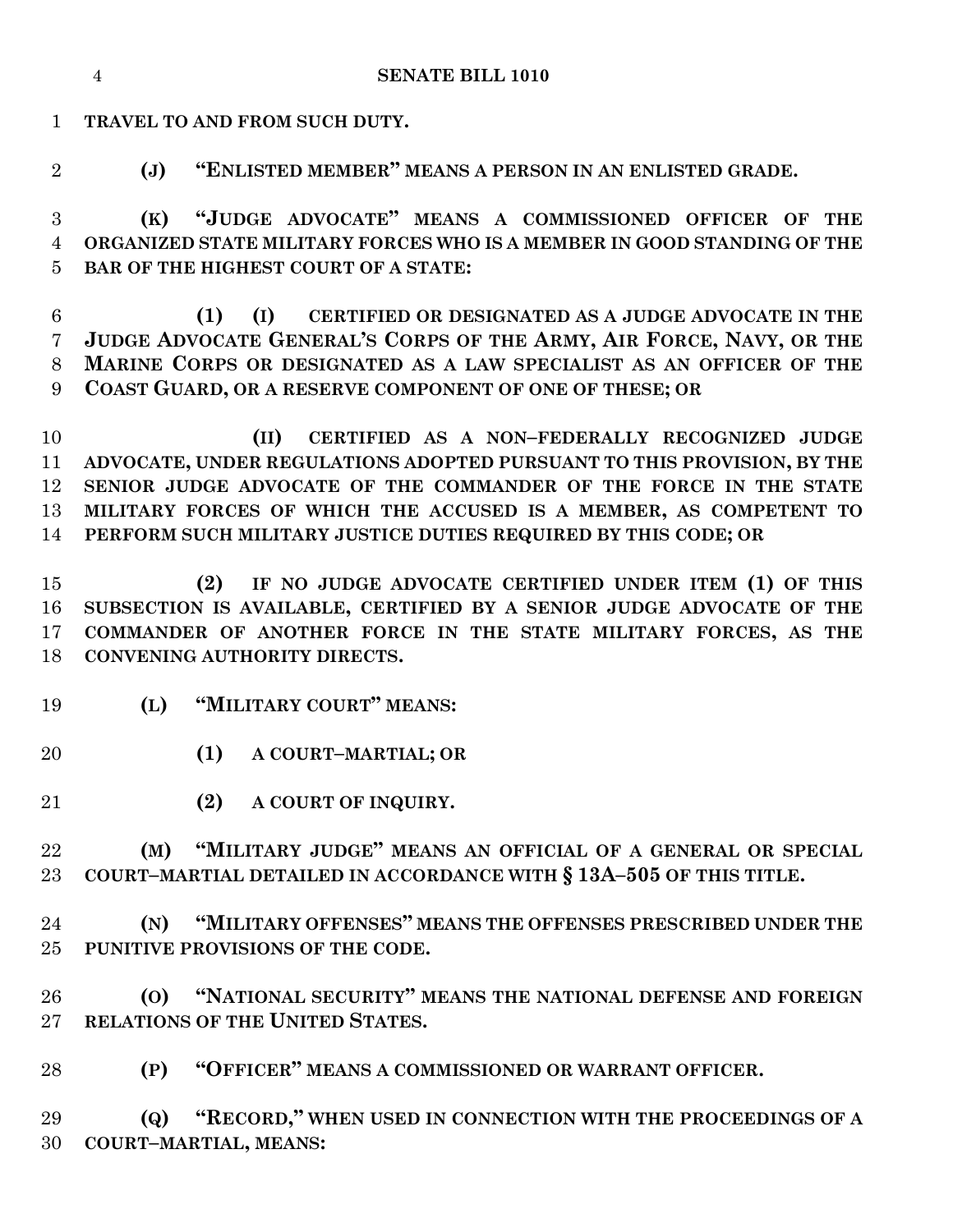**(1) AN OFFICIAL WRITTEN TRANSCRIPT, WRITTEN SUMMARY, OR OTHER WRITING RELATING TO THE PROCEEDINGS; OR**

 **(2) AN OFFICIAL AUDIOTAPE, VIDEOTAPE, DIGITAL IMAGE OR FILE, OR SIMILAR MATERIAL FROM WHICH SOUND, OR SOUND AND VISUAL IMAGES DEPICTING THE PROCEEDINGS, MAY BE REPRODUCED.**

 **(R) "SENIOR FORCE COMMANDER" MEANS THE COMMANDER OF THE SAME FORCE OF THE STATE MILITARY FORCES AS THE ACCUSED.**

 **(S) "SENIOR FORCE JUDGE ADVOCATE" MEANS THE SENIOR JUDGE ADVOCATE OF THE COMMANDER OF THE SAME FORCE OF THE STATE MILITARY FORCES AS THE ACCUSED AND WHO IS THAT COMMANDER'S CHIEF LEGAL ADVISOR.**

 **(T) (1) "STATE ACTIVE DUTY" MEANS FULL–TIME DUTY IN THE STATE MILITARY FORCES UNDER AN ORDER OF THE GOVERNOR OR OTHERWISE ISSUED BY AUTHORITY OF LAW, AND PAID BY STATE FUNDS.**

 **(2) "STATE ACTIVE DUTY" INCLUDES TRAVEL TO AND FROM SUCH DUTY.**

 **(U) (1) "STATE MILITARY FORCES" MEANS THE NATIONAL GUARD OF THE STATE, AS DEFINED IN TITLE 32 OF THE UNITED STATES CODE, WHEN NOT IN A STATUS SUBJECTING THEM TO EXCLUSIVE JURISDICTION UNDER 10 U.S.C. 47.**

 **(2) "STATE MILITARY FORCES" DOES NOT INCLUDE THE UNORGANIZED MILITIA, MARYLAND DEFENSE FORCE, OR ANY OTHER STATE FORCE THAT DOES NOT MEET THE DEFINITION UNDER PARAGRAPH (1) OF THIS SUBSECTION.**

 **(V) "SUPERIOR COMMISSIONED OFFICER" MEANS A COMMISSIONED OFFICER SUPERIOR IN RANK OR COMMAND.**

 **(W) "VICTIM OF AN OFFENSE UNDER THIS CODE" MEANS AN INDIVIDUAL WHO HAS SUFFERED DIRECT PHYSICAL, EMOTIONAL, OR PECUNIARY HARM AS A RESULT OF THE COMMISSION OF AN OFFENSE UNDER THIS CODE.**

**13A–102. PERSONS SUBJECT TO THIS TITLE; JURISDICTION.**

 **(A) THIS TITLE APPLIES TO ALL MEMBERS OF THE STATE MILITARY FORCES AT ALL TIMES.**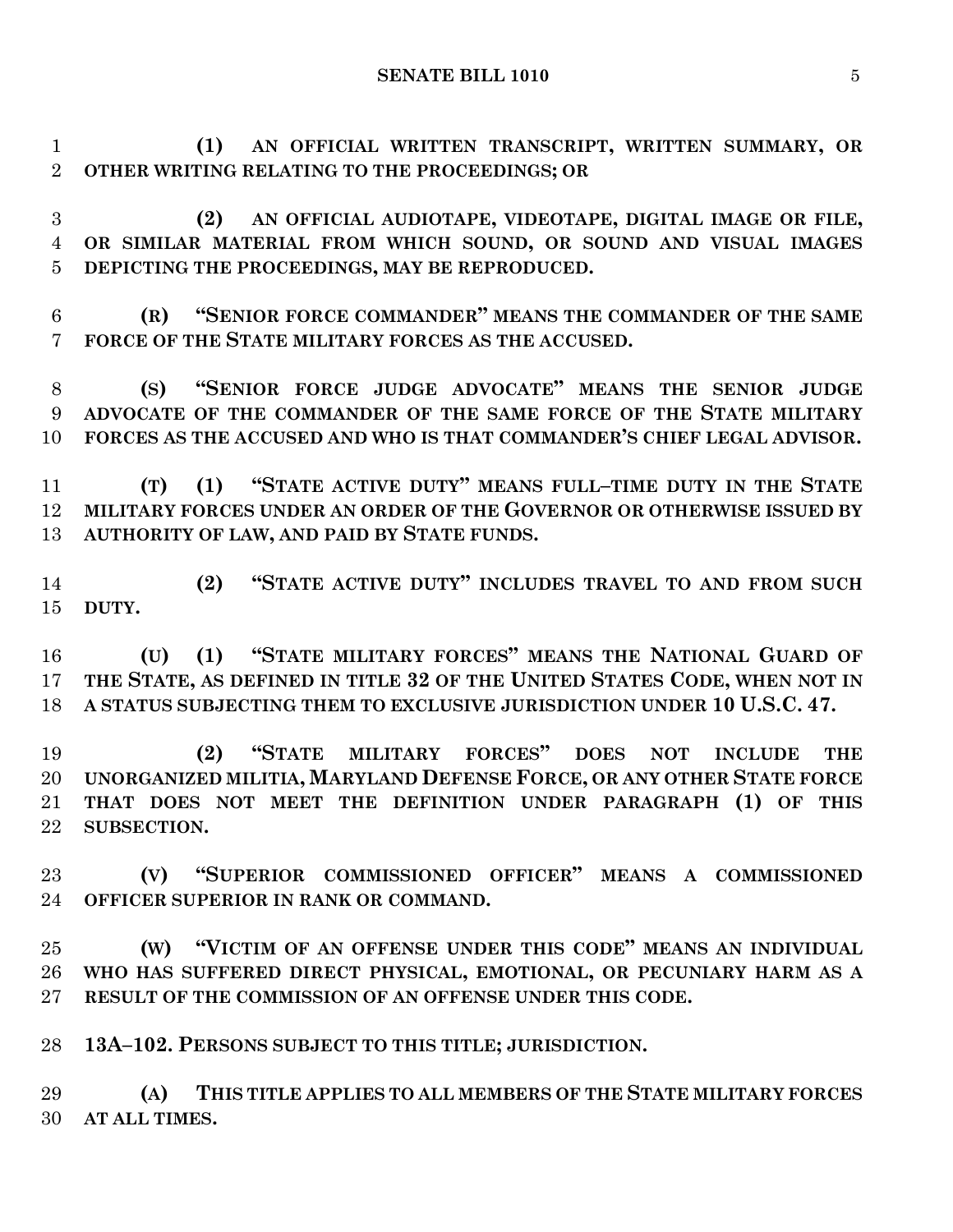**(B) (1) SUBJECT MATTER JURISDICTION IS ESTABLISHED IF A NEXUS EXISTS BETWEEN AN OFFENSE, EITHER MILITARY OR NON–MILITARY, AND THE STATE MILITARY FORCE.**

 **(2) COURTS–MARTIAL HAVE PRIMARY JURISDICTION OF MILITARY OFFENSES.**

 **(3) (I) A PROPER CIVILIAN COURT HAS PRIMARY JURISDICTION OF A NON–MILITARY OFFENSE WHEN AN ACT OR OMISSION VIOLATES BOTH THIS TITLE AND LOCAL CRIMINAL LAW, FOREIGN OR DOMESTIC.**

 **(II) IN A CASE DESCRIBED IN SUBPARAGRAPH (I) OF THIS PARAGRAPH, A COURT–MARTIAL MAY BE INITIATED ONLY AFTER THE CIVILIAN AUTHORITY DECLINED TO PROSECUTE OR DISMISSED THE CHARGE, PROVIDED JEOPARDY HAS NOT ATTACHED.**

 **(4) JURISDICTION OVER ATTEMPTED CRIMES, CONSPIRACY CRIMES, SOLICITATION, AND ACCESSORY CRIMES MUST BE DETERMINED BY THE UNDERLYING OFFENSE.**

**13A–103. JURISDICTION TO TRY CERTAIN PERSONNEL.**

 **(A) (1) EACH PERSON DISCHARGED FROM THE STATE MILITARY FORCES WHO IS LATER CHARGED WITH HAVING FRAUDULENTLY OBTAINED A DISCHARGE IS, SUBJECT TO §13A–708 OF THIS TITLE, SUBJECT TO TRIAL BY COURT–MARTIAL ON THAT CHARGE AND IS, AFTER APPREHENSION, SUBJECT TO THIS TITLE WHILE IN CUSTODY UNDER THE DIRECTION OF THE STATE MILITARY FORCES FOR THAT TRIAL.**

 **(2) ON CONVICTION OF THAT CHARGE, THAT PERSON IS SUBJECT TO TRIAL BY COURT–MARTIAL FOR ALL OFFENSES UNDER THIS TITLE COMMITTED BEFORE THE FRAUDULENT DISCHARGE.**

 **(B) NO PERSON WHO HAS DESERTED FROM THE STATE MILITARY FORCES MAY BE RELIEVED FROM AMENABILITY TO THE JURISDICTION OF THIS TITLE BY VIRTUE OF A SEPARATION FROM ANY LATER PERIOD OF SERVICE.**

**13A–104. TERRITORIAL APPLICABILITY OF THE TITLE.**

 **(A) (1) SUBJECT TO PARAGRAPH (2) OF THIS SUBSECTION, THIS TITLE HAS APPLICABILITY AT ALL TIMES AND IN ALL PLACES, PROVIDED THAT EITHER THE PERSON SUBJECT TO THIS TITLE IS IN A DUTY STATUS OR, IF NOT IN A DUTY STATUS, THAT THERE IS A NEXUS BETWEEN THE ACT OR OMISSION CONSTITUTING THE**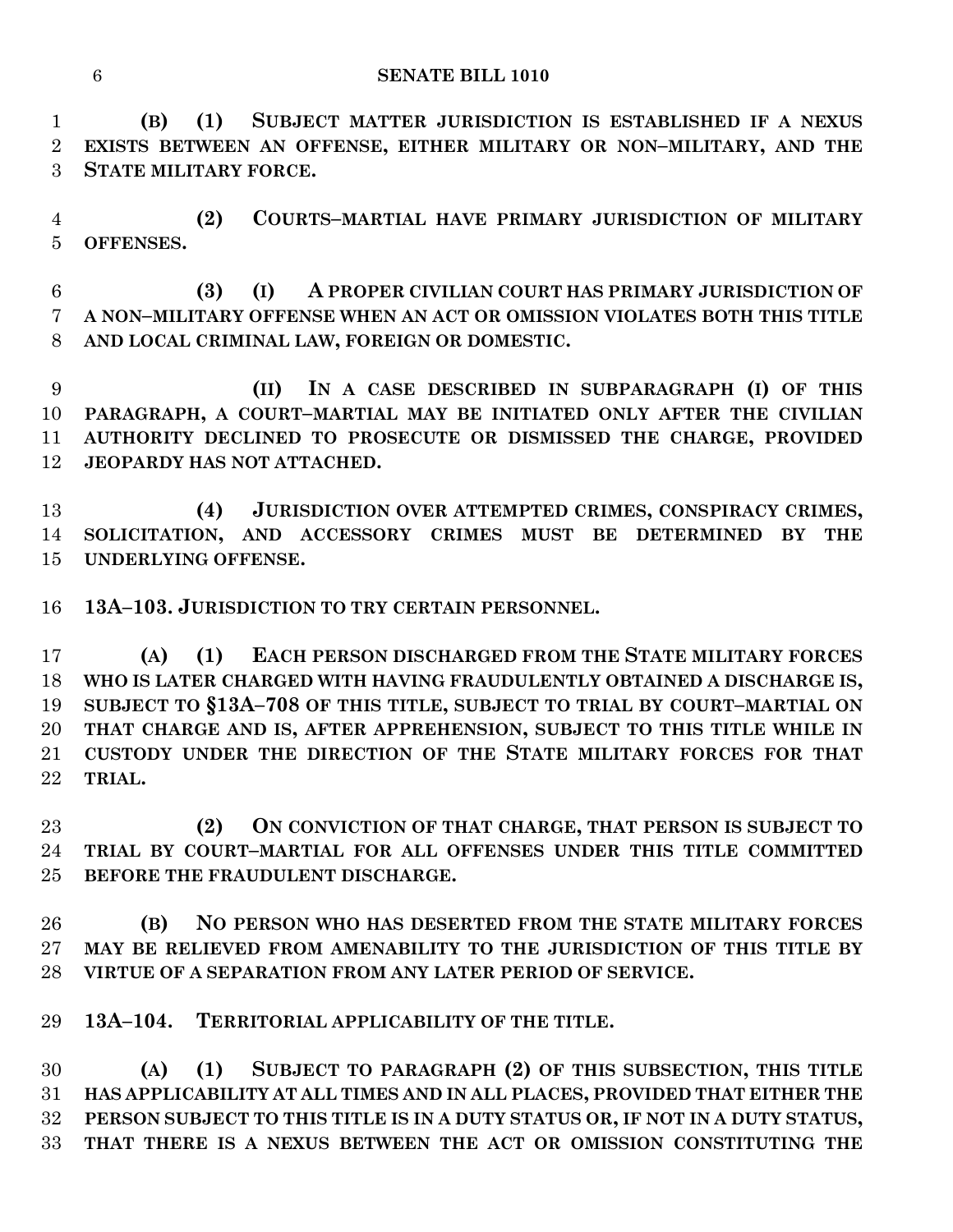**OFFENSE AND THE EFFICIENT FUNCTIONING OF THE STATE MILITARY FORCES.**

 **(2) THIS GRANT OF MILITARY JURISDICTION SHALL NEITHER PRECLUDE NOR LIMIT CIVILIAN JURISDICTION OVER AN OFFENSE, WHICH IS LIMITED ONLY BY THE PROHIBITION OF DOUBLE JEOPARDY.**

 **(B) (1) COURTS–MARTIAL AND COURTS OF INQUIRY MAY BE CONVENED AND HELD IN UNITS OF THE STATE MILITARY FORCES WHILE THOSE UNITS ARE SERVING OUTSIDE THE STATE WITH THE SAME JURISDICTION AND POWERS AS TO PERSONS SUBJECT TO THIS TITLE AS IF THE PROCEEDINGS WERE HELD INSIDE THE STATE.**

 **(2) OFFENSES COMMITTED OUTSIDE THE STATE MAY BE TRIED AND PUNISHED EITHER INSIDE OR OUTSIDE THE STATE.**

**13A–105. JUDGE ADVOCATES.**

 **(A) THE SENIOR FORCE JUDGE ADVOCATES IN EACH OF THE STATE'S MILITARY FORCES OR THAT JUDGE ADVOCATE'S DELEGATES SHALL MAKE FREQUENT INSPECTIONS IN THE FIELD IN SUPERVISION OF THE ADMINISTRATION OF MILITARY JUSTICE IN THAT FORCE.**

 **(B) (1) CONVENING AUTHORITIES SHALL AT ALL TIMES COMMUNICATE DIRECTLY WITH THEIR JUDGE ADVOCATES IN MATTERS RELATING TO THE ADMINISTRATION OF MILITARY JUSTICE.**

 **(2) THE JUDGE ADVOCATE OF A COMMAND IS ENTITLED TO COMMUNICATE DIRECTLY WITH THE JUDGE ADVOCATE OF A SUPERIOR OR SUBORDINATE COMMAND, OR WITH THE STATE JUDGE ADVOCATE.**

 **(C) A PERSON WHO HAS ACTED AS MEMBER, MILITARY JUDGE, TRIAL COUNSEL, DEFENSE COUNSEL, OR INVESTIGATING OFFICER, OR WHO HAS BEEN A WITNESS IN A CASE MAY NOT LATER ACT AS A JUDGE ADVOCATE TO A REVIEWING AUTHORITY ON THE SAME CASE.**

**13A–106. RIGHTS OF THE VICTIM OF AN OFFENSE UNDER THIS TITLE.**

 **(A) A VICTIM OF AN OFFENSE UNDER THIS TITLE HAS ALL RIGHTS CONFERRED BY STATE LAW IN NON–MILITARY COURTS, INCLUDING:**

- **(1) THE RIGHT TO BE REASONABLY PROTECTED FROM THE ACCUSED;**
- **(2) THE RIGHT TO REASONABLE, ACCURATE, AND TIMELY NOTICE**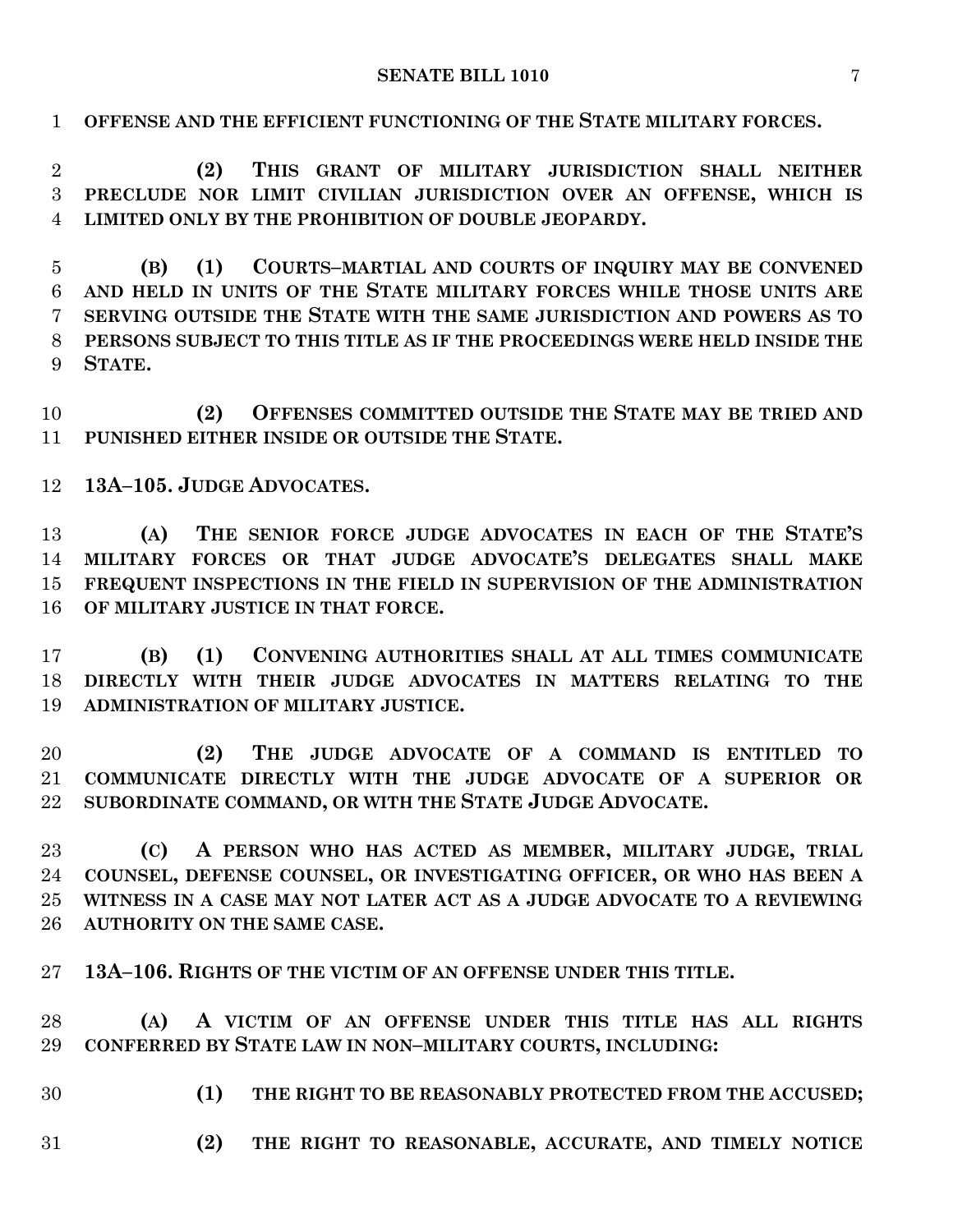|                                             | 8<br><b>SENATE BILL 1010</b>                                                                                                                                                                                                                                                                                                                                                                                                          |
|---------------------------------------------|---------------------------------------------------------------------------------------------------------------------------------------------------------------------------------------------------------------------------------------------------------------------------------------------------------------------------------------------------------------------------------------------------------------------------------------|
| $\mathbf 1$                                 | PROVIDED BY MILITARY TRIAL COUNSEL OF:                                                                                                                                                                                                                                                                                                                                                                                                |
| $\overline{2}$<br>3                         | A PUBLIC HEARING CONCERNING THE CONTINUATION OF<br>(I)<br>CONFINEMENT PRIOR TO TRIAL OF THE ACCUSED;                                                                                                                                                                                                                                                                                                                                  |
| $\overline{4}$<br>$\overline{5}$            | A PRELIMINARY HEARING UNDER § 13A-603 OF THE TITLE<br>(II)<br>RELATING TO THE OFFENSE;                                                                                                                                                                                                                                                                                                                                                |
| $6\phantom{.}6$<br>$\overline{7}$<br>8<br>9 | (III) A COURT-MARTIAL RELATING TO THE OFFENSE, INCLUDING<br>ALL RELATED MOTIONS, HEARINGS, PLEAS, SENTENCING HEARINGS, ALTERATIONS<br>OR SUSPENSION, AND ALL RELATED FILED DOCUMENTS, INCLUDING THOSE<br>RELATED TO § 13A-606 OF THE TITLE;                                                                                                                                                                                           |
| 10<br>11                                    | A PUBLIC PROCEEDING OF THE SERVICE CLEMENCY AND<br>(IV)<br>PAROLE BOARD RELATING TO THE OFFENSE; AND                                                                                                                                                                                                                                                                                                                                  |
| 12<br>13                                    | (V)<br>THE RELEASE OR ESCAPE OF THE ACCUSED, UNLESS SUCH<br>NOTICE MAY ENDANGER THE SAFETY OF ANY PERSON;                                                                                                                                                                                                                                                                                                                             |
| 14<br>15<br>16<br>17<br>18<br>19            | (3)<br>THE RIGHT NOT TO BE EXCLUDED FROM ANY PUBLIC HEARING OR<br>PROCEEDING DESCRIBED IN PARAGRAPH (2) OF THIS SUBSECTION, UNLESS THE<br>MILITARY JUDGE OR PRELIMINARY HEARING OFFICER, AS APPLICABLE, AFTER<br>RECEIVING CLEAR AND CONVINCING EVIDENCE, DETERMINES THAT TESTIMONY BY<br>THE VICTIM OF AN OFFENSE UNDER THIS TITLE WOULD BE MATERIALLY ALTERED<br>IF THE VICTIM HEARD OTHER TESTIMONY AT THAT HEARING OR PROCEEDING; |
| 20                                          | (4)<br>THE RIGHT TO BE REASONABLY HEARD AT:                                                                                                                                                                                                                                                                                                                                                                                           |
| 21<br>22                                    | (I)<br>A PUBLIC HEARING CONCERNING THE CONTINUATION OF<br>CONFINEMENT PRIOR TO TRIAL OF THE ACCUSED;                                                                                                                                                                                                                                                                                                                                  |
| 23                                          | (II)<br>A SENTENCING HEARING RELATING TO THE OFFENSE;                                                                                                                                                                                                                                                                                                                                                                                 |
| 24<br>25                                    | A PROCEEDING INVOLVING CLEMENCY AND PAROLE<br>(III)<br>RELATED TO THE OFFENSE; AND                                                                                                                                                                                                                                                                                                                                                    |
| 26<br>27<br>28                              | (IV) ANY PUBLIC MILITARY PROCEEDINGS,<br><b>INCLUDING</b><br>APPEALS, IN CONNECTION WITH THE VICTIM'S LEGAL RIGHTS WHERE THOSE RIGHTS<br>ARE IMPLICATED;                                                                                                                                                                                                                                                                              |
| 29<br>30<br>31                              | THE REASONABLE RIGHT TO CONFER BEFOREHAND WITH THE<br>(5)<br>COUNSEL REPRESENTING THE GOVERNMENT AT A PROCEEDING DESCRIBED IN<br>PARAGRAPH (2) OF THIS SUBSECTION AND AT A PROCEEDING UNDER § 13A-301, §                                                                                                                                                                                                                              |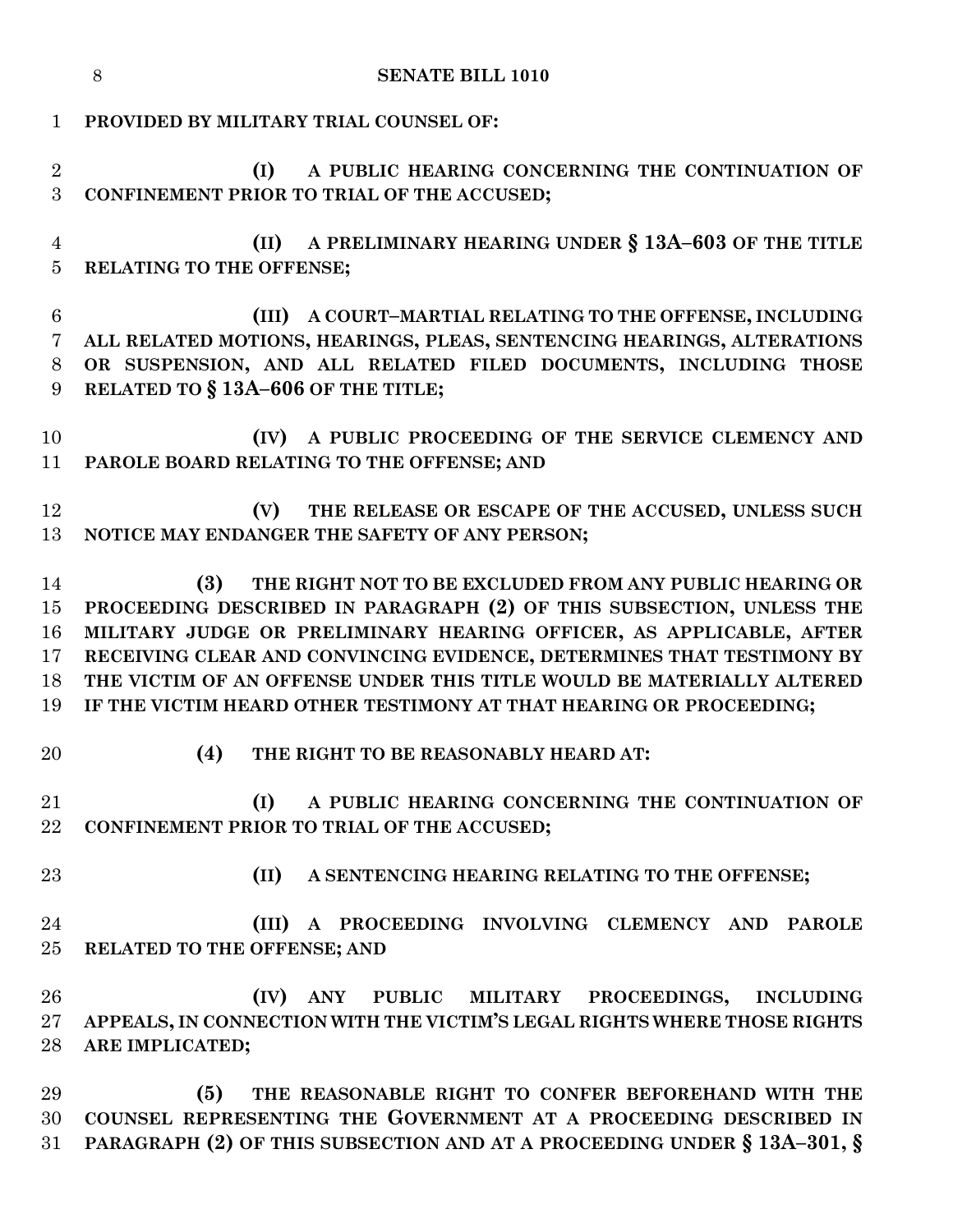| $\mathbf{1}$                     | 13A-405, § 13A-601.1, AND § 13A-902;                                                                                                                      |
|----------------------------------|-----------------------------------------------------------------------------------------------------------------------------------------------------------|
| $\overline{2}$<br>3              | TO RECEIVE FULL RESTITUTION BEFORE<br>(6)<br><b>THE</b><br><b>RIGHT</b><br>$\mathbf{A}$<br>FORFEITURE MAY BE RECEIVED BY THE MILITARY AS PROVIDED BY LAW; |
| $\overline{4}$<br>$\overline{5}$ | (7)<br>THE RIGHT TO PROCEEDINGS FREE FROM UNREASONABLE DELAY;<br><b>AND</b>                                                                               |
| $6\phantom{1}6$<br>7             | THE RIGHT TO BE TREATED WITH FAIRNESS AND WITH RESPECT<br>(8)<br>FOR THE DIGNITY AND PRIVACY OF THE VICTIM OF AN OFFENSE UNDER THIS TITLE.                |
| 8                                | (1) SUBJECT TO PARAGRAPH (2) OF THIS SUBSECTION, IN THE CASE<br>(B)                                                                                       |
| 9                                | OF A VICTIM OF AN OFFENSE UNDER THIS TITLE WHO IS UNDER 18 YEARS OF AGE                                                                                   |
| 10                               | BUT NOT A MEMBER OF THE ARMED FORCES, INCOMPETENT, INCAPACITATED, OR                                                                                      |
| 11                               | DECEASED, THE MILITARY JUDGE SHALL DESIGNATE A REPRESENTATIVE OF THE                                                                                      |
| 12                               | ESTATE OF THE VICTIM, A FAMILY MEMBER, OR ANOTHER SUITABLE INDIVIDUAL TO                                                                                  |
| 13                               | ASSUME THE VICTIM'S RIGHTS UNDER THIS SECTION.                                                                                                            |
| 14<br>15                         | THE INDIVIDUAL DESIGNATED UNDER PARAGRAPH (1) OF THIS<br>(2)<br>SUBSECTION MAY NOT BE THE ACCUSED.                                                        |
| 16                               | (C)<br>NOTHING IN THIS SECTION MAY BE CONSTRUED:                                                                                                          |
| 17                               | (1)<br>TO AUTHORIZE A CAUSE OF ACTION FOR DAMAGES;                                                                                                        |
| 18                               | TO CREATE, TO ENLARGE, OR TO IMPLY A DUTY OR OBLIGATION<br>(2)                                                                                            |
| 19                               | TO A VICTIM OF AN OFFENSE UNDER THIS TITLE OR OTHER PERSON FOR BREACH OF                                                                                  |
| 20                               | WHICH THE STATE OR ANY OF ITS OFFICERS OR EMPLOYEES COULD BE HELD LIABLE                                                                                  |
| 21                               | FOR DAMAGES OTHER THAN RESTITUTION; OR                                                                                                                    |
| 22<br>23                         | TO IMPAIR THE EXERCISE OF DISCRETION UNDER § 13A-601 OR §<br>(3)<br>13A-605 OF THIS TITLE.                                                                |
|                                  |                                                                                                                                                           |
| 24                               | (1)<br>IF THE VICTIM OF AN OFFENSE UNDER THIS TITLE BELIEVES THAT<br>(D)                                                                                  |
| 25                               | A PRELIMINARY HEARING RULING UNDER § 13A-603 OF THIS TITLE OR A                                                                                           |
| 26                               | COURT-MARTIAL RULING VIOLATES THE RIGHTS OF THE VICTIM AFFORDED BY A                                                                                      |
| 27                               | PROVISION SPECIFIED IN PARAGRAPH (4) OF THIS SUBSECTION, THE VICTIM MAY                                                                                   |
| 28                               | FILE AN INTERLOCUTORY APPEAL TO THE COURT OF MILITARY APPEALS, AND                                                                                        |
| 29                               | THEREAFTER FILE A CERTIORARI PETITION WITH THE MARYLAND COURT OF                                                                                          |
| 30<br>31                         | APPEALS, AND AN AUTOMATIC STAY OF THE MILITARY PROCEEDINGS SHALL TAKE<br>EFFECT ON THE FILING OF THE NOTICE OF APPEAL UNTIL FINAL DISPOSITION OF          |
| 32                               | THE APPEAL, IN ORDER TO REQUIRE THE PRELIMINARY HEARING OFFICER OR THE                                                                                    |
| 33                               | COURT MARTIAL, INCLUDING IN CONNECTION WITH § 13A-716 OF THIS TITLE, TO                                                                                   |
|                                  |                                                                                                                                                           |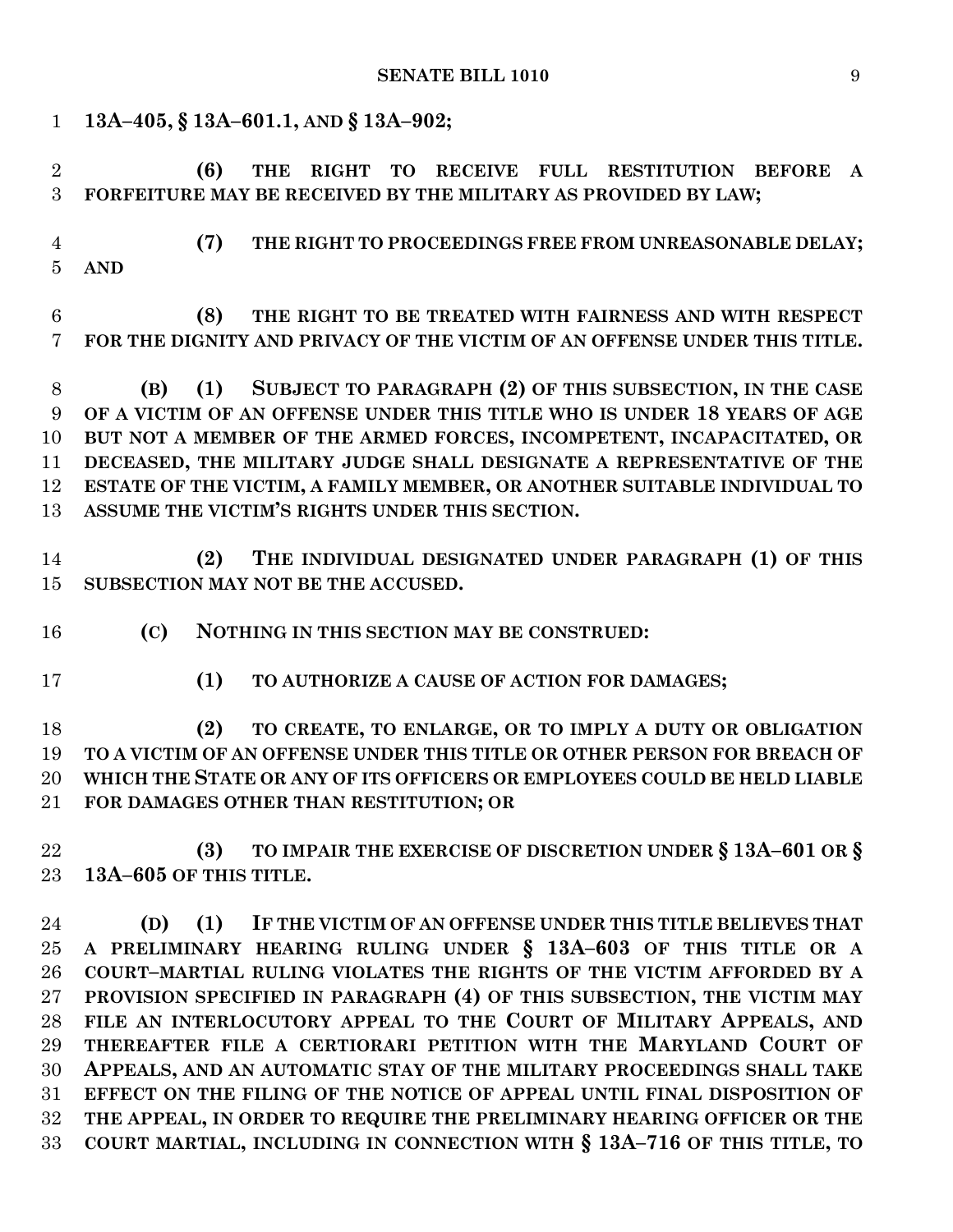**COMPLY WITH THE PROVISION.**

 **(2) IF THE VICTIM OF AN OFFENSE UNDER THIS TITLE IS SUBJECT TO AN ORDER TO SUBMIT TO A DEPOSITION, NOTWITHSTANDING THE AVAILABILITY OF THE VICTIM TO TESTIFY AT THE COURT–MARTIAL TRYING THE ACCUSED FOR THE OFFENSE, THE VICTIM MAY APPEAL SUCH AN ORDER IN THE SAME MANNER DESCRIBED IN PARAGRAPH (1) OF THIS SUBSECTION TO THE COURT OF MILITARY APPEALS TO QUASH THE ORDER.**

 **(3) AN APPEAL DESCRIBED IN THIS SUBSECTION SHALL BE FORWARDED DIRECTLY TO THE COURT OF MILITARY APPEALS, BY SUCH MEANS AS MAY BE PRESCRIBED BY THE GOVERNOR, AND, TO THE EXTENT PRACTICABLE, SHALL HAVE PRIORITY OVER ALL OTHER PROCEEDINGS BEFORE THE COURT.**

 **(4) PARAGRAPH (1) OF THIS SUBSECTION APPLIES TO THE PROTECTIONS AFFORDED BY:**

- **(I) THIS SUBTITLE;**
- **(II) § 13A–603 OF THIS TITLE;**

 **(III) MILITARY RULE OF EVIDENCE 412, RELATING TO THE ADMISSION OF EVIDENCE REGARDING A VICTIM'S SEXUAL BACKGROUND;**

- **(IV) MILITARY RULE OF EVIDENCE 513, RELATING TO THE PSYCHOTHERAPIST–PATIENT PRIVILEGE;**
- **(V) MILITARY RULE OF EVIDENCE 514, RELATING TO THE VICTIM ADVOCATE–VICTIM PRIVILEGE; AND**
- **(VI) MILITARY RULE OF EVIDENCE 615, RELATING TO THE EXCLUSION OF WITNESSES.**

 **(E) (1) ON NOTICE BY COUNSEL FOR THE GOVERNMENT TO COUNSEL FOR THE ACCUSED OF THE NAME OF AN ALLEGED VICTIM OF AN OFFENSE UNDER THIS TITLE WHOM COUNSEL FOR THE GOVERNMENT INTENDS TO CALL AS A WITNESS AT A PROCEEDING UNDER THIS TITLE, COUNSEL FOR THE ACCUSED SHALL MAKE ANY REQUEST TO INTERVIEW THE VICTIM THROUGH THE SPECIAL VICTIM'S COUNSEL OR OTHER COUNSEL FOR THE VICTIM, IF APPLICABLE.**

 **(2) IF REQUESTED BY AN ALLEGED VICTIM WHO IS SUBJECT TO A REQUEST FOR INTERVIEW UNDER PARAGRAPH (1) OF THIS SUBSECTION, ANY INTERVIEW OF THE VICTIM BY COUNSEL FOR THE ACCUSED SHALL TAKE PLACE**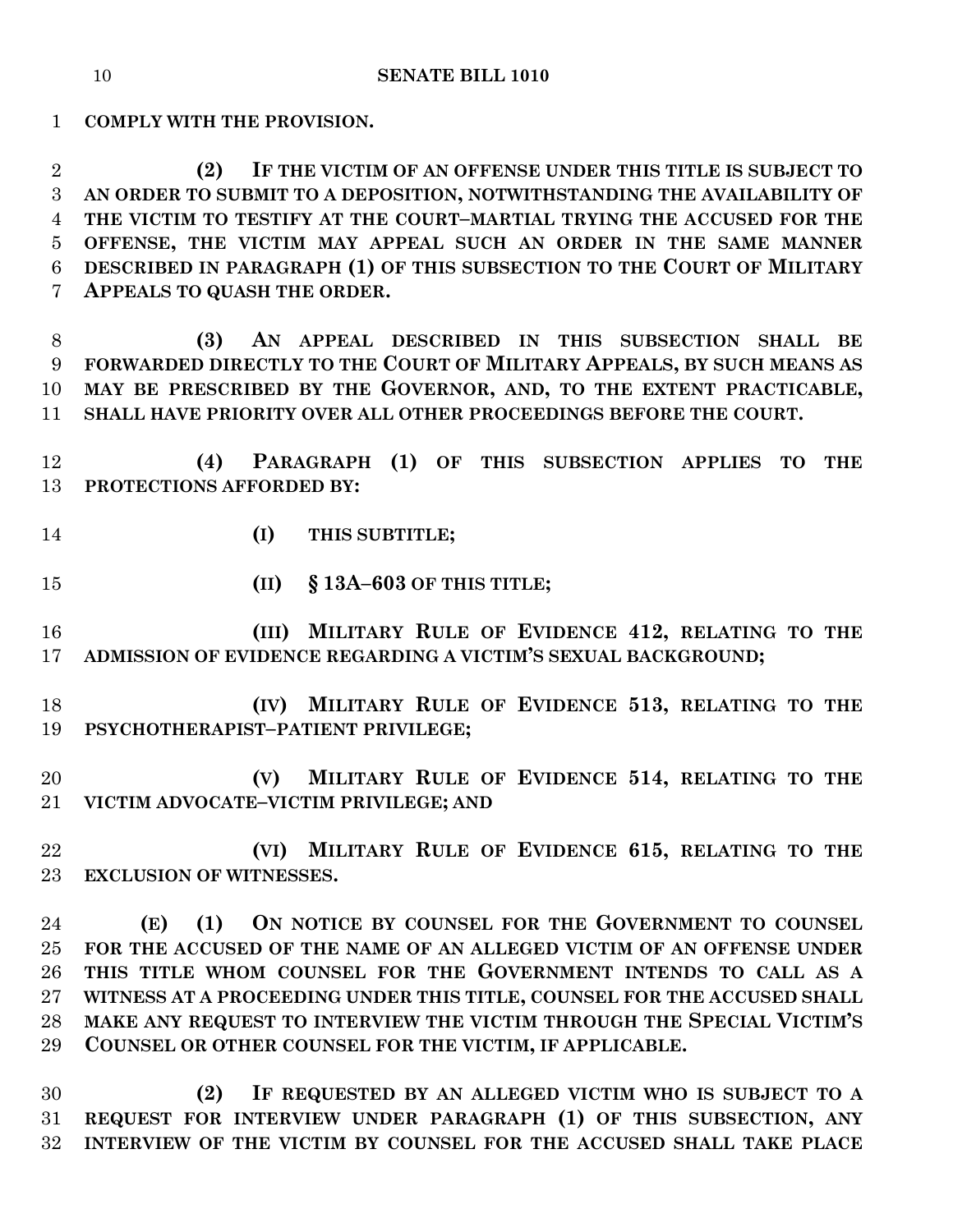**ONLY IN THE PRESENCE OF THE COUNSEL FOR THE GOVERNMENT, A COUNSEL FOR THE VICTIM, OR, IF APPLICABLE, A VICTIM ADVOCATE.**

# **SUBTITLE 2. APPREHENSION AND RESTRAINT.**

**13A–201. DEFINITIONS.**

 **(A) IN THIS SUBTITLE THE FOLLOWING WORDS HAVE THE MEANINGS INDICATED.**

**(B) "APPREHEND" MEANS TO TAKE A PERSON INTO CUSTODY.**

 **(C) "ARREST" MEANS THE RESTRAINT OF A PERSON BY AN ORDER, NOT IMPOSED AS A PUNISHMENT FOR AN OFFENSE, DIRECTING THE PERSON TO REMAIN WITHIN CERTAIN SPECIFIED LIMITS.**

**(D) "CONFINEMENT" MEANS THE PHYSICAL RESTRAINT OF A PERSON.**

**13A–202. APPREHENSION**

 **(A) A PERSON AUTHORIZED BY THIS TITLE OR BY 10 U.S.C. 47, OR BY REGULATIONS ISSUED UNDER EITHER, TO APPREHEND PERSONS SUBJECT TO THIS TITLE, A MARSHAL OF A COURT–MARTIAL APPOINTED PURSUANT TO THE PROVISIONS OF THIS TITLE, AND A PEACE OFFICER OR CIVIL OFFICER HAVING AUTHORITY TO APPREHEND OFFENDERS UNDER THE LAWS OF THE UNITED STATES OR OF A STATE, MAY DO SO ON PROBABLE CAUSE THAT AN OFFENSE HAS BEEN COMMITTED AND THAT THE PERSON APPREHENDED COMMITTED IT.**

 **(B) COMMISSIONED OFFICERS, WARRANT OFFICERS, AND NONCOMMISSIONED OFFICERS HAVE AUTHORITY TO QUELL QUARRELS, FRAYS, AND DISORDERS AMONG PERSONS SUBJECT TO THIS TITLE AND TO APPREHEND PERSONS SUBJECT TO THIS TITLE WHO TAKE PART THEREIN.**

 **(C) IF AN OFFENDER IS APPREHENDED OUTSIDE THE STATE, THE OFFENDER'S RETURN TO THE AREA MUST BE IN ACCORDANCE WITH NORMAL EXTRADITION PROCEDURES OR BY RECIPROCAL AGREEMENT.**

 **(D) NO PERSON AUTHORIZED BY THIS SECTION TO APPREHEND PERSONS SUBJECT TO THIS TITLE OR THE PLACE WHERE SUCH OFFENDER IS CONFINED, RESTRAINED, HELD, OR OTHERWISE HOUSED MAY REQUIRE PAYMENT OF A FEE OR CHARGE FOR SO RECEIVING, APPREHENDING, CONFINING, RESTRAINING, HOLDING, OR OTHERWISE HOUSING A PERSON EXCEPT AS OTHERWISE PROVIDED BY LAW.**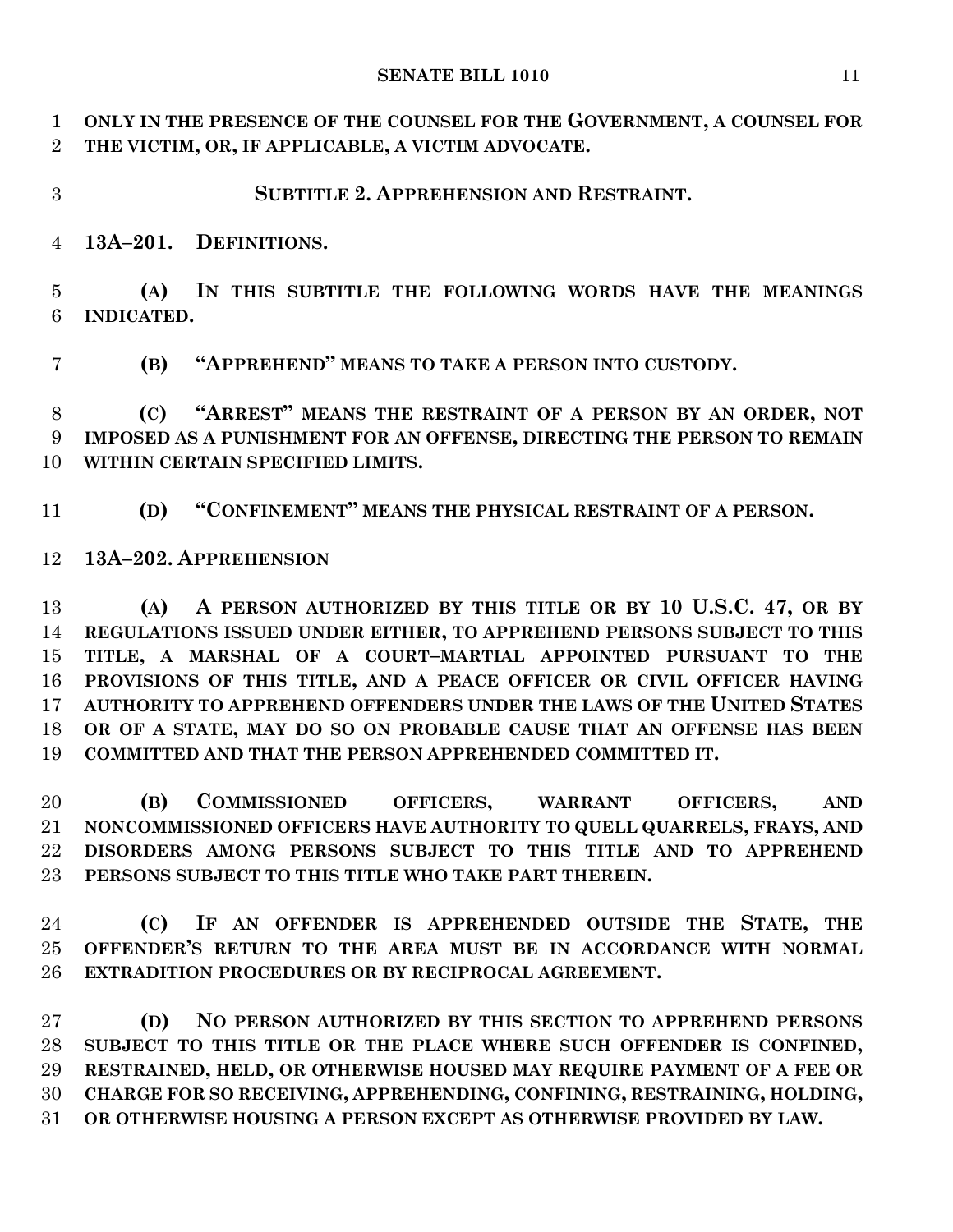**(E) A CIVIL OFFICER HAVING AUTHORITY TO APPREHEND OFFENDERS UNDER THE LAWS OF THE UNITED STATES OR THE STATE, OR A MILITARY OFFICER OR NONCOMMISSIONED OFFICER SUBJECT TO THIS TITLE WHO HAS BEEN AUTHORIZED BY THE GOVERNOR BY REGULATION OR WITH THE AUTHORITY OF THE ADJUTANT GENERAL MAY SUMMARILY APPREHEND A PERSON SUBJECT TO THIS TITLE AND DELIVER THE PERSON INTO THE CUSTODY OF THE STATE MILITARY FORCES.**

**13A–203. IMPOSITION OF RESTRAINT.**

 **(A) (1) AN ENLISTED MEMBER MAY BE ORDERED INTO ARREST OR CONFINEMENT BY A COMMISSIONED OFFICER BY AN ORDER, ORAL OR WRITTEN, DELIVERED IN PERSON OR THROUGH OTHER PERSONS SUBJECT TO THIS TITLE.**

 **(2) A COMMANDING OFFICER MAY AUTHORIZE WARRANT OFFICERS OR NONCOMMISSIONED OFFICERS TO ORDER ENLISTED MEMBERS OF THE COMMANDING OFFICER'S COMMAND OR SUBJECT TO THE COMMANDING OFFICER'S AUTHORITY INTO ARREST OR CONFINEMENT.**

 **(B) (1) A COMMISSIONED OFFICER, A WARRANT OFFICER, OR A CIVILIAN SUBJECT TO THIS TITLE OR TO TRIAL THEREUNDER MAY BE ORDERED INTO ARREST OR CONFINEMENT ONLY BY A COMMANDING OFFICER TO WHOSE AUTHORITY THE PERSON IS SUBJECT, BY AN ORDER, ORAL OR WRITTEN, DELIVERED IN PERSON OR BY ANOTHER COMMISSIONED OFFICER.**

 **(2) THE AUTHORITY TO ORDER SUCH PERSONS INTO ARREST OR CONFINEMENT MAY NOT BE DELEGATED.**

 **(C) NO PERSON MAY BE ORDERED INTO ARREST OR CONFINEMENT EXCEPT FOR PROBABLE CAUSE.**

 **(D) THIS SECTION DOES NOT LIMIT THE AUTHORITY OF PERSONS AUTHORIZED TO APPREHEND OFFENDERS TO SECURE THE CUSTODY OF AN ALLEGED OFFENDER UNTIL PROPER AUTHORITY MAY BE NOTIFIED.**

**13A–204. RESTRAINT OF PERSONS CHARGED WITH OFFENSES.**

 **(A) A PERSON SUBJECT TO THIS TITLE CHARGED WITH AN OFFENSE UNDER THIS TITLE MAY BE ORDERED INTO ARREST OR CONFINEMENT, AS CIRCUMSTANCES MAY REQUIRE.**

 **(B) WHEN A PERSON SUBJECT TO THIS TITLE IS PLACED IN ARREST OR CONFINEMENT PRIOR TO TRIAL, IMMEDIATE STEPS SHALL BE TAKEN TO INFORM**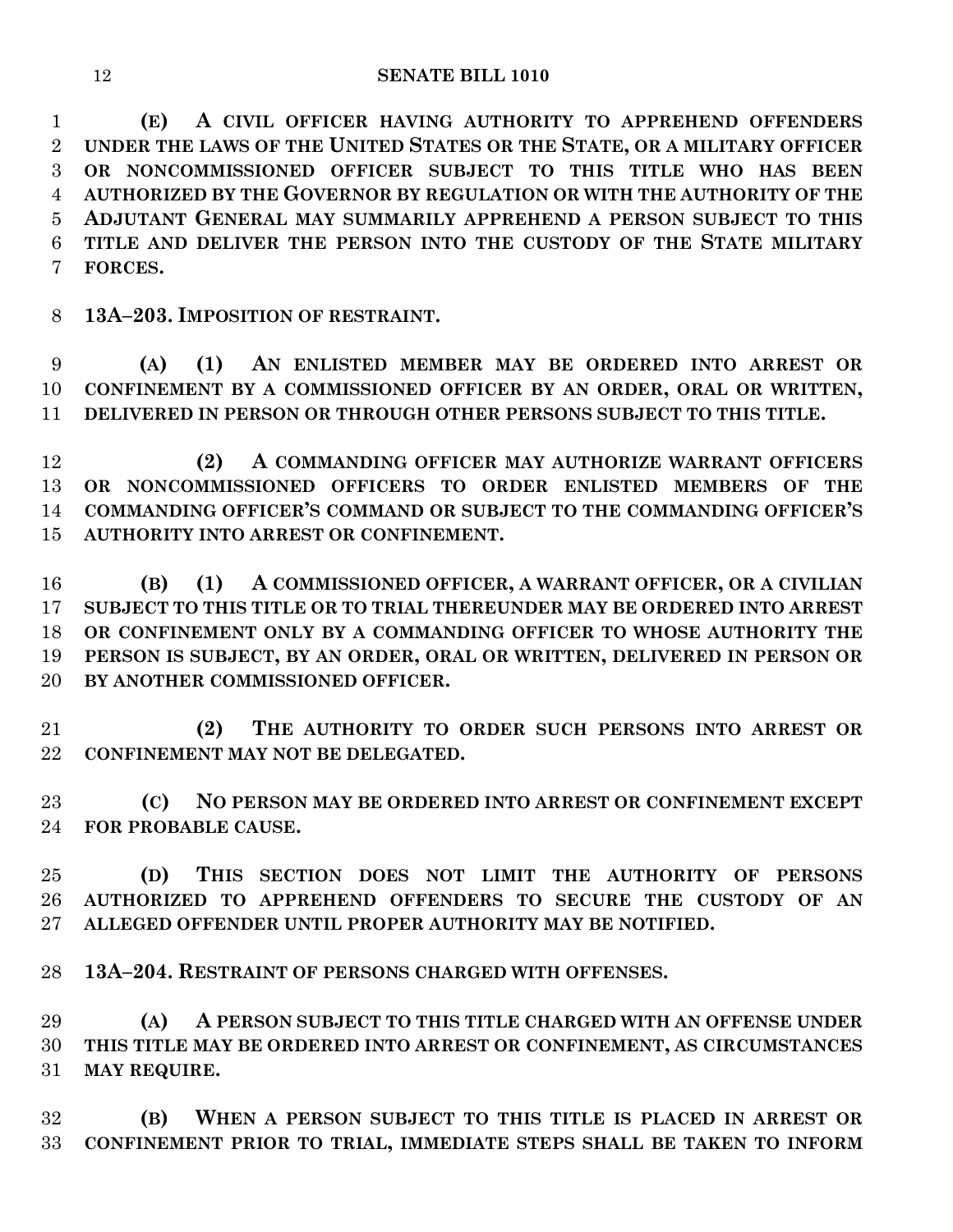**THE PERSON OF THE SPECIFIC WRONG OF WHICH THE PERSON IS ACCUSED AND DILIGENT STEPS SHALL BE TAKEN TO TRY THE PERSON OR TO DISMISS THE CHARGES AND RELEASE THE PERSON.**

**13A–205. PLACE OF CONFINEMENT; REPORTS AND RECEIVING OF PRISONERS.**

 **(A) IF A PERSON SUBJECT TO THIS TITLE IS CONFINED BEFORE, DURING, OR AFTER TRIAL, CONFINEMENT SHALL BE IN A CIVILIAN OR MILITARY CONFINEMENT FACILITY.**

 **(B) NO PERSON AUTHORIZED TO RECEIVE PRISONERS PURSUANT TO SUBSECTION (A) OF THIS SECTION MAY REFUSE TO RECEIVE OR KEEP A PRISONER COMMITTED TO THE PERSON'S CHARGE BY A COMMISSIONED OFFICER OF THE STATE MILITARY FORCES, WHEN THE COMMITTING OFFICER FURNISHES A STATEMENT, SIGNED BY SUCH OFFICER, OF THE OFFENSE CHARGED AGAINST THE PRISONER, UNLESS OTHERWISE AUTHORIZED BY LAW.**

 **(C) EVERY PERSON AUTHORIZED TO RECEIVE PRISONERS PURSUANT TO SUBSECTION (A) OF THIS SECTION TO WHOSE CHARGE A PRISONER IS COMMITTED SHALL, WITHIN 24 HOURS AFTER THAT COMMITMENT OR AS SOON AS THE PERSON IS RELIEVED FROM GUARD, REPORT TO THE COMMANDING OFFICER OF THE PRISONER THE NAME OF THE PRISONER, THE OFFENSE CHARGED AGAINST THE PRISONER, AND THE NAME OF THE PERSON WHO ORDERED OR AUTHORIZED THE COMMITMENT.**

 **(D) CIVILIAN CONFINEMENT FACILITIES MAY NOT CHARGE THE STATE MILITARY FORCES FOR THE COST OF DETAINING THE PERSON SO LONG AS THE CONFINEMENT IS LESS THAN 10 DAYS.**

**13A–206. PUNISHMENT PROHIBITED BEFORE TRIAL.**

 **NO PERSON, WHILE BEING HELD FOR TRIAL OR AWAITING A VERDICT, MAY BE SUBJECTED TO PUNISHMENT OR PENALTY OTHER THAN ARREST OR CONFINEMENT ON THE CHARGES PENDING AGAINST THE PERSON, NOR SHALL THE ARREST OR CONFINEMENT IMPOSED ON SUCH PERSON BE ANY MORE RIGOROUS THAN THE CIRCUMSTANCES REQUIRED TO ENSURE THE PERSON'S PRESENCE, BUT THE PERSON MAY BE SUBJECTED TO MINOR PUNISHMENT DURING THAT PERIOD FOR INFRACTIONS OF DISCIPLINE.**

**13A–207. DELIVERY OF OFFENDERS TO CIVIL AUTHORITIES.**

 **(A) A PERSON SUBJECT TO THIS TITLE ACCUSED OF AN OFFENSE AGAINST CIVIL AUTHORITY MAY BE DELIVERED, ON REQUEST, TO THE CIVIL AUTHORITY FOR**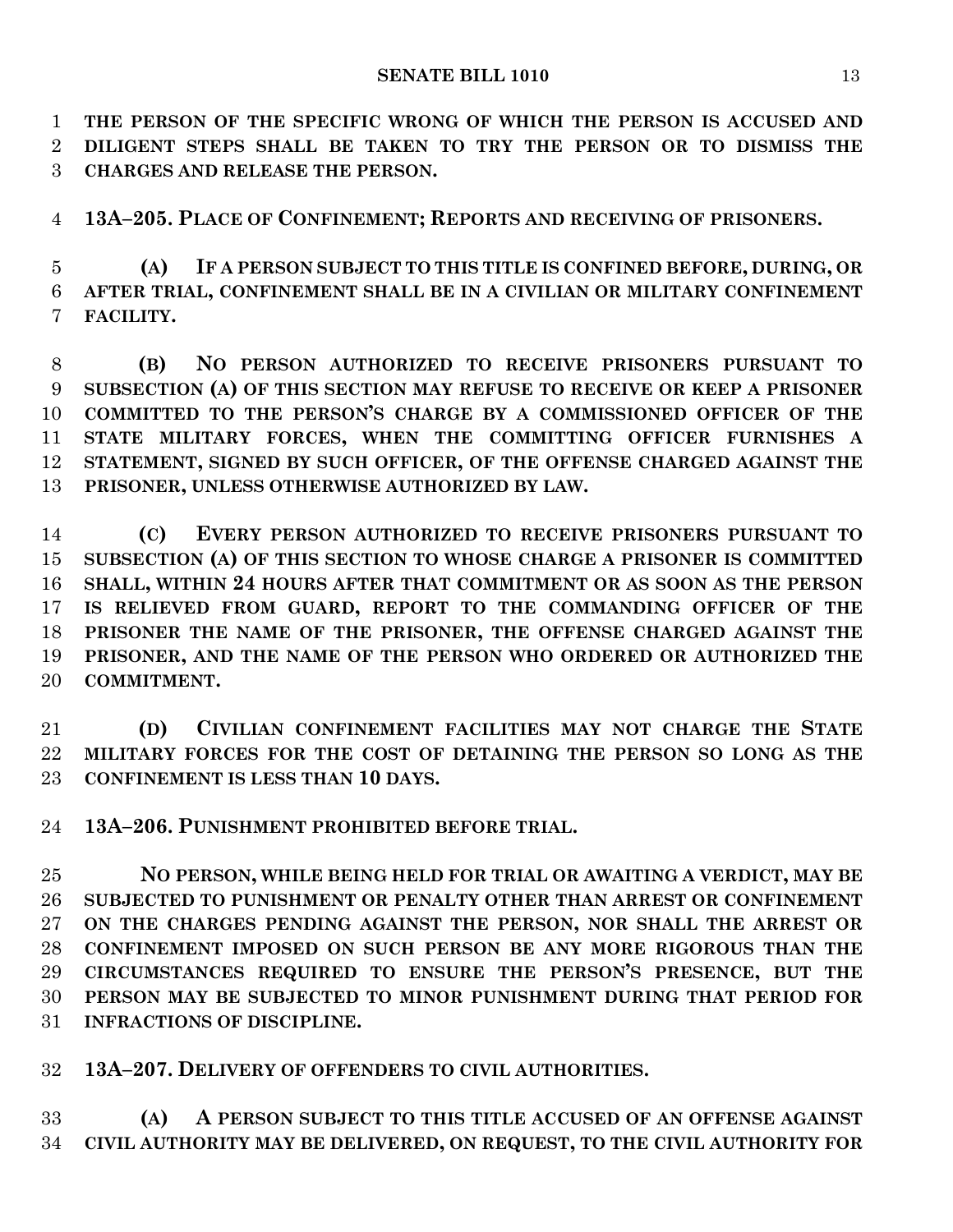**TRIAL OR CONFINEMENT.**

 **(B) WHEN DELIVERY UNDER THIS SECTION IS MADE TO A CIVIL AUTHORITY OF A PERSON UNDERGOING SENTENCE OF A COURT–MARTIAL, THE DELIVERY, IF FOLLOWED BY CONVICTION IN A CIVIL TRIBUNAL, INTERRUPTS THE EXECUTION OF THE SENTENCE OF THE COURT–MARTIAL, AND THE OFFENDER AFTER HAVING ANSWERED TO THE CIVIL AUTHORITIES FOR THE OFFENSE SHALL, ON THE REQUEST OF COMPETENT MILITARY AUTHORITY, BE RETURNED TO THE PLACE OF ORIGINAL CUSTODY FOR THE COMPLETION OF THE PERSON'S SENTENCE.**

**SUBTITLE 3. NON–JUDICIAL PUNISHMENT.**

**13A–301. COMMANDING OFFICER'S NON–JUDICIAL PUNISHMENT.**

 **(A) (1) UNDER SUCH REGULATIONS AS PRESCRIBED, A COMMANDING OFFICER OR OFFICERS–IN–CHARGE MAY IMPOSE DISCIPLINARY PUNISHMENTS FOR MINOR OFFENSES WITHOUT THE INTERVENTION OF A COURT–MARTIAL PURSUANT TO THIS SECTION.**

 **(2) THE GOVERNOR, THE ADJUTANT GENERAL, OR AN OFFICER OF A GENERAL OR FLAG RANK IN COMMAND MAY DELEGATE THE POWERS UNDER THIS SECTION TO A PRINCIPAL ASSISTANT WHO IS A MEMBER OF THE STATE MILITARY FORCES.**

 **(B) A COMMANDING OFFICER MAY IMPOSE ON ENLISTED MEMBERS OF THE OFFICER'S COMMAND:**

- **(1) AN ADMONITION;**
- **(2) A REPRIMAND;**

 **(3) THE WITHHOLDING OF PRIVILEGES FOR NOT MORE THAN 6 MONTHS, WHICH NEED NOT BE CONSECUTIVE;**

- **(4) THE FORFEITURE OF PAY OF NOT MORE THAN 7 DAYS' PAY;**
- **(5) A FINE OF NOT MORE THAN 7 DAYS' PAY;**

 **(6) A REDUCTION TO THE NEXT INFERIOR PAY GRADE, IF THE SOLDIER OR AIRMAN IS IN THE RANK OF E–4 OR BELOW;**

 **(7) EXTRA DUTIES, INCLUDING FATIGUE OR OTHER DUTIES, FOR NOT MORE THAN 14 DAYS, WHICH NEED NOT BE CONSECUTIVE; OR**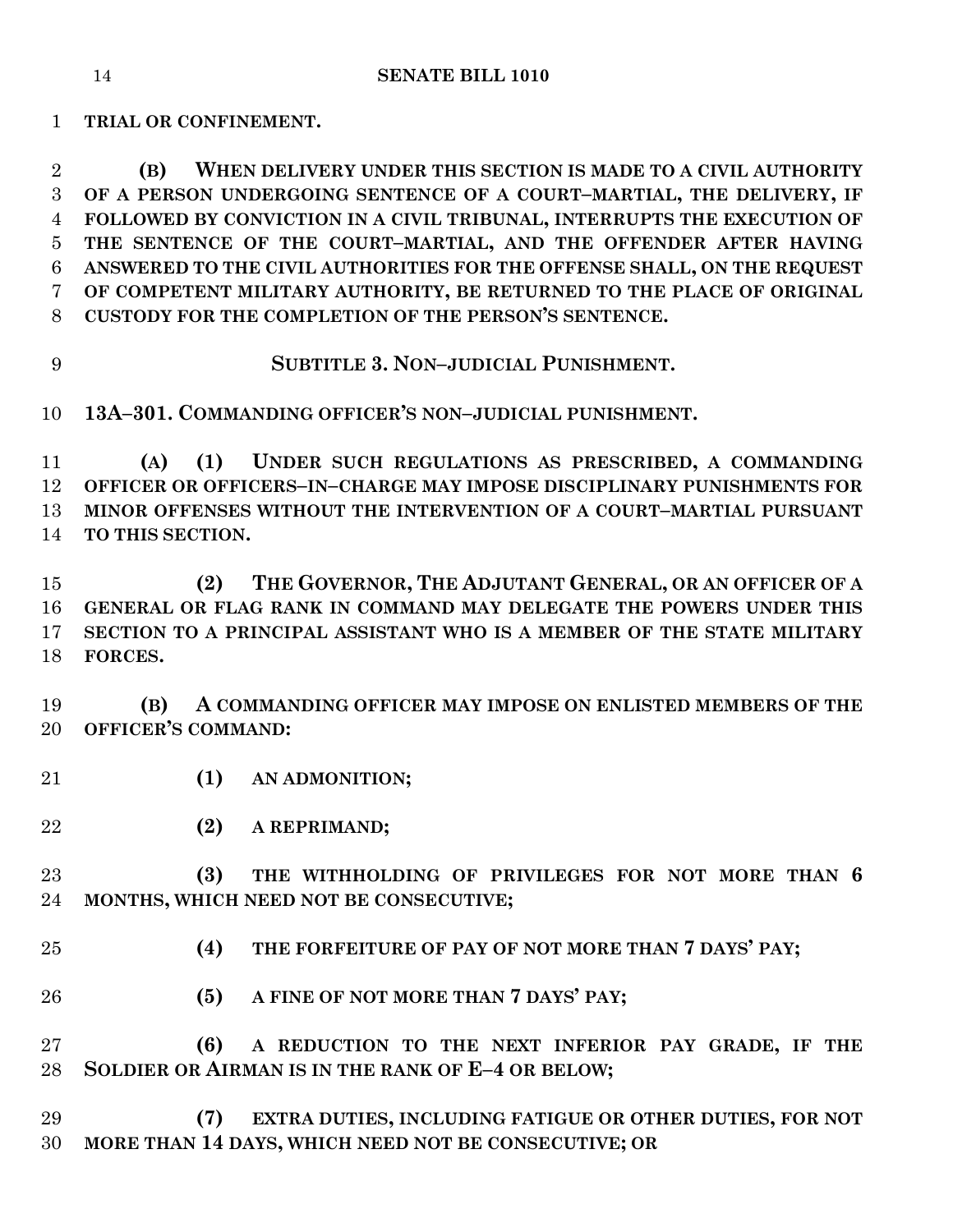**(8) RESTRICTION TO CERTAIN SPECIFIED LIMITS, WITH OR WITHOUT SUSPENSION FROM DUTY, FOR NOT MORE THAN 14 DAYS, WHICH NEED NOT BE CONSECUTIVE.**

 **(C) A COMMANDING OFFICER OF THE GRADE OF MAJOR OR ABOVE MAY IMPOSE ON ENLISTED MEMBERS OF THE OFFICER'S COMMAND:**

 **(1) ANY PUNISHMENT AUTHORIZED IN SUBSECTIONS (B)(1), (2), OR (3) OF THIS SECTION;**

 **(2) THE FORFEITURE OF NOT MORE THAN ONE–HALF OF 1 MONTH'S PAY PER MONTH FOR 2 MONTHS;**

**(3) A FINE OF NOT MORE THAN 1 MONTH'S PAY;**

 **(4) A REDUCTION TO THE LOWEST OR ANY INTERMEDIATE PAY GRADE, IF THE SOLDIER OR AIRMAN IS IN THE RANK OF E–6 OR BELOW, BUT AN ENLISTED MEMBER IN A PAY GRADE ABOVE E–4 MAY NOT BE REDUCED MORE THAN TWO PAY GRADES;**

 **(5) EXTRA DUTIES, INCLUDING FATIGUE OR OTHER DUTIES, FOR NOT MORE THAN 45 DAYS, WHICH NEED NOT BE CONSECUTIVE; OR**

 **(6) RESTRICTION TO CERTAIN SPECIFIED LIMITS, WITH OR WITHOUT SUSPENSION FROM DUTY, FOR NOT MORE THAN 60 DAYS, WHICH NEED NOT BE CONSECUTIVE.**

 **(D) THE GOVERNOR, THE ADJUTANT GENERAL, AN OFFICER EXERCISING GENERAL COURT–MARTIAL CONVENING AUTHORITY, OR AN OFFICER OF A GENERAL OR FLAG RANK IN COMMAND MAY IMPOSE:**

**(1) ON OFFICERS OF THE OFFICER'S COMMAND:**

 **(I) ANY PUNISHMENT AUTHORIZED IN SUBSECTIONS (C)(1),(2), (3), OR (6) OF THIS SECTION; OR**

 **(II) ARREST IN QUARTERS FOR NOT MORE THAN 30 DAYS, WHICH NEED NOT BE CONSECUTIVE; OR**

- **(2) ON ENLISTED MEMBERS OF THE OFFICER'S COMMAND:**
- **(I) ANY PUNISHMENT AUTHORIZED IN SUBSECTION (C) OF THIS**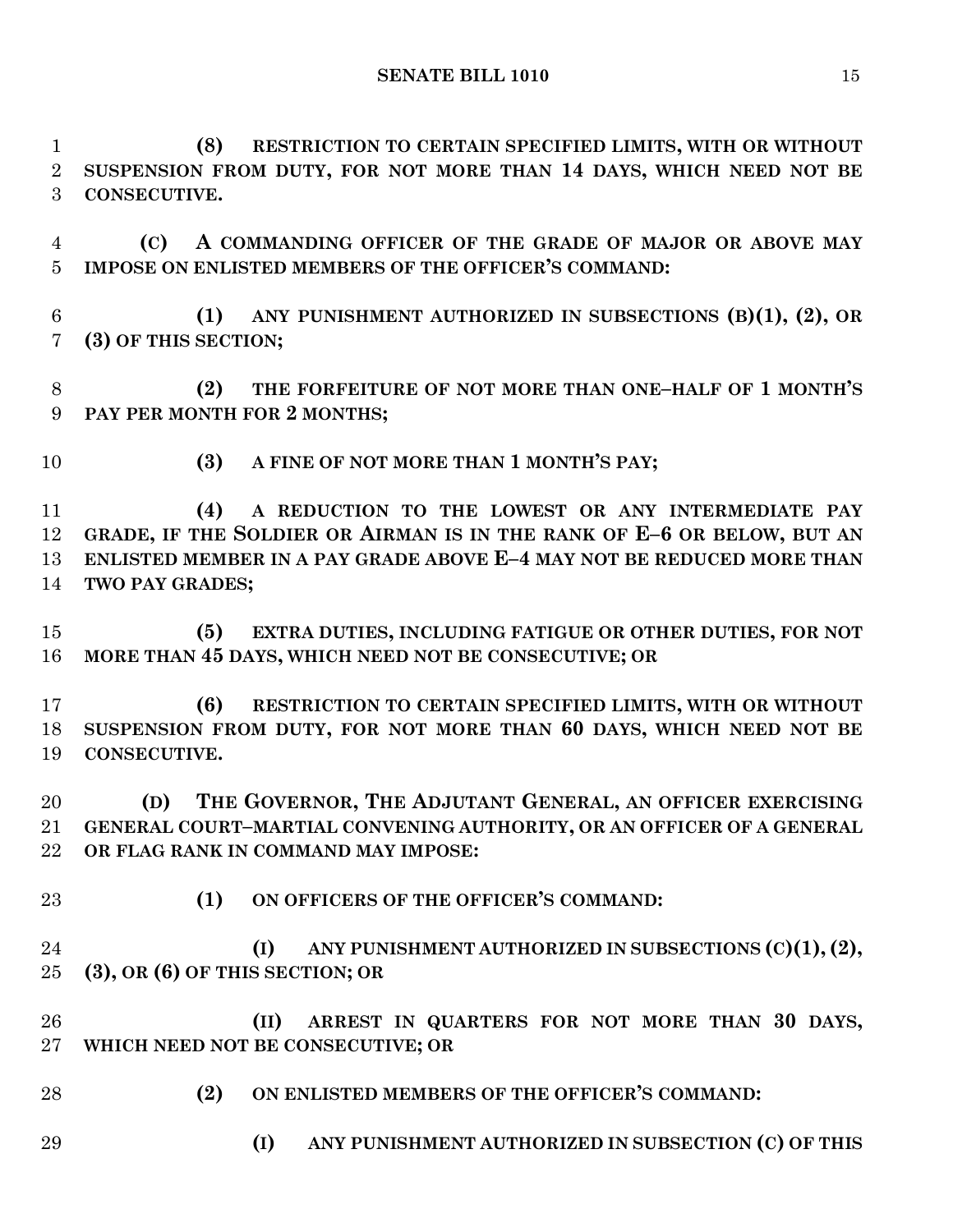**SECTION; OR**

 **(II) A REDUCTION TO THE LOWEST OR ANY INTERMEDIATE PAY GRADE, IF THE SOLDIER OR AIRMAN IS IN THE RANK OF E–9 OR BELOW, BUT AN ENLISTED MEMBER IN A PAY GRADE ABOVE E–4 MAY NOT BE REDUCED MORE THAN TWO PAY GRADES.**

 **(E) WHENEVER ANY PUNISHMENTS ARE COMBINED TO RUN CONSECUTIVELY, THE TOTAL LENGTH OF THE COMBINED PUNISHMENT MAY NOT EXCEED THE AUTHORIZED DURATION OF THE LONGEST PUNISHMENT IN THE COMBINATION, AND THERE MUST BE AN APPORTIONMENT OF PUNISHMENTS SO THAT NO SINGLE PUNISHMENT IN THE COMBINATION EXCEEDS ITS AUTHORIZED LENGTH UNDER THIS SECTION.**

 **(F) (1) PRIOR TO THE OFFER OF NON–JUDICIAL PUNISHMENT, THE COMMANDING OFFICER SHALL DETERMINE WHETHER PUNISHMENT MORE SEVERE THAN 14 DAYS EXTRA DUTY OR 14 DAYS RESTRICTION AND ADMONITION SHALL BE CONSIDERED AS PUNISHMENTS.**

 **(2) IF THE COMMANDING OFFICER DETERMINES THAT THE PUNISHMENT OPTIONS MAY INCLUDE ARREST IN QUARTERS OR RESTRICTION, THE ACCUSED SHALL BE NOTIFIED OF THE RIGHT TO DEMAND TRIAL BY COURT–MARTIAL.**

 **(3) IF THE COMMANDING OFFICER DETERMINES THAT THE PUNISHMENT OPTIONS WILL NOT INCLUDE PUNISHMENT MORE SEVERE THAN 14 DAYS EXTRA DUTY OR 14 DAYS RESTRICTION AND ADMONITION, THE ACCUSED SHALL BE NOTIFIED THAT THERE IS NO RIGHT TO TRIAL BY COURT–MARTIAL IN LIEU OF NON–JUDICIAL PUNISHMENT.**

 **(G) (1) THE OFFICER WHO IMPOSES THE PUNISHMENT, OR THE SUCCESSOR IN COMMAND, MAY, AT ANY TIME, SUSPEND, SET ASIDE, MITIGATE, OR REMIT ANY PART OR AMOUNT OF THE PUNISHMENT AND RESTORE ALL RIGHTS, PRIVILEGES, AND PROPERTY AFFECTED.**

- 
- **(2) THE OFFICER MAY ALSO:**
- **(I) MITIGATE REDUCTION IN GRADE TO FORFEITURE OF PAY;**
- **(II) MITIGATE ARREST IN QUARTERS TO RESTRICTION; OR**
- **(III) MITIGATE EXTRA DUTIES TO RESTRICTION.**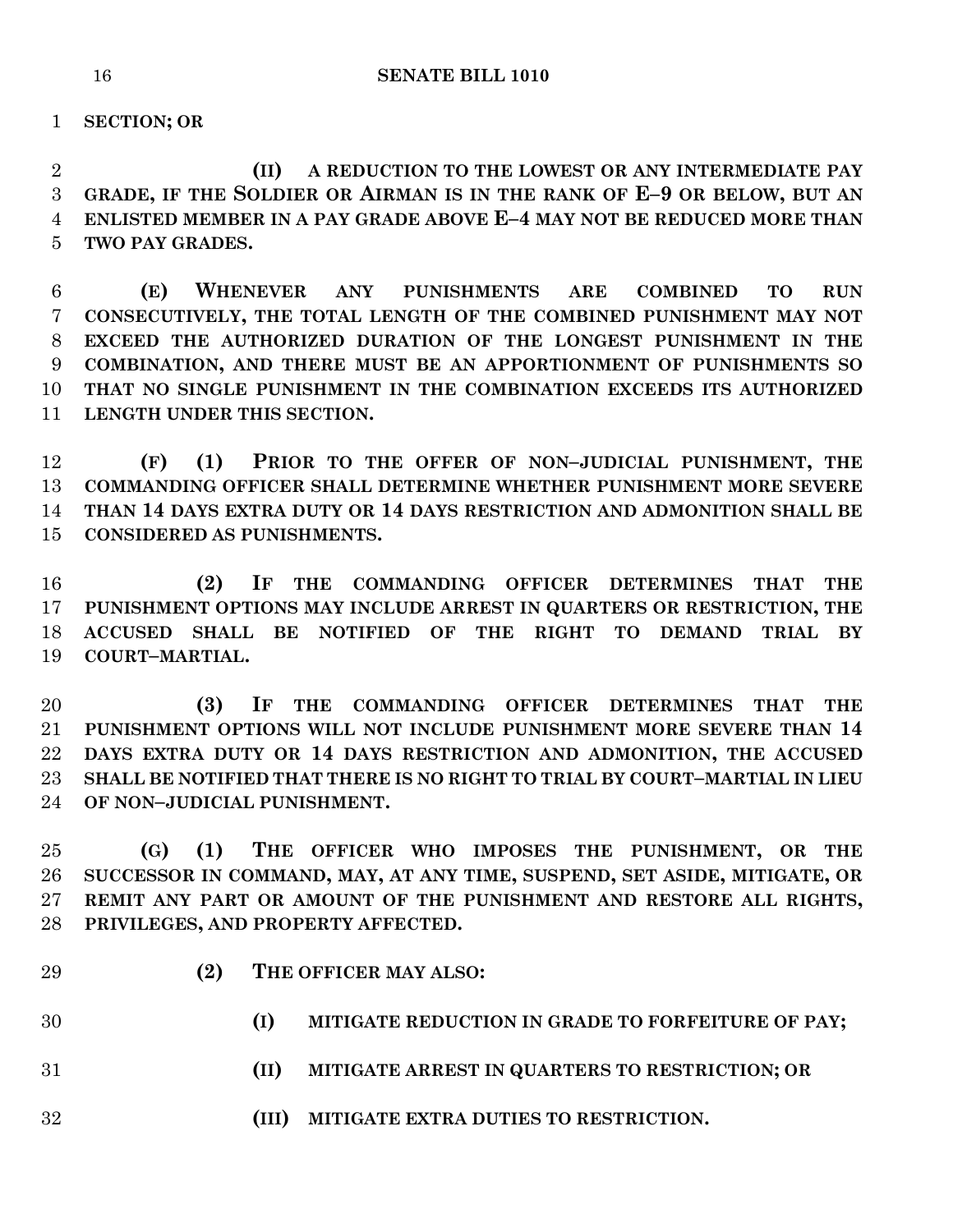**(3) (I) THE MITIGATED PUNISHMENT MAY NOT BE FOR A GREATER PERIOD THAN THE PUNISHMENT MITIGATED.**

 **(II) WHEN MITIGATING REDUCTION IN GRADE TO FORFEITURE OF PAY, THE AMOUNT OF THE FORFEITURE MAY NOT BE GREATER THAN THE AMOUNT THAT COULD HAVE BEEN IMPOSED INITIALLY UNDER THIS SECTION BY THE OFFICER WHO IMPOSED THE PUNISHMENT MITIGATED.**

 **(H) (1) A PERSON PUNISHED UNDER THIS SECTION WHO CONSIDERS THE PUNISHMENT UNJUST OR DISPROPORTIONATE TO THE OFFENSE MAY, THROUGH THE PROPER CHANNEL, APPEAL TO THE NEXT SUPERIOR AUTHORITY WITHIN 15 DAYS AFTER THE PUNISHMENT IS EITHER ANNOUNCED OR SENT TO THE ACCUSED, AS THE COMMANDER MAY DETERMINE.**

 **(2) THE APPEAL SHALL BE PROMPTLY FORWARDED AND DECIDED, BUT THE PERSON PUNISHED MAY IN THE MEANTIME BE REQUIRED TO UNDERGO THE PUNISHMENT ADJUDGED.**

 **(3) IF THE SUPERIOR AUTHORITY ACTING ON THE APPEAL DOES NOT RENDER A DECISION WITHIN 5 DAYS OF THE ELECTION TO APPEAL, THE PUNISHMENT SHALL BE SUSPENDED UNTIL SUCH TIME AS THE APPEAL IS DECIDED.**

 **(4) THE SUPERIOR AUTHORITY MAY EXERCISE THE SAME POWERS WITH RESPECT TO THE PUNISHMENT IMPOSED AS MAY BE EXERCISED UNDER SUBSECTION (G) OF THIS SECTION BY THE OFFICER WHO IMPOSED THE PUNISHMENT.**

 **(5) BEFORE ACTING ON AN APPEAL FROM A PUNISHMENT, THE AUTHORITY THAT IS TO ACT ON THE APPEAL MAY REFER THE CASE TO A JUDGE ADVOCATE FOR CONSIDERATION AND ADVICE.**

 **(I) (1) SUBJECT TO PARAGRAPH (2) OF THIS SUBSECTION, THE IMPOSITION AND ENFORCEMENT OF DISCIPLINARY PUNISHMENT UNDER THIS SECTION FOR AN ACT OR OMISSION IS NOT A BAR TO TRIAL BY COURT–MARTIAL OR A CIVILIAN COURT OF COMPETENT JURISDICTION FOR A SERIOUS CRIME OR OFFENSE GROWING OUT OF THE SAME ACT OR OMISSION AND NOT PROPERLY PUNISHABLE UNDER THIS TITLE.**

 **(2) THE FACT THAT A DISCIPLINARY PUNISHMENT HAS BEEN ENFORCED MAY BE SHOWN BY THE ACCUSED AT TRIAL AND, WHEN SO SHOWN, IT SHALL BE CONSIDERED IN DETERMINING THE MEASURE OF PUNISHMENT TO BE ADJUDGED IN THE EVENT OF A FINDING OF GUILTY.**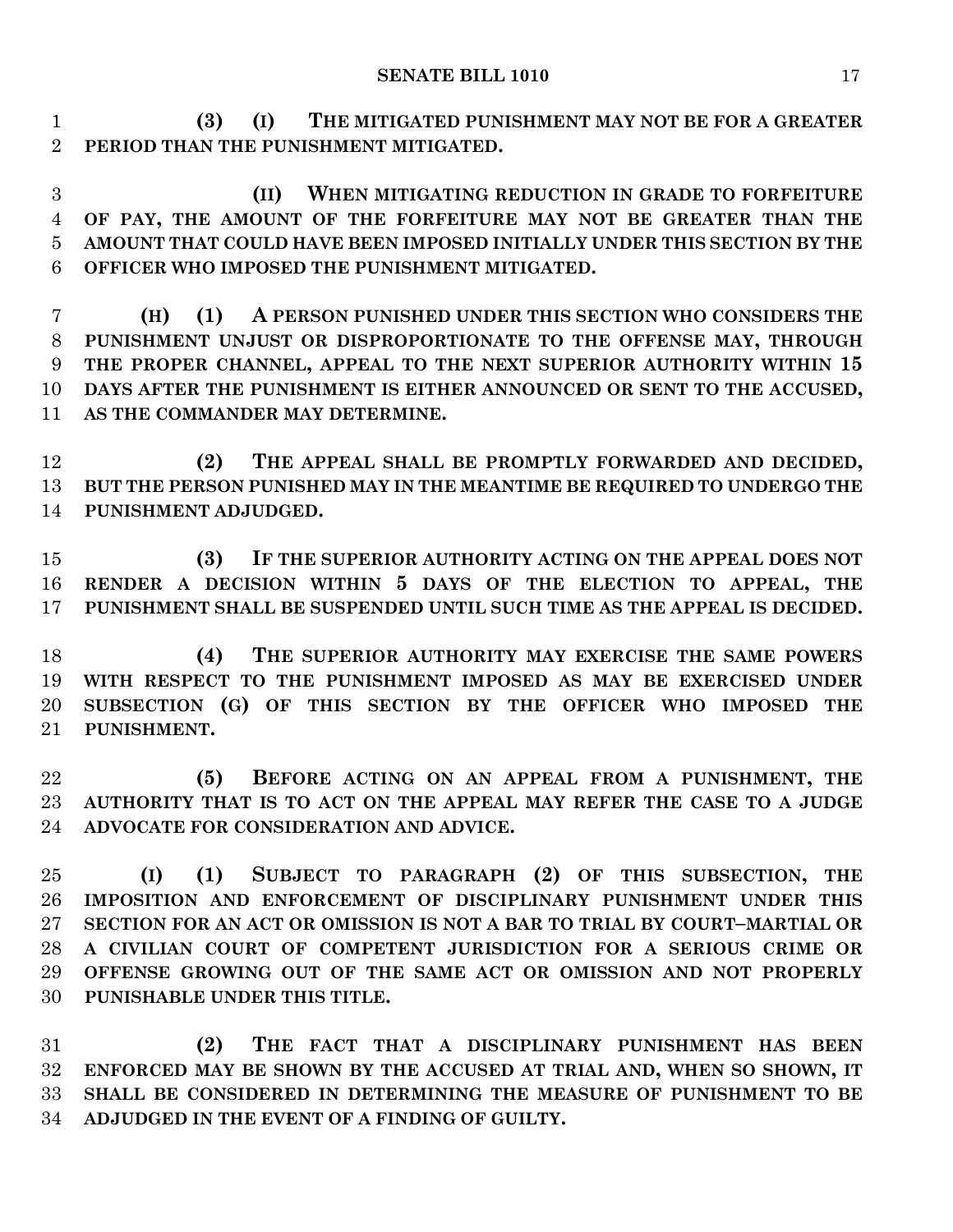**(J) WHENEVER A PUNISHMENT OF FORFEITURE OF PAY IS IMPOSED UNDER THIS SECTION, THE FORFEITURE MAY APPLY TO PAY ACCRUING BEFORE, ON, OR AFTER THE DATE THAT PUNISHMENT IS IMPOSED.**

 **(K) REGULATIONS MAY PRESCRIBE THE FORM OF RECORDS TO BE KEPT OF PROCEEDINGS UNDER THIS SECTION AND MAY PRESCRIBE THAT CERTAIN CATEGORIES OF THOSE PROCEEDINGS SHALL BE IN WRITING.**

**SUBTITLE 4. COURT–MARTIAL JURISDICTION.**

**13A–401. COURTS–MARTIAL CLASSIFIED.**

**(A) THE THREE KINDS OF COURTS–MARTIAL ARE:**

 **(1) GENERAL COURTS–MARTIAL, AS DESCRIBED IN SUBSECTION (B) OF THIS SECTION;**

 **(2) SPECIAL COURTS–MARTIAL, AS DESCRIBED IN SUBSECTION (C) OF THIS SECTION; AND**

 **(3) SUMMARY COURTS–MARTIAL, AS DESCRIBED IN SUBSECTION (D) OF THIS SECTION.**

**(B) A GENERAL COURT–MARTIAL CONSISTS OF:**

**(1) A MILITARY JUDGE AND NOT LESS THAN EIGHT MEMBERS; OR**

 **(2) A MILITARY JUDGE ALONE, IF BEFORE THE COURT IS ASSEMBLED THE ACCUSED, KNOWING THE IDENTITY OF THE MILITARY JUDGE AND AFTER CONSULTATION WITH DEFENSE COUNSEL, REQUESTS ORALLY ON THE RECORD OR IN WRITING A COURT COMPOSED ONLY OF A MILITARY JUDGE AND THE MILITARY JUDGE APPROVES THE REQUEST.**

- **(C) A SPECIAL COURT–MARTIAL CONSISTS OF:**
- **(1) A MILITARY JUDGE AND NOT LESS THAN FOUR MEMBERS; OR**
- **(2) A MILITARY JUDGE ALONE:**

 **(I) IF THE CASE IS SO REFERRED BY THE CONVENING AUTHORITY, SUBJECT TO § 13A–404 OF THIS SUBTITLE; OR**

- 
- **(II) IF THE CASE IS REFERRED UNDER ITEM (1) OF THIS**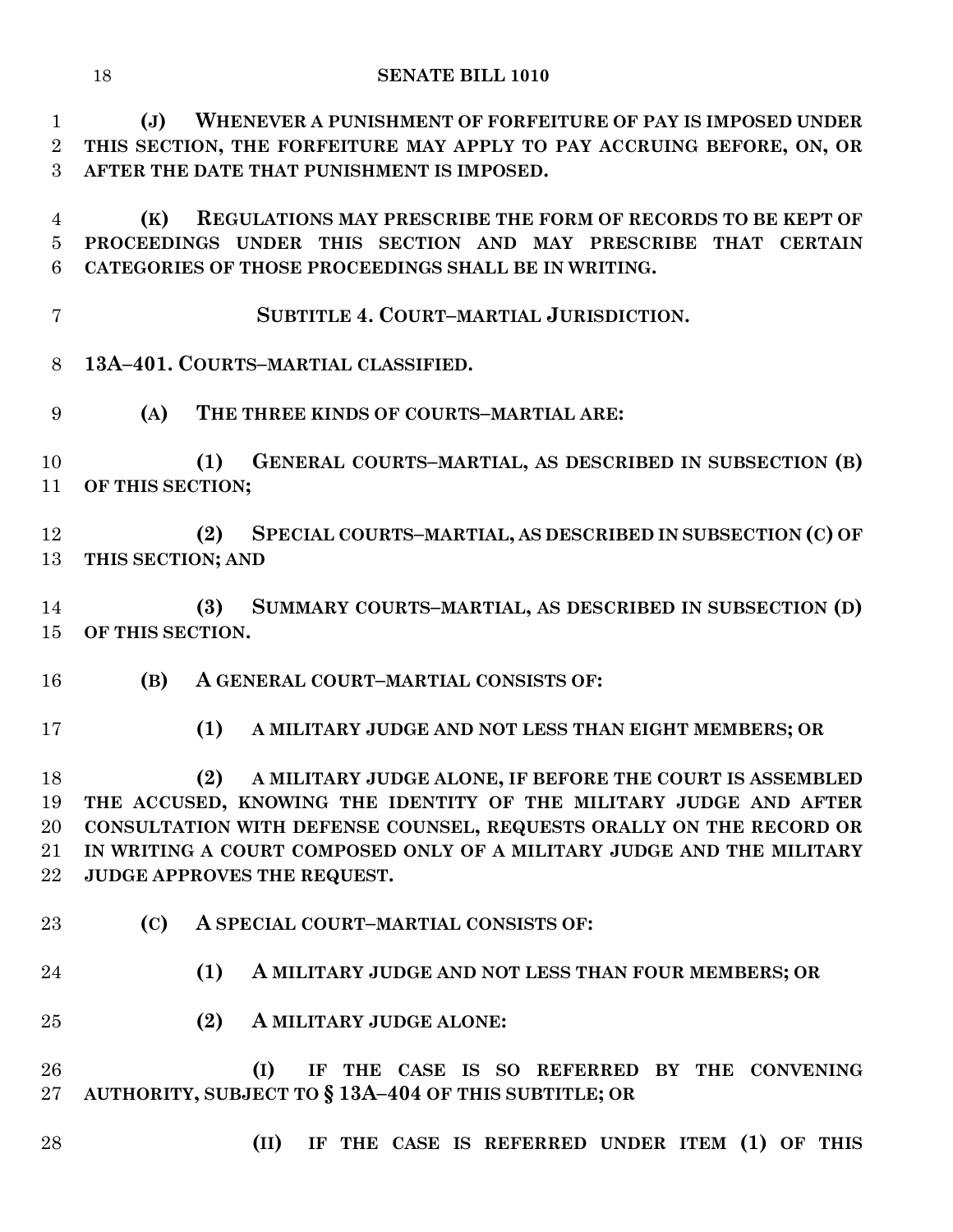**SUBSECTION AND, BEFORE THE COURT IS ASSEMBLED, THE ACCUSED, KNOWING THE IDENTITY OF THE MILITARY JUDGE AND AFTER CONSULTATION WITH DEFENSE COUNSEL, REQUESTS, ORALLY ON THE RECORD OR IN WRITING, A COURT COMPOSED OF A MILITARY JUDGE ALONE AND THE MILITARY JUDGE APPROVES THE REQUEST.**

 **(D) A SUMMARY COURT–MARTIAL CONSISTS OF ONE COMMISSIONED OFFICER.**

**13A–402. JURISDICTION OF COURTS–MARTIAL IN GENERAL.**

 **(A) EACH COMPONENT OF THE STATE MILITARY FORCES HAS COURT–MARTIAL JURISDICTION OVER ALL MEMBERS OF THE PARTICULAR COMPONENT WHO ARE SUBJECT TO THIS TITLE.**

 **(B) THE MARYLAND ARMY AND MARYLAND AIR NATIONAL GUARD HAVE COURT–MARTIAL JURISDICTION OVER ALL MEMBERS SUBJECT TO THIS TITLE.**

**13A–403. JURISDICTION OF GENERAL COURTS–MARTIAL.**

 **SUBJECT TO § 13A–402 OF THIS SUBTITLE, GENERAL COURTS–MARTIAL HAVE JURISDICTION TO TRY PERSONS SUBJECT TO THIS TITLE FOR ANY OFFENSE MADE PUNISHABLE BY THIS TITLE, AND MAY, UNDER SUCH LIMITATIONS AS THE GOVERNOR MAY PRESCRIBE, ADJUDGE ANY PUNISHMENT NOT FORBIDDEN BY THIS TITLE.**

**13A–404. JURISDICTION OF SPECIAL COURTS–MARTIAL.**

 **(A) SUBJECT TO § 13A–402 OF THIS SUBTITLE, SPECIAL COURTS–MARTIAL HAVE JURISDICTION TO TRY PERSONS SUBJECT TO THIS TITLE FOR ANY OFFENSE MADE PUNISHABLE BY THIS TITLE, AND MAY, UNDER SUCH LIMITATIONS AS THE GOVERNOR MAY PRESCRIBE, ADJUDGE ANY PUNISHMENT NOT FORBIDDEN BY THIS TITLE EXCEPT:**

- **(1) DISHONORABLE DISCHARGE;**
- **(2) DISMISSAL;**
- **(3) CONFINEMENT FOR MORE THAN 1 YEAR;**
- **(4) FORFEITURE OF PAY EXCEEDING TWO-THIRDS PAY PER MONTH;**
- **OR**
- **(5) FORFEITURE OF PAY FOR MORE THAN 1 YEAR.**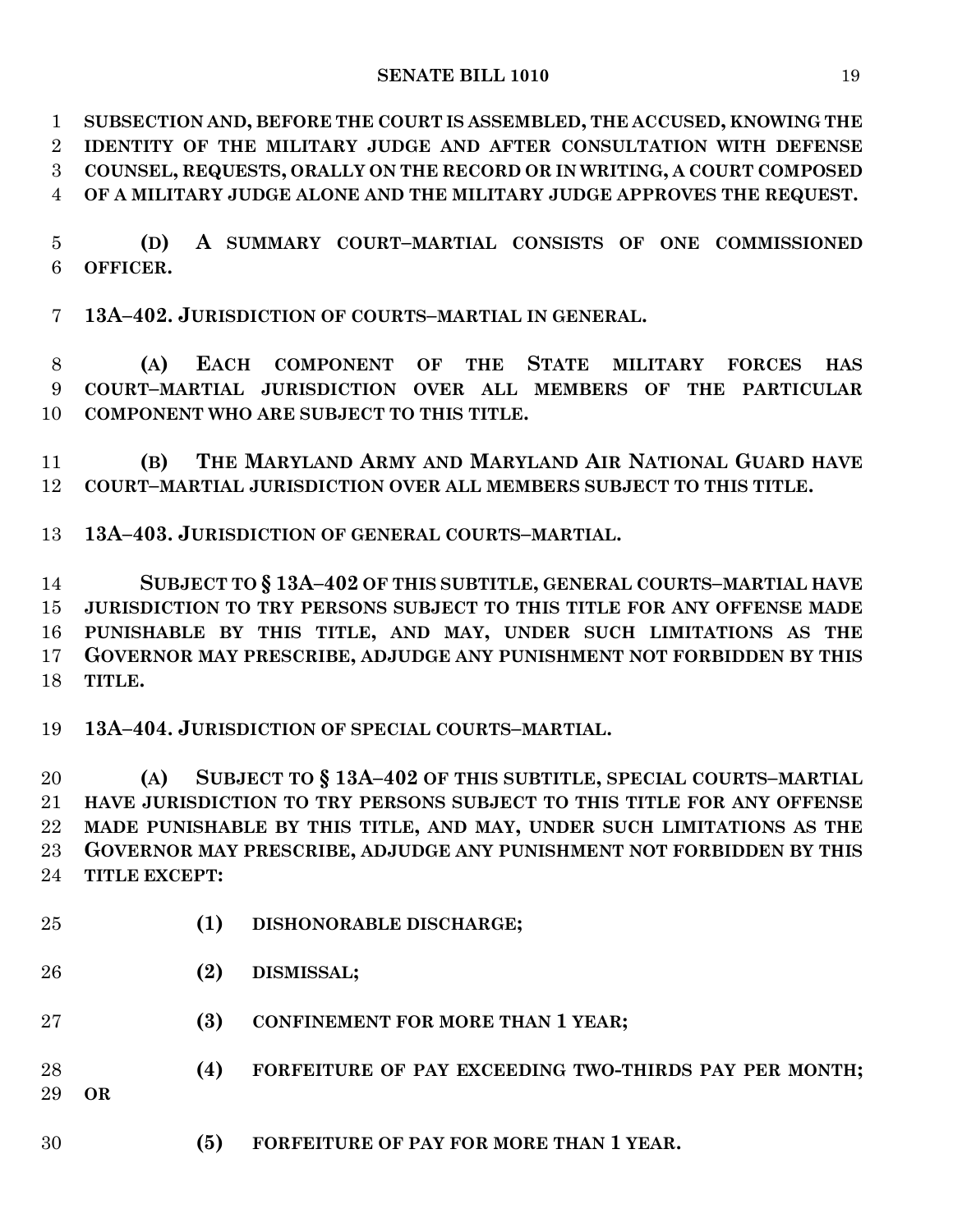**(B) A BAD–CONDUCT DISCHARGE, A CONFINEMENT FOR MORE THAN 6 MONTHS, OR A FORFEITURE OF PAY FOR MORE THAN 6 MONTHS MAY NOT BE ADJUDGED IF CHARGES AND SPECIFICATIONS ARE REFERRED TO A SPECIAL COURTS–MARTIAL CONSISTING OF A MILITARY JUDGE ALONE UNDER § 13A–401 OF THIS SUBTITLE.**

**13A–405. JURISDICTION OF SUMMARY COURTS–MARTIAL.**

 **(A) SUBJECT TO § 13A–402 OF THIS TITLE, SUMMARY COURTS–MARTIAL HAVE JURISDICTION TO TRY PERSONS SUBJECT TO THIS TITLE, EXCEPT OFFICERS, CADETS, AND CANDIDATES FOR AN OFFENSE MADE PUNISHABLE BY THIS TITLE UNDER SUCH LIMITATIONS AS THE GOVERNOR MAY PRESCRIBE.**

 **(B) (1) NO PERSON WITH RESPECT TO WHOM SUMMARY COURTS–MARTIAL HAVE JURISDICTION MAY BE BROUGHT TO TRIAL BEFORE A SUMMARY COURT–MARTIAL IF THAT PERSON OBJECTS THERETO.**

 **(2) IF OBJECTION TO TRIAL BY SUMMARY COURT–MARTIAL IS MADE BY AN ACCUSED, TRIAL BY SPECIAL OR GENERAL COURT–MARTIAL MAY BE ORDERED, AS MAY BE APPROPRIATE.**

 **(3) SUMMARY COURTS–MARTIAL MAY, UNDER SUCH LIMITATIONS AS THE GOVERNOR MAY PRESCRIBE, ADJUDGE ANY PUNISHMENT NOT FORBIDDEN BY THIS TITLE EXCEPT:**

**(I) DISMISSAL;**

**(II) DISHONORABLE OR BAD–CONDUCT DISCHARGE;**

**(III) CONFINEMENT FOR MORE THAN 1 MONTH;**

 **(IV) RESTRICTION TO SPECIFIED LIMITS FOR MORE THAN 2 MONTHS; OR** 

 **(V) FORFEITURE OF MORE THAN TWO–THIRDS OF 1 MONTH'S PAY.**

**(C) (1) A SUMMARY COURT–MARTIAL IS A NON–CRIMINAL FORUM.**

 **(2) A FINDING OF GUILTY AT A SUMMARY COURT–MARTIAL DOES NOT CONSTITUTE A CRIMINAL CONVICTION.**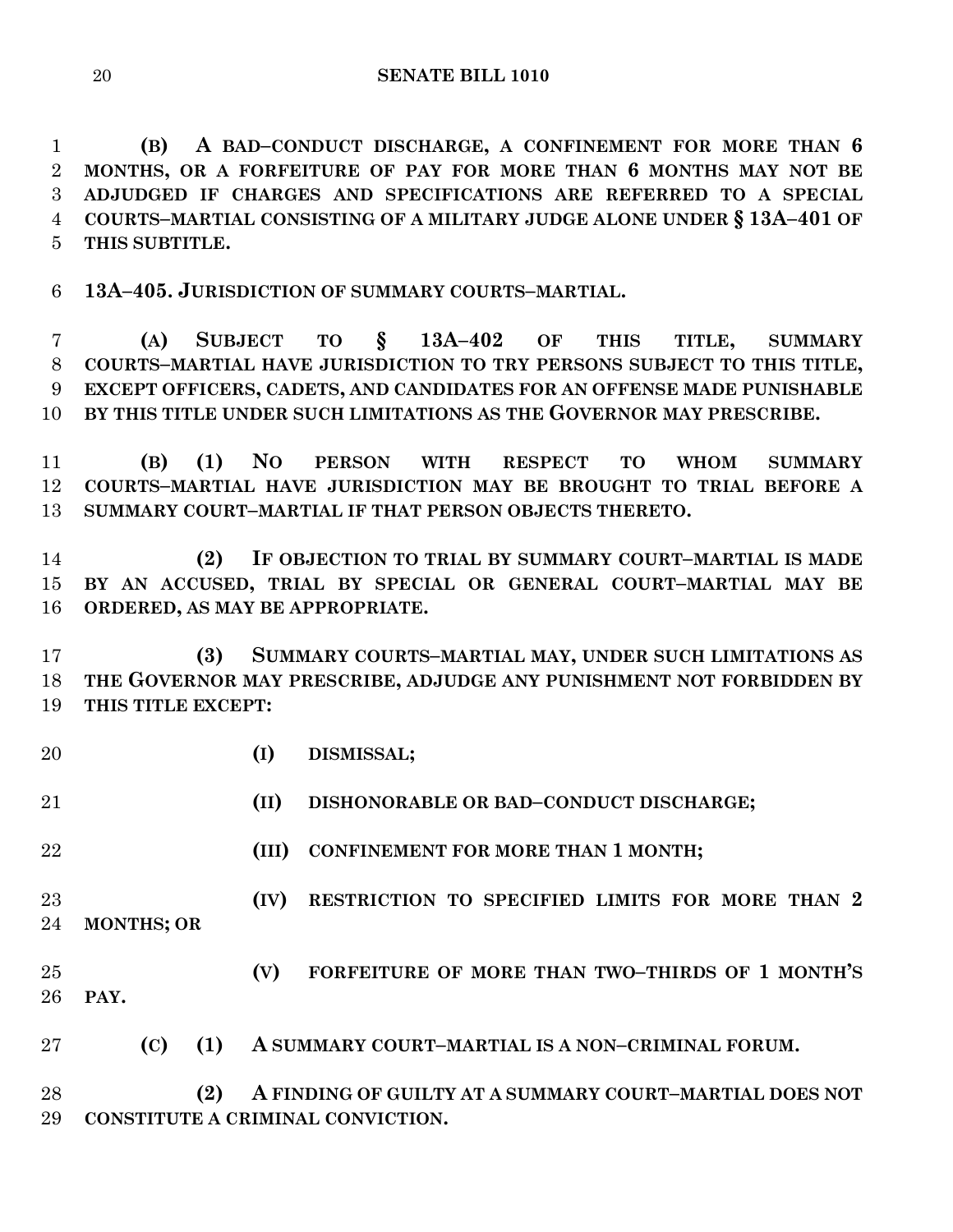| $\mathbf{1}$     | SUBTITLE 5. APPOINTMENT AND COMPOSITION OF COURTS-MARTIAL.                                                                                                                                                                      |
|------------------|---------------------------------------------------------------------------------------------------------------------------------------------------------------------------------------------------------------------------------|
| $\overline{2}$   | 13A-501. WHO MAY CONVENE GENERAL COURTS-MARTIAL.                                                                                                                                                                                |
| 3                | (A)<br>A GENERAL COURT-MARTIAL MAY BE CONVENED BY:                                                                                                                                                                              |
| $\overline{4}$   | THE GOVERNOR; OR<br>(1)                                                                                                                                                                                                         |
| $\overline{5}$   | THE ADJUTANT GENERAL.<br>(2)                                                                                                                                                                                                    |
| 6<br>7<br>8<br>9 | IF ANY SUCH COMMANDING OFFICER IS AN ACCUSER, THE COURT SHALL<br>(B)<br>BE CONVENED BY SUPERIOR COMPETENT AUTHORITY AND MAY IN ANY CASE BE<br>CONVENED BY SUCH SUPERIOR AUTHORITY IF CONSIDERED DESIRABLE BY SUCH<br>AUTHORITY. |
| 10               | 13A-502. WHO MAY CONVENE SPECIAL COURTS-MARTIAL.                                                                                                                                                                                |
| 11               | (A)<br>A SPECIAL COURT-MARTIAL MAY BE CONVENED BY:                                                                                                                                                                              |
| 12<br>13         | (1)<br>PERSON WHO<br><b>CONVENE</b><br><b>GENERAL</b><br><b>MAY</b><br>$\mathbf{A}$<br>$\mathbf{A}$<br>COURT-MARTIAL;                                                                                                           |
| 14<br>15         | (2)<br>THE COMMANDING OFFICER OF A GARRISON, FORT, POST, CAMP,<br>STATION, OR AIR NATIONAL GUARD BASE;                                                                                                                          |
| 16<br>17         | (3)<br>THE COMMANDING OFFICER OF A BRIGADE, REGIMENT,<br>DETACHED BATTALION, OR CORRESPONDING UNIT OF THE ARMY;                                                                                                                 |
| 18<br>19         | (4)<br>THE COMMANDING OFFICER OF A WING, GROUP, SEPARATE<br>SQUADRON, OR CORRESPONDING UNIT OF THE AIR FORCE; OR                                                                                                                |
| 20<br>21         | THE COMMANDING OFFICER OR OFFICER IN CHARGE OF ANY<br>(5)<br>OTHER COMMAND WHEN EMPOWERED BY THE ADJUTANT GENERAL.                                                                                                              |
| 22<br>23<br>24   | (B)<br>IF ANY SUCH OFFICER IS AN ACCUSER, THE COURT SHALL BE CONVENED<br>BY SUPERIOR COMPETENT AUTHORITY AND MAY IN ANY CASE BE CONVENED BY<br>SUCH SUPERIOR AUTHORITY IF CONSIDERED DESIRABLE BY SUCH AUTHORITY.               |
| 25 <sub>1</sub>  | 13A-503. WHO MAY CONVENE SUMMARY COURTS-MARTIAL.                                                                                                                                                                                |
| 26               | (A)<br>A SUMMARY COURT-MARTIAL MAY BE CONVENED BY:                                                                                                                                                                              |
| $27\,$           | (1) A PERSON WHO MAY CONVENE A GENERAL OR SPECIAL                                                                                                                                                                               |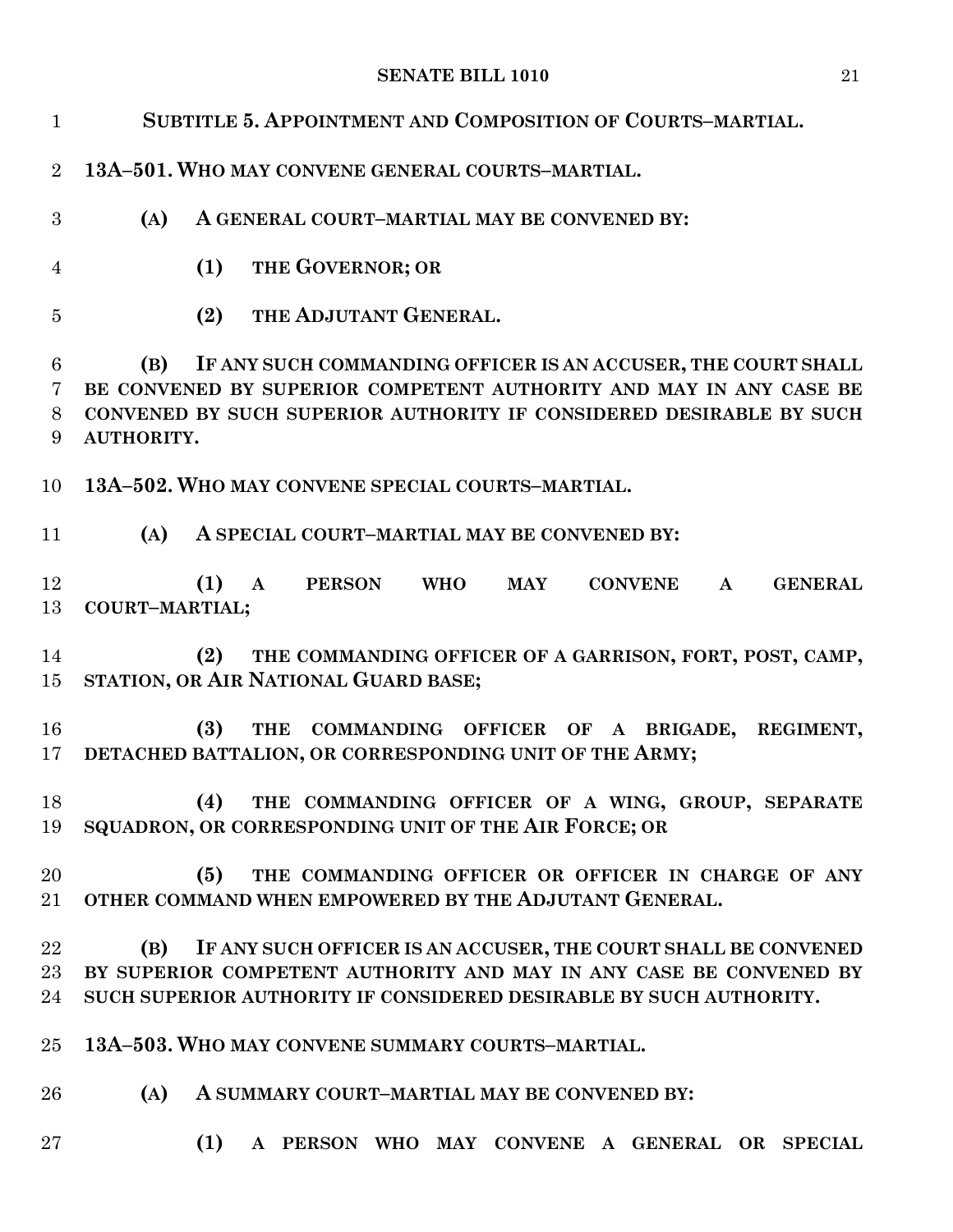**COURT–MARTIAL;**

 **(2) THE COMMANDING OFFICER OF A DETACHED COMPANY OR OTHER DETACHMENT, OR CORRESPONDING UNIT OF THE ARMY;**

 **(3) THE COMMANDING OFFICER OF A DETACHED SQUADRON OR OTHER DETACHMENT, OR CORRESPONDING UNIT OF THE AIR FORCE; OR**

 **(4) THE COMMANDING OFFICER OR OFFICER IN CHARGE OF ANY OTHER COMMAND WHEN EMPOWERED BY THE ADJUTANT GENERAL.**

 **(B) (1) WHEN ONLY ONE COMMISSIONED OFFICER IS PRESENT WITH A COMMAND OR DETACHMENT, THAT OFFICER SHALL BE THE SUMMARY COURT–MARTIAL OF THAT COMMAND OR DETACHMENT AND SHALL HEAR AND DETERMINE ALL SUMMARY COURT–MARTIAL CASES, OR A MILITARY JUDGE MAY ACT AS SUMMARY COURT–MARTIAL.**

 **(2) A SUMMARY COURT–MARTIAL MAY, HOWEVER, BE CONVENED IN ANY CASE BY SUPERIOR COMPETENT AUTHORITY IF CONSIDERED DESIRABLE BY SUCH AUTHORITY.**

**13A–504. WHO MAY SERVE ON COURTS–MARTIAL.**

 **(A) A COMMISSIONED OFFICER OF THE STATE MILITARY FORCES IS ELIGIBLE TO SERVE ON ALL COURTS–MARTIAL FOR THE TRIAL OF A PERSON SUBJECT TO THIS TITLE.**

 **(B) A WARRANT OFFICER OF THE STATE MILITARY FORCES IS ELIGIBLE TO SERVE ON GENERAL AND SPECIAL COURTS–MARTIAL FOR THE TRIAL OF A PERSON SUBJECT TO THIS TITLE, OTHER THAN A COMMISSIONED OFFICER.**

 **(C) (1) AN ENLISTED MEMBER OF THE STATE MILITARY FORCES IS ELIGIBLE TO SERVE ON GENERAL AND SPECIAL COURTS–MARTIAL FOR THE TRIAL OF AN ENLISTED MEMBER SUBJECT TO THIS TITLE, BUT THAT MEMBER SHALL SERVE AS A MEMBER OF A COURT ONLY IF, BEFORE THE CONCLUSION OF A SESSION CALLED BY THE MILITARY JUDGE UNDER § 13A–704 OF THIS TITLE PRIOR TO TRIAL OR, IN THE ABSENCE OF SUCH A SESSION, BEFORE THE COURT IS ASSEMBLED FOR THE TRIAL OF THE ACCUSED, THE ACCUSED PERSONALLY HAS REQUESTED ORALLY ON THE RECORD OR IN WRITING THAT ENLISTED MEMBERS SERVE ON IT.**

 **(2) (I) AFTER SUCH A REQUEST, THE ACCUSED MAY NOT BE TRIED BY A GENERAL OR SPECIAL COURT-MARTIAL, THE MEMBERSHIP OF WHICH DOES NOT INCLUDE ENLISTED MEMBERS IN A NUMBER EQUAL TO AT LEAST ONE–THIRD**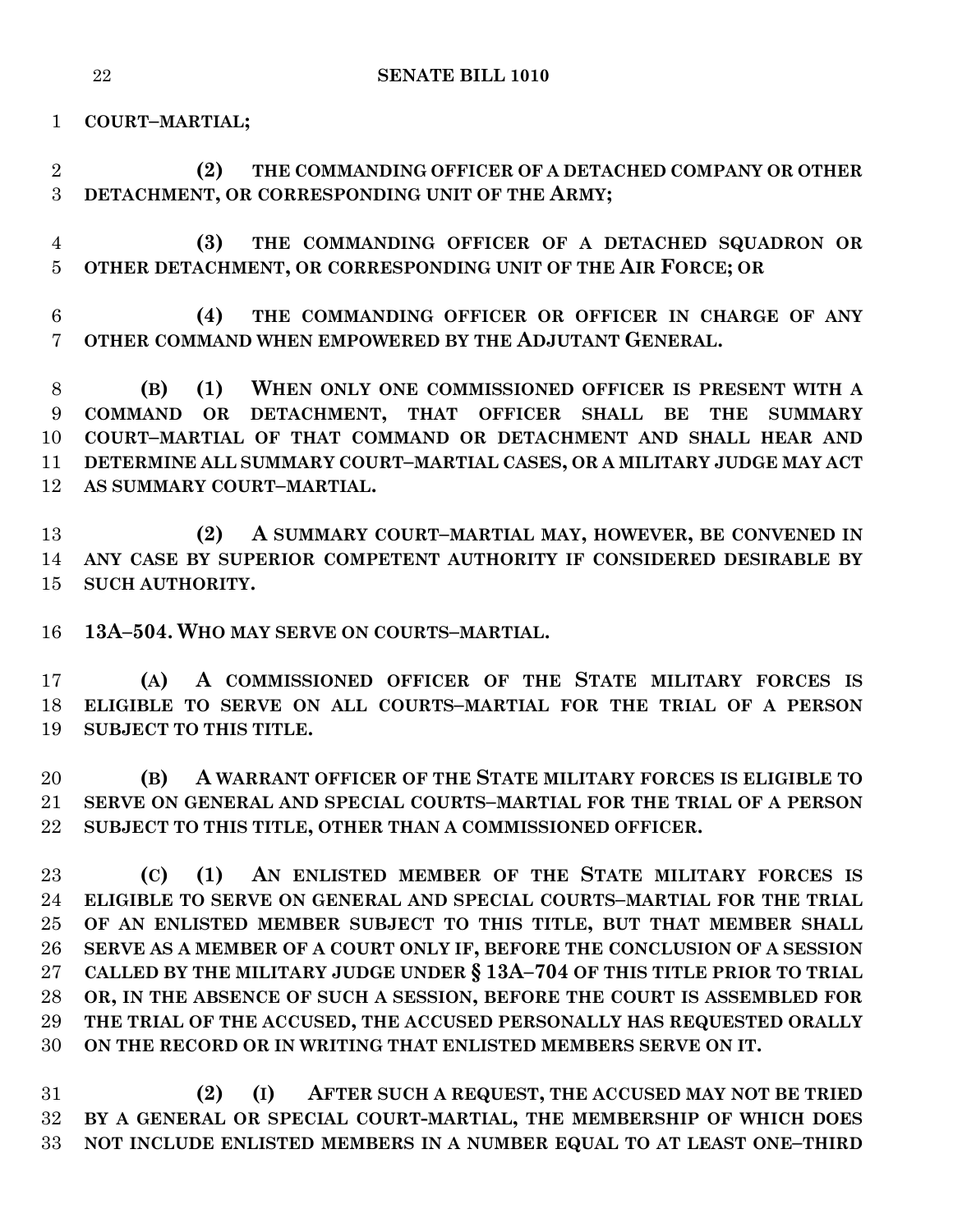**OF THE TOTAL MEMBERSHIP OF THE COURT, UNLESS ELIGIBLE ENLISTED MEMBERS CANNOT BE OBTAINED ON ACCOUNT OF PHYSICAL CONDITIONS OR MILITARY EXIGENCIES.**

 **(II) IF SUCH MEMBERS CANNOT BE OBTAINED, THE COURT MAY BE ASSEMBLED AND THE TRIAL HELD WITHOUT THE MEMBERS, BUT THE CONVENING AUTHORITY SHALL MAKE A DETAILED WRITTEN STATEMENT, TO BE APPENDED TO THE RECORD, STATING WHY THE MEMBERS COULD NOT BE OBTAINED.**

 **(D) WHEN IT CAN BE AVOIDED, A PERSON SUBJECT TO THIS TITLE MAY NOT BE TRIED BY A COURT–MARTIAL, ANY MEMBER OF WHICH IS JUNIOR TO THE ACCUSED IN RANK OR GRADE.**

 **(E) (1) WHEN CONVENING A COURT–MARTIAL, THE CONVENING AUTHORITY SHALL DETAIL AS MEMBERS OF THE AUTHORITY SUCH MEMBERS OF THE STATE MILITARY FORCES AS, IN THE CONVENING AUTHORITY'S OPINION, ARE BEST QUALIFIED FOR THE DUTY BY REASON OF AGE, EDUCATION, TRAINING, EXPERIENCE, LENGTH OF SERVICE, AND JUDICIAL TEMPERAMENT.**

 **(2) A MEMBER OF THE STATE MILITARY FORCES IS NOT ELIGIBLE TO SERVE AS A MEMBER OF A GENERAL OR SPECIAL COURT–MARTIAL IF THE MEMBER IS THE ACCUSER OR A WITNESS OR HAS ACTED AS INVESTIGATING OFFICER OR AS COUNSEL IN THE SAME CASE.**

 **(F) (1) BEFORE A COURT–MARTIAL IS ASSEMBLED FOR THE TRIAL OF A CASE, THE CONVENING AUTHORITY MAY EXCUSE A MEMBER OF THE COURT FROM PARTICIPATING IN THE CASE.**

 **(2) THE CONVENING AUTHORITY MAY DELEGATE THE AUTHORITY UNDER THIS SUBSECTION TO A JUDGE ADVOCATE OR TO ANOTHER PRINCIPAL ASSISTANT.**

 **(G) THE ACCUSED IN A COURT–MARTIAL WITH A MILITARY JUDGE AND MEMBERS MAY, AFTER THE FINDINGS ARE ANNOUNCED AND BEFORE ANY MATTER IS PRESENTED IN THE SENTENCING PHASE, REQUEST, ORALLY ON THE RECORD OR IN WRITING, SENTENCING BY MEMBERS.**

**13A–505. MILITARY JUDGE OF A GENERAL OR SPECIAL COURT–MARTIAL.**

 **(A) (1) A MILITARY JUDGE SHALL BE DETAILED TO EACH GENERAL AND SPECIAL COURT–MARTIAL BY THE SENIOR MILITARY JUDGE IN THE STATE.**

**(2) THE MILITARY JUDGE SHALL PRESIDE OVER EACH OPEN SESSION**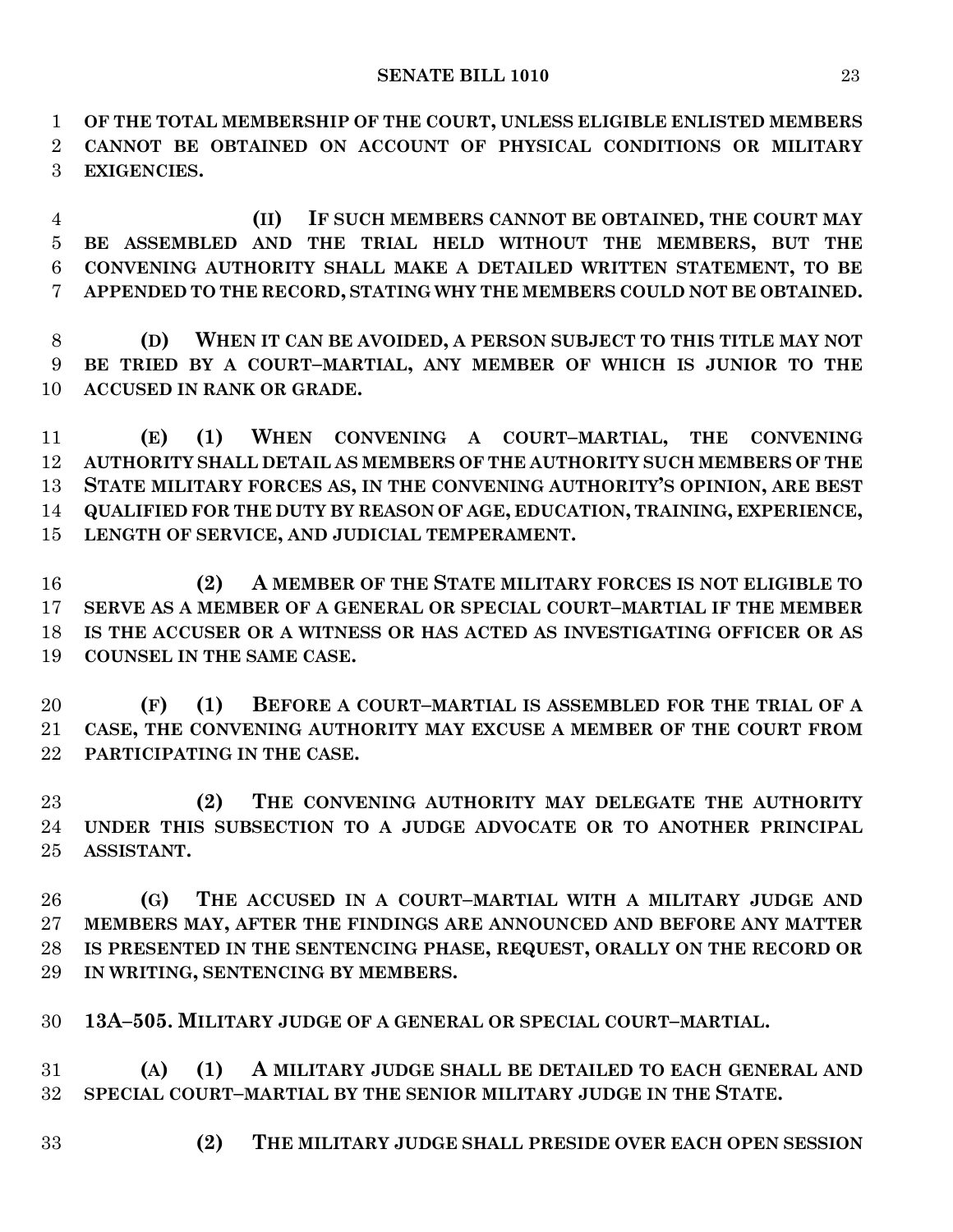| 24                         |     | <b>SENATE BILL 1010</b>                                                                                                                                                                                                                                                                                                         |
|----------------------------|-----|---------------------------------------------------------------------------------------------------------------------------------------------------------------------------------------------------------------------------------------------------------------------------------------------------------------------------------|
| $\mathbf{1}$               |     | OF THE COURT-MARTIAL TO WHICH THE MILITARY JUDGE HAS BEEN DETAILED.                                                                                                                                                                                                                                                             |
| $\overline{2}$             | (B) | A MILITARY JUDGE SHALL BE:                                                                                                                                                                                                                                                                                                      |
| 3<br>$\overline{4}$        |     | (1)<br>AN ACTIVE OR RETIRED COMMISSIONED OFFICER OF<br>AN<br>ORGANIZED STATE MILITARY FORCE;                                                                                                                                                                                                                                    |
| $\overline{5}$<br>6        |     | A MEMBER IN GOOD STANDING OF THE BAR OF THE COURT OF<br>(2)<br><b>APPEALS OF MARYLAND; AND</b>                                                                                                                                                                                                                                  |
| 7<br>8                     |     | (3)<br><b>CERTIFIED AS QUALIFIED FOR DUTY AS A MILITARY JUDGE BY THE</b><br>SENIOR FORCE JUDGE ADVOCATE THAT IS THE SAME FORCE AS THE ACCUSED.                                                                                                                                                                                  |
| 9<br>10<br>11<br>12        | (C) | THE CONVENING AUTHORITY OR A STAFF MEMBER OF THE CONVENING<br>AUTHORITY MAY NOT PREPARE OR REVIEW A REPORT CONCERNING THE<br>EFFECTIVENESS, FITNESS, OR EFFICIENCY OF THE MILITARY JUDGE SO DETAILED,<br>WHICH RELATES TO PERFORMANCE OF DUTY AS A MILITARY JUDGE.                                                              |
| 13<br>14<br>15             | (D) | A PERSON IS NOT ELIGIBLE TO ACT AS MILITARY JUDGE IN A CASE IF<br>THE PERSON IS THE ACCUSER OR A WITNESS, OR HAS ACTED AS INVESTIGATING<br>OFFICER OR A COUNSEL IN THE SAME CASE.                                                                                                                                               |
| 16                         | (E) | THE MILITARY JUDGE OF A COURT-MARTIAL MAY NOT:                                                                                                                                                                                                                                                                                  |
| 17<br>18                   |     | (1)<br>CONSULT WITH THE MEMBERS OF THE COURT EXCEPT IN THE<br>PRESENCE OF THE ACCUSED, TRIAL COUNSEL, AND DEFENSE COUNSEL; OR                                                                                                                                                                                                   |
| 19                         |     | (2)<br>VOTE WITH THE MEMBERS OF THE COURT.                                                                                                                                                                                                                                                                                      |
| 20                         |     | 13A-506. DETAIL OF TRIAL COUNSEL AND DEFENSE COUNSEL.                                                                                                                                                                                                                                                                           |
| 21<br>22<br>23             | (A) | (1) FOR EACH GENERAL AND SPECIAL COURT-MARTIAL, THE<br>AUTHORITY CONVENING THE COURT SHALL DETAIL TRIAL COUNSEL, DEFENSE<br>COUNSEL, AND SUCH ASSISTANTS AS ARE APPROPRIATE.                                                                                                                                                    |
| 24<br>25<br>26<br>27<br>28 |     | (2)<br>(I)<br>A PERSON WHO HAS ACTED AS INVESTIGATING OFFICER,<br>MILITARY JUDGE, WITNESS, OR COURT MEMBER IN A CASE MAY NOT ACT LATER AS<br>TRIAL COUNSEL, ASSISTANT TRIAL COUNSEL, OR, UNLESS EXPRESSLY REQUESTED<br>BY THE ACCUSED, AS DEFENSE COUNSEL OR ASSISTANT OR ASSOCIATE DEFENSE<br><b>COUNSEL IN THE SAME CASE.</b> |
| 29<br>30                   |     | A PERSON WHO HAS ACTED FOR THE PROSECUTION MAY<br>(II)<br>NOT ACT LATER IN THE SAME CASE FOR THE DEFENSE, NOR MAY A PERSON WHO HAS                                                                                                                                                                                              |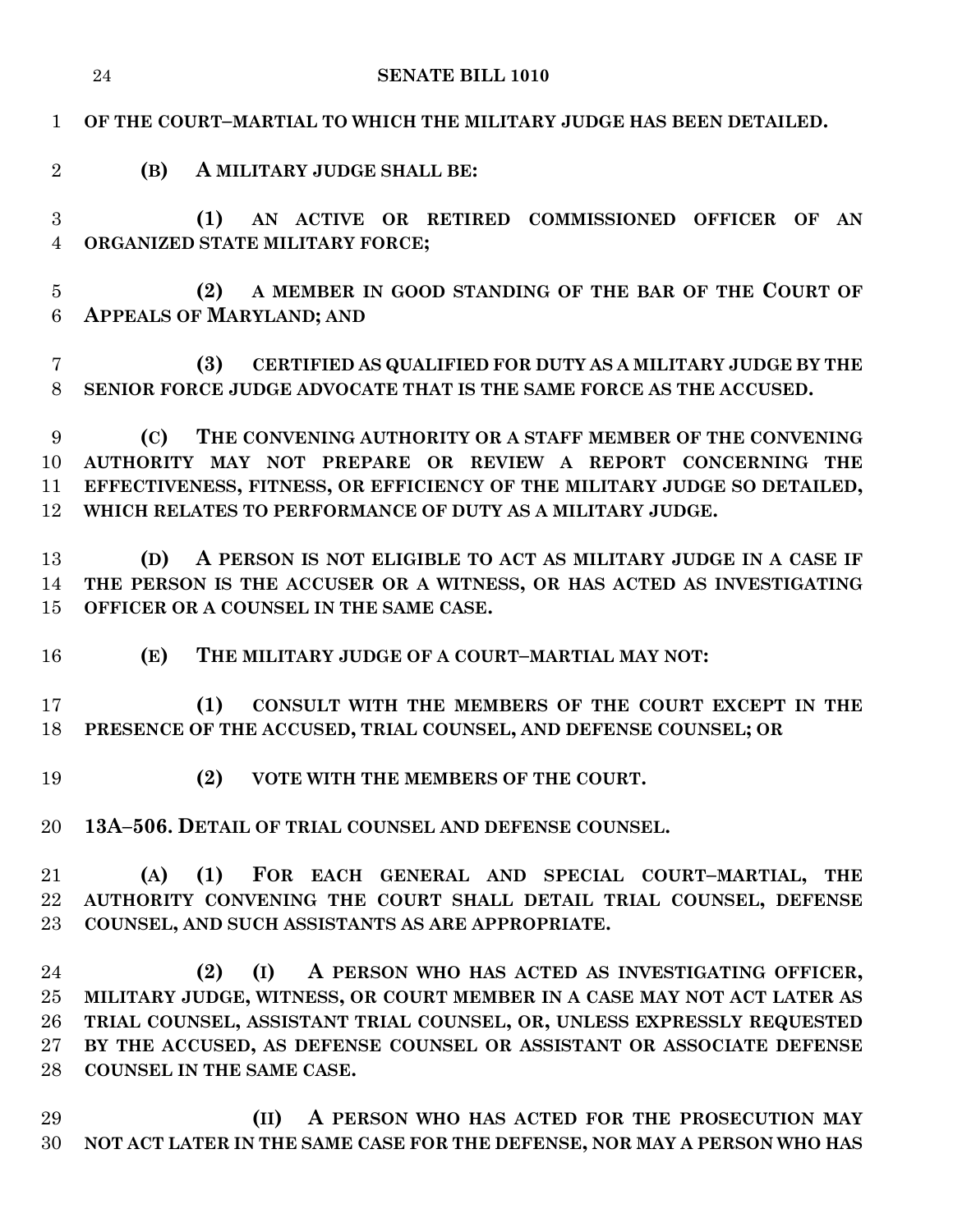**ACTED FOR THE DEFENSE ACT LATER IN THE SAME CASE FOR THE PROSECUTION. (B) EXCEPT AS PROVIDED IN SUBSECTION (C) OF THIS SECTION, TRIAL COUNSEL OR DEFENSE COUNSEL DETAILED FOR A GENERAL OR SPECIAL COURT–MARTIAL MUST BE: (1) A JUDGE ADVOCATE, AS DEFINED IN § 13A–101 OF THIS TITLE; AND (2) IN THE CASE OF TRIAL COUNSEL, A MEMBER IN GOOD STANDING OF THE BAR OF THE HIGHEST COURT OF THE STATE WHERE THE COURT–MARTIAL IS HELD. (C) IN THE INSTANCE WHEN A DEFENSE COUNSEL IS NOT A MEMBER OF THE BAR OF THE HIGHEST COURT OF THE STATE, THE DEFENSE COUNSEL SHALL BE DEEMED ADMITTED PRO HAC VICE, SUBJECT TO FILING A CERTIFICATE WITH THE MILITARY JUDGE SETTING FORTH THE QUALIFICATIONS THAT COUNSEL IS: (1) (I) A COMMISSIONED OFFICER OF THE ARMED FORCES OF THE UNITED STATES OR A COMPONENT THEREOF; (II) A MEMBER IN GOOD STANDING OF THE BAR OF THE HIGHEST COURT OF A STATE; AND (III) CERTIFIED AS A JUDGE ADVOCATE IN THE JUDGE ADVOCATE GENERAL'S CORPS OF THE ARMY, AIR FORCE, NAVY, OR MARINE CORPS; OR (2) A JUDGE ADVOCATE AS DEFINED IN § 13A–101 OF THIS TITLE. 13A–507. DETAIL OR EMPLOYMENT OF REPORTERS AND INTERPRETERS. UNDER SUCH REGULATIONS AS MAY BE ADOPTED, THE CONVENING AUTHORITY OF A GENERAL OR SPECIAL COURT–MARTIAL OR COURT OF INQUIRY SHALL DETAIL OR EMPLOY QUALIFIED COURT REPORTERS, WHO SHALL RECORD THE PROCEEDINGS OF AND TESTIMONY TAKEN BEFORE THAT COURT AND MAY DETAIL OR EMPLOY INTERPRETERS WHO SHALL INTERPRET FOR THE COURT. 13A–508. ABSENT, ALTERNATE, AND ADDITIONAL MEMBERS. (A) A MEMBER OF A GENERAL OR SPECIAL COURT–MARTIAL MAY NOT BE ABSENT OR EXCUSED AFTER THE COURT HAS BEEN ASSEMBLED FOR THE TRIAL OF** 

**THE ACCUSED UNLESS EXCUSED:**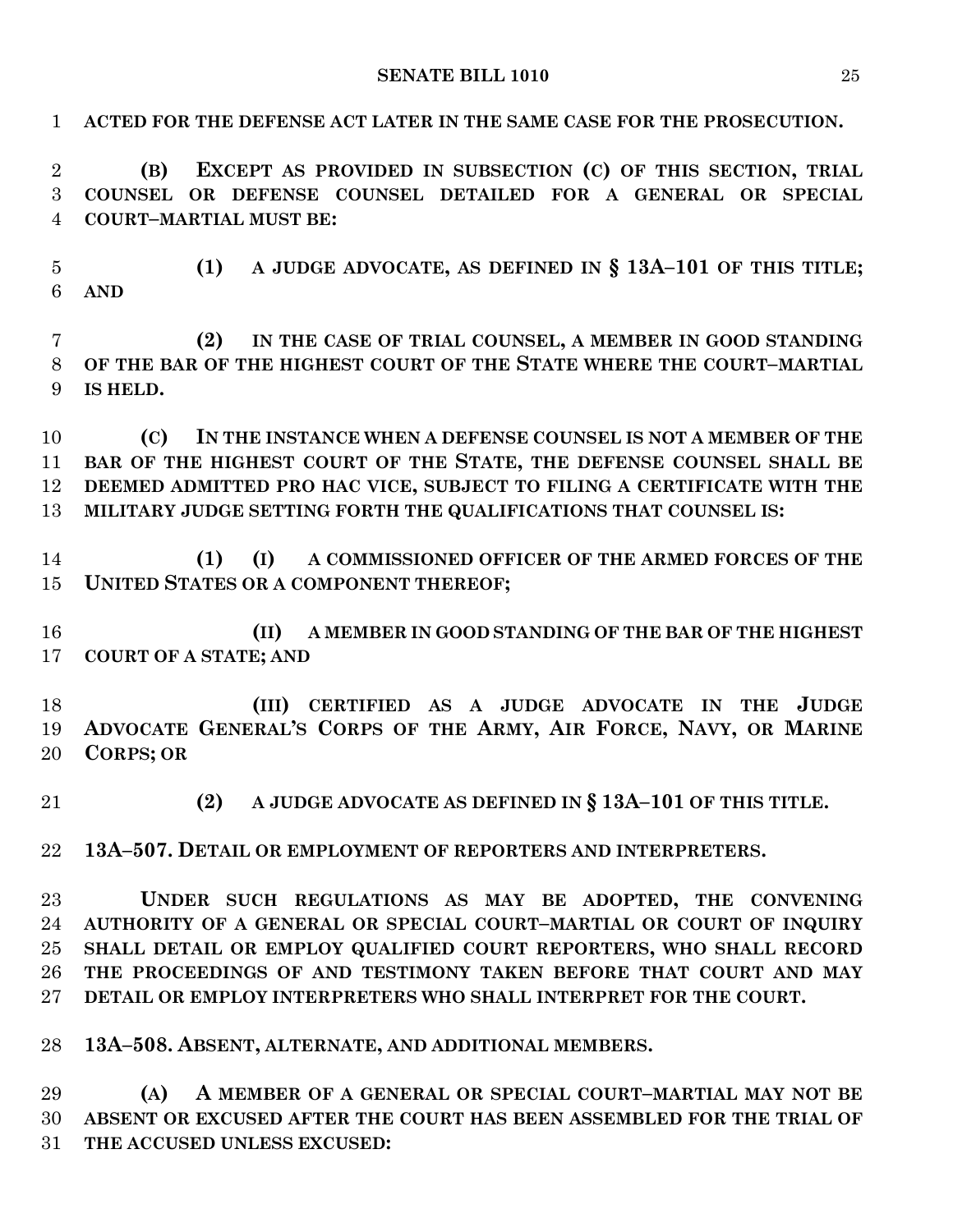**SENATE BILL 1010**

**(1) AS A RESULT OF A CHALLENGE;**

 **(2) BY THE MILITARY JUDGE FOR PHYSICAL DISABILITY OR OTHER GOOD CAUSE; OR**

**(3) BY ORDER OF THE CONVENING AUTHORITY FOR GOOD CAUSE.**

 **(B) (1) WHENEVER A GENERAL COURT–MARTIAL, OTHER THAN A GENERAL COURT–MARTIAL COMPOSED OF A MILITARY JUDGE ONLY, IS REDUCED BELOW SIX MEMBERS, THE TRIAL MAY NOT PROCEED UNLESS THE CONVENING AUTHORITY DETAILS NEW MEMBERS SUFFICIENT IN NUMBER TO PROVIDE NOT LESS THAN THE APPLICABLE MINIMUM NUMBER OF SIX MEMBERS.**

 **(2) THE TRIAL MAY PROCEED WITH THE NEW MEMBERS PRESENT AFTER THE RECORDED EVIDENCE PREVIOUSLY INTRODUCED BEFORE THE MEMBERS OF THE COURT HAS BEEN READ TO THE COURT IN THE PRESENCE OF THE MILITARY JUDGE, THE ACCUSED, AND COUNSEL FOR BOTH SIDES.**

 **(C) (1) WHENEVER A SPECIAL COURT–MARTIAL, OTHER THAN A SPECIAL COURT–MARTIAL COMPOSED OF A MILITARY JUDGE ONLY, IS REDUCED BELOW FOUR MEMBERS, THE TRIAL MAY NOT PROCEED UNLESS THE CONVENING AUTHORITY DETAILS NEW MEMBERS SUFFICIENT IN NUMBER TO PROVIDE NOT LESS THAN FOUR MEMBERS.**

 **(2) THE TRIAL SHALL PROCEED WITH THE NEW MEMBERS PRESENT AS IF NO EVIDENCE HAD BEEN INTRODUCED PREVIOUSLY AT THE TRIAL, UNLESS A VERBATIM RECORD OF THE EVIDENCE PREVIOUSLY INTRODUCED BEFORE THE MEMBERS OF THE COURT OR A STIPULATION THEREOF IS READ TO THE COURT IN THE PRESENCE OF THE MILITARY JUDGE, THE ACCUSED, AND COUNSEL FOR BOTH SIDES.**

 **(D) IF THE MILITARY JUDGE OF A COURT–MARTIAL COMPOSED OF A MILITARY JUDGE ONLY IS UNABLE TO PROCEED WITH THE TRIAL BECAUSE OF PHYSICAL DISABILITY, AS A RESULT OF A CHALLENGE, OR FOR OTHER GOOD CAUSE, THE TRIAL SHALL PROCEED, SUBJECT TO ANY APPLICABLE CONDITIONS OF § 13A–401 OF THIS TITLE, AFTER THE DETAIL OF A NEW MILITARY JUDGE AS IF NO EVIDENCE HAD PREVIOUSLY BEEN INTRODUCED, UNLESS A VERBATIM RECORD OF THE EVIDENCE PREVIOUSLY INTRODUCED OR A STIPULATION THEREOF IS READ IN COURT IN THE PRESENCE OF THE NEW MILITARY JUDGE, THE ACCUSED, AND COUNSEL FOR BOTH SIDES.**

**(E) IN ADDITION TO MEMBERS, THE MILITARY JUDGE SHALL IMPANEL**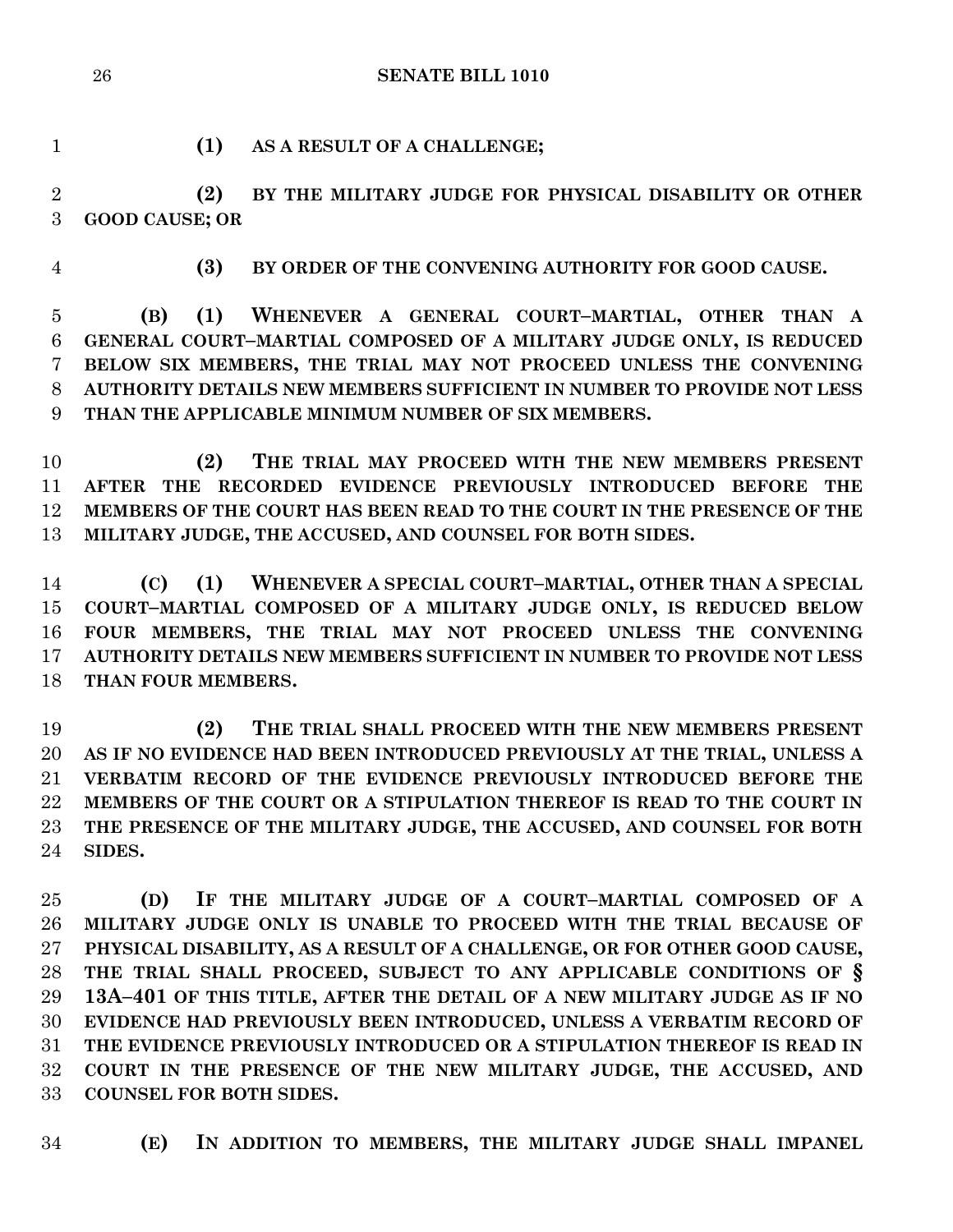**ALTERNATE MEMBERS, IF THE CONVENING AUTHORITY AUTHORIZES ALTERNATE MEMBERS.**

## **SUBTITLE 6. PRE–TRIAL PROCEDURE.**

**13A–601. CHARGES AND SPECIFICATIONS.**

 **(A) CHARGES AND SPECIFICATIONS SHALL BE SIGNED BY A PERSON SUBJECT TO THIS TITLE UNDER OATH BEFORE A COMMISSIONED OFFICER AUTHORIZED BY § 13A–1102 OF THIS TITLE TO ADMINISTER OATHS AND SHALL STATE:**

 **(1) THAT THE SIGNER HAS PERSONAL KNOWLEDGE OF, OR HAS INVESTIGATED, THE MATTERS SET FORTH THEREIN; AND**

 **(2) THAT THEY ARE TRUE IN FACT TO THE BEST OF THE SIGNER'S KNOWLEDGE AND BELIEF.**

 **(B) ON THE PREFERRING OF CHARGES, THE PROPER AUTHORITY SHALL TAKE IMMEDIATE STEPS TO DETERMINE WHAT DISPOSITION SHOULD BE MADE THEREOF IN THE INTEREST OF JUSTICE AND DISCIPLINE, AND THE PERSON ACCUSED SHALL BE INFORMED OF THE CHARGES AS SOON AS PRACTICABLE.**

**13A–602. CERTAIN PROCEEDINGS CONDUCTED BEFORE REFERRAL.**

 **(A) PROCEEDINGS MAY BE CONDUCTED TO REVIEW, OR OTHERWISE ACT ON, THE FOLLOWING MATTERS BEFORE REFERRAL OF CHARGES AND SPECIFICATIONS TO COURT–MARTIAL IN ACCORDANCE WITH REGULATIONS PRESCRIBED BY § 13A–701 OF THIS TITLE:**

**(1) PRE–REFERRAL INVESTIGATIVE SUBPOENAS;**

 **(2) PRE–REFERRAL WARRANTS OR ORDERS FOR ELECTRONIC COMMUNICATIONS;**

**(3) PRE–REFERRAL MATTERS REFERRED BY AN APPELLATE COURT;**

 **(4) PRE–REFERRAL MATTERS UNDER § 13A–603 (C) OR (D) OF THIS SUBTITLE; OR** 

 **(5) ARREST WARRANTS WHEN PROBABLE CAUSE EXISTS TO BELIEVE A MILITARY MEMBER COMMITTED A CRIME AS DESCRIBED UNDER THE PUNITIVE PROVISIONS.**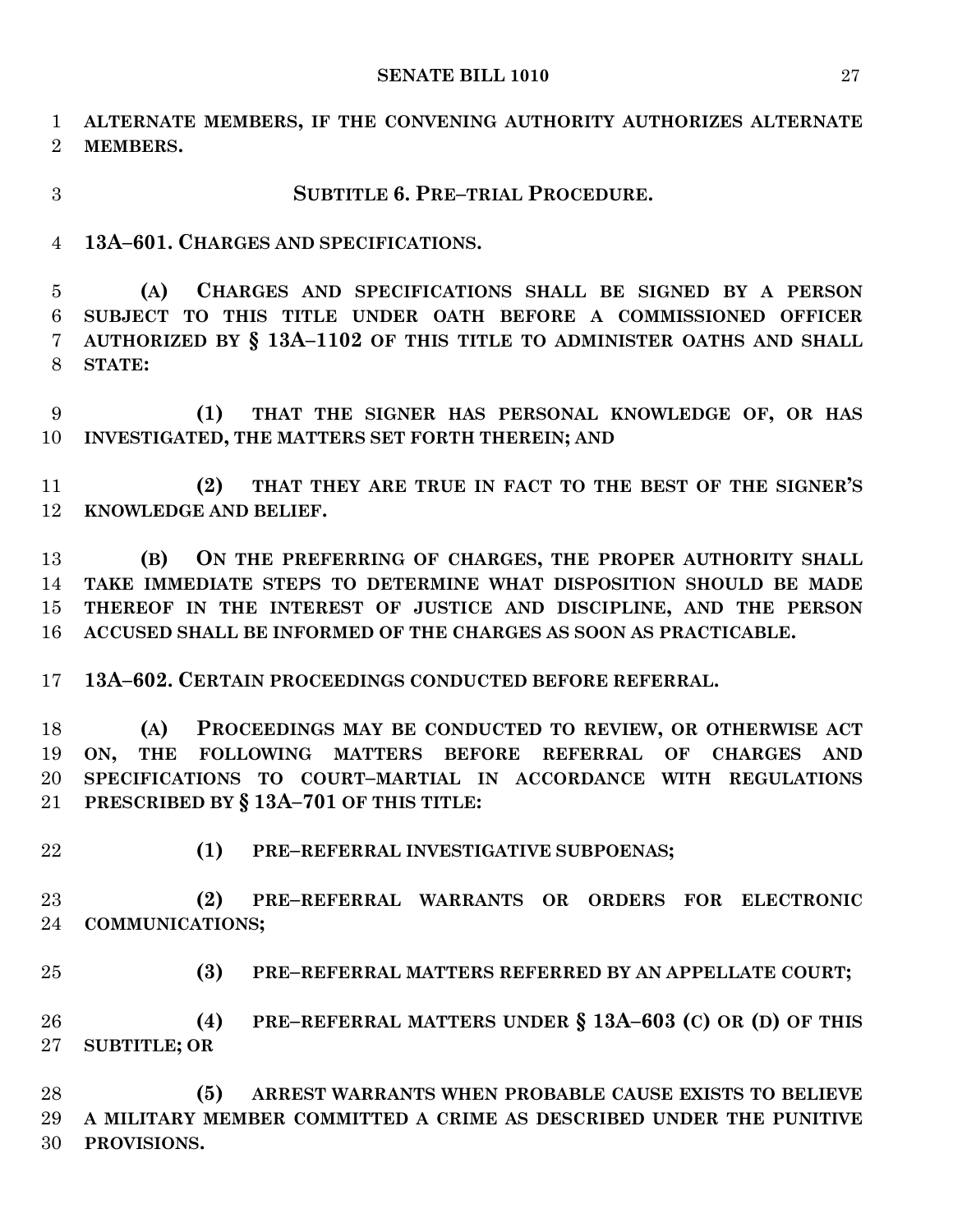**(B) THE REGULATIONS PRESCRIBED UNDER SUBSECTION (A) OF THIS SECTION SHALL:**

 **(1) INCLUDE PROCEDURES FOR THE REVIEW OF SUCH RULINGS THAT MAY BE ORDERED UNDER THIS SECTION AS THE ADJUTANT GENERAL CONSIDERS APPROPRIATE; AND**

 **(2) PROVIDE SUCH LIMITATIONS ON THE RELIEF THAT MAY BE ORDERED UNDER THIS SECTION AS THE ADJUTANT GENERAL CONSIDERS APPROPRIATE.**

 **(C) IF A MATTER IN A PROCEEDING UNDER THIS SECTION BECOMES A SUBJECT AT ISSUE WITH RESPECT TO CHARGES THAT HAVE BEEN REFERRED TO A GENERAL OR SPECIAL COURT–MARTIAL, THE MATTER SHALL BE TRANSFERRED TO THE MILITARY JUDGE DETAILED TO THE COURT–MARTIAL.**

**13A–603. COMPULSORY SELF–INCRIMINATION PROHIBITED.**

 **(A) A PERSON SUBJECT TO THIS TITLE MAY NOT COMPEL ANOTHER PERSON TO SELF–INCRIMINATE OR TO ANSWER A QUESTION THE ANSWER TO WHICH MAY TEND TO INCRIMINATE THE PERSON.**

 **(B) A PERSON SUBJECT TO THIS TITLE MAY NOT INTERROGATE OR REQUEST A STATEMENT FROM AN ACCUSED OR A PERSON SUSPECTED OF AN OFFENSE WITHOUT FIRST INFORMING THAT PERSON OF THE NATURE OF THE ACCUSATION AND ADVISING THAT PERSON THAT THE PERSON DOES NOT HAVE TO MAKE A STATEMENT REGARDING THE OFFENSE OF WHICH THE PERSON IS ACCUSED OR SUSPECTED AND THAT ANY STATEMENT MADE BY THE PERSON MAY BE USED AS EVIDENCE AGAINST THE PERSON IN A TRIAL BY COURT–MARTIAL.**

 **(C) A PERSON SUBJECT TO THIS TITLE MAY NOT COMPEL ANOTHER PERSON TO MAKE A STATEMENT OR PRODUCE EVIDENCE BEFORE A MILITARY COURT IF THE STATEMENT OR EVIDENCE IS NOT MATERIAL TO THE ISSUE AND MAY TEND TO DEGRADE THE PERSON.**

 **(D) A STATEMENT OBTAINED FROM A PERSON IN VIOLATION OF THIS ARTICLE OR THROUGH THE USE OF COERCION, UNLAWFUL INFLUENCE, OR UNLAWFUL INDUCEMENT MAY NOT BE RECEIVED IN EVIDENCE AGAINST THE PERSON IN A TRIAL BY COURT–MARTIAL.**

 **13A–604. PRELIMINARY HEARING REQUIRED BEFORE REFERRAL TO GENERAL COURT–MARTIAL.**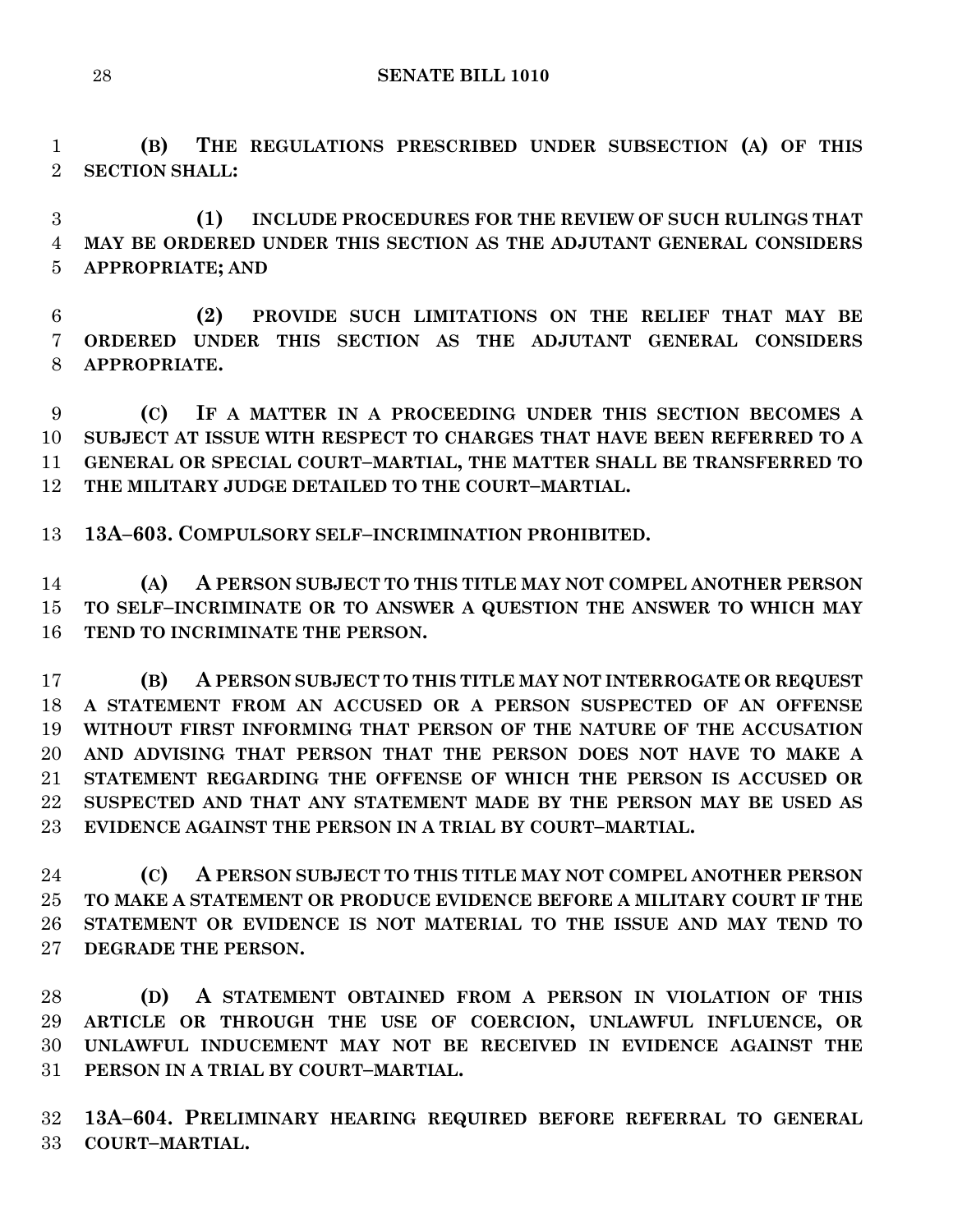**(A) IN THIS SECTION, "VICTIM" MEANS A PERSON WHO: (1) IS ALLEGED TO HAVE SUFFERED A DIRECT PHYSICAL, EMOTIONAL, OR PECUNIARY HARM AS A RESULT OF THE MATTERS SET FORTH IN A CHARGE OR SPECIFICATION BEING CONSIDERED; AND (2) IS NAMED IN ONE OF THE SPECIFICATIONS. (B) (1) A CHARGE OR SPECIFICATION MAY NOT BE REFERRED TO A GENERAL COURT–MARTIAL FOR TRIAL UNTIL A THOROUGH AND IMPARTIAL INVESTIGATION OF ALL THE MATTERS SET FORTH THEREIN HAS BEEN MADE. (2) THIS INVESTIGATION SHALL INCLUDE: (I) INQUIRY AS TO THE TRUTH OF THE MATTER SET FORTH IN THE CHARGES; (II) CONSIDERATION OF THE FORM OF CHARGES; AND (III) A RECOMMENDATION AS TO THE DISPOSITION WHICH SHOULD BE MADE OF THE CASE IN THE INTEREST OF JUSTICE AND DISCIPLINE. (C) (1) THE ACCUSED SHALL BE ADVISED OF THE CHARGES AGAINST THE ACCUSED AND OF THE RIGHT TO BE REPRESENTED AT THE INVESTIGATION BY COUNSEL. (2) THE ACCUSED HAS THE RIGHT TO BE REPRESENTED AT THE INVESTIGATION AS PROVIDED IN § 13A–703 OF THIS TITLE AND IN REGULATIONS PRESCRIBED UNDER THAT SECTION. (3) AT THE INVESTIGATION, FULL OPPORTUNITY SHALL BE GIVEN TO THE ACCUSED TO CROSS–EXAMINE WITNESSES AGAINST THE ACCUSED, IF THEY ARE AVAILABLE, AND TO PRESENT ANYTHING THE ACCUSED MAY DESIRE IN THE ACCUSED'S OWN BEHALF, EITHER IN DEFENSE OR MITIGATION, AND THE INVESTIGATING OFFICER SHALL EXAMINE AVAILABLE WITNESSES REQUESTED BY THE ACCUSED.**

 **(4) IF THE CHARGES ARE FORWARDED AFTER THE INVESTIGATION, THEY SHALL BE ACCOMPANIED BY A STATEMENT OF THE SUBSTANCE OF THE TESTIMONY TAKEN ON BOTH SIDES AND A COPY OF THE CHARGES SHALL BE GIVEN TO THE ACCUSED.**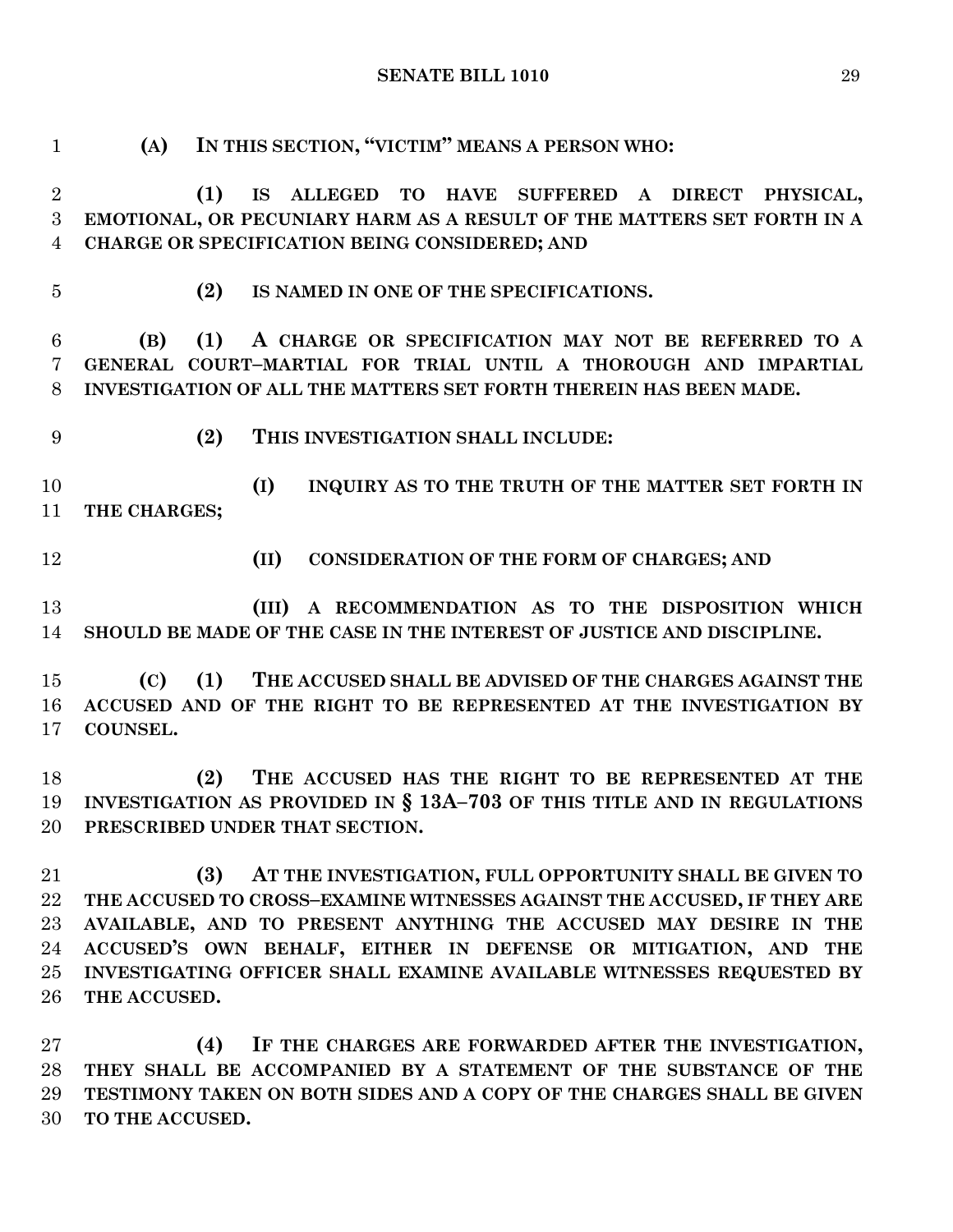**(D) (1) IF AN INVESTIGATION OF THE SUBJECT MATTER OF AN OFFENSE HAS BEEN CONDUCTED BEFORE THE ACCUSED IS CHARGED WITH THE OFFENSE, AND IF THE ACCUSED WAS PRESENT AT THE INVESTIGATION AND AFFORDED THE OPPORTUNITIES FOR REPRESENTATION, CROSS–EXAMINATION, AND PRESENTATION PRESCRIBED IN SUBSECTION (C) OF THIS SECTION, NO FURTHER INVESTIGATION OF THAT CHARGE IS NECESSARY UNDER THIS SECTION UNLESS IT IS DEMANDED BY THE ACCUSED AFTER THE ACCUSED IS INFORMED OF THE CHARGE.**

 **(2) A DEMAND FOR FURTHER INVESTIGATION ENTITLES THE ACCUSED TO RECALL WITNESSES FOR FURTHER CROSS–EXAMINATION AND TO OFFER ANY NEW EVIDENCE IN THE ACCUSED'S OWN BEHALF.**

 **(E) IF EVIDENCE ADDUCED IN AN INVESTIGATION UNDER THIS SECTION INDICATES THAT THE ACCUSED COMMITTED AN UNCHARGED OFFENSE, THE INVESTIGATING OFFICER MAY INVESTIGATE THE SUBJECT MATTER OF THAT OFFENSE WITHOUT THE ACCUSED HAVING FIRST BEEN CHARGED WITH THE OFFENSE IF THE ACCUSED IS:**

- 
- **(1) PRESENT AT THE INVESTIGATION;**

 **(2) INFORMED OF THE NATURE OF EACH UNCHARGED OFFENSE INVESTIGATED; AND**

 **(3) AFFORDED THE OPPORTUNITIES FOR REPRESENTATION, CROSS–EXAMINATION, AND PRESENTATION PRESCRIBED IN SUBSECTION (B) OF THIS SECTION.**

 **(F) THE REQUIREMENTS OF THIS SECTION ARE BINDING ON ALL PERSONS ADMINISTERING THIS TITLE, BUT FAILURE TO FOLLOW THE REQUIREMENTS DOES NOT CONSTITUTE JURISDICTIONAL ERROR.**

 **(G) UNDER REGULATIONS PRESCRIBED BY § 13A–701 OF THIS TITLE, A PRELIMINARY HEARING NEED NOT BE HELD IF THE ACCUSED SUBMITS A WRITTEN WAIVER TO THE CONVENING AUTHORITY AND THE CONVENING AUTHORITY DETERMINES THAT A HEARING IS NOT REQUIRED.**

 **(H) (1) A PRELIMINARY HEARING UNDER THIS SECTION SHALL BE CONDUCTED BY AN IMPARTIAL HEARING OFFICER, WHO:**

 **(I) WHENEVER PRACTICABLE, SHALL BE A JUDGE ADVOCATE WHO IS CERTIFIED UNDER § 13A–506 OF THIS TITLE; OR** 

- 
- **(II) WHEN IT IS NOT PRACTICABLE TO APPOINT A JUDGE**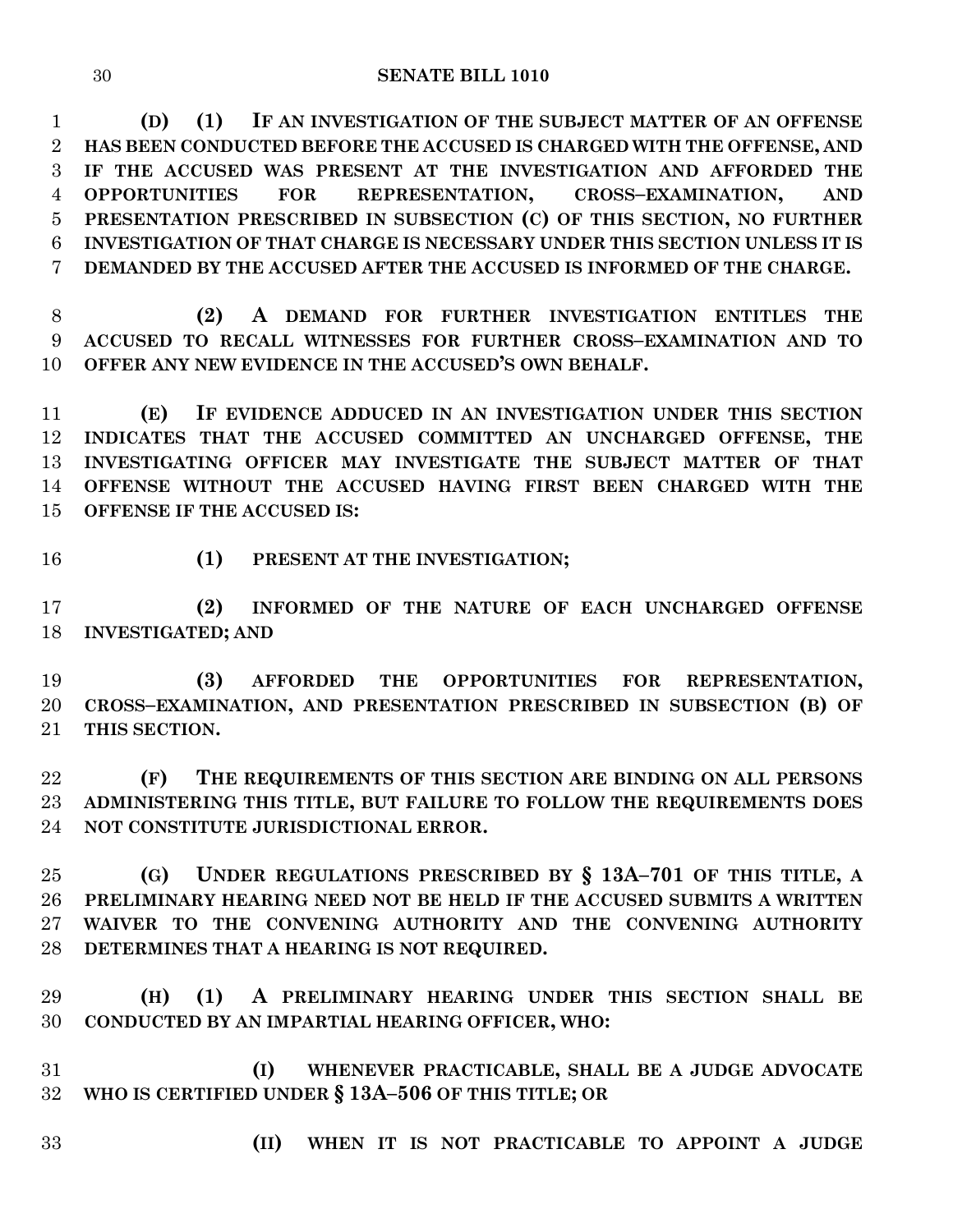**ADVOCATE BECAUSE OF EXCEPTIONAL CIRCUMSTANCES, IS NOT A JUDGE ADVOCATE SO CERTIFIED.**

 **(2) IN THE CASE OF THE APPOINTMENT OF A HEARING OFFICER UNDER PARAGRAPH (1)(II) OF THIS SUBSECTION, A JUDGE ADVOCATE WHO IS CERTIFIED UNDER § 13A–506 OF THIS TITLE SHALL BE AVAILABLE TO PROVIDE LEGAL ADVICE TO THE HEARING OFFICER.**

 **(3) WHENEVER PRACTICABLE, THE HEARING OFFICER SHALL BE EQUAL IN GRADE OR SENIOR IN GRADE TO MILITARY COUNSEL WHO ARE DETAILED TO REPRESENT THE ACCUSED OR THE GOVERNMENT AT THE PRELIMINARY HEARING.**

 **(I) AFTER A PRELIMINARY HEARING UNDER THIS SECTION, THE HEARING OFFICER SHALL SUBMIT TO THE CONVENING AUTHORITY A WRITTEN REPORT, ACCOMPANIED BY A RECORDING OF THE PRELIMINARY HEARING UNDER SUBSECTION (K) OF THIS SECTION, THAT INCLUDES THE FOLLOWING:**

 **(1) FOR EACH SPECIFICATION, A STATEMENT OF THE REASONING AND CONCLUSIONS OF THE HEARING OFFICER WITH RESPECT TO DETERMINATIONS UNDER SUBSECTION (B)(2) OF THIS SECTION, INCLUDING A SUMMARY OF RELEVANT WITNESS TESTIMONY AND DOCUMENTARY EVIDENCE PRESENTED AT THE HEARING AND ANY OBSERVATIONS OF THE HEARING OFFICER CONCERNING THE TESTIMONY OF WITNESSES AND THE AVAILABILITY AND ADMISSIBILITY OF EVIDENCE AT TRIAL;**

 **(2) RECOMMENDATIONS FOR ANY NECESSARY MODIFICATIONS TO THE FORM OF THE CHARGES OR SPECIFICATIONS;**

 **(3) AN ANALYSIS OF ANY ADDITIONAL INFORMATION SUBMITTED AFTER THE HEARING BY THE PARTIES OR BY A VICTIM OF AN OFFENSE, THAT, UNDER RULES PRESCRIBED UNDER § 13A–701 OF THIS TITLE, IS RELEVANT TO DISPOSITION UNDER §§ 13A–601 AND 13A–604 OF THIS SUBTITLE; AND**

 **(4) A STATEMENT OF ACTION TAKEN ON EVIDENCE ADDUCED WITH RESPECT TO UNCHARGED OFFENSES, AS DESCRIBED IN SUBSECTION (L) OF THIS SECTION.**

 **(J) (1) (I) THE ACCUSED SHALL BE ADVISED OF THE CHARGES AGAINST THE ACCUSED AND OF THE ACCUSED'S RIGHT TO BE REPRESENTED BY COUNSEL AT THE PRELIMINARY HEARING UNDER THIS SECTION.**

 **(II) THE ACCUSED HAS THE RIGHT TO BE REPRESENTED AT THE PRELIMINARY HEARING AS PROVIDED IN §13A–703 OF THIS SUBTITLE AND IN**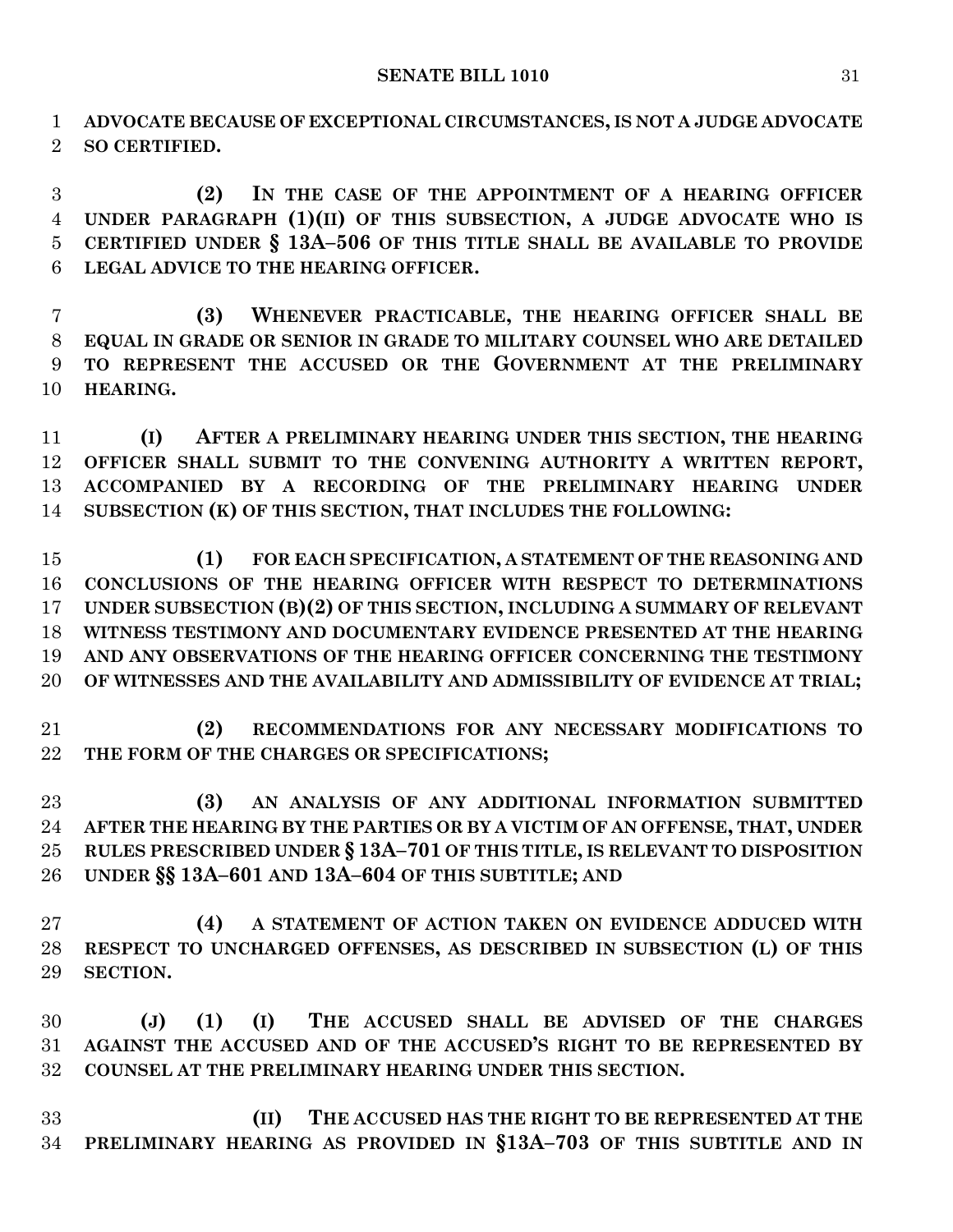**REGULATIONS PRESCRIBED UNDER THAT SECTION.**

 **(2) THE ACCUSED MAY CROSS–EXAMINE WITNESSES WHO TESTIFY AT THE PRELIMINARY HEARING AND PRESENT ADDITIONAL EVIDENCE THAT IS RELEVANT TO THE ISSUES FOR DETERMINATION UNDER SUBSECTION (B)(2) OF THIS SECTION.**

 **(3) (I) A VICTIM MAY NOT BE REQUIRED TO TESTIFY AT THE PRELIMINARY HEARING.**

 **(II) 1. A VICTIM WHO DECLINES TO TESTIFY SHALL BE DEEMED TO BE NOT AVAILABLE FOR PURPOSES OF THE PRELIMINARY HEARING.**

 **2. A DECLINATION UNDER THIS PARAGRAPH MAY NOT SERVE AS THE SOLE BASIS FOR ORDERING A DEPOSITION UNDER § 13A–714 OF THIS TITLE.**

 **(4) THE PRESENTATION OF EVIDENCE AND EXAMINATION, INCLUDING CROSS–EXAMINATION, OF WITNESSES AT A PRELIMINARY HEARING SHALL BE LIMITED TO THE MATTERS RELEVANT TO DETERMINATIONS UNDER SUBSECTION (B)(2) OF THIS SECTION.**

 **(K) (1) A PRELIMINARY HEARING UNDER SUBSECTION (B) OF THIS SECTION SHALL BE RECORDED BY A SUITABLE RECORDING DEVICE.**

 **(2) THE VICTIM MAY REQUEST THE RECORDING AND SHALL HAVE ACCESS TO THE RECORDING UNDER SUCH RULES AS ARE PRESCRIBED IN § 13A–701 OF THIS TITLE.**

 **(L) IF EVIDENCE ADDUCED IN A PRELIMINARY HEARING UNDER SUBSECTION (B) OF THIS SECTION INDICATES THAT THE ACCUSED COMMITTED AN UNCHARGED OFFENSE, THE HEARING OFFICER MAY CONSIDER THE SUBJECT MATTER OF THAT OFFENSE WITHOUT THE ACCUSED HAVING FIRST BEEN CHARGED WITH THE OFFENSE IF THE ACCUSED IS:**

- 
- **(1) PRESENT AT THE PRELIMINARY HEARING;**

 **(2) INFORMED OF THE NATURE OF EACH UNCHARGED OFFENSE CONSIDERED; AND** 

 **(3) AFFORDED THE OPPORTUNITIES FOR REPRESENTATION, CROSS–EXAMINATION, AND PRESENTATION CONSISTENT WITH SUBSECTION (I) OF THIS SECTION.**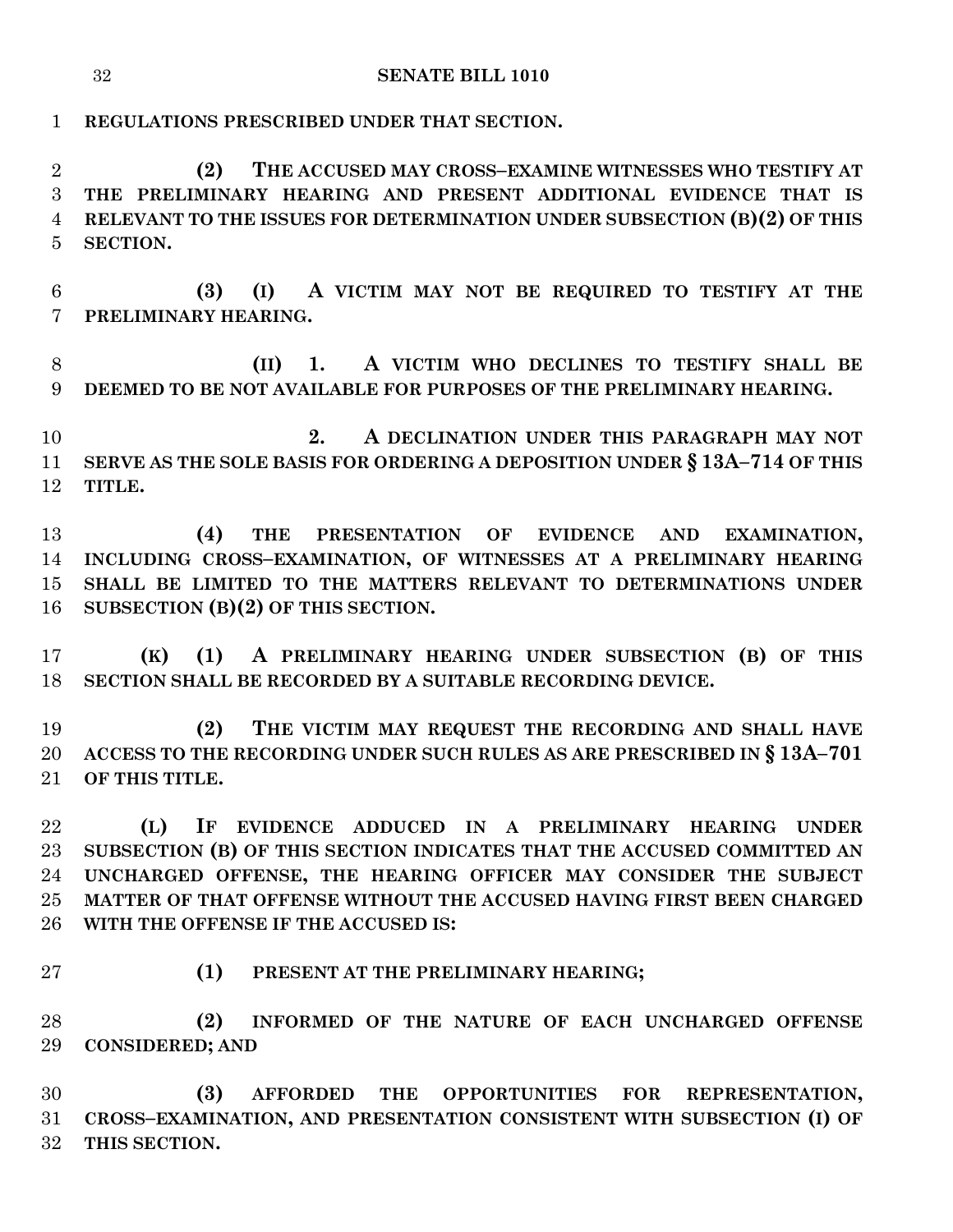**(M) (1) THE REQUIREMENTS OF THIS SECTION ARE BINDING ON ALL PERSONS ADMINISTERING THIS TITLE, BUT FAILURE TO FOLLOW THE REQUIREMENTS DOES NOT CONSTITUTE JURISDICTIONAL ERROR. (2) A DEFECT IN A REPORT UNDER SUBSECTION (I) OF THIS SECTION IS NOT A BASIS FOR RELIEF IF THE REPORT IS IN SUBSTANTIAL COMPLIANCE WITH THAT SUBSECTION. 13A–605. ADVICE OF JUDGE ADVOCATE AND REFERENCE FOR TRIAL. (A) (1) BEFORE DIRECTING THE TRIAL OF ANY CHARGE BY GENERAL COURT–MARTIAL, THE CONVENING AUTHORITY SHALL REFER THE CHARGE TO A JUDGE ADVOCATE FOR CONSIDERATION AND ADVICE. (2) THE CONVENING AUTHORITY MAY NOT REFER A SPECIFICATION UNDER A CHARGE TO A GENERAL COURT–MARTIAL FOR TRIAL UNLESS THE CONVENING AUTHORITY HAS BEEN ADVISED IN WRITING BY A JUDGE ADVOCATE THAT: (I) THE SPECIFICATION ALLEGES AN OFFENSE UNDER THIS TITLE; (II) THE SPECIFICATION IS WARRANTED BY THE EVIDENCE INDICATED IN THE REPORT OF INVESTIGATION UNDER § 13A–603 OF THIS SUBTITLE IF THERE IS SUCH A REPORT; AND (III) A COURT–MARTIAL WOULD HAVE JURISDICTION OVER THE ACCUSED AND THE OFFENSE. (B) (1) THE ADVICE OF THE JUDGE ADVOCATE UNDER SUBSECTION (A) OF THIS SECTION WITH RESPECT TO A SPECIFICATION UNDER A CHARGE SHALL INCLUDE A WRITTEN AND SIGNED STATEMENT BY THE JUDGE ADVOCATE: (I) EXPRESSING CONCLUSIONS WITH RESPECT TO EACH MATTER SET FORTH IN SUBSECTION (A) OF THIS SECTION; AND (II) RECOMMENDING ACTION THAT THE CONVENING AUTHORITY TAKE REGARDING THE SPECIFICATION. (2) IF THE SPECIFICATION IS REFERRED FOR TRIAL, THE RECOMMENDATION OF THE JUDGE ADVOCATE SHALL ACCOMPANY THE SPECIFICATION.**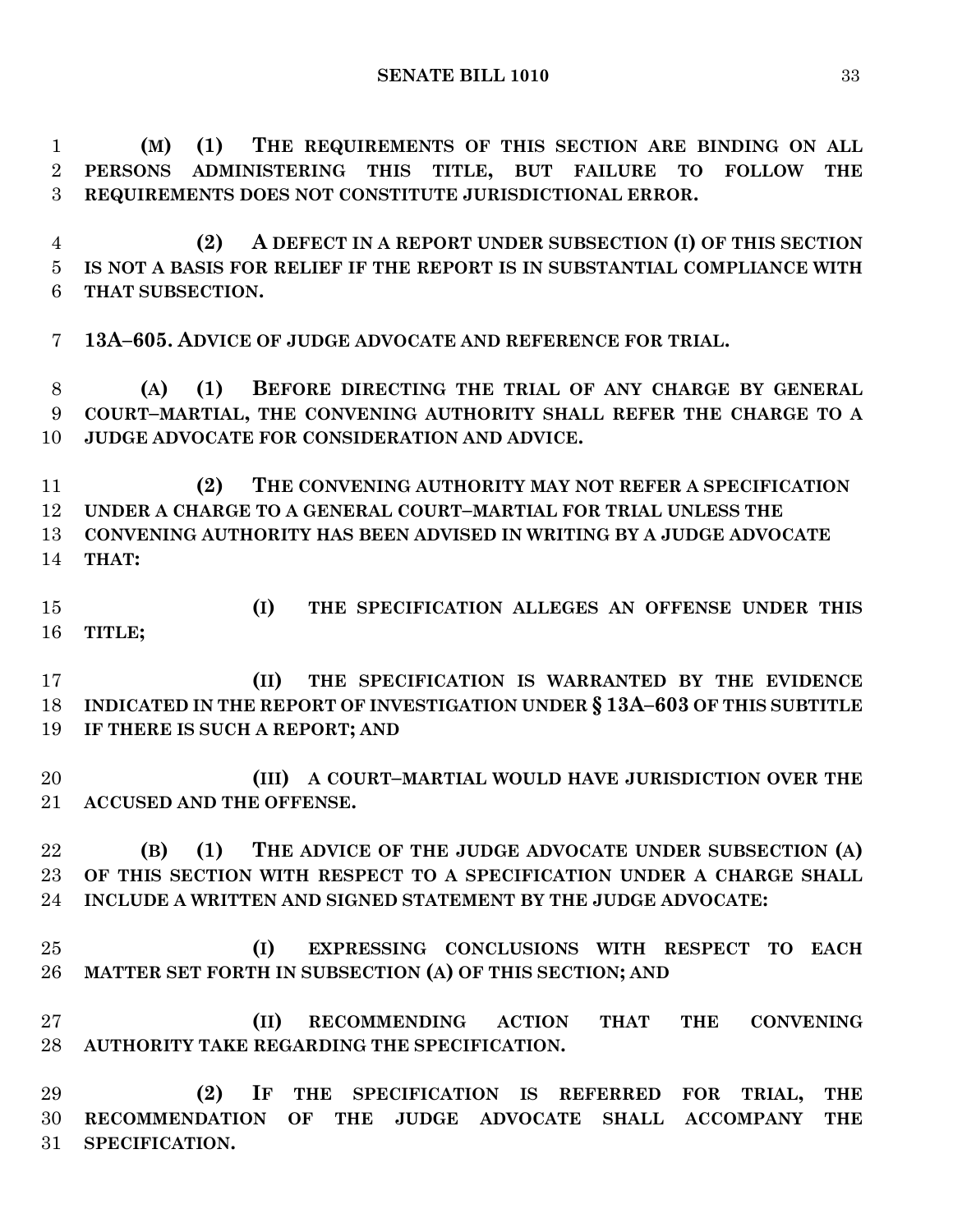**(C) IF THE CHARGES OR SPECIFICATIONS ARE NOT CORRECT FORMALLY OR DO NOT CONFORM TO THE SUBSTANCE OF THE EVIDENCE CONTAINED IN THE REPORT OF THE INVESTIGATING OFFICER, FORMAL CORRECTIONS, AND SUCH CHANGES IN THE CHARGES AND SPECIFICATIONS AS ARE NEEDED TO MAKE THEM CONFORM TO THE EVIDENCE, MAY BE MADE.**

**13A–606. SERVICE OF CHARGES.**

 **(A) TRIAL COUNSEL DETAILED FOR A COURT–MARTIAL UNDER § 13A–506 OF THIS TITLE SHALL CAUSE TO BE SERVED ON THE ACCUSED A COPY OF THE CHARGES AND SPECIFICATIONS REFERRED FOR TRIAL.**

 **(B) (1) SUBJECT TO PARAGRAPHS (2) AND (3) OF THIS SUBSECTION, A TRIAL OR OTHER PROCEEDING OF A GENERAL COURT–MARTIAL OR A SPECIAL COURT–MARTIAL, INCLUDING A SESSION UNDER § 13A–704 OF THIS TITLE MAY NOT BE HELD OVER THE OBJECTION OF THE ACCUSED:**

 **(I) WITH RESPECT TO A GENERAL COURT–MARTIAL, FROM THE TIME OF SERVICE THROUGH THE FIFTH DAY AFTER THE DATE OF SERVICE; OR** 

 **(II) WITH RESPECT TO A SPECIAL COURT–MARTIAL, FROM THE TIME OF SERVICE THROUGH THE THIRD DAY AFTER THE DATE OF SERVICE.**

 **(2) (I) AN OBJECTION UNDER PARAGRAPH (1) OF THIS SUBSECTION MAY BE RAISED ONLY AT THE FIRST SESSION OF THE TRIAL OR OTHER PROCEEDING AND ONLY IF THE FIRST SESSION OCCURS BEFORE THE END OF THE APPLICABLE PERIOD UNDER PARAGRAPH (1)(I) OR (II) OF THIS SUBSECTION.**

 **(II) IF THE FIRST SESSION OCCURS BEFORE THE END OF THE APPLICABLE PERIOD, THE MILITARY JUDGE SHALL, AT THAT SESSION, INQUIRE AS TO WHETHER THE DEFENSE OBJECTS UNDER THIS SUBSECTION.**

**SUBTITLE 7. TRIAL PROCEDURE.**

 **13A–701. MILITARY RULES OF EVIDENCE AND THE RULES FOR COURTS–MARTIAL.**

 **(A) THE MILITARY RULES OF EVIDENCE AND THE RULES FOR COURTS–MARTIAL, AS PROMULGATED IN THE MOST RECENT VERSION OF THE MANUAL FOR COURTS–MARTIAL, SHALL AS RECOGNIZED IN MILITARY CRIMINAL CASES IN THE COURTS OF THE ARMED FORCES APPLY TO THE EXTENT PRACTICAL TO COURTS–MARTIALS CONVENED BY THE MARYLAND NATIONAL GUARD TO THE**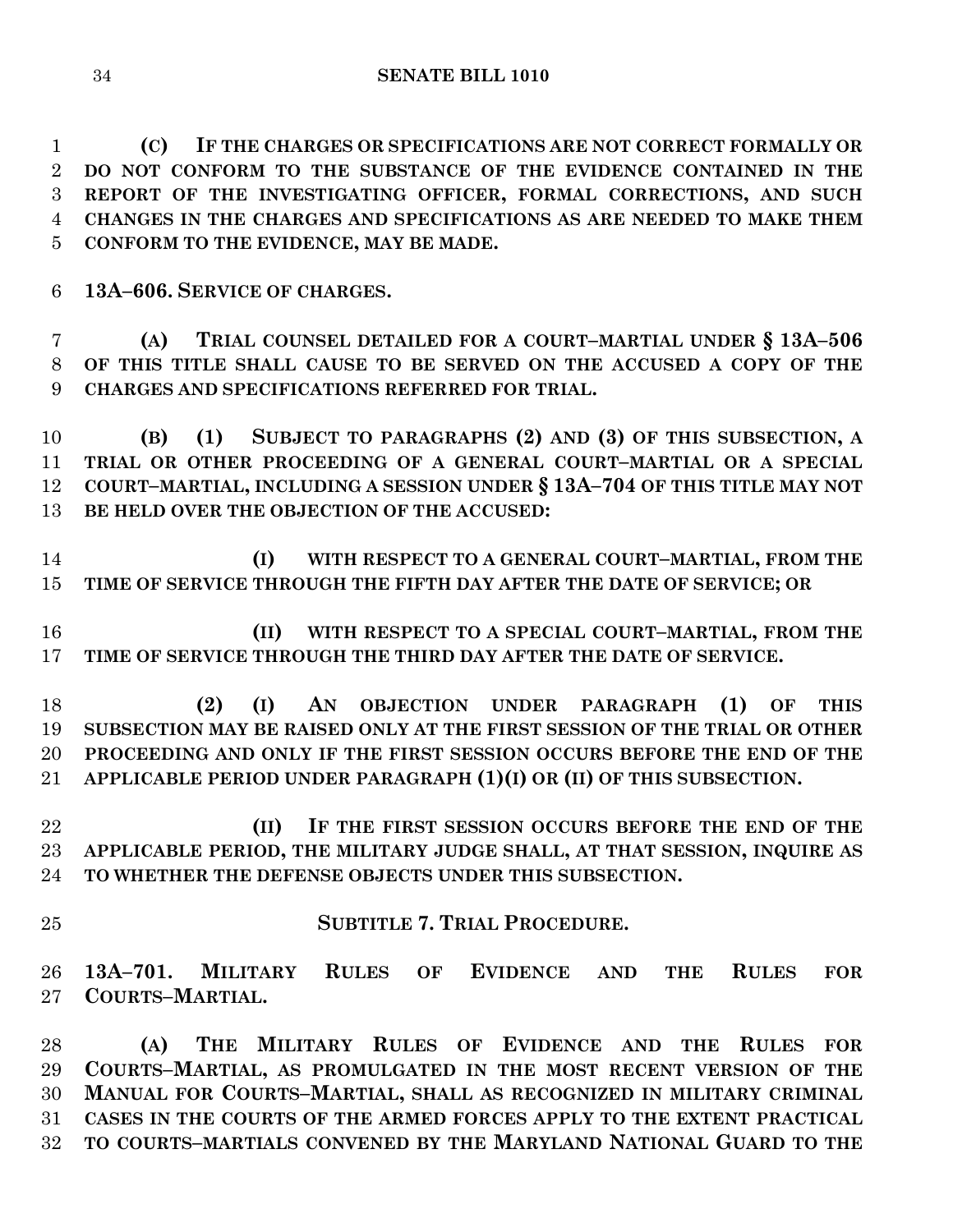**EXTENT THEY DO NOT CONFLICT WITH STATE SUBSTANTIVE LAW.**

 **(B) THE GOVERNOR MAY ADOPT SUPPLEMENTAL REGULATIONS TO GOVERN MATTERS NOT PROVIDED FOR IN THE MANUAL FOR COURTS–MARTIAL.**

**13A–702. UNLAWFULLY INFLUENCING ACTION OF COURT.**

 **(A) (1) NO AUTHORITY CONVENING A GENERAL, SPECIAL, OR SUMMARY COURT–MARTIAL, NOR ANY OTHER COMMANDING OFFICER, OR OFFICER SERVING ON THE STAFF THEREOF, MAY CENSURE, REPRIMAND, OR ADMONISH THE COURT OR ANY MEMBER, THE MILITARY JUDGE, OR COUNSEL THEREOF, WITH RESPECT TO THE FINDINGS OR SENTENCE ADJUDGED BY THE COURT OR WITH RESPECT TO ANY OTHER EXERCISE OF ITS OR THEIR FUNCTIONS IN THE CONDUCT OF THE PROCEEDINGS.**

 **(2) A PERSON SUBJECT TO THIS TITLE MAY NOT ATTEMPT TO COERCE OR, BY ANY UNAUTHORIZED MEANS, INFLUENCE THE ACTION OF A COURT–MARTIAL OR COURT OF INQUIRY OR ANY MEMBER THEREOF, IN REACHING THE FINDINGS OR SENTENCE IN ANY CASE, OR THE ACTION OF ANY CONVENING, APPROVING, OR REVIEWING AUTHORITY WITH RESPECT TO THEIR JUDICIAL ACTS.**

 **(3) PARAGRAPHS (1) AND (2) OF THIS SUBSECTION DO NOT APPLY WITH RESPECT TO:**

 **(I) GENERAL INSTRUCTIONAL OR INFORMATIONAL COURSES IN MILITARY JUSTICE IF SUCH COURSES ARE DESIGNED SOLELY FOR THE PURPOSE OF INSTRUCTING MEMBERS OF A COMMAND IN THE SUBSTANTIVE AND PROCEDURAL ASPECTS OF COURTS–MARTIAL; OR** 

 **(II) TO STATEMENTS AND INSTRUCTIONS GIVEN IN OPEN COURT BY THE MILITARY JUDGE, SUMMARY COURT- MARTIAL OFFICER, OR COUNSEL.**

 **(B) IN THE PREPARATION OF AN EFFECTIVENESS, FITNESS, OR EFFICIENCY REPORT, OR ANY OTHER REPORT OR DOCUMENT USED IN WHOLE OR IN PART FOR THE PURPOSE OF DETERMINING WHETHER A MEMBER OF THE STATE MILITARY FORCES IS QUALIFIED TO BE ADVANCED IN GRADE, OR IN DETERMINING THE ASSIGNMENT OR TRANSFER OF A MEMBER OF THE STATE MILITARY FORCES, OR IN DETERMINING WHETHER A MEMBER OF THE STATE MILITARY FORCES SHOULD BE RETAINED ON ACTIVE STATUS, NO PERSON SUBJECT TO THIS TITLE MAY, IN PREPARING ANY SUCH REPORT:**

 **(1) CONSIDER OR EVALUATE THE PERFORMANCE OF DUTY OF ANY SUCH MEMBER AS A MEMBER OF A COURT–MARTIAL OR WITNESS THEREIN; OR**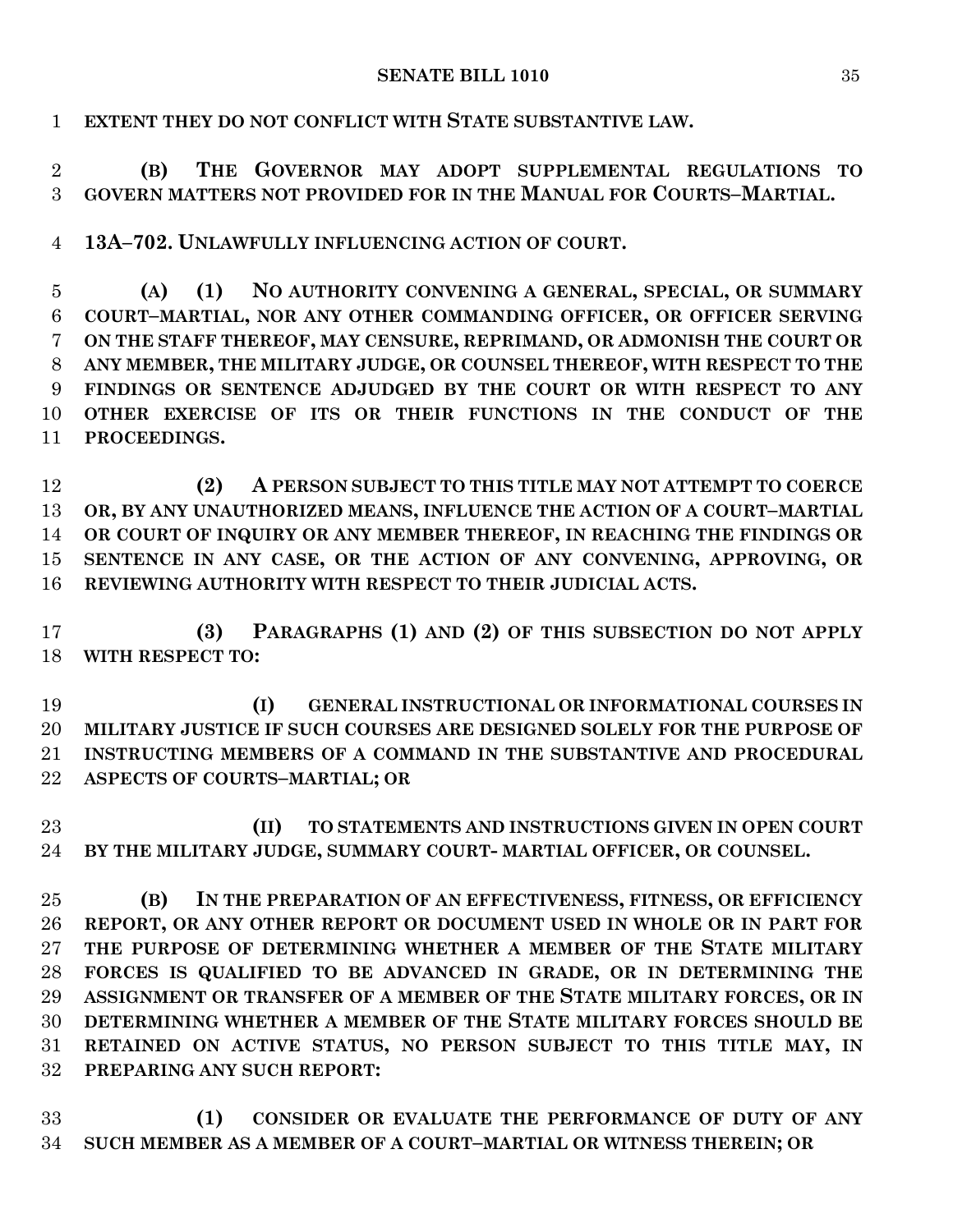**(2) GIVE A LESS FAVORABLE RATING OR EVALUATION OF ANY COUNSEL OF THE ACCUSED BECAUSE OF ZEALOUS REPRESENTATION BEFORE A COURT–MARTIAL.**

**13A–703. DUTIES OF TRIAL COUNSEL AND DEFENSE COUNSEL.**

 **(A) THE TRIAL COUNSEL OF A GENERAL OR SPECIAL COURT–MARTIAL SHALL:**

- **(1) BE A MEMBER IN GOOD STANDING OF THE STATE BAR;**
- **(2) PROSECUTE IN THE NAME OF THE STATE; AND**

 **(3) UNDER THE DIRECTION OF THE COURT, PREPARE THE RECORD OF THE PROCEEDINGS.**

 **(B) (1) THE ACCUSED HAS THE RIGHT TO BE REPRESENTED IN DEFENSE BEFORE A GENERAL OR SPECIAL COURT–MARTIAL OR AT AN INVESTIGATION UNDER § 13A–603 OF THIS TITLE AS PROVIDED IN THIS SUBSECTION.**

 **(2) THE ACCUSED MAY BE REPRESENTED BY CIVILIAN COUNSEL AT THE PROVISION AND EXPENSE OF THE ACCUSED.**

- **(3) THE ACCUSED MAY BE REPRESENTED BY MILITARY COUNSEL:**
- 
- **(I) DETAILED UNDER § 13A–506 OF THIS TITLE; OR**

 **(II) OF THE ACCUSED'S OWN SELECTION IF THAT COUNSEL IS REASONABLY AVAILABLE AS DETERMINED UNDER PARAGRAPH (7) OF THIS SUBSECTION.**

 **(4) IF THE ACCUSED IS REPRESENTED BY CIVILIAN COUNSEL, MILITARY COUNSEL DETAILED OR SELECTED UNDER PARAGRAPH (3) OF THIS SUBSECTION SHALL ACT AS ASSOCIATE COUNSEL UNLESS EXCUSED AT THE REQUEST OF THE ACCUSED.**

 **(5) EXCEPT AS PROVIDED UNDER PARAGRAPH (6) OF THIS SUBSECTION, IF THE ACCUSED IS REPRESENTED BY MILITARY COUNSEL OF THE ACCUSED'S OWN SELECTION UNDER PARAGRAPH (3)(II) OF THIS SUBSECTION, ANY MILITARY COUNSEL DETAILED UNDER PARAGRAPH (3)(I) OF THIS SUBSECTION SHALL BE EXCUSED.**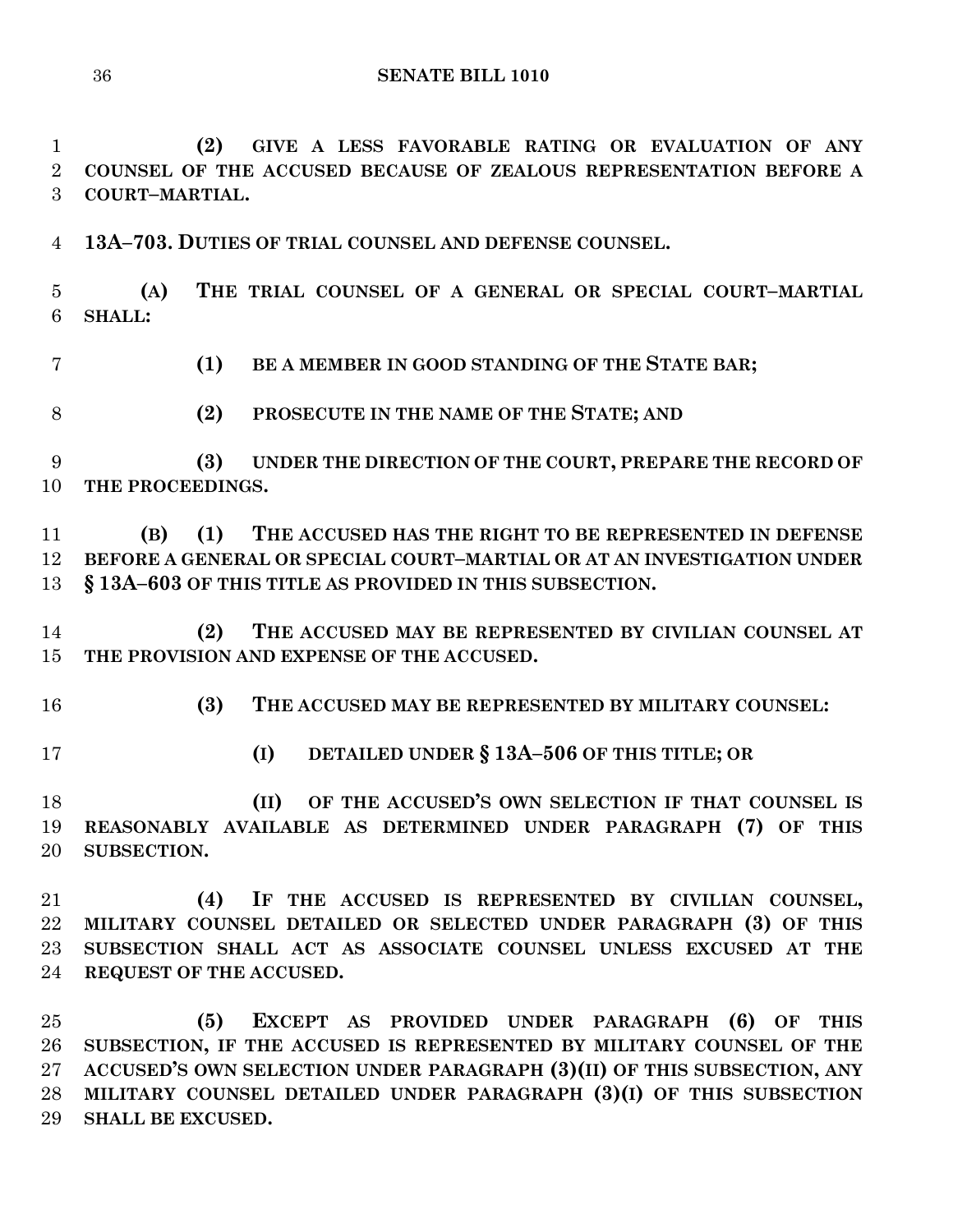**SENATE BILL 1010** 37

 **(6) (I) SUBJECT TO SUBPARAGRAPH (II) OF THIS PARAGRAPH, THE ACCUSED IS NOT ENTITLED TO BE REPRESENTED BY MORE THAN ONE MILITARY COUNSEL.**

 **(II) THE PERSON AUTHORIZED UNDER REGULATIONS ADOPTED UNDER § 13A–506 OF THIS TITLE TO DETAIL COUNSEL, IN THAT PERSON'S SOLE DISCRETION:**

 **1. MAY DETAIL ADDITIONAL MILITARY COUNSEL AS ASSISTANT DEFENSE COUNSEL; AND**

 **2. IF THE ACCUSED IS REPRESENTED BY MILITARY COUNSEL OF THE ACCUSED'S OWN SELECTION UNDER PARAGRAPH (3)(II) OF THIS SUBSECTION, MAY APPROVE A REQUEST FROM THE ACCUSED THAT MILITARY COUNSEL DETAILED UNDER PARAGRAPH (3)(I) OF THIS SUBSECTION ACT AS ASSOCIATE DEFENSE COUNSEL.**

 **(7) THE SENIOR FORCE JUDGE ADVOCATE OF THE SAME FORCE OF WHICH THE ACCUSED IS A MEMBER SHALL DETERMINE WHETHER THE MILITARY COUNSEL SELECTED BY AN ACCUSED IS REASONABLY AVAILABLE.**

 **(C) IN ANY COURT–MARTIAL PROCEEDING RESULTING IN A CONVICTION, THE DEFENSE COUNSEL:**

 **(1) MAY FORWARD FOR ATTACHMENT TO THE RECORD OF PROCEEDINGS A BRIEF OF SUCH MATTERS AS COUNSEL DETERMINES SHOULD BE CONSIDERED ON BEHALF OF THE ACCUSED ON REVIEW, INCLUDING ANY OBJECTION TO THE CONTENTS OF THE RECORD THAT COUNSEL CONSIDERS APPROPRIATE;**

 **(2) MAY ASSIST THE ACCUSED IN THE SUBMISSION OF ANY MATTER UNDER § 13A–902 OF THIS TITLE; AND**

- **(3) MAY TAKE OTHER ACTION AUTHORIZED BY THIS TITLE.**
- **13A–704. SESSIONS.**

 **(A) AT ANY TIME AFTER THE SERVICE OF CHARGES THAT HAVE BEEN REFERRED FOR TRIAL TO A COURT–MARTIAL COMPOSED OF A MILITARY JUDGE AND MEMBERS, THE MILITARY JUDGE MAY, SUBJECT § 13A–606 OF THIS TITLE, CALL THE COURT INTO SESSION WITHOUT THE PRESENCE OF THE MEMBERS FOR THE PURPOSE OF:**

- 
- **(1) HEARING AND DETERMINING MOTIONS RAISING DEFENSES OR**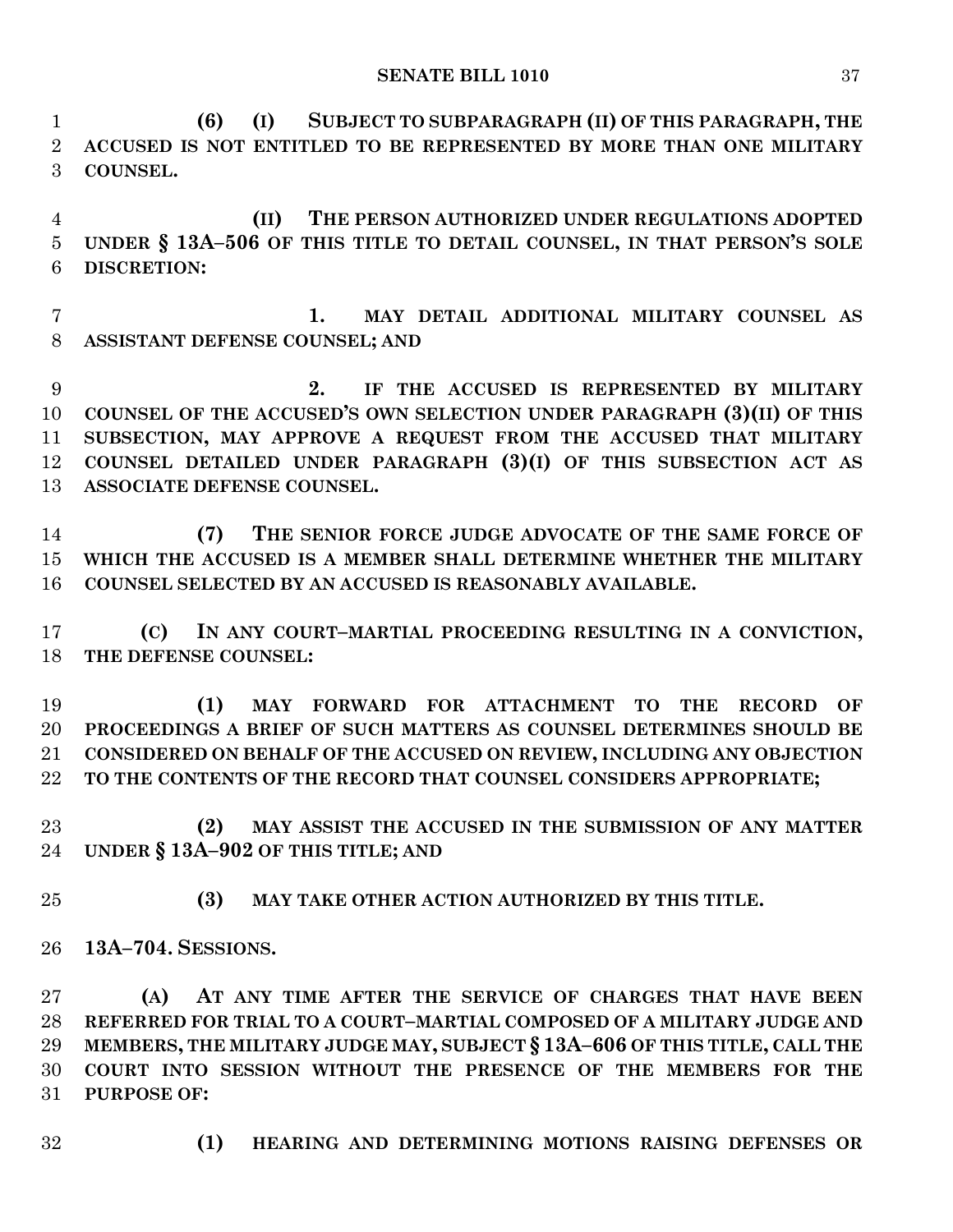**OBJECTIONS THAT ARE CAPABLE OF DETERMINATION WITHOUT TRIAL OF THE ISSUES RAISED BY A PLEA OF NOT GUILTY;**

 **(2) HEARING AND RULING ON ANY MATTER THAT MAY BE RULED ON BY THE MILITARY JUDGE UNDER THIS TITLE, WHETHER OR NOT THE MATTER IS APPROPRIATE FOR LATER CONSIDERATION OR DECISION BY THE MEMBERS OF THE COURT;**

 **(3) HOLDING THE ARRAIGNMENT AND RECEIVING THE PLEAS OF THE ACCUSED;**

 **(4) CONDUCTING A SENTENCING PROCEEDING AND SENTENCING THE ACCUSED UNDER § 13A–718 OF THIS SUBTITLE; AND**

 **(5) PERFORMING ANY OTHER PROCEDURAL FUNCTION THAT DOES NOT REQUIRE THE PRESENCE OF THE MEMBERS OF THE COURT UNDER THIS TITLE.**

**(B) PROCEEDINGS CONDUCTED UNDER SUBSECTION (A) OF THIS SECTION:**

 **(1) SHALL BE CONDUCTED IN THE PRESENCE OF THE ACCUSED, THE DEFENSE COUNSEL, AND THE TRIAL COUNSEL AND SHALL BE MADE A PART OF THE RECORD; AND** 

 **(2) MAY BE CONDUCTED NOTWITHSTANDING THE NUMBER OF COURT MEMBERS AND WITHOUT REGARD TO § 13A–508 OF THIS TITLE.**

 **(C) (1) WHEN THE MEMBERS OF A COURT–MARTIAL DELIBERATE OR VOTE, ONLY THE MEMBERS MAY BE PRESENT.**

 **(2) ALL OTHER PROCEEDINGS, INCLUDING ANY OTHER CONSULTATION OF THE MEMBERS OF THE COURT WITH COUNSEL OR THE MILITARY JUDGE, SHALL BE MADE A PART OF THE RECORD AND SHALL BE IN THE PRESENCE OF THE ACCUSED, THE DEFENSE COUNSEL, THE TRIAL COUNSEL, AND THE MILITARY JUDGE.**

**13A–705. CONTINUANCES.**

 **THE MILITARY JUDGE OF A COURT–MARTIAL OR A SUMMARY COURT–MARTIAL MAY, FOR REASONABLE CAUSE, GRANT A CONTINUANCE TO ANY PARTY FOR SUCH TIME, AND AS OFTEN, AS MAY APPEAR TO BE JUST.**

**13A–706. CHALLENGES**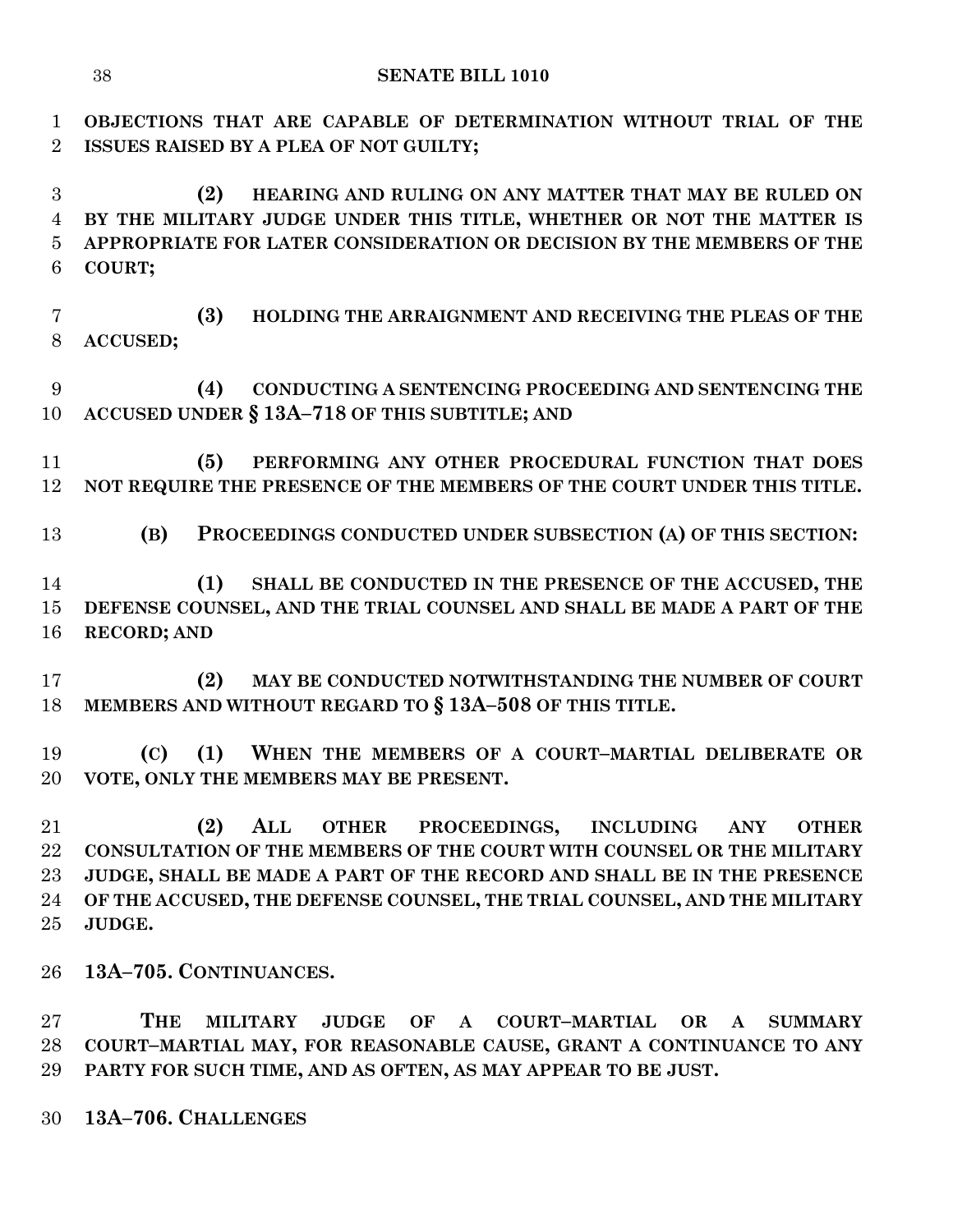**(A) (1) (I) THE MILITARY JUDGE AND MEMBERS OF A GENERAL OR SPECIAL COURT–MARTIAL MAY BE CHALLENGED BY THE ACCUSED OR THE TRIAL COUNSEL FOR CAUSE STATED TO THE COURT.**

 **(II) THE MILITARY JUDGE SHALL DETERMINE THE RELEVANCY AND VALIDITY OF CHALLENGES FOR CAUSE AND MAY NOT RECEIVE A CHALLENGE TO MORE THAN ONE PERSON AT A TIME.**

 **(III) CHALLENGES BY THE TRIAL COUNSEL SHALL ORDINARILY BE PRESENTED AND DECIDED BEFORE THOSE BY THE ACCUSED ARE OFFERED.**

 **(2) (I) SUBJECT TO SUBPARAGRAPH (II) OF THIS PARAGRAPH, IF EXERCISE OF A CHALLENGE FOR CAUSE REDUCES THE COURT BELOW THE NUMBER OF MEMBERS REQUIRED BY § 13A–401 OF THIS TITLE, ALL PARTIES SHALL, NOTWITHSTANDING § 13A–508 OF THIS TITLE, EITHER EXERCISE OR WAIVE ANY CHALLENGE FOR CAUSE THEN APPARENT AGAINST THE REMAINING MEMBERS OF THE COURT BEFORE ADDITIONAL MEMBERS ARE DETAILED TO THE COURT.**

 **(II) PEREMPTORY CHALLENGES MAY NOT BE EXERCISED AT THAT TIME.**

 **(B) (1) (I) SUBJECT TO SUBPARAGRAPH (II) OF THIS PARAGRAPH, EACH ACCUSED AND THE TRIAL COUNSEL ARE ENTITLED INITIALLY TO ONE PEREMPTORY CHALLENGE OF MEMBERS OF THE COURT.**

 **(II) THE MILITARY JUDGE MAY NOT BE CHALLENGED EXCEPT FOR CAUSE.**

 **(2) IF EXERCISE OF A PEREMPTORY CHALLENGE REDUCES THE COURT BELOW THE NUMBER OF MEMBERS REQUIRED BY § 13A–401 OF THIS TITLE, THE PARTIES SHALL, NOTWITHSTANDING § 13A–508 OF THIS TITLE, EITHER EXERCISE OR WAIVE ANY REMAINING PEREMPTORY CHALLENGE, NOT PREVIOUSLY WAIVED, AGAINST THE REMAINING MEMBERS OF THE COURT BEFORE ADDITIONAL MEMBERS ARE DETAILED TO THE COURT.**

 **(3) WHENEVER ADDITIONAL MEMBERS ARE DETAILED TO THE COURT, AND AFTER ANY CHALLENGES FOR CAUSE AGAINST SUCH ADDITIONAL MEMBERS ARE PRESENTED AND DECIDED, EACH ACCUSED AND THE TRIAL COUNSEL ARE ENTITLED TO ONE PEREMPTORY CHALLENGE AGAINST MEMBERS NOT PREVIOUSLY SUBJECT TO PEREMPTORY CHALLENGE.**

**13A–707. OATHS OR AFFIRMATIONS.**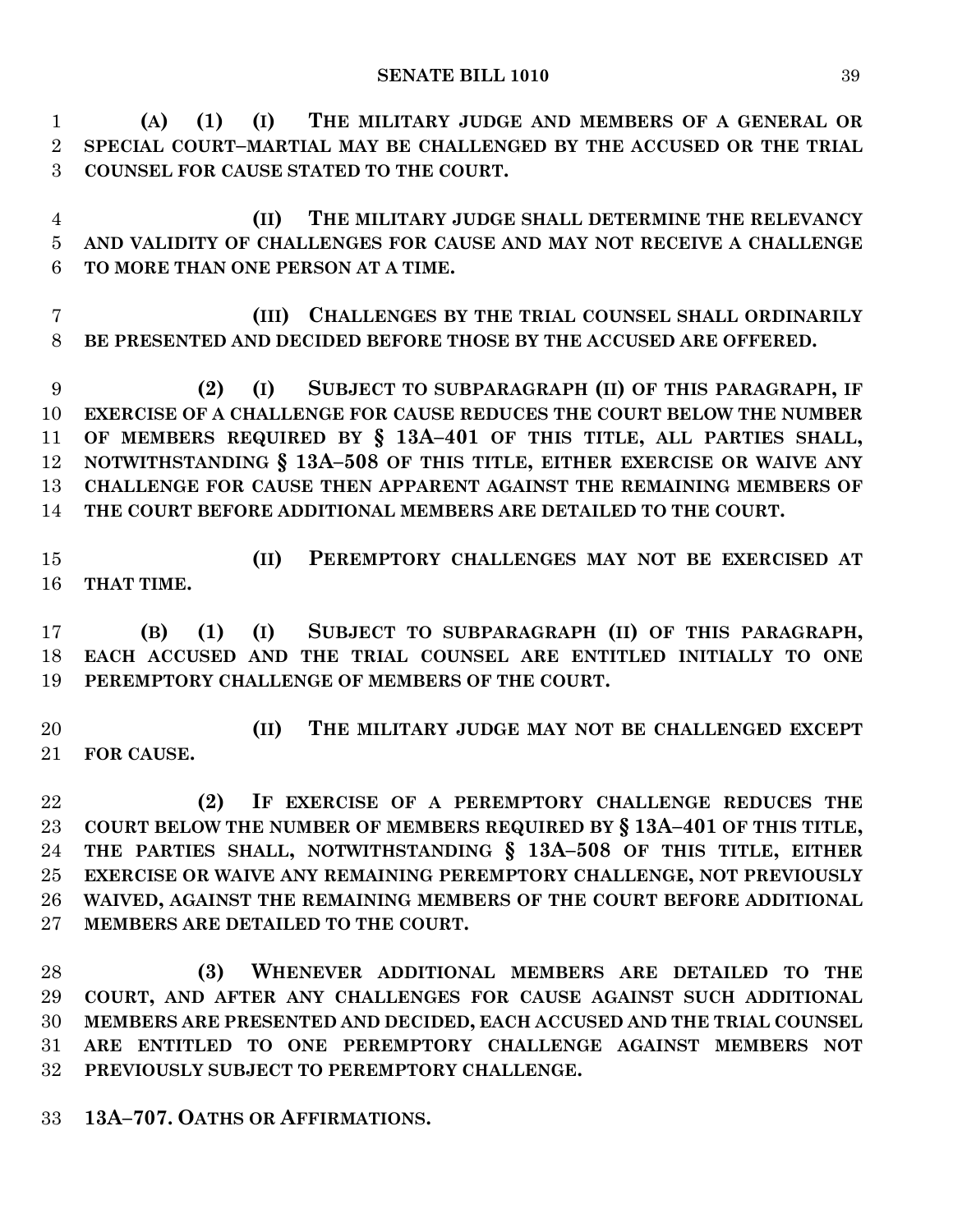**(A) (1) BEFORE PERFORMING THEIR RESPECTIVE DUTIES, MILITARY JUDGES, GENERAL AND SPECIAL COURTS–MARTIAL MEMBERS, TRIAL COUNSEL, DEFENSE COUNSEL, REPORTERS, AND INTERPRETERS SHALL TAKE AN OATH OR AFFIRMATION IN THE PRESENCE OF THE ACCUSED TO PERFORM THEIR DUTIES FAITHFULLY.**

 **(2) THE FORM OF THE OATH OR AFFIRMATION, THE TIME AND PLACE OF THE TAKING THEREOF, THE MANNER OF RECORDING THE SAME, AND WHETHER THE OATH OR AFFIRMATION SHALL BE TAKEN FOR ALL CASES IN WHICH THESE DUTIES ARE TO BE PERFORMED OR FOR A PARTICULAR CASE, SHALL BE AS PRESCRIBED IN REGULATION OR AS PROVIDED BY LAW.**

 **(3) THE REGULATIONS MAY PROVIDE THAT AN OATH OR AFFIRMATION TO PERFORM FAITHFULLY THE DUTIES AS A MILITARY JUDGE, TRIAL COUNSEL, OR DEFENSE COUNSEL MAY BE TAKEN AT ANY TIME BY ANY JUDGE ADVOCATE OR OTHER PERSON CERTIFIED OR DESIGNATED TO BE QUALIFIED OR COMPETENT FOR THE DUTY, AND IF SUCH AN OATH OR AFFIRMATION IS TAKEN, IT NEED NOT AGAIN BE TAKEN AT THE TIME THE JUDGE ADVOCATE OR OTHER PERSON IS DETAILED TO THAT DUTY.**

 **(B) EACH WITNESS BEFORE A COURT–MARTIAL SHALL BE EXAMINED UNDER OATH OR AFFIRMATION.**

**13A–708. STATUTE OF LIMITATIONS.**

 **(A) A PERSON CHARGED WITH ABSENCE WITHOUT LEAVE OR MISSING MOVEMENT IN TIME OF WAR, MURDER, RAPE OR SEXUAL ASSAULT, OR RAPE OR SEXUAL ASSAULT OF A CHILD MAY BE PUNISHED AT ANY TIME WITHOUT LIMITATION.**

 **(B) EXCEPT AS OTHERWISE PROVIDED IN THIS SECTION, A PERSON CHARGED WITH AN OFFENSE IS NOT LIABLE TO BE TRIED BY COURT–MARTIAL OR PUNISHED UNDER § 13A–301 OF THIS TITLE IF THE OFFENSE WAS COMMITTED MORE THAN 5 YEARS BEFORE:**

 **(1) THE RECEIPT OF SWORN CHARGES AND SPECIFICATIONS BY AN OFFICER EXERCISING COURT–MARTIAL JURISDICTION OVER THE COMMAND; OR** 

 **(2) THE IMPOSITION OF PUNISHMENT UNDER § 13A–301 OF THIS TITLE.**

 **(C) PERIODS IN WHICH THE ACCUSED IS ABSENT WITHOUT AUTHORITY OR FLEEING FROM JUSTICE SHALL BE EXCLUDED IN COMPUTING THE PERIOD OF LIMITATION PRESCRIBED IN THIS SECTION.**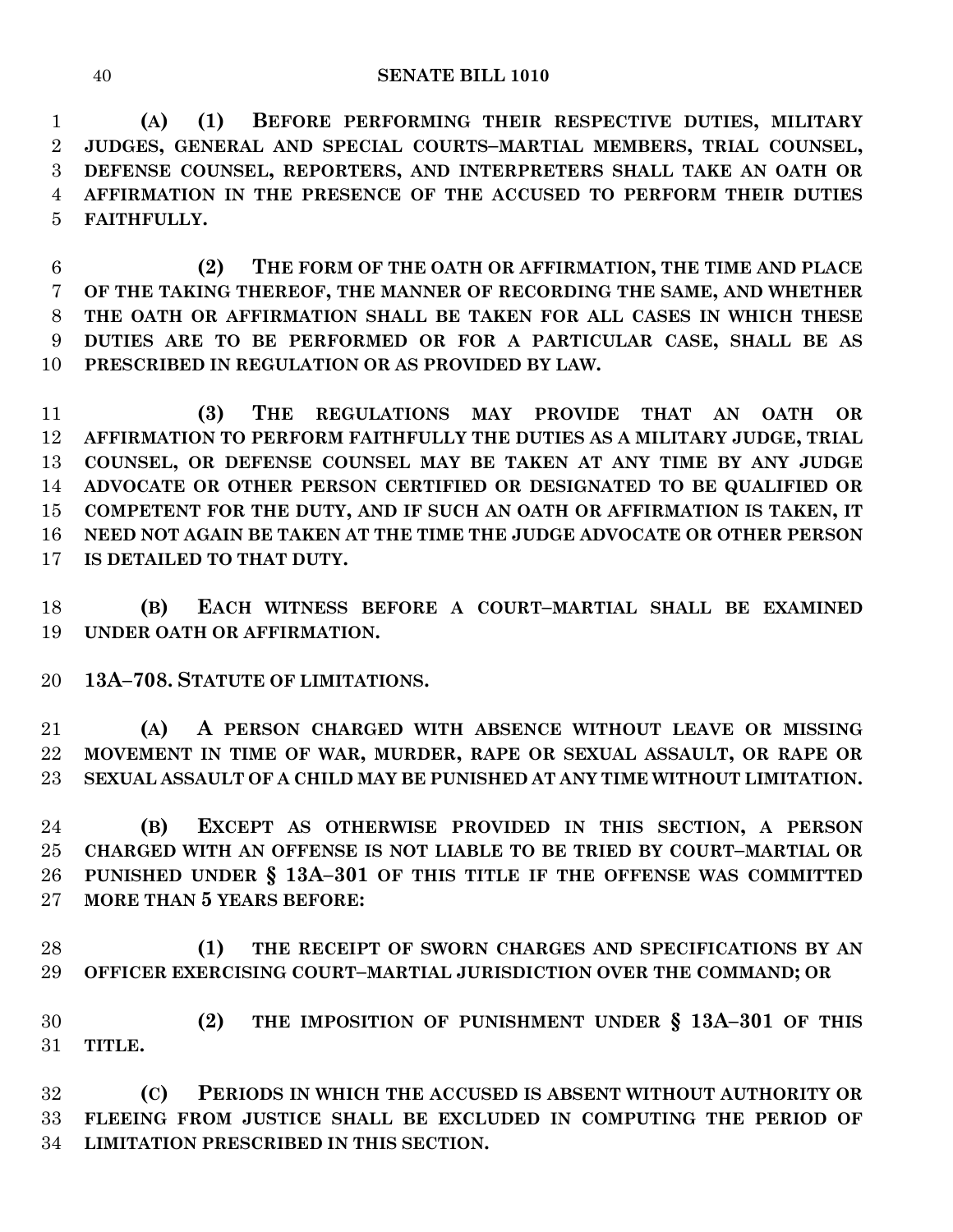**(D) PERIODS IN WHICH THE ACCUSED WAS ABSENT FROM TERRITORY IN WHICH THE STATE HAS THE AUTHORITY TO APPREHEND THE ACCUSED, OR IN THE CUSTODY OF CIVIL AUTHORITIES, OR IN THE HANDS OF THE ENEMY, SHALL BE EXCLUDED IN COMPUTING THE PERIOD OF LIMITATION PRESCRIBED IN THIS SECTION.**

 **(E) (1) IF CHARGES OR SPECIFICATIONS ARE DISMISSED AS DEFECTIVE OR INSUFFICIENT FOR ANY CAUSE AND THE PERIOD PRESCRIBED BY THE APPLICABLE STATUTE OF LIMITATIONS HAS EXPIRED OR WILL EXPIRE WITHIN 180 DAYS AFTER THE DATE OF DISMISSAL OF THE CHARGES AND SPECIFICATIONS, TRIAL AND PUNISHMENT UNDER NEW CHARGES AND SPECIFICATIONS ARE NOT BARRED BY THE STATUTE OF LIMITATIONS IF THE CONDITIONS SPECIFIED IN PARAGRAPH (2) OF THIS SUBSECTION ARE MET.**

 **(2) THE CONDITIONS REFERRED TO IN PARAGRAPH (1) OF THIS SUBSECTION ARE THAT THE NEW CHARGES AND SPECIFICATIONS MUST:**

 **(I) BE RECEIVED BY AN OFFICER EXERCISING SUMMARY COURT–MARTIAL JURISDICTION OVER THE COMMAND WITHIN 180 DAYS AFTER THE DISMISSAL OF THE CHARGES OR SPECIFICATIONS; AND**

 **(II) ALLEGE THE SAME ACTS OR OMISSIONS THAT WERE ALLEGED OR INCLUDED IN THE DISMISSED CHARGES OR SPECIFICATIONS.**

**13A–709. FORMER JEOPARDY.**

 **(A) A PERSON MAY NOT, WITHOUT THE CONSENT OF THE PERSON, BE TRIED A SECOND TIME FOR THE SAME OFFENSE.**

 **(B) A PROCEEDING IN WHICH AN ACCUSED HAS BEEN FOUND GUILTY BY A COURT–MARTIAL ON ANY CHARGE OR SPECIFICATION IS NOT A TRIAL IN THE SENSE OF THIS SECTION UNTIL THE FINDING OF GUILTY HAS BECOME FINAL AFTER REVIEW OF THE CASE HAS BEEN FULLY COMPLETED.**

 **(C) (1) A COURT–MARTIAL WITH A MILITARY JUDGE ALONE IS A TRIAL IN THE SENSE OF THIS SECTION IF, WITHOUT FAULT OF THE ACCUSED, AFTER INTRODUCTION OF EVIDENCE AND BEFORE ANNOUNCEMENT OF FINDINGS UNDER § 13A–718 OF THIS SUBTITLE, THE CASE IS DISMISSED OR TERMINATED BY THE CONVENING AUTHORITY OR ON MOTION OF THE PROSECUTION FOR FAILURE OF AVAILABLE EVIDENCE OR WITNESSES.**

- 
- **(2) A COURT–MARTIAL WITH A MILITARY JUDGE AND MEMBERS IS A**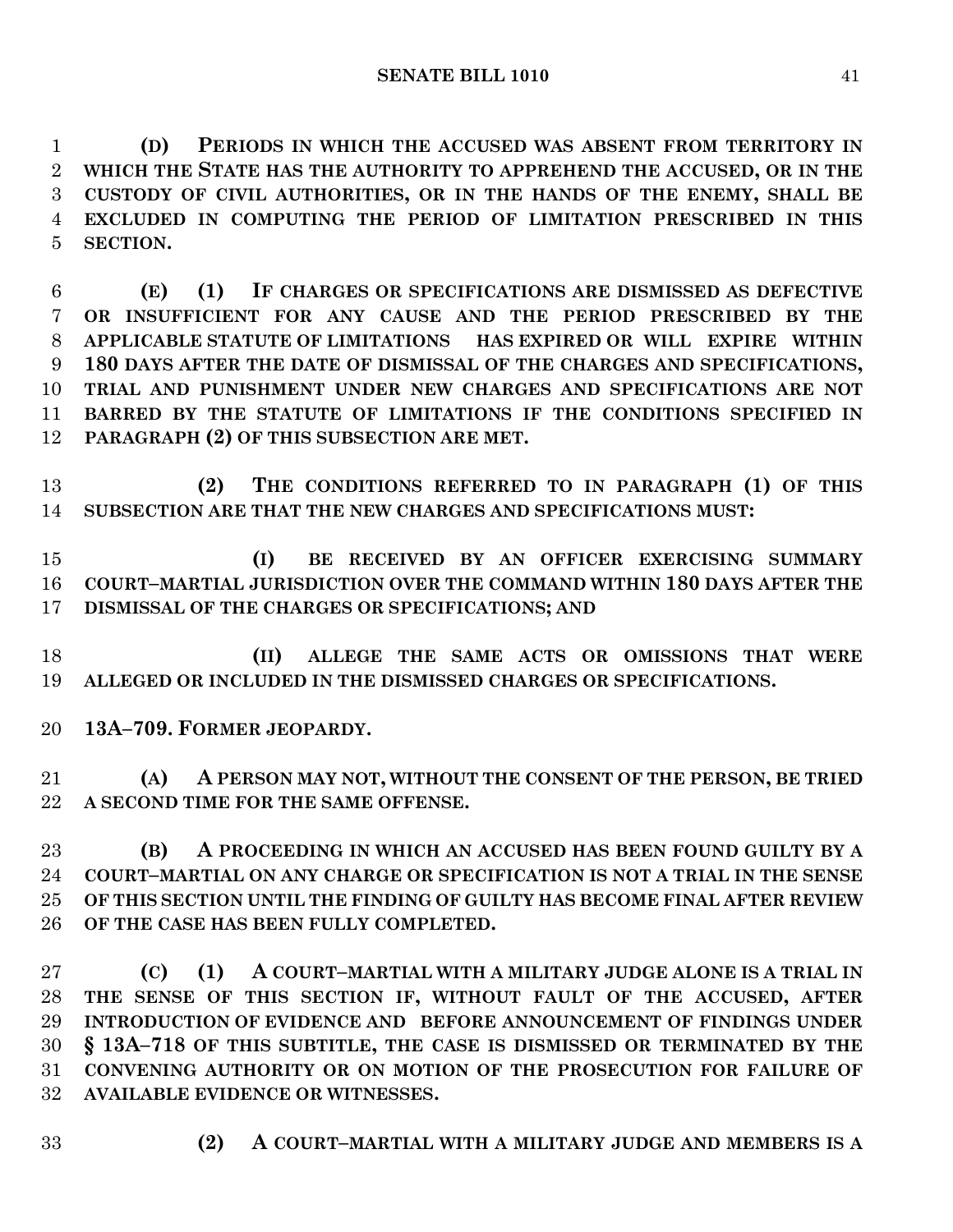**TRIAL IN THE SENSE OF THIS ARTICLE IF, WITHOUT FAULT OF THE ACCUSED, AFTER THE MEMBERS, HAVING TAKEN AN OATH AS MEMBERS UNDER § 13A–707 OF THIS SUBTITLE AND AFTER COMPLETION OF CHALLENGES UNDER § 13A–706 OF THIS SUBTITLE, ARE IMPANELED, AND BEFORE ANNOUNCEMENT OF FINDINGS UNDER § 13A–718 OF THIS SUBTITLE, THE CASE IS DISMISSED OR TERMINATED BY THE CONVENING AUTHORITY OR ON MOTION OF THE PROSECUTION FOR FAILURE OF AVAILABLE EVIDENCE OR WITNESSES.**

**13A–710. PLEAS OF THE ACCUSED.**

 **(A) IF AN ACCUSED AFTER ARRAIGNMENT MAKES AN IRREGULAR PLEADING, OR AFTER A PLEA OF GUILTY SETS UP A MATTER INCONSISTENT WITH THE PLEA, OR IF IT APPEARS THAT THE ACCUSED HAS ENTERED THE PLEA OF GUILTY IMPROVIDENTLY OR THROUGH LACK OF UNDERSTANDING OF ITS MEANING AND EFFECT, OR IF THE ACCUSED FAILS OR REFUSES TO PLEAD, A PLEA OF NOT GUILTY SHALL BE ENTERED IN THE RECORD, AND THE COURT SHALL PROCEED AS THOUGH THE ACCUSED HAD PLEADED NOT GUILTY.**

 **(B) (1) WITH RESPECT TO ANY CHARGE OR SPECIFICATION TO WHICH A PLEA OF GUILTY HAS BEEN MADE BY THE ACCUSED AND ACCEPTED BY THE MILITARY JUDGE OR BY A COURT–MARTIAL WITHOUT A MILITARY JUDGE, A FINDING OF GUILTY OF THE CHARGE OR SPECIFICATION MAY BE ENTERED IMMEDIATELY WITHOUT VOTE.**

 **(2) THIS FINDING SHALL CONSTITUTE THE FINDING OF THE COURT UNLESS THE PLEA OF GUILTY IS WITHDRAWN PRIOR TO ANNOUNCEMENT OF THE SENTENCE, IN WHICH EVENT THE PROCEEDINGS SHALL CONTINUE AS THOUGH THE ACCUSED HAD PLEADED NOT GUILTY.**

 **(C) A VARIANCE FROM THE REQUIREMENTS OF THIS SECTION IS HARMLESS ERROR IF THE VARIANCE DOES NOT MATERIALLY PREJUDICE THE SUBSTANTIAL RIGHTS OF THE ACCUSED.**

**13A–711. OPPORTUNITY TO OBTAIN WITNESSES AND OTHER EVIDENCE.**

 **(A) THE TRIAL COUNSEL, THE DEFENSE COUNSEL, AND THE COURT–MARTIAL SHALL HAVE EQUAL OPPORTUNITY TO OBTAIN WITNESSES AND OTHER EVIDENCE AS PRESCRIBED BY REGULATIONS AND PROVIDED BY LAW.**

 **(B) (1) ANY SUBPOENA OR OTHER PROCESS ISSUED UNDER THIS ARTICLE WILL PERTAIN ONLY TO MILITARY PERSONNEL OR MILITARY PROPERTY.**

**(2) EXCEPT AS OTHERWISE AUTHORIZED BY THE COURT FOR GOOD**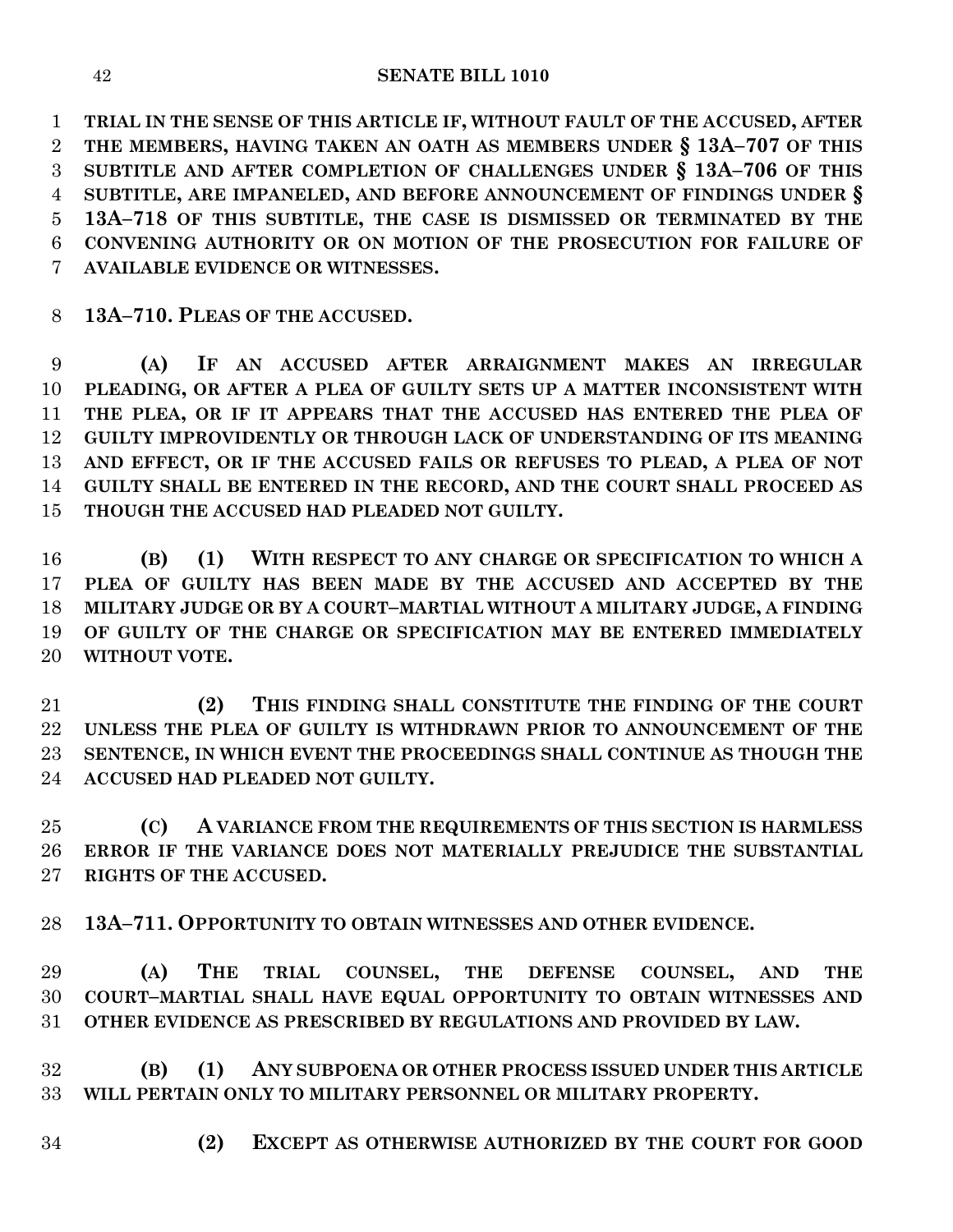#### **SENATE BILL 1010** 43

 **CAUSE, EVERY SUBPOENA OR OTHER PROCESS ISSUED UNDER THIS SECTION SHALL BE ON A FORM SIMILAR TO THAT WHICH COURTS OF THE STATE HAVING CRIMINAL JURISDICTION MAY ISSUE OR PROPERLY ACCEPT.**

| $\overline{4}$       | (3)<br>THE FORM OF A SUBPOENA SHALL CONTAIN:                                                                                                                                            |
|----------------------|-----------------------------------------------------------------------------------------------------------------------------------------------------------------------------------------|
| $\overline{5}$       | (I)<br>THE CAPTION OF THE ACTION;                                                                                                                                                       |
| $6\phantom{.}6$<br>7 | (II)<br>THE NAME AND ADDRESS OF THE PERSON TO WHOM IT IS<br>DIRECTED;                                                                                                                   |
| 8<br>9               | (III)<br>THE NAME OF THE PERSON AT WHOSE REQUEST IT IS<br><b>ISSUED;</b>                                                                                                                |
| 10<br>11             | (IV)<br>THE DATE, TIME, AND PLACE WHERE ATTENDANCE IS<br>REQUIRED;                                                                                                                      |
| 12<br>13             | (V)<br>A DESCRIPTION OF ANY DOCUMENTS, RECORDINGS,<br>PHOTOGRAPHS, OR OTHER TANGIBLE THINGS TO BE PRODUCED;                                                                             |
| 14<br>15             | THE DATE OF ISSUANCE AND AN EXPIRATION DATE, WHICH<br>(VI)<br>SHALL BE 60 DAYS AFTER THE DATE OF ISSUANCE; AND                                                                          |
| 16<br>17             | (VII) A STATEMENT THAT THE SUBPOENA MAY BE SERVED WITHIN<br>60 DAYS AFTER ITS ISSUANCE AND MAY NOT BE SERVED THEREAFTER.                                                                |
| 18<br>19<br>20       | (4)<br>EVERY SUBPOENA OR OTHER PROCESS ISSUED UNDER THIS<br>SECTION SHALL RUN TO ANY PART OF THE UNITED STATES AND TO THE<br><b>COMMONWEALTHS AND POSSESSIONS OF THE UNITED STATES.</b> |
| 21<br>22             | A SUBPOENA OR OTHER PROCESS MAY BE ISSUED TO COMPEL A<br>(C)<br>WITNESS TO APPEAR AND TESTIFY:                                                                                          |
| 23<br>24             | (1)<br>BEFORE A COURT-MARTIAL, MILITARY COMMISSION, OR COURT<br>OF INQUIRY;                                                                                                             |
| 25                   | (2)<br>AT A DEPOSITION UNDER § 13A-714 OF THIS SUBTITLE; OR                                                                                                                             |
| 26                   | (3)<br>AS OTHERWISE AUTHORIZED UNDER THIS TITLE.                                                                                                                                        |
| 27<br>28             | (1)<br>(D)<br>A SUBPOENA OR OTHER PROCESS MAY BE ISSUED TO COMPEL THE<br>PRODUCTION OF EVIDENCE:                                                                                        |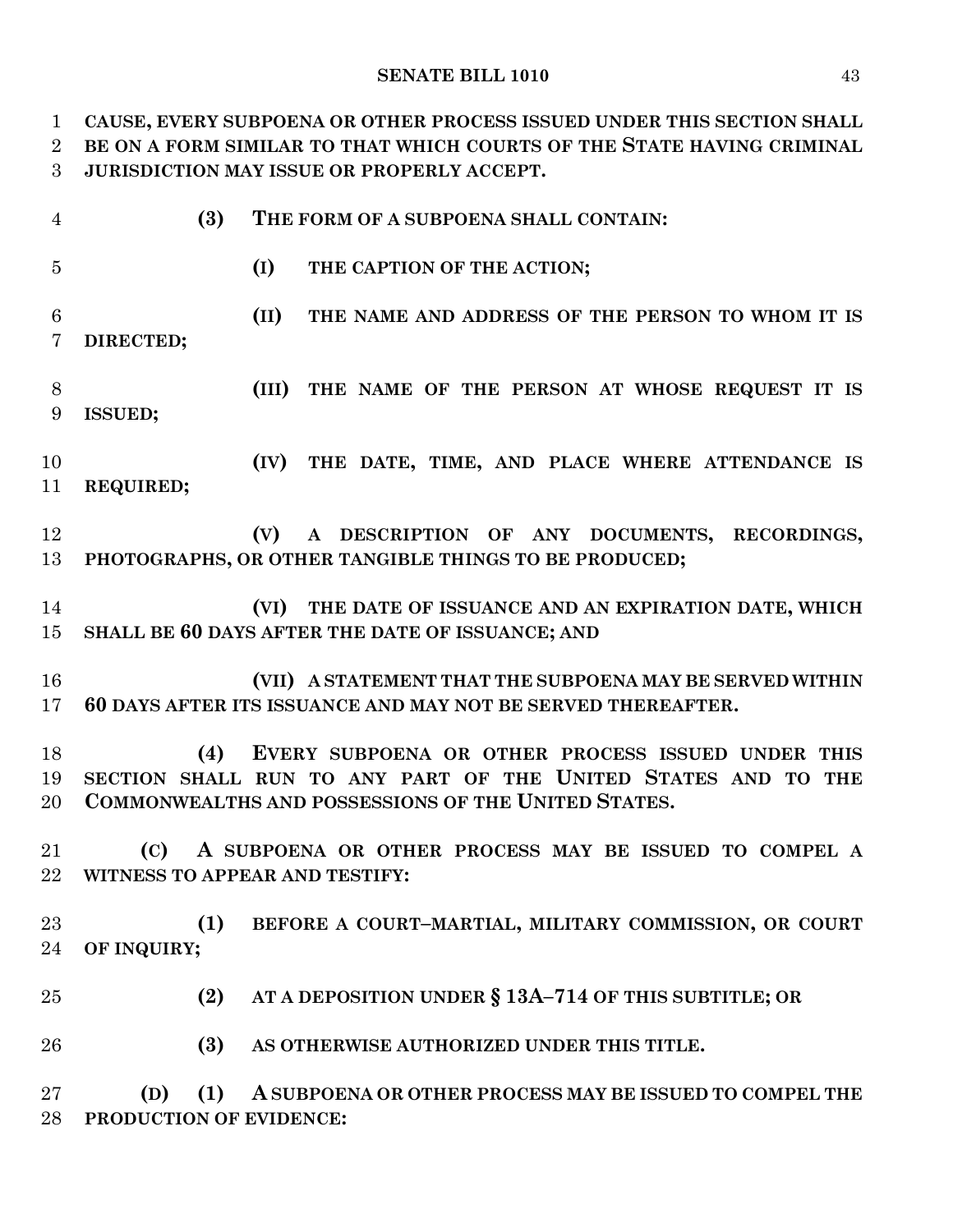|                | 44        |       | <b>SENATE BILL 1010</b>                                               |
|----------------|-----------|-------|-----------------------------------------------------------------------|
|                |           | (I)   | FOR A COURT-MARTIAL, OR COURT OF INQUIRY;                             |
| $\overline{2}$ |           | (II)  | FOR A DEPOSITION UNDER § 13A-714 OF THIS SUBTITLE;                    |
| 3              | <b>OR</b> | (III) | FOR AN INVESTIGATION OF AN OFFENSE UNDER THIS TITLE;                  |
| 5              |           | (IV)  | AS OTHERWISE AUTHORIZED UNDER THIS TITLE.                             |
| 6              | (2)       |       | AN INVESTIGATIVE SUBPOENA UNDER PARAGRAPH (1)(III) OF                 |
|                |           |       | THIS SUBSECTION MAY BE ISSUED BEFORE REFERRAL OF CHARGES TO A         |
| 8              |           |       | COURT-MARTIAL ONLY IF A GENERAL COURT-MARTIAL CONVENING AUTHORITY     |
| 9              |           |       | HAS AUTHORIZED COUNSEL FOR THE GOVERNMENT TO ISSUE SUCH A SUBPOENA OR |
| 10             |           |       | A MILITARY JUDGE ISSUES SUCH A SUBPOENA PURSUANT TO § 13A-602 OF THIS |
| 11             | TITLE.    |       |                                                                       |
|                |           |       |                                                                       |

 **(3) WITH RESPECT TO AN INVESTIGATION OF AN OFFENSE UNDER THIS TITLE, A MILITARY JUDGE DETAILED IN ACCORDANCE WITH § 13A–505 OR § 13A–602 OF THIS TITLE MAY ISSUE WARRANTS OR COURT ORDERS FOR THE CONTENTS OF, AND RECORDS CONCERNING, WIRE OR ELECTRONIC COMMUNICATIONS IN THE SAME MANNER AS SUCH WARRANTS AND ORDERS MAY BE ISSUED BY A DISTRICT COURT OF THE UNITED STATES UNDER CHAPTER 121, TITLE 18 OF THE UNITED STATES CODE, SUBJECT TO SUCH LIMITATIONS AS THE ADJUTANT GENERAL MAY PRESCRIBE BY REGULATION.**

 **(E) IF A PERSON REQUESTS RELIEF FROM A SUBPOENA OR OTHER PROCESS UNDER THIS SECTION ON GROUNDS THAT COMPLIANCE IS UNREASONABLE OR OPPRESSIVE OR IS PROHIBITED BY LAW, A MILITARY JUDGE DETAILED IN ACCORDANCE WITH § 13A–505 OR § 13A–602 OF THIS TITLE SHALL REVIEW THE REQUEST AND SHALL:**

 **(1) ORDER THAT THE SUBPOENA OR OTHER PROCESS BE MODIFIED OR WITHDRAWN, AS APPROPRIATE; OR** 

 **(2) ORDER THE PERSON TO COMPLY WITH THE SUBPOENA OR OTHER PROCESS.**

**13A–712. REFUSAL TO APPEAR OR TESTIFY.**

 **A PERSON NOT SUBJECT TO THIS TITLE MAY BE PUNISHED BY A STATE COURT OF COMPETENT JURISDICTION IF THE PERSON:**

**(1) HAS BEEN DULY SUBPOENAED TO APPEAR AS A WITNESS OR TO**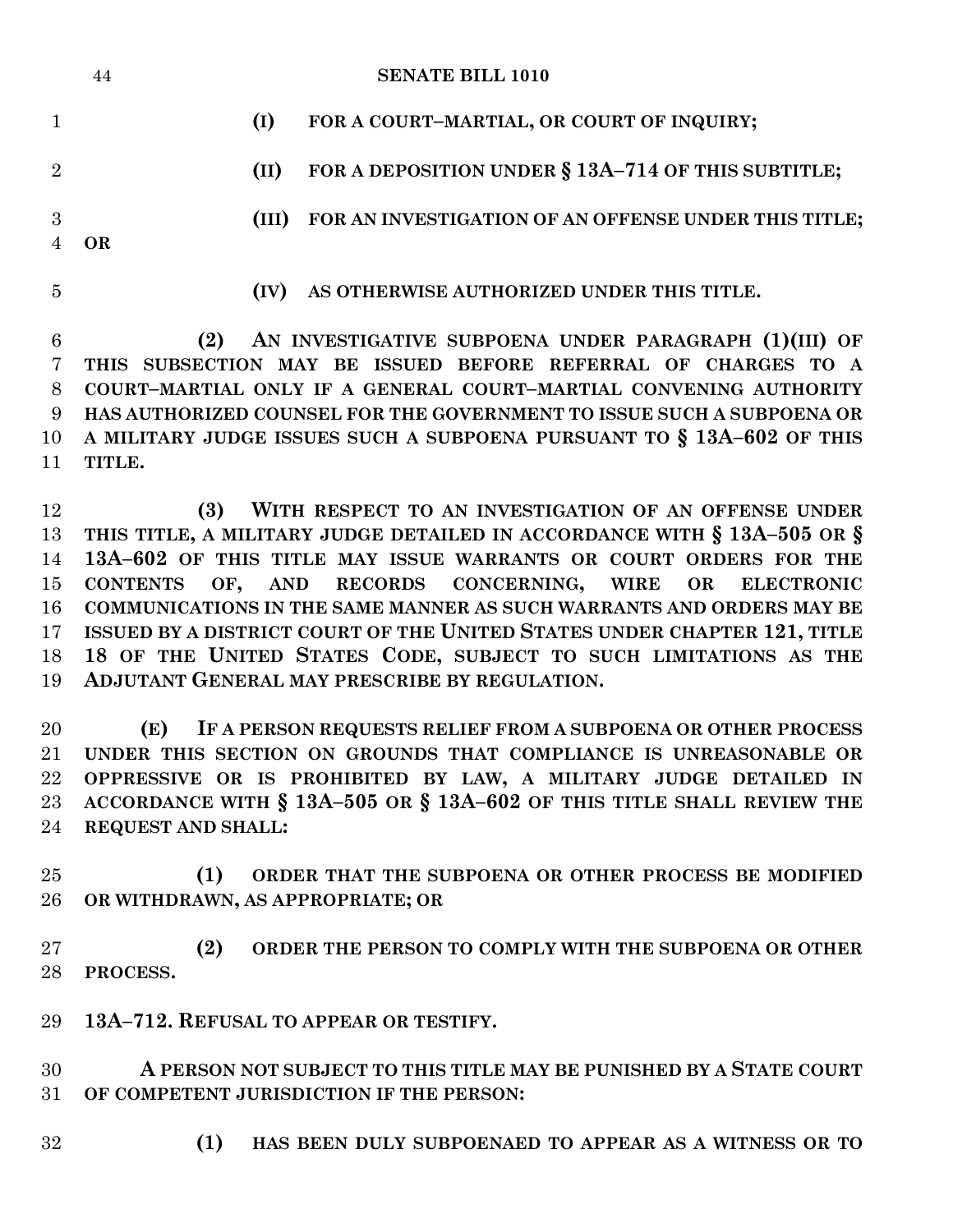**PRODUCE BOOKS AND RECORDS BEFORE A COURT–MARTIAL OR COURT OF INQUIRY,**

 **OR BEFORE ANY MILITARY OR CIVIL OFFICER DESIGNATED TO TAKE A DEPOSITION TO BE READ IN EVIDENCE BEFORE SUCH A COURT;**

 **(2) HAS BEEN DULY PAID OR TENDERED THE FEES AND MILEAGE OF A WITNESS AT THE RATES ALLOWED TO WITNESSES ATTENDING A CRIMINAL COURT OF THE STATE; AND**

 **(3) WILLFULLY NEGLECTS OR REFUSES TO APPEAR, OR REFUSES TO QUALIFY AS A WITNESS OR TO TESTIFY OR TO PRODUCE ANY EVIDENCE WHICH THAT PERSON MAY HAVE BEEN LEGALLY SUBPOENAED TO PRODUCE.**

**13A–713. CONTEMPT.**

 **(A) A MILITARY JUDGE OR SUMMARY COURT–MARTIAL OFFICER MAY PUNISH FOR CONTEMPT A PERSON WHO USES ANY MENACING WORD, SIGN, OR GESTURE IN THE JUDGE'S OR OFFICER'S PRESENCE, OR WHO DISTURBS THE PROCEEDINGS BY RIOT OR DISORDER.**

 **(B) A PERSON SUBJECT TO THIS TITLE MAY BE PUNISHED FOR CONTEMPT BY CONFINEMENT NOT TO EXCEED 30 DAYS OR A FINE OF \$ 100, OR BOTH.**

 **(C) A PERSON NOT SUBJECT TO THIS TITLE MAY BE PUNISHED BY A STATE COURT OF COMPETENT JURISDICTION AT THE REQUEST OF THE MILITARY JUDGE.**

**13A–714. DEPOSITIONS.**

 **(A) AT ANY TIME AFTER CHARGES HAVE BEEN SIGNED AS PROVIDED IN § 13A–601 OF THIS TITLE, ANY PARTY MAY TAKE ORAL OR WRITTEN DEPOSITIONS UNLESS THE MILITARY JUDGE OR SUMMARY COURT–MARTIAL OFFICER HEARING THE CASE OR, IF THE CASE IS NOT BEING HEARD, AN AUTHORITY COMPETENT TO CONVENE A COURT–MARTIAL FOR THE TRIAL OF THOSE CHARGES FORBIDS IT FOR GOOD CAUSE.**

 **(B) THE PARTY AT WHOSE INSISTENCE A DEPOSITION IS TO BE TAKEN SHALL GIVE TO EVERY OTHER PARTY REASONABLE WRITTEN NOTICE OF THE TIME AND PLACE FOR TAKING THE DEPOSITION.**

 **(C) DEPOSITIONS MAY BE TAKEN BEFORE AND AUTHENTICATED BY ANY MILITARY OR CIVIL OFFICER AUTHORIZED BY THE LAWS OF THE STATE OR BY THE LAWS OF THE PLACE WHERE THE DEPOSITION IS TAKEN TO ADMINISTER OATHS.**

**(D) A DULY AUTHENTICATED DEPOSITION TAKEN ON REASONABLE NOTICE**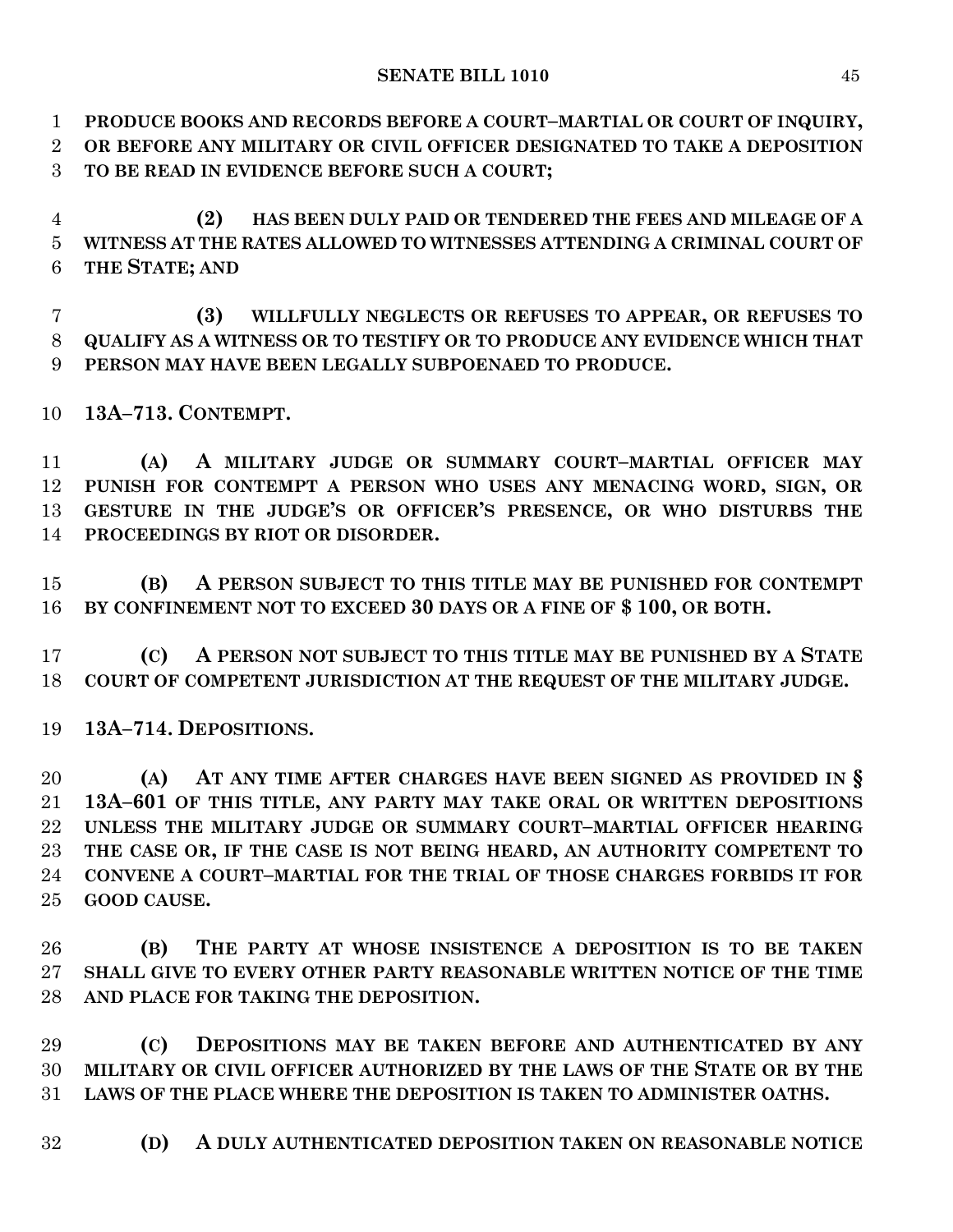**TO THE OTHER PARTIES, SO FAR AS OTHERWISE ADMISSIBLE UNDER THE RULES OF EVIDENCE, MAY BE READ IN EVIDENCE OR, IN THE CASE OF AUDIOTAPE, VIDEOTAPE, DIGITAL IMAGE OR FILE, OR SIMILAR MATERIAL, MAY BE PLAYED IN EVIDENCE BEFORE ANY MILITARY COURT, IF IT APPEARS:**

 **(1) THAT THE WITNESS RESIDES OR IS BEYOND THE STATE IN WHICH THE COURT IS ORDERED TO SIT, OR BEYOND 100 MILES FROM THE PLACE OF TRIAL OR HEARING;**

 **(2) THAT THE WITNESS BY REASON OF DEATH, AGE, SICKNESS, BODILY INFIRMITY, IMPRISONMENT, MILITARY NECESSITY, NON AMENABILITY TO PROCESS, OR OTHER REASONABLE CAUSE, IS UNABLE OR REFUSES TO APPEAR AND TESTIFY IN PERSON AT THE PLACE OF TRIAL OR HEARING; OR**

 **(3) THAT THE PRESENT WHEREABOUTS OF THE WITNESS ARE UNKNOWN.**

 **(E) (1) REPRESENTATION OF THE PARTIES WITH RESPECT TO A DEPOSITION SHALL BE BY COUNSEL DETAILED IN THE SAME MANNER AS TRIAL COUNSEL AND DEFENSE COUNSEL ARE DETAILED UNDER § 13A–506 OF THIS TITLE.**

 **(2) THE ACCUSED SHALL HAVE THE RIGHT TO BE REPRESENTED BY CIVILIAN OR MILITARY COUNSEL IN THE SAME MANNER AS SUCH COUNSEL ARE PROVIDED FOR IN § 13A–703 OF THIS SUBTITLE.**

 **(F) A DEPOSITION ORDER UNDER SUBSECTION (A) OF THIS SECTION DOES NOT CONTROL THE ADMISSIBILITY OF THE DEPOSITION IN A COURT–MARTIAL OR OTHER PROCEEDING UNDER THIS TITLE.**

**13A–715. ADMISSIBILITY OF RECORDS OF COURTS OF INQUIRY.**

 **(A) (1) SUBJECT TO PARAGRAPHS (2) AND (3) OF THIS SUBSECTION, IN ANY CASE NOT EXTENDING TO THE DISMISSAL OF A COMMISSIONED OFFICER, THE SWORN TESTIMONY, CONTAINED IN THE DULY AUTHENTICATED RECORD OF PROCEEDINGS OF A COURT OF INQUIRY, OF A PERSON WHOSE ORAL TESTIMONY CANNOT BE OBTAINED, MAY, IF OTHERWISE ADMISSIBLE UNDER THE RULES OF EVIDENCE, BE READ IN EVIDENCE BY ANY PARTY BEFORE A COURT–MARTIAL IF THE ACCUSED WAS A PARTY BEFORE THE COURT OF INQUIRY AND IF THE SAME ISSUE WAS INVOLVED OR IF THE ACCUSED CONSENTS TO THE INTRODUCTION OF SUCH EVIDENCE.**

 **(2) TESTIMONY DESCRIBED IN PARAGRAPH (1) OF THIS SUBSECTION MAY BE READ IN EVIDENCE:**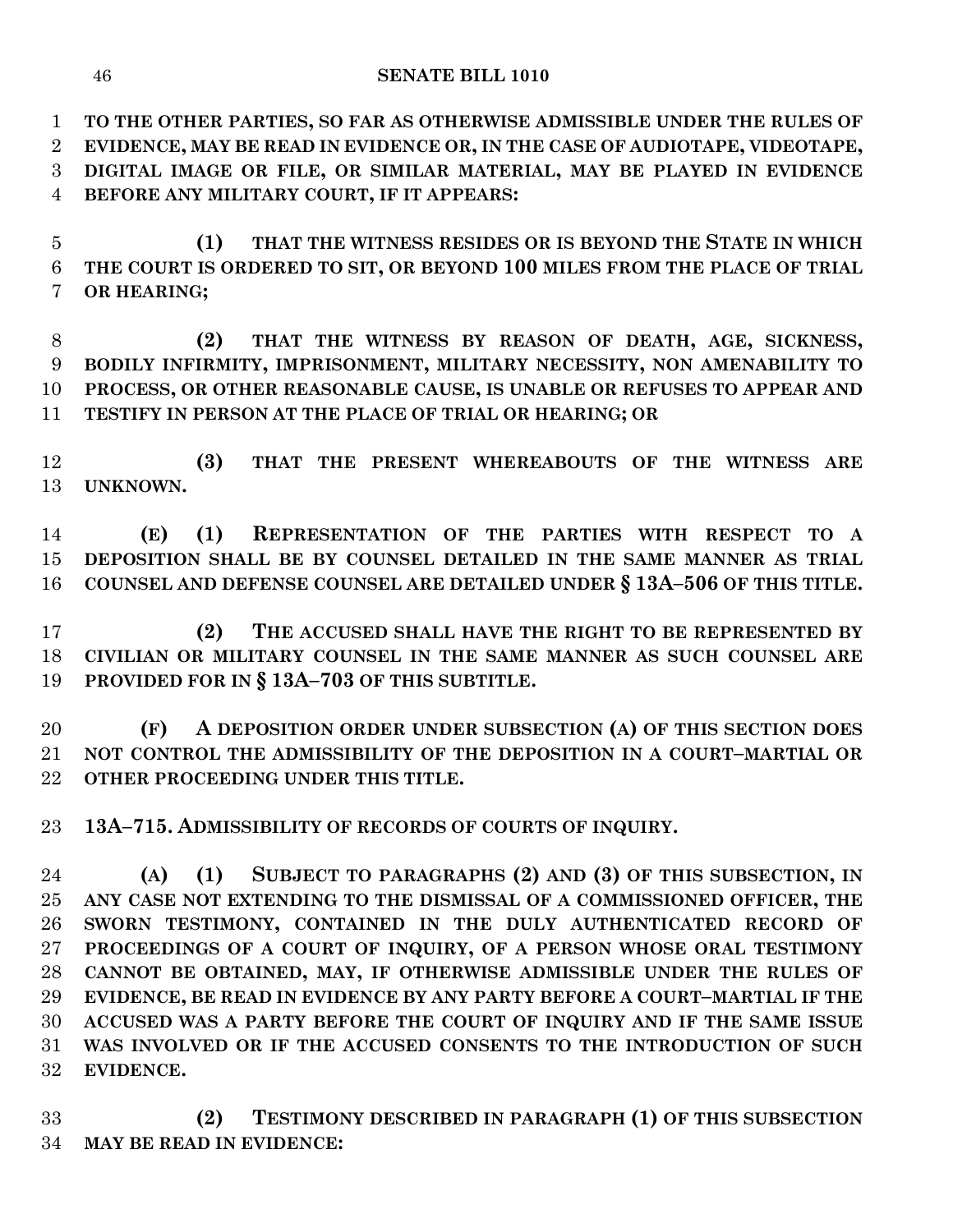**(I) BY THE DEFENSE IN CASES EXTENDING TO THE DISMISSAL OF A COMMISSIONED OFFICER; AND**

- 
- **(II) BEFORE A COURT OF INQUIRY.**

 **(B) SWORN TESTIMONY THAT IS RECORDED BY AUDIOTAPE, VIDEOTAPE, OR SIMILAR METHOD AND IS CONTAINED IN THE DULY AUTHENTICATED RECORD OF PROCEEDINGS OF A COURT OF INQUIRY IS ADMISSIBLE BEFORE A COURT–MARTIAL, MILITARY COMMISSION, COURT OF INQUIRY, OR MILITARY BOARD, TO THE SAME EXTENT AS SWORN TESTIMONY MAY BE READ IN EVIDENCE.**

**13A–715.1. DEFENSE OF LACK OF MENTAL RESPONSIBILITY.**

 **(A) (1) IT IS AN AFFIRMATIVE DEFENSE IN A TRIAL BY COURT–MARTIAL THAT, AT THE TIME OF THE COMMISSION OF THE ACTS CONSTITUTING THE OFFENSE, THE ACCUSED, AS A RESULT OF A SEVERE MENTAL DISEASE OR DEFECT, WAS UNABLE TO APPRECIATE THE NATURE AND QUALITY OR THE WRONGFULNESS OF THE ACTS.**

 **(2) MENTAL DISEASE OR DEFECT DOES NOT OTHERWISE CONSTITUTE A DEFENSE.**

 **(B) PROCEDURES FOR THE DEFENSE OF LACK OF MENTAL RESPONSIBILITY WILL BE GOVERNED BY THE RULES OF USE OF COURTS–MARTIAL TO THE EXTENT THEY DO NOT CONFLICT WITH STATE SUBSTANTIVE LAW.**

**13A–716. VOTING AND RULINGS.**

 **(A) (1) VOTING BY MEMBERS OF A GENERAL OR SPECIAL COURT–MARTIAL ON THE FINDINGS AND ON THE SENTENCE SHALL BE BY SECRET WRITTEN BALLOT.**

**(2) THE JUNIOR MEMBER OF THE COURT SHALL COUNT THE VOTES.**

 **(3) THE COUNT SHALL BE CHECKED BY THE PRESIDENT, WHO SHALL FORTHWITH ANNOUNCE THE RESULT OF THE BALLOT TO THE MEMBERS OF THE COURT.**

 **(B) (1) THE MILITARY JUDGE SHALL RULE ON ALL QUESTIONS OF LAW AND ALL INTERLOCUTORY QUESTIONS ARISING DURING THE PROCEEDINGS.**

**(2) (I) SUBJECT TO SUBPARAGRAPH (II) OF THIS PARAGRAPH, ANY**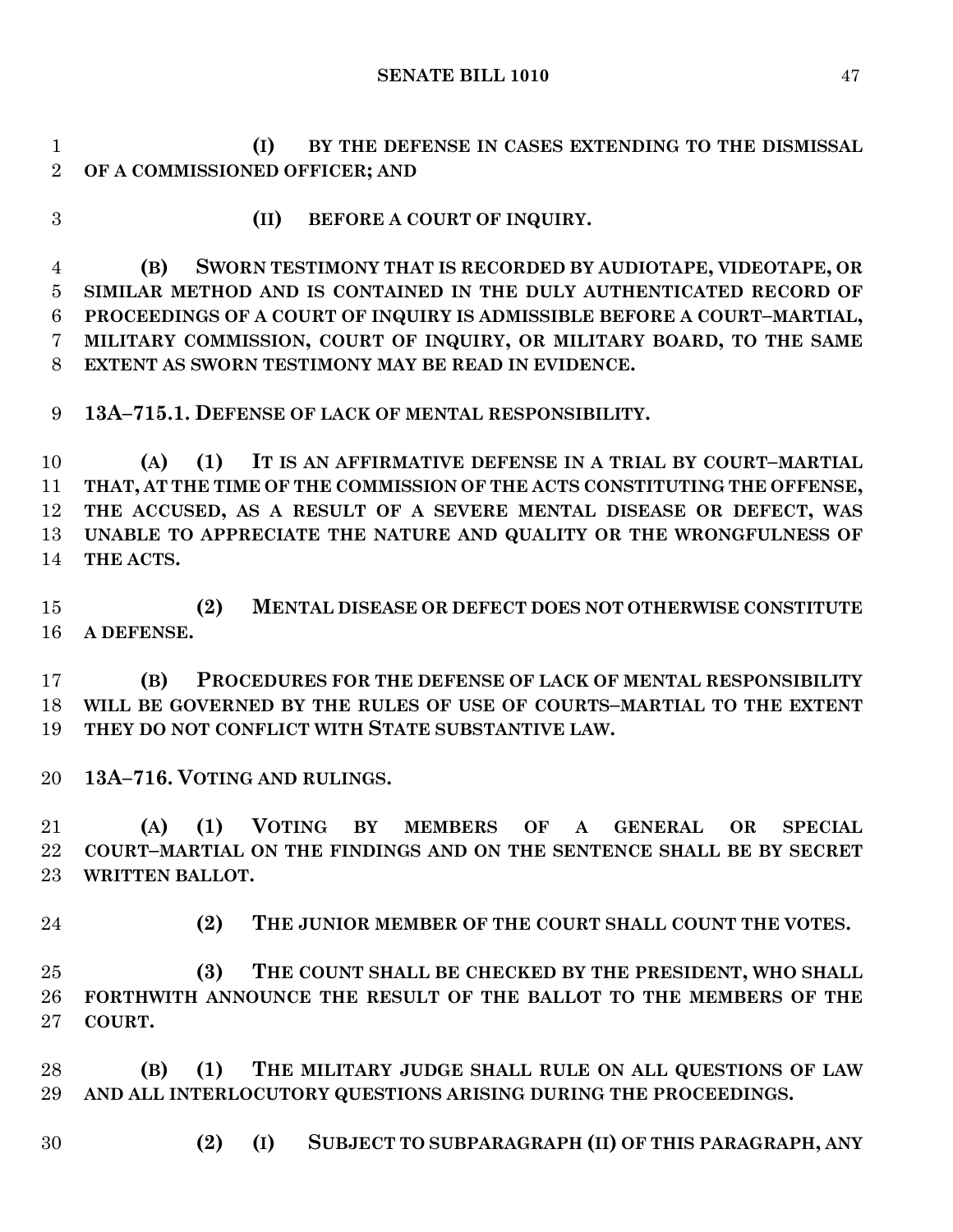**SUCH RULING MADE BY THE MILITARY JUDGE ON ANY QUESTION OF LAW OR ANY INTERLOCUTORY QUESTION OTHER THAN THE FACTUAL ISSUE OF MENTAL RESPONSIBILITY OF THE ACCUSED IS FINAL AND CONSTITUTES THE RULING OF THE COURT.**

 **(II) THE MILITARY JUDGE MAY CHANGE THE RULING AT ANY TIME DURING THE TRIAL.**

 **(3) UNLESS THE RULING IS FINAL, IF ANY MEMBER OBJECTS THERETO, THE COURT SHALL BE CLEARED AND CLOSED AND THE QUESTION DECIDED BY A VOICE VOTE AS PROVIDED IN § 13A–717 OF THIS TITLE, BEGINNING WITH THE JUNIOR IN RANK.**

 **(C) BEFORE A VOTE IS TAKEN ON THE FINDINGS, THE MILITARY JUDGE SHALL, IN THE PRESENCE OF THE ACCUSED AND COUNSEL, INSTRUCT THE MEMBERS OF THE COURT AS TO THE ELEMENTS OF THE OFFENSE AND CHARGE THAT:**

 **(1) THE ACCUSED MUST BE PRESUMED TO BE INNOCENT UNTIL GUILT IS ESTABLISHED BY LEGAL AND COMPETENT EVIDENCE BEYOND A REASONABLE DOUBT;**

 **(2) IN THE CASE BEING CONSIDERED, IF THERE IS A REASONABLE DOUBT AS TO THE GUILT OF THE ACCUSED, THE DOUBT MUST BE RESOLVED IN FAVOR OF THE ACCUSED AND THE ACCUSED MUST BE ACQUITTED;**

 **(3) IF THERE IS A REASONABLE DOUBT AS TO THE DEGREE OF GUILT, THE FINDING MUST BE IN A LOWER DEGREE AS TO WHICH THERE IS NO REASONABLE DOUBT; AND**

 **(4) THE BURDEN OF PROOF TO ESTABLISH THE GUILT OF THE ACCUSED BEYOND REASONABLE DOUBT IS ON THE STATE.**

 **(D) (1) SUBSECTIONS (A), (B), AND (C) OF THIS SECTION DO NOT APPLY TO A COURT–MARTIAL COMPOSED OF A MILITARY JUDGE ONLY.**

 **(2) THE MILITARY JUDGE OF A COURT–MARTIAL COMPOSED OF A MILITARY JUDGE ONLY SHALL DETERMINE ALL QUESTIONS OF LAW AND FACT ARISING DURING THE PROCEEDINGS AND, IF THE ACCUSED IS CONVICTED, ADJUDGE AN APPROPRIATE SENTENCE.**

 **(3) THE MILITARY JUDGE OF A COURT–MARTIAL COMPOSED OF A MILITARY JUDGE ONLY SHALL MAKE A GENERAL FINDING AND SHALL IN ADDITION, ON REQUEST, FIND THE FACTS SPECIALLY.**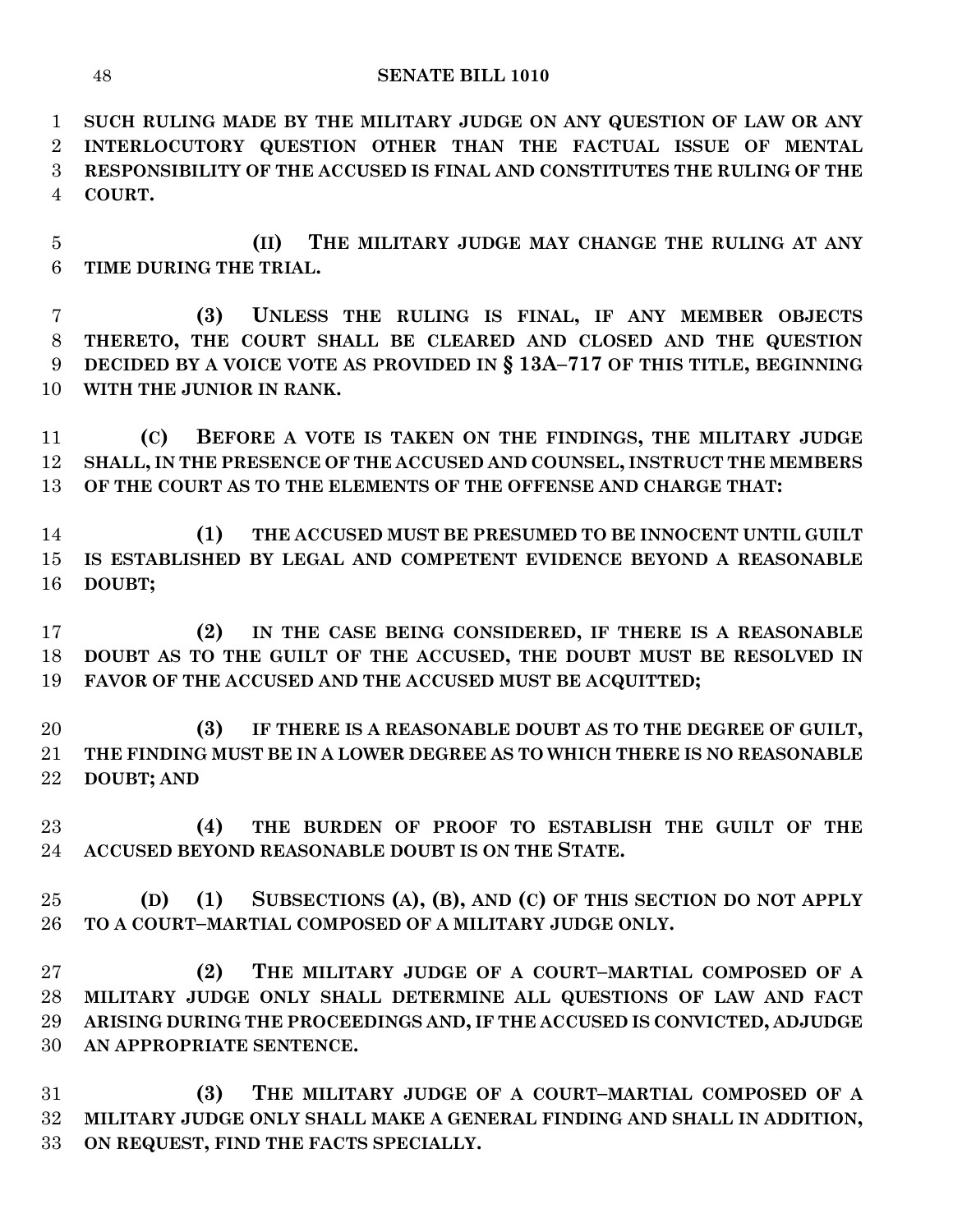**(4) IF AN OPINION OR MEMORANDUM OF DECISION IS FILED, IT WILL BE SUFFICIENT IF THE FINDINGS OF FACT APPEAR THEREIN.**

**13A–717. NUMBER OF VOTES REQUIRED.**

 **(A) A PERSON MAY NOT BE CONVICTED OF AN OFFENSE IN A GENERAL OR SPECIAL COURT–MARTIAL, OTHER THAN**

**(1) AFTER A PLEA OF GUILTY UNDER § 13A–710 OF THIS TITLE;**

 **(2) BY A MILITARY JUDGE IN A COURT–MARTIAL WITH A MILITARY JUDGE ALONE UNDER § 13A–401 OF THIS TITLE; OR** 

 **(3) IN A COURT–MARTIAL WITH MEMBERS UNDER § 13A–401 OF THIS TITLE, BY THE CONCURRENCE OF AT LEAST THREE–FOURTHS OF THE MEMBERS PRESENT WHEN THE VOTE IS TAKEN.**

 **(B) (1) EXCEPT AS PROVIDED IN SUBSECTION (A) OF THIS SECTION, SUBJECT TO PARAGRAPH (2) OF THIS SUBSECTION, ALL MATTERS TO BE DECIDED BY MEMBERS OF A GENERAL OR SPECIAL COURT–MARTIAL SHALL BE DETERMINED BY A MAJORITY VOTE.**

 **(2) A RECONSIDERATION OF A FINDING OF GUILTY OR RECONSIDERATION OF A SENTENCE, WITH A VIEW TOWARD DECREASING THE SENTENCE, MAY BE MADE BY ANY LESSER VOTE THAT INDICATES THE RECONSIDERATION IS NOT OPPOSED BY THE NUMBER OF VOTES REQUIRED FOR THAT FINDING OR SENTENCE.**

**13A–718. COURT TO ANNOUNCE ACTION.**

 **(A) A COURT–MARTIAL SHALL ANNOUNCE ITS FINDINGS AND SENTENCE TO THE PARTIES AS SOON AS DETERMINED.**

 **(B) (1) EXCEPT AS PROVIDED IN PARAGRAPH (2) OF THIS SUBSECTION, IF THE ACCUSED IS CONVICTED OF AN OFFENSE IN A TRIAL BY GENERAL OR SPECIAL COURT–MARTIAL, THE MILITARY JUDGE SHALL SENTENCE THE ACCUSED.**

 **(2) IF THE ACCUSED IS CONVICTED OF AN OFFENSE BY GENERAL OR SPECIAL COURT–MARTIAL CONSISTING OF A MILITARY JUDGE AND MEMBERS AND THE ACCUSED ELECTS SENTENCING BY MEMBERS UNDER § 13A–504 OF THIS TITLE, THE MEMBERS SHALL SENTENCE THE ACCUSED.**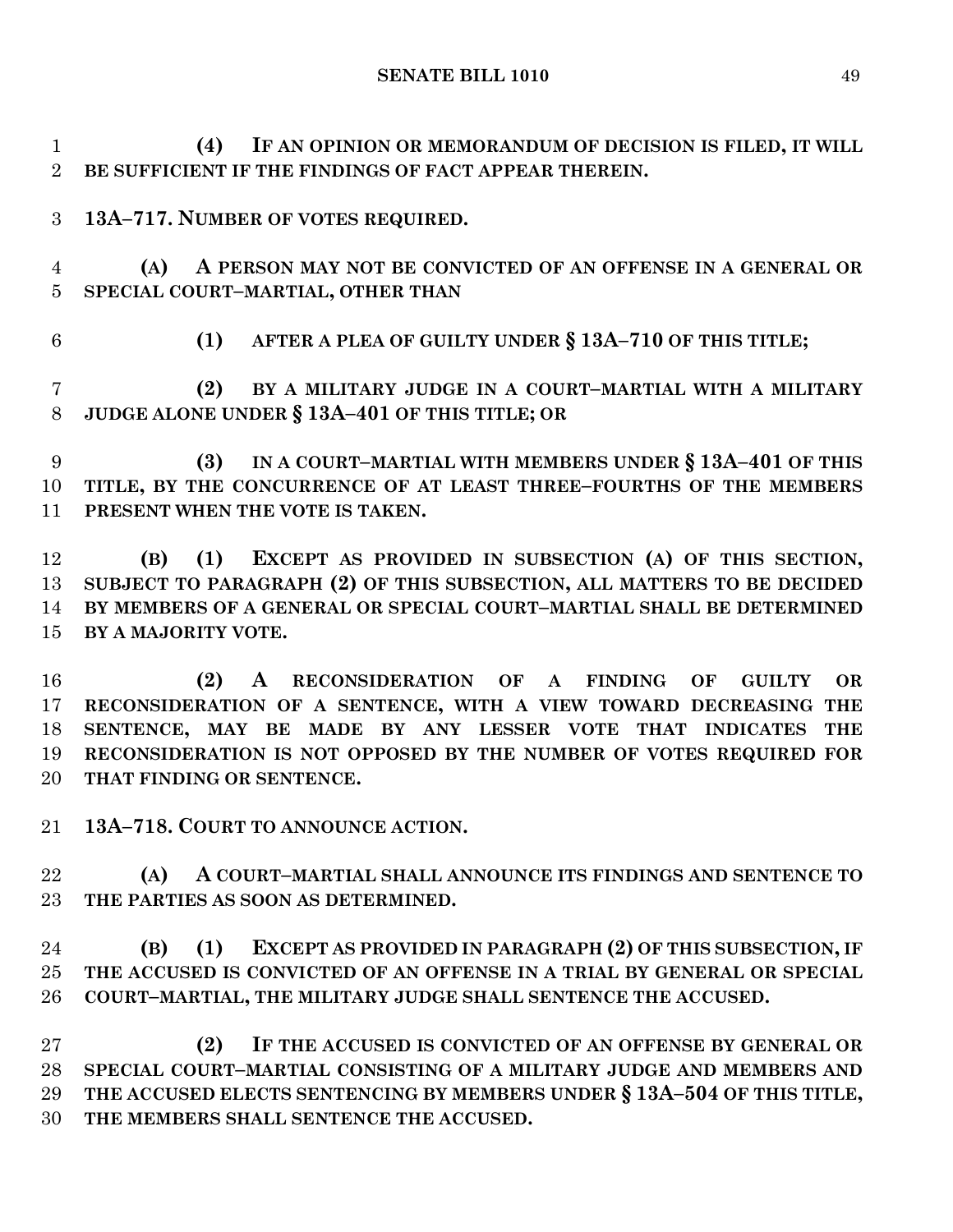**(3) THE SENTENCE DETERMINED UNDER THIS SUBSECTION CONSTITUTES THE SENTENCE OF THE ACCUSED.**

 **(C) IF THE ACCUSED IS CONVICTED OF AN OFFENSE IN A TRIAL BY SUMMARY COURT–MARTIAL, THE COURT–MARTIAL SHALL SENTENCE THE ACCUSED.**

**13A–718.1. PLEA AGREEMENTS.**

 **(A) (1) AT ANY TIME BEFORE THE ANNOUNCEMENT OF FINDINGS UNDER § 13A–718 OF THIS SUBTITLE, THE CONVENING AUTHORITY AND THE ACCUSED MAY ENTER INTO A PLEA AGREEMENT WITH RESPECT TO SUCH MATTERS AS:**

 **(I) THE MANNER IN WHICH THE CONVENING AUTHORITY WILL DISPOSE OF ONE OR MORE CHARGES AND SPECIFICATIONS; AND** 

 **(II) LIMITATIONS ON THE SENTENCE THAT MAY BE ADJUDGED FOR ONE OR MORE CHARGES AND SPECIFICATIONS.**

 **(2) THE MILITARY JUDGE OF A GENERAL OR SPECIAL COURT–MARTIAL MAY NOT PARTICIPATE IN DISCUSSIONS BETWEEN THE PARTIES CONCERNING PROSPECTIVE TERMS AND CONDITIONS OF A PLEA AGREEMENT.**

 **(B) THE MILITARY JUDGE OF A GENERAL OR SPECIAL COURT–MARTIAL SHALL REJECT A PLEA AGREEMENT THAT:**

 **(1) CONTAINS A PROVISION THAT HAS NOT BEEN ACCEPTED BY BOTH PARTIES;**

 **(2) CONTAINS A PROVISION THAT IS NOT UNDERSTOOD BY THE ACCUSED;**

 **(3) EXCEPT AS PROVIDED IN SUBSECTION (C) OF THIS SECTION, CONTAINS A PROVISION FOR A SENTENCE THAT IS LESS THAN THE MANDATORY MINIMUM SENTENCE APPLICABLE TO AN OFFENSE REFERRED TO IN § 13A–802 OF THIS TITLE;**

- 
- **(4) IS PROHIBITED BY LAW; OR**

 **(5) IS CONTRARY TO, OR IS INCONSISTENT WITH, A REGULATION PRESCRIBED BY THE PRESIDENT WITH RESPECT TO TERMS, CONDITIONS, OR OTHER ASPECTS OF PLEA AGREEMENTS.**

**(C) WITH RESPECT TO AN OFFENSE REFERRED TO IN § 13A–802 OF THIS**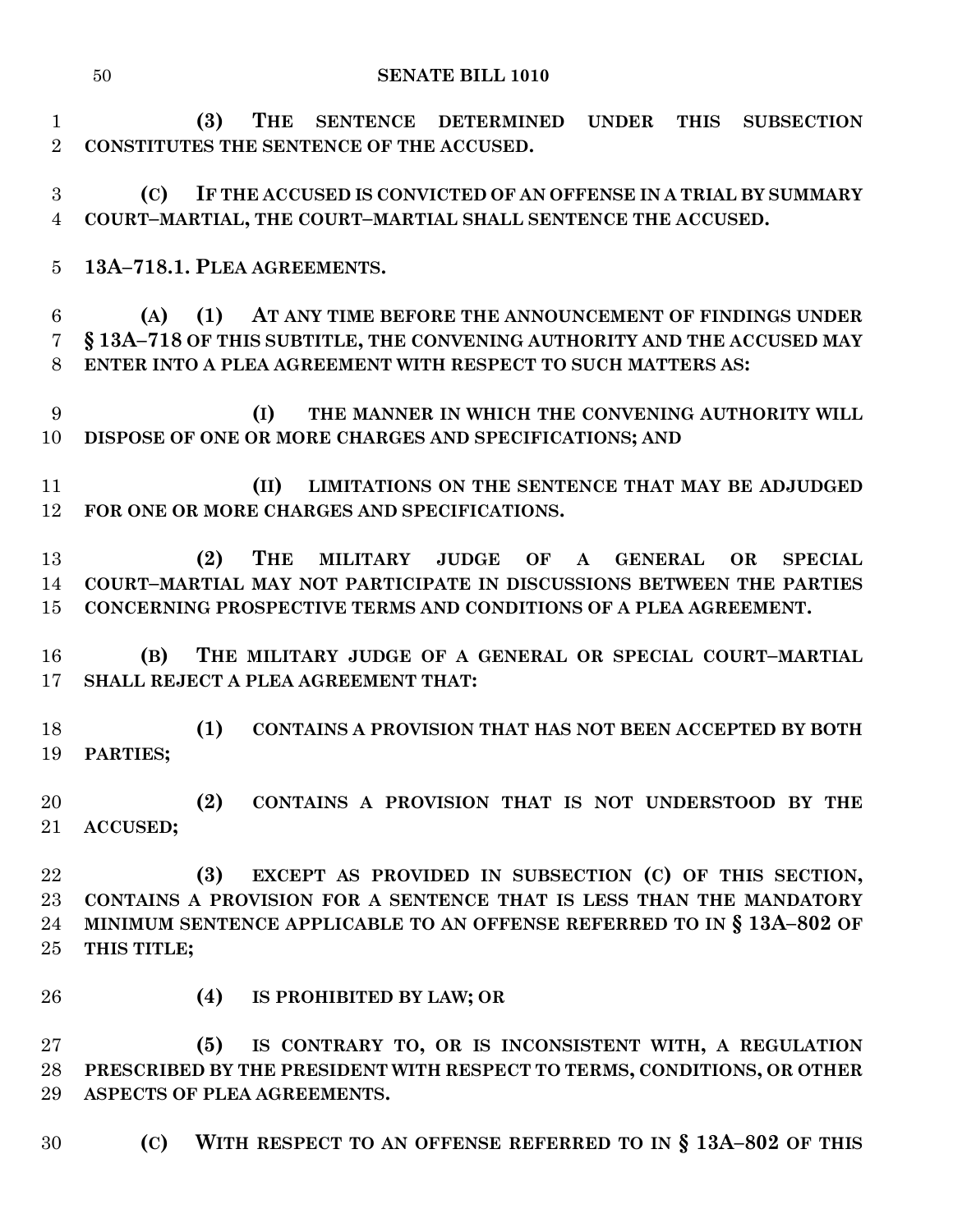**TITLE:**

 **(1) THE MILITARY JUDGE MAY ACCEPT A PLEA AGREEMENT THAT PROVIDES FOR A SENTENCE OF BAD CONDUCT DISCHARGE; AND** 

 **(2) ON RECOMMENDATION OF THE TRIAL COUNSEL, IN EXCHANGE FOR SUBSTANTIAL ASSISTANCE BY THE ACCUSED IN THE INVESTIGATION OR PROSECUTION OF ANOTHER PERSON WHO HAS COMMITTED AN OFFENSE, THE MILITARY JUDGE MAY ACCEPT A PLEA AGREEMENT THAT PROVIDES FOR A SENTENCE THAT IS LESS THAN THE MANDATORY MINIMUM SENTENCE FOR THE OFFENSE CHARGED.**

 **(D) ON ACCEPTANCE BY THE MILITARY JUDGE OF A GENERAL OR SPECIAL COURT–MARTIAL, A PLEA AGREEMENT SHALL BIND THE PARTIES AND THE COURT– MARTIAL.**

**13A–719. RECORD OF TRIAL.**

 **(A) (1) EACH GENERAL AND SPECIAL COURT–MARTIAL SHALL KEEP A SEPARATE RECORD OF THE PROCEEDINGS IN EACH CASE BROUGHT BEFORE IT, AND THE RECORD SHALL BE AUTHENTICATED BY THE SIGNATURE OF THE MILITARY JUDGE.**

 **(2) IF THE RECORD CANNOT BE AUTHENTICATED BY THE MILITARY JUDGE BY REASON OF THE JUDGE'S DEATH, DISABILITY, OR ABSENCE, IT SHALL BE AUTHENTICATED BY THE SIGNATURE OF THE TRIAL COUNSEL OR BY THAT OF A MEMBER, IF THE TRIAL COUNSEL IS UNABLE TO AUTHENTICATE IT BY REASON OF TRIAL COUNSEL'S DEATH, DISABILITY, OR ABSENCE.**

 **(3) IN A COURT–MARTIAL CONSISTING OF ONLY A MILITARY JUDGE, THE RECORD SHALL BE AUTHENTICATED BY THE COURT REPORTER UNDER THE SAME CONDITIONS THAT WOULD IMPOSE SUCH A DUTY ON A MEMBER UNDER THIS SUBSECTION.**

 **(B) (1) A COMPLETE VERBATIM RECORD OF THE PROCEEDINGS AND TESTIMONY SHALL BE PREPARED IN EACH GENERAL AND SPECIAL COURT–MARTIAL CASE RESULTING IN A CONVICTION.**

 **(2) IN ALL OTHER COURT–MARTIAL CASES, THE RECORD SHALL CONTAIN SUCH MATTERS AS MAY BE PRESCRIBED BY REGULATIONS.**

 **(C) EACH SUMMARY COURT–MARTIAL SHALL KEEP A SEPARATE RECORD OF THE PROCEEDINGS IN EACH CASE, AND THE RECORD SHALL BE AUTHENTICATED IN**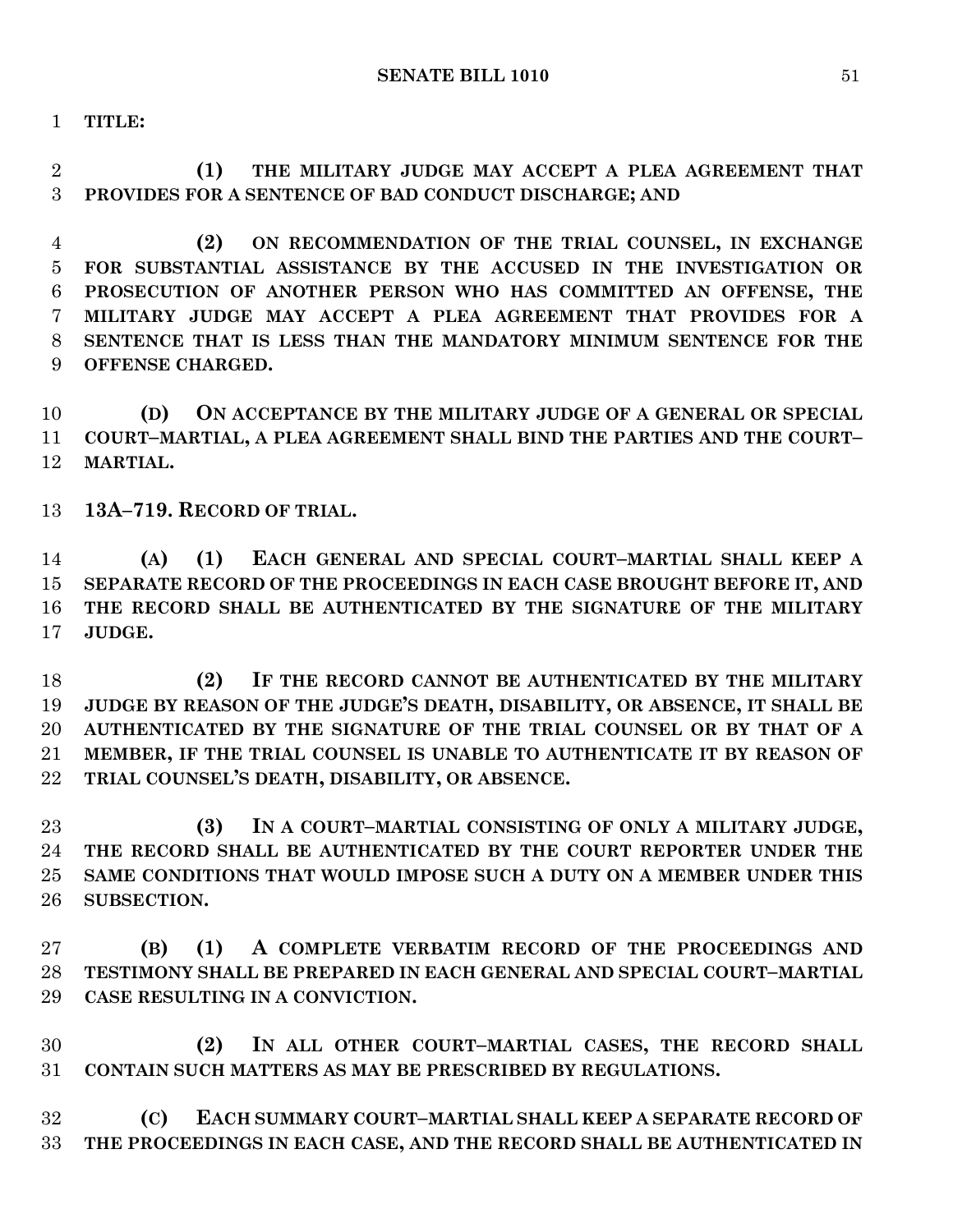**THE MANNER AS MAY BE PRESCRIBED BY REGULATIONS.**

 **(D) A COPY OF THE RECORD OF THE PROCEEDINGS OF EACH GENERAL AND SPECIAL COURT–MARTIAL SHALL BE GIVEN TO THE ACCUSED AS SOON AS IT IS AUTHENTICATED.**

**SUBTITLE 8. SENTENCES.**

**13A–801. CRUEL AND UNUSUAL PUNISHMENTS PROHIBITED.**

 **(A) PUNISHMENT BY FLOGGING, OR BY BRANDING, MARKING, OR TATTOOING ON THE BODY, OR ANY OTHER CRUEL OR UNUSUAL PUNISHMENT MAY NOT BE ADJUDGED BY A COURT–MARTIAL OR INFLICTED ON ANY PERSON SUBJECT TO THIS TITLE.**

 **(B) THE USE OF IRONS, SINGLE OR DOUBLE, EXCEPT FOR THE PURPOSE OF SAFE CUSTODY, IS PROHIBITED.**

**13A–802. MAXIMUM LIMITS.**

 **(A) (1) THE PUNISHMENT WHICH A COURT–MARTIAL MAY DIRECT FOR AN OFFENSE MAY NOT EXCEED SUCH LIMITS AS PRESCRIBED BY THIS TITLE, BUT IN NO INSTANCE MAY A SENTENCE EXCEED MORE THAN 10 YEARS FOR A MILITARY OFFENSE, NOR MAY A SENTENCE OF DEATH BE ADJUDGED.**

 **(2) (I) A CONVICTION BY GENERAL COURT–MARTIAL OF ANY MILITARY OFFENSE FOR WHICH AN ACCUSED MAY RECEIVE A SENTENCE OF CONFINEMENT FOR MORE THAN 1 YEAR IS A FELONY OFFENSE.**

 **(II) EXCEPT FOR CONVICTIONS BY A SUMMARY COURT–MARTIAL, ALL OTHER MILITARY OFFENSES ARE MISDEMEANORS.**

 **(3) A CONVICTION BY A SUMMARY COURT–MARTIAL IS NOT A CRIMINAL CONVICTION.**

 **(B) THE LIMITS OF PUNISHMENT FOR VIOLATIONS OF THE PUNITIVE PROVISIONS PRESCRIBED HEREIN SHALL BE LESSER OF THE SENTENCES PRESCRIBED BY THE MANUAL FOR COURTS–MARTIAL OF THE UNITED STATES IN EFFECT ON JANUARY 1, 2020, BUT IN NO INSTANCE SHALL ANY PUNISHMENT EXCEED THAT AUTHORIZED BY THIS TITLE.**

 **(C) (1) IN SENTENCING AN ACCUSED UNDER § 13A–718 OF THIS TITLE, A COURT–MARTIAL SHALL IMPOSE PUNISHMENT THAT IS SUFFICIENT, BUT NOT**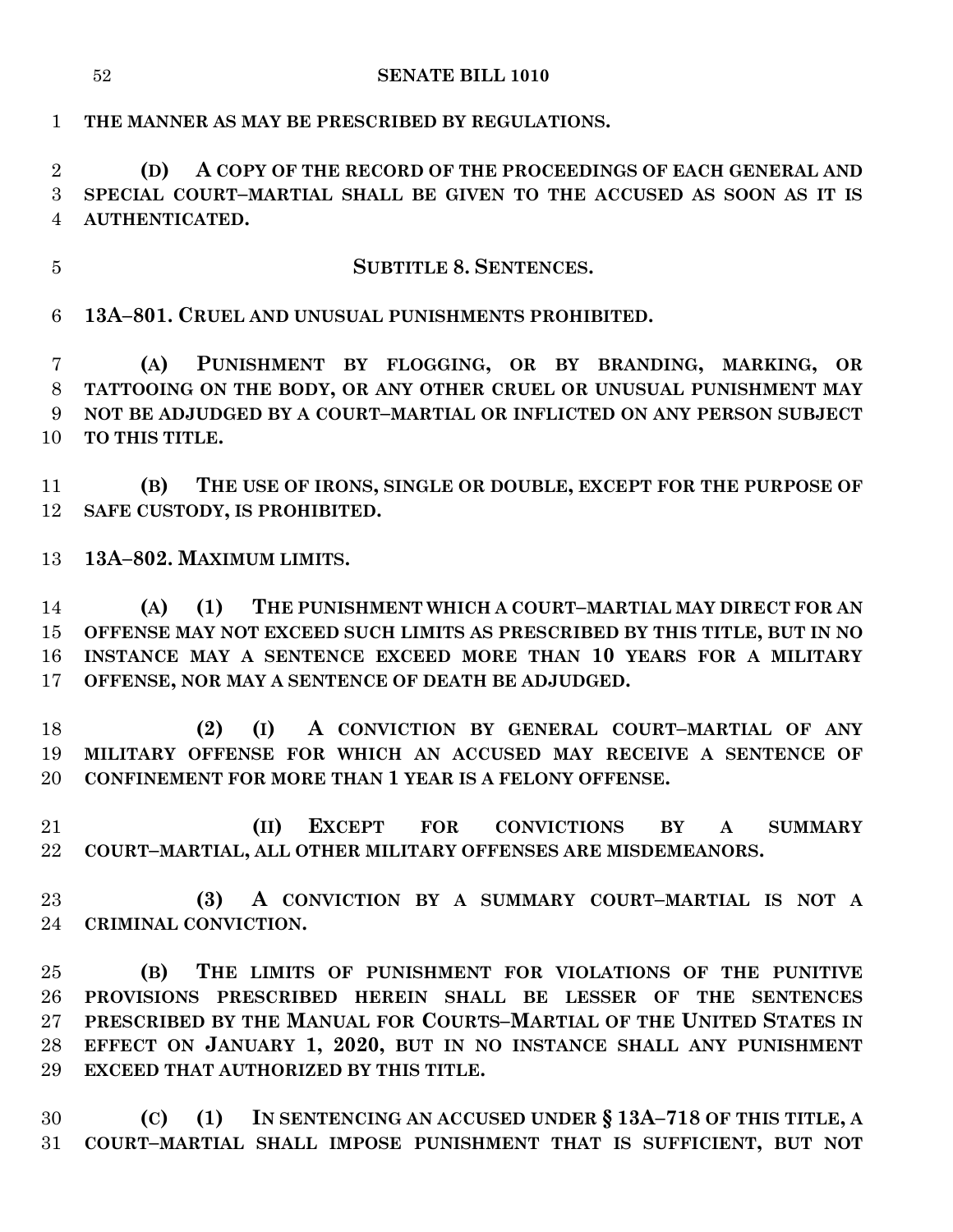### **SENATE BILL 1010** 53

| $\mathbf{1}$     |                     | GREATER THAN NECESSARY, TO PROMOTE JUSTICE AND TO MAINTAIN GOOD ORDER  |
|------------------|---------------------|------------------------------------------------------------------------|
| $\overline{2}$   |                     | AND DISCIPLINE IN THE ARMED FORCES, TAKING INTO CONSIDERATION:         |
|                  |                     |                                                                        |
| 3                | (I)                 | THE NATURE AND CIRCUMSTANCES OF THE OFFENSE AND                        |
| $\overline{4}$   |                     | THE HISTORY AND CHARACTERISTICS OF THE ACCUSED;                        |
| $\overline{5}$   | (II)                | THE IMPACT OF THE OFFENSE ON:                                          |
|                  |                     |                                                                        |
| $6\phantom{1}6$  |                     | 1.<br>THE FINANCIAL, SOCIAL, PSYCHOLOGICAL,<br>OR                      |
| 7                |                     | MEDICAL WELL-BEING OF ANY VICTIM OF THE OFFENSE; AND                   |
|                  |                     |                                                                        |
| $8\,$            |                     | THE MISSION, DISCIPLINE, OR EFFICIENCY OF THE<br>2.                    |
| $\boldsymbol{9}$ |                     | COMMAND OF THE ACCUSED AND ANY VICTIM OF THE OFFENSE;                  |
|                  |                     |                                                                        |
| 10               | (III)               | THE NEED FOR THE SENTENCE:                                             |
|                  |                     | 1.                                                                     |
| 11               |                     | TO REFLECT THE SERIOUSNESS OF THE OFFENSE;                             |
| 12               |                     | 2.<br>TO PROMOTE RESPECT FOR THE LAW;                                  |
|                  |                     |                                                                        |
| 13               |                     | 3.<br>TO PROVIDE JUST PUNISHMENT FOR THE OFFENSE;                      |
|                  |                     |                                                                        |
| 14               |                     | 4.<br><b>TO</b><br>ADEQUATE DETERRENCE<br><b>PROMOTE</b><br>OF         |
| 15               | MISCONDUCT;         |                                                                        |
|                  |                     |                                                                        |
| 16               |                     | 5.<br>TO PROTECT OTHERS FROM FURTHER CRIMES BY THE                     |
| 17               | ACCUSED;            |                                                                        |
|                  |                     |                                                                        |
| 18               |                     | 6.<br>TO REHABILITATE THE ACCUSED; AND                                 |
| 19               |                     | 7.<br>PROVIDE,<br>IN APPROPRIATE<br><b>THE</b><br><b>TO</b><br>CASES,  |
| 20               |                     | OPPORTUNITY FOR RETRAINING AND RETURN TO DUTY TO MEET THE NEEDS OF THE |
| 21               | <b>SERVICE; AND</b> |                                                                        |
|                  |                     |                                                                        |
| 22               | (IV)                | THE SENTENCES AVAILABLE UNDER THIS TITLE.                              |
|                  |                     |                                                                        |
| 23               | (2)<br>(I)          | IN ANNOUNCING THE SENTENCE IN A GENERAL OR SPECIAL                     |
| 24               |                     | COURT-MARTIAL IN WHICH THE ACCUSED IS SENTENCED BY A MILITARY JUDGE    |
| 25               |                     | ALONE UNDER § 13A-718 OF THIS TITLE, THE MILITARY JUDGE SHALL, WITH    |
| 26               |                     | RESPECT TO EACH OFFENSE OF WHICH THE ACCUSED IS FOUND GUILTY, SPECIFY  |
| 27               |                     | THE TERM OF CONFINEMENT, IF ANY, AND THE AMOUNT OF THE FINE, IF ANY.   |
|                  |                     |                                                                        |
| 28               | (II)                | IF THE ACCUSED IS SENTENCED TO CONFINEMENT FOR                         |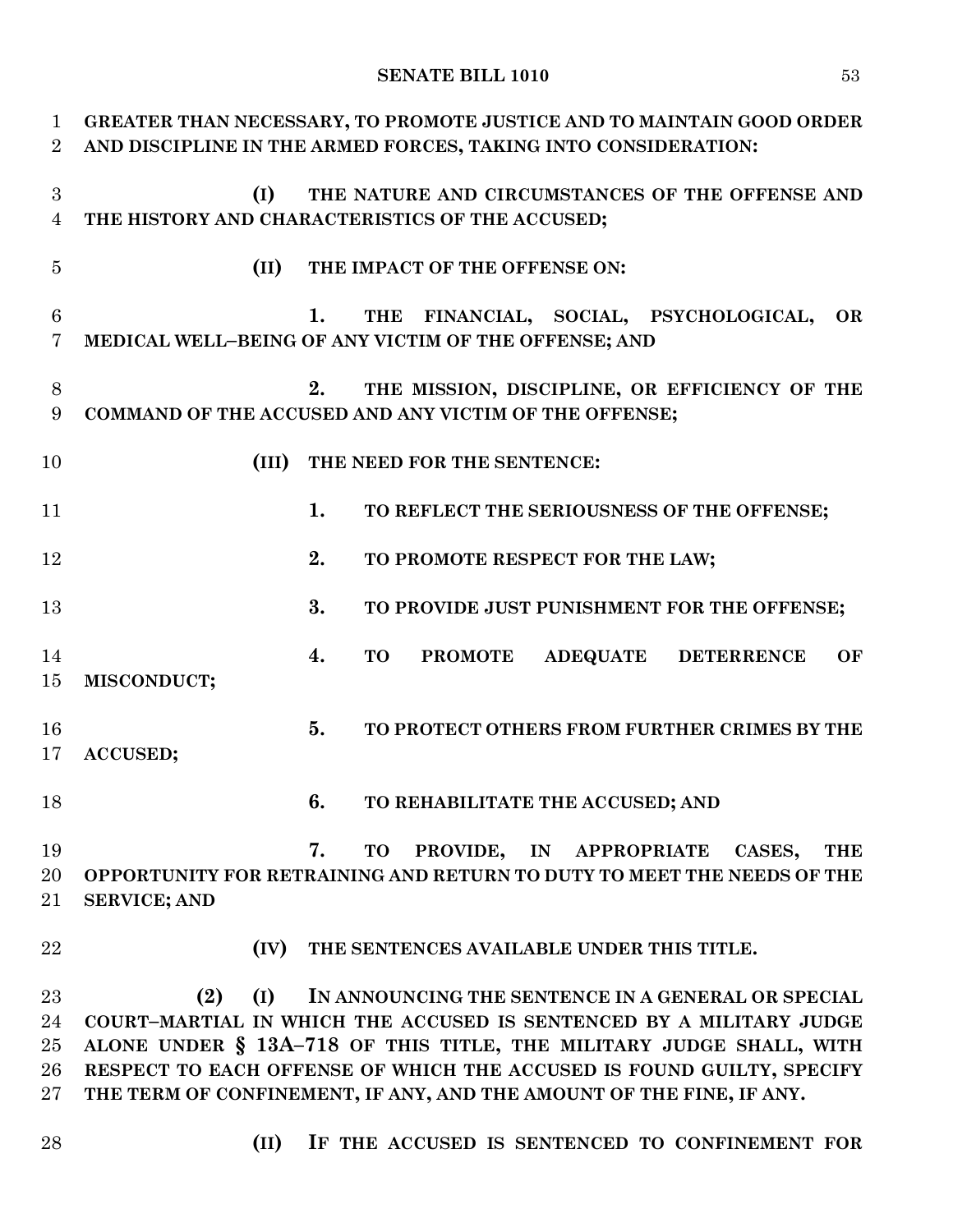**MORE THAN ONE OFFENSE, THE MILITARY JUDGE SHALL SPECIFY WHETHER THE TERMS OF CONFINEMENT ARE TO RUN CONSECUTIVELY OR CONCURRENTLY.**

 **(3) IN A GENERAL OR SPECIAL COURT–MARTIAL IN WHICH THE ACCUSED HAS ELECTED SENTENCING BY MEMBERS, THE COURT–MARTIAL SHALL ANNOUNCE A SINGLE SENTENCE FOR ALL OF THE OFFENSES OF WHICH THE ACCUSED WAS FOUND GUILTY.**

 **(D) (1) WITH THE APPROVAL OF THE SENIOR JUDGE ADVOCATE CONCERNED, AND CONSISTENT WITH STANDARDS AND PROCEDURES SET FORTH IN REGULATIONS PRESCRIBED BY THE ADJUTANT GENERAL, THE GOVERNMENT MAY APPEAL A SENTENCE TO THE COURT OF MILITARY APPEALS, ON THE GROUNDS THAT:**

- 
- **(I) THE SENTENCE VIOLATES THE LAW; OR**

 **(II) THE SENTENCE IS PLAINLY UNREASONABLE, AS DETERMINED IN ACCORDANCE WITH STANDARDS AND PROCEDURES PRESCRIBED BY THE MANUAL FOR COURTS–MARTIAL OR REGULATIONS AUTHORIZED UNDER § 13A–701 OF THIS TITLE.**

 **(2) AN APPEAL UNDER THIS SUBSECTION MUST BE FILED WITHIN 60 DAYS AFTER THE DATE ON WHICH THE JUDGMENT OF A COURT–MARTIAL IS ENTERED INTO THE RECORD UNDER § 13A–902 OF THIS TITLE.**

**13A–803. EFFECTIVE DATE OF SENTENCES.**

 **(A) (1) WHENEVER A SENTENCE OF A COURT–MARTIAL AS LAWFULLY ADJUDGED AND APPROVED INCLUDES A FORFEITURE OF PAY OR ALLOWANCES IN ADDITION TO CONFINEMENT NOT SUSPENDED, THE FORFEITURE MAY APPLY TO PAY OR ALLOWANCES BECOMING DUE ON OR AFTER THE DATE THE SENTENCE IS APPROVED BY THE CONVENING AUTHORITY.**

 **(2) A FORFEITURE MAY NOT EXTEND TO ANY PAY OR ALLOWANCES ACCRUED BEFORE THE DATE SPECIFIED IN PARAGRAPH (1) OF THIS SUBSECTION.**

 **(B) (1) SUBJECT TO PARAGRAPH (2) OF THIS SUBSECTION, ANY PERIOD OF CONFINEMENT INCLUDED IN A SENTENCE OF A COURT–MARTIAL BEGINS TO RUN FROM THE DATE THE SENTENCE IS ADJUDGED BY THE COURT–MARTIAL.**

 **(2) PERIODS DURING WHICH THE SENTENCE TO CONFINEMENT IS SUSPENDED OR DEFERRED SHALL BE EXCLUDED IN COMPUTING THE SERVICE OF THE TERM OF CONFINEMENT.**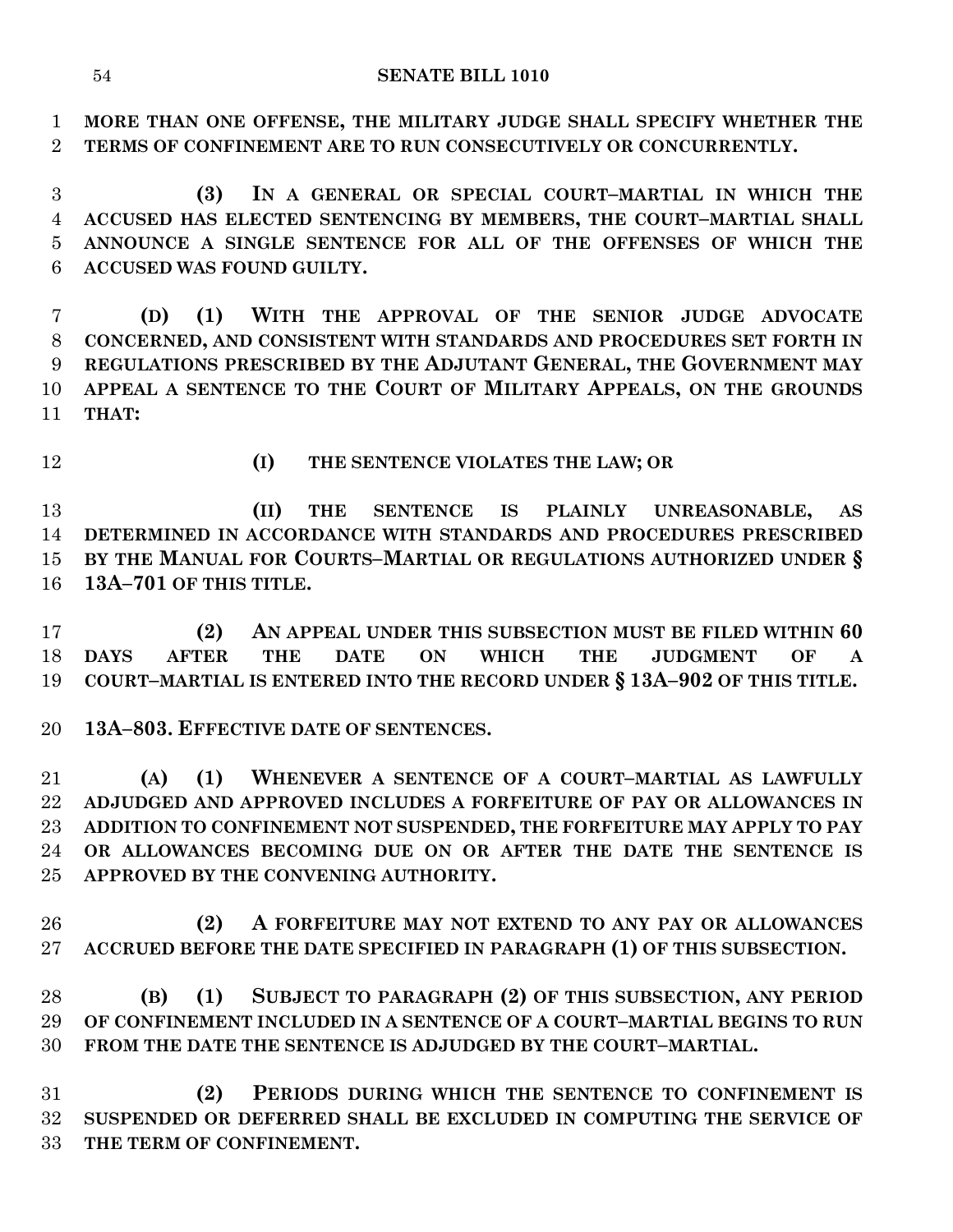**(C) ALL OTHER SENTENCES OF COURTS–MARTIAL ARE EFFECTIVE ON THE DATE ORDERED EXECUTED.**

**13A–804. DEFERMENT OF SENTENCES.**

 **(A) (1) ON APPLICATION BY AN ACCUSED WHO IS UNDER SENTENCE TO CONFINEMENT THAT HAS NOT BEEN ORDERED EXECUTED, THE CONVENING AUTHORITY OR, IF THE ACCUSED IS NO LONGER UNDER THAT PERSON'S JURISDICTION, THE PERSON EXERCISING GENERAL COURT–MARTIAL JURISDICTION OVER THE COMMAND TO WHICH THE ACCUSED IS CURRENTLY ASSIGNED, MAY IN THAT PERSON'S SOLE DISCRETION DEFER SERVICE OF THE SENTENCE TO CONFINEMENT.**

 **(2) THE DEFERMENT SHALL TERMINATE WHEN THE SENTENCE IS ORDERED EXECUTED.**

 **(3) THE DEFERMENT MAY BE RESCINDED AT ANY TIME BY THE PERSON WHO GRANTED IT OR, IF THE ACCUSED IS NO LONGER UNDER THAT PERSON'S JURISDICTION, BY THE PERSON EXERCISING GENERAL COURT–MARTIAL JURISDICTION OVER THE COMMAND TO WHICH THE ACCUSED IS CURRENTLY ASSIGNED.**

 **(B) (1) IN A CASE IN WHICH A COURT–MARTIAL SENTENCES AN ACCUSED REFERRED TO IN PARAGRAPH (2) OF THIS SUBSECTION TO CONFINEMENT, THE CONVENING AUTHORITY MAY DEFER THE SERVICE OF THE SENTENCE TO CONFINEMENT, WITHOUT THE CONSENT OF THE ACCUSED, UNTIL AFTER THE ACCUSED HAS BEEN PERMANENTLY RELEASED TO THE STATE MILITARY FORCES BY A STATE, THE UNITED STATES, OR A FOREIGN COUNTRY REFERRED TO IN THAT PARAGRAPH.**

 **(2) PARAGRAPH (1) OF THIS SUBSECTION APPLIES TO A PERSON SUBJECT TO THIS TITLE WHO:**

 **(I) WHILE IN THE CUSTODY OF A STATE, THE UNITED STATES, OR A FOREIGN COUNTRY, IS TEMPORARILY RETURNED BY THAT STATE, THE UNITED STATES, OR A FOREIGN COUNTRY TO THE STATE MILITARY FORCES FOR TRIAL BY COURT–MARTIAL; AND**

 **(II) AFTER THE COURT–MARTIAL, IS RETURNED TO THAT STATE, THE UNITED STATES, OR A FOREIGN COUNTRY UNDER THE AUTHORITY OF A MUTUAL AGREEMENT OR TREATY, AS THE CASE MAY BE.**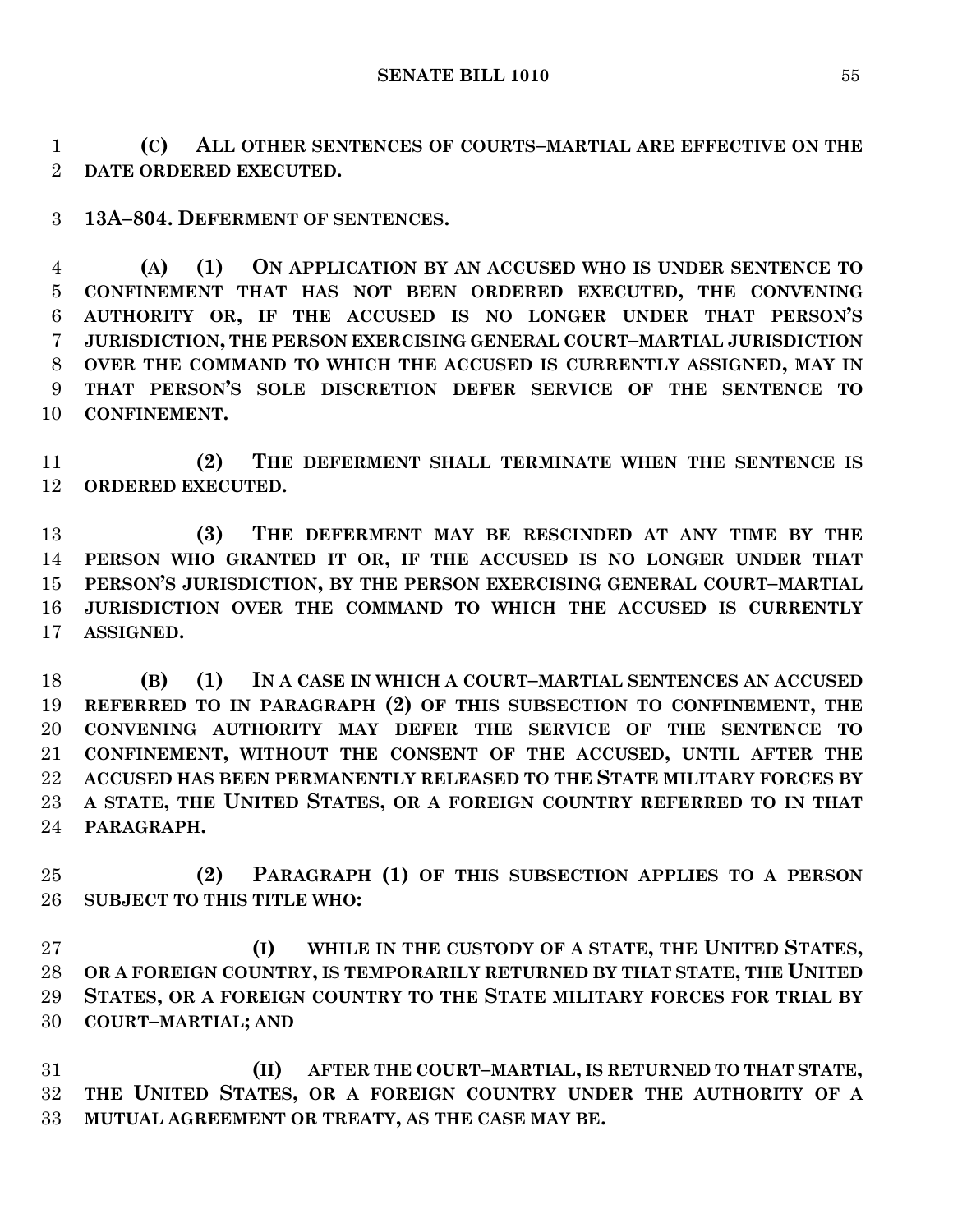**(C) IN A CASE IN WHICH A COURT–MARTIAL SENTENCES AN ACCUSED TO CONFINEMENT AND THE SENTENCE TO CONFINEMENT HAS BEEN ORDERED EXECUTED, BUT IN WHICH REVIEW OF THE CASE UNDER § 13A–908 OF THIS TITLE IS PENDING, THE ADJUTANT GENERAL MAY DEFER FURTHER SERVICE OF THE SENTENCE TO CONFINEMENT WHILE THAT REVIEW IS PENDING.**

**13A–805. EXECUTION OF CONFINEMENT.**

 **(A) (1) A SENTENCE OF CONFINEMENT ADJUDGED BY A COURT–MARTIAL, WHETHER OR NOT THE SENTENCE INCLUDES DISCHARGE OR DISMISSAL, AND WHETHER OR NOT THE DISCHARGE OR DISMISSAL HAS BEEN EXECUTED, MAY BE CARRIED INTO EXECUTION BY CONFINEMENT IN ANY PLACE AUTHORIZED BY THIS TITLE.**

 **(2) PERSONS SO CONFINED ARE SUBJECT TO THE SAME DISCIPLINE AND TREATMENT AS PERSONS REGULARLY CONFINED OR COMMITTED TO THAT PLACE OF CONFINEMENT.**

 **(B) THE OMISSION OF HARD LABOR AS A SENTENCE AUTHORIZED UNDER THIS TITLE DOES NOT DEPRIVE THE STATE CONFINEMENT FACILITY FROM EMPLOYING IT IF HARD LABOR IS OTHERWISE WITHIN THE AUTHORITY OF THAT FACILITY TO DO SO.**

 **(C) NO PLACE OF CONFINEMENT MAY REQUIRE PAYMENT OF ANY FEE OR CHARGE FOR SO RECEIVING OR CONFINING A PERSON EXCEPT AS OTHERWISE PROVIDED BY LAW.**

**13A–806. SENTENCES: REDUCTION IN ENLISTED GRADE ON APPROVAL.**

 **(A) A COURT–MARTIAL SENTENCE OF AN ENLISTED MEMBER IN A PAY GRADE ABOVE E–1, AS APPROVED BY THE CONVENING AUTHORITY, THAT INCLUDES A DISHONORABLE OR BAD–CONDUCT DISCHARGE OR CONFINEMENT REDUCES THAT MEMBER TO PAY GRADE E–1, EFFECTIVE ON THE DATE OF THAT APPROVAL.**

 **(B) IF THE SENTENCE OF A MEMBER WHO IS REDUCED IN PAY GRADE UNDER SUBSECTION (A) OF THIS SECTION IS SET ASIDE OR DISAPPROVED, OR, AS FINALLY APPROVED, DOES NOT INCLUDE ANY PUNISHMENT NAMED IN SUBSECTION (A) OF THIS SECTION, THE RIGHTS AND PRIVILEGES OF WHICH THE PERSON WAS DEPRIVED BECAUSE OF THAT REDUCTION SHALL BE RESTORED, INCLUDING PAY AND ALLOWANCES.**

 **13A–807. SENTENCES: FORFEITURE OF PAY AND ALLOWANCES DURING CONFINEMENT.**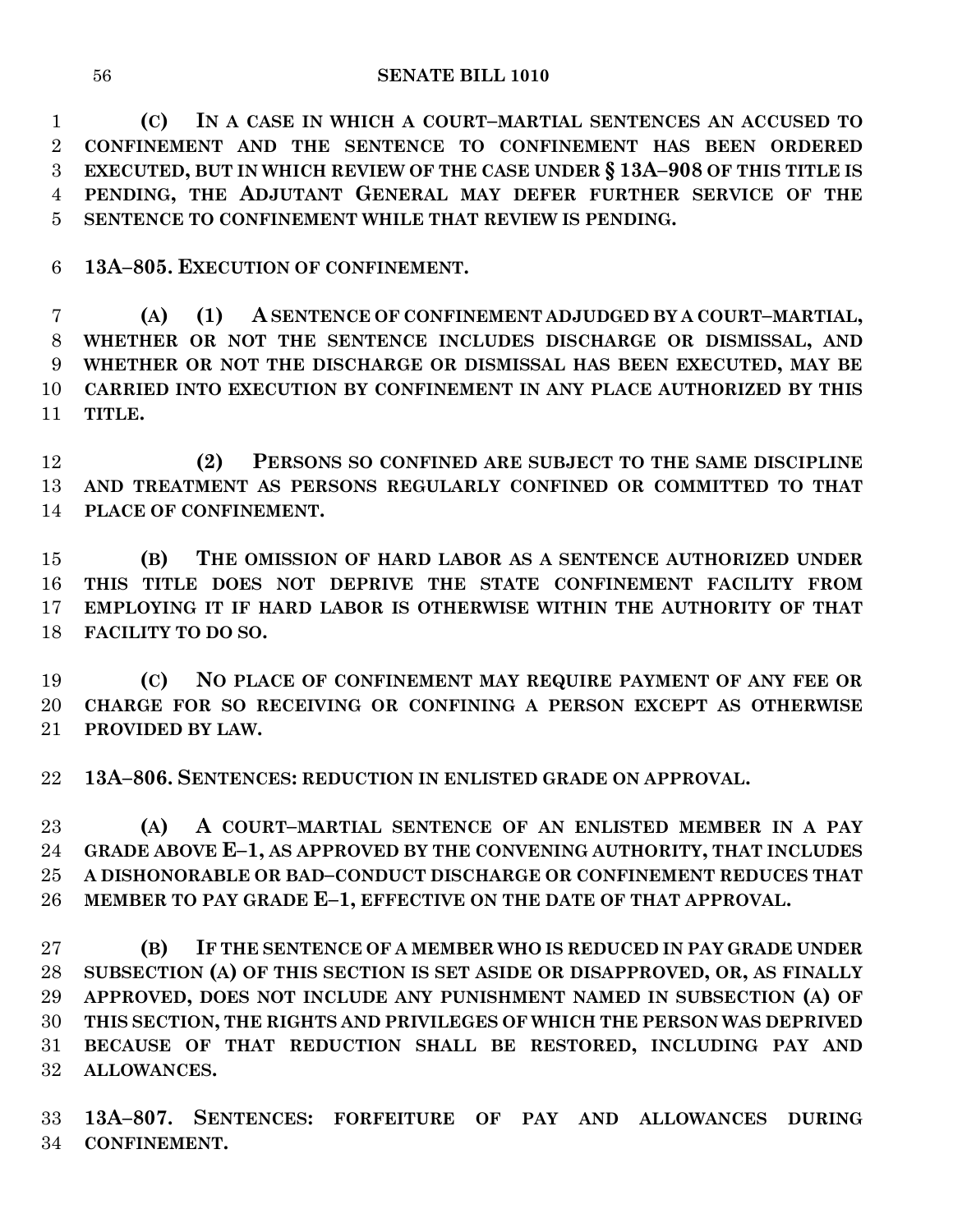**(A) (1) A COURT–MARTIAL SENTENCE DESCRIBED IN PARAGRAPH (4) OF THIS SUBSECTION SHALL RESULT IN THE FORFEITURE OF PAY, OR OF PAY AND ALLOWANCES, DUE THAT MEMBER DURING ANY PERIOD OF CONFINEMENT OR PAROLE.**

 **(2) THE FORFEITURE PURSUANT TO THIS ARTICLE SHALL TAKE EFFECT ON THE DATE DETERMINED UNDER § 13A–803 OF THIS SUBTITLE AND MAY BE DEFERRED AS PROVIDED BY THAT SECTION.**

 **(3) THE PAY AND ALLOWANCES FORFEITED, IN THE CASE OF A GENERAL COURT–MARTIAL, SHALL BE ALL PAY AND ALLOWANCES DUE THAT MEMBER DURING SUCH PERIOD AND, IN THE CASE OF A SPECIAL COURT–MARTIAL, SHALL BE TWO–THIRDS OF ALL PAY DUE THAT MEMBER DURING SUCH PERIOD.**

 **(4) A SENTENCE COVERED BY THIS SUBTITLE IS ANY SENTENCE THAT INCLUDES:**

**(I) CONFINEMENT FOR MORE THAN 6 MONTHS; OR**

 **(II) CONFINEMENT FOR 6 MONTHS OR LESS AND A DISHONORABLE OR BAD–CONDUCT DISCHARGE OR DISMISSAL.**

 **(B) (1) IN A CASE INVOLVING AN ACCUSED WHO HAS DEPENDENTS, THE CONVENING AUTHORITY OR OTHER PERSON ACTING UNDER § 13A–902 OF THIS TITLE MAY WAIVE ANY OR ALL OF THE FORFEITURES OF PAY AND ALLOWANCES REQUIRED BY SUBSECTION (A) OF THIS SECTION FOR A PERIOD NOT TO EXCEED 6 MONTHS.**

 **(2) ANY AMOUNT OF PAY OR ALLOWANCES THAT, EXCEPT FOR A WAIVER UNDER THIS SUBSECTION, WOULD BE FORFEITED SHALL BE PAID, AS THE CONVENING AUTHORITY OR OTHER PERSON TAKING ACTION DIRECTS, TO THE DEPENDENTS OF THE ACCUSED.**

 **(C) IF THE SENTENCE OF A MEMBER WHO FORFEITS PAY AND ALLOWANCES UNDER SUBSECTION (A) OF THIS SECTION IS SET ASIDE OR DISAPPROVED OR, AS FINALLY APPROVED, DOES NOT PROVIDE FOR A PUNISHMENT REFERRED TO IN SUBSECTION (A) OF THIS SECTION, THE MEMBER SHALL BE PAID THE PAY AND ALLOWANCES WHICH THE MEMBER WOULD HAVE BEEN PAID, EXCEPT FOR THE FORFEITURE, FOR THE PERIOD DURING WHICH THE FORFEITURE WAS IN EFFECT.**

**SUBTITLE 9. POST–TRIAL PROCEDURE AND REVIEW OF COURTS–MARTIAL.**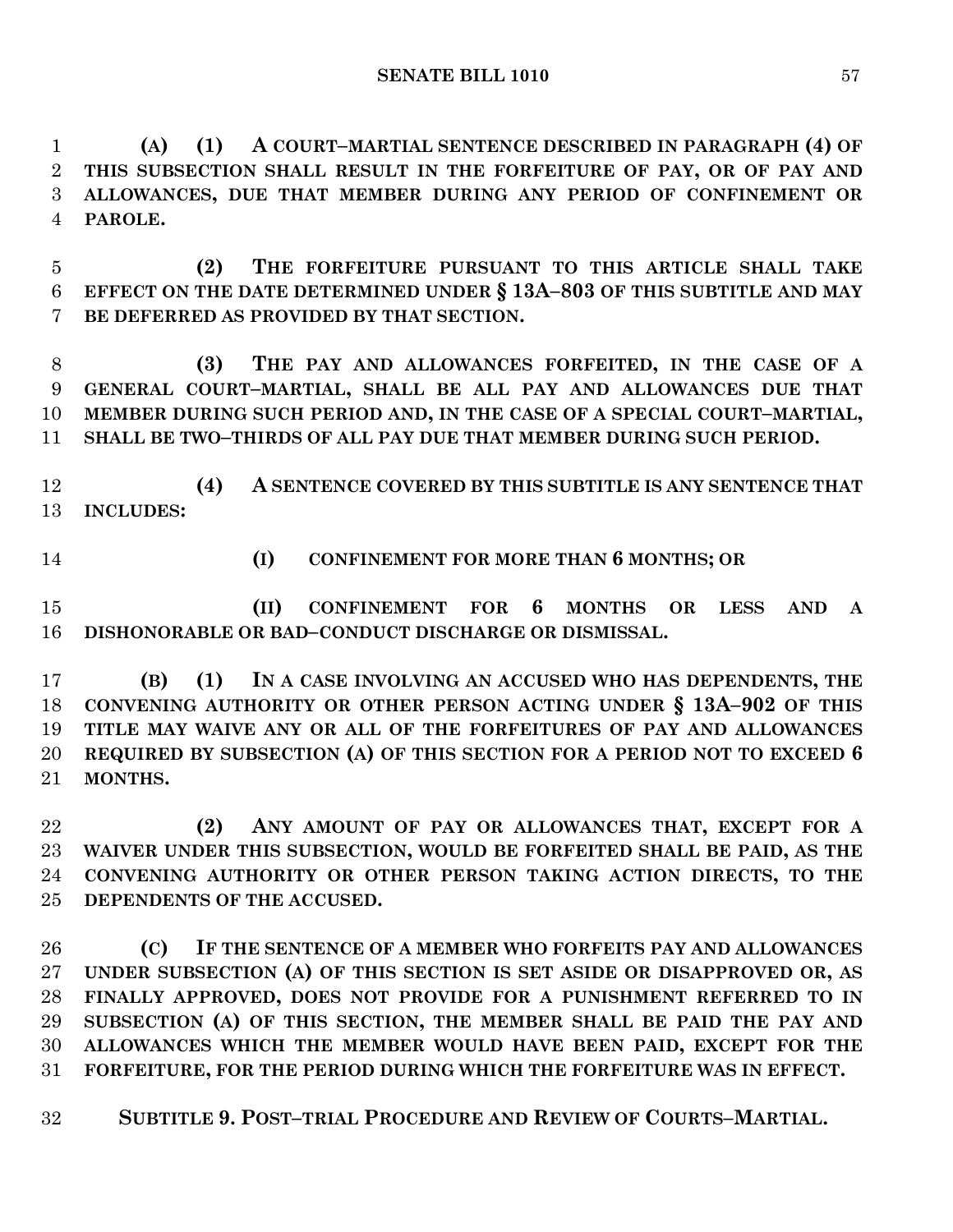**13A–901. ERROR OF LAW; LESSER INCLUDED OFFENSE.**

 **(A) A FINDING OR SENTENCE OF A COURT–MARTIAL MAY NOT BE HELD INCORRECT ON THE GROUND OF AN ERROR OF LAW UNLESS THE ERROR MATERIALLY PREJUDICES THE SUBSTANTIAL RIGHTS OF THE ACCUSED.**

 **(B) ANY REVIEWING AUTHORITY WITH THE POWER TO APPROVE OR AFFIRM A FINDING OF GUILTY MAY APPROVE OR AFFIRM, INSTEAD, SO MUCH OF THE FINDING AS INCLUDES A LESSER INCLUDED OFFENSE.**

**13A–902. ACTION BY THE CONVENING AUTHORITY.**

 **(A) THE FINDINGS AND SENTENCE OF A COURT–MARTIAL SHALL BE REPORTED PROMPTLY TO THE CONVENING AUTHORITY AFTER THE ANNOUNCEMENT OF THE SENTENCE.**

 **(B) (1) (I) THE ACCUSED MAY SUBMIT TO THE CONVENING AUTHORITY MATTERS FOR CONSIDERATION BY THE CONVENING AUTHORITY WITH RESPECT TO THE FINDINGS AND THE SENTENCE.**

 **(II) A SUBMISSION UNDER SUBPARAGRAPH (I) OF THIS PARAGRAPH SHALL BE IN WRITING.**

 **(III) EXCEPT IN A SUMMARY COURT–MARTIAL CASE, A SUBMISSION UNDER SUBPARAGRAPH (I) OF THIS PARAGRAPH SHALL BE MADE WITHIN 10 DAYS AFTER THE ACCUSED HAS BEEN GIVEN AN AUTHENTICATED RECORD OF TRIAL AND, IF APPLICABLE, THE RECOMMENDATION OF A JUDGE ADVOCATE UNDER SUBSECTION (D) OF THIS SECTION.**

 **(IV) IN A SUMMARY COURT–MARTIAL CASE, A SUBMISSION UNDER SUBPARAGRAPH (I) OF THIS PARAGRAPH SHALL BE MADE WITHIN 7 DAYS AFTER THE SENTENCE IS ANNOUNCED.**

 **(2) IF THE ACCUSED SHOWS THAT ADDITIONAL TIME IS REQUIRED FOR THE ACCUSED TO SUBMIT SUCH MATTERS, THE CONVENING AUTHORITY OR OTHER PERSON TAKING ACTION UNDER THIS SUBTITLE, FOR GOOD CAUSE, MAY EXTEND THE APPLICABLE PERIOD UNDER PARAGRAPH (1) OF THIS SUBSECTION FOR NOT MORE THAN AN ADDITIONAL 20 DAYS.**

 **(3) IN A SUMMARY COURT–MARTIAL CASE, THE ACCUSED SHALL BE PROMPTLY PROVIDED A COPY OF THE RECORD OF TRIAL FOR USE IN PREPARING A SUBMISSION AUTHORIZED BY PARAGRAPH (1) OF THIS SUBSECTION.**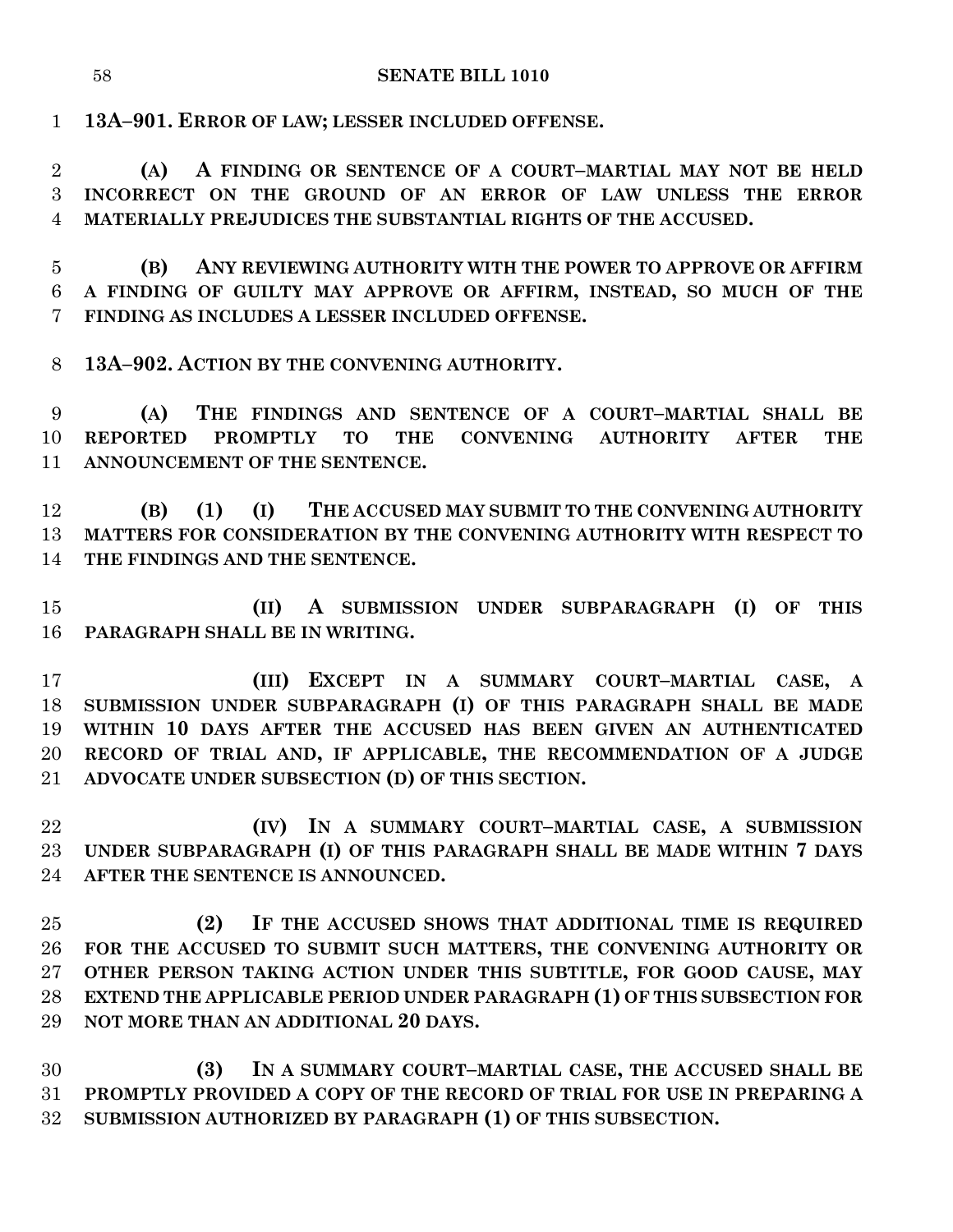**SENATE BILL 1010** 59

 **(4) (I) THE ACCUSED MAY WAIVE THE RIGHT TO MAKE A SUBMISSION TO THE CONVENING AUTHORITY UNDER PARAGRAPH (1) OF THIS SUBSECTION.**

 **(II) SUCH A WAIVER MUST BE MADE IN WRITING AND MAY NOT BE REVOKED.**

 **(III) FOR THE PURPOSES OF SUBSECTION (C)(2) OF THIS SECTION, THE TIME WITHIN WHICH THE ACCUSED MAY MAKE A SUBMISSION UNDER THIS SUBSECTION SHALL BE DEEMED TO HAVE EXPIRED ON THE SUBMISSION OF SUCH A WAIVER TO THE CONVENING AUTHORITY.**

 **(C) (1) (I) THE AUTHORITY UNDER THIS SECTION TO MODIFY THE FINDINGS AND SENTENCE OF A COURT–MARTIAL IS A MATTER OF COMMAND PREROGATIVE INVOLVING THE SOLE DISCRETION OF THE CONVENING AUTHORITY.**

 **(II) IF IT IS IMPRACTICAL FOR THE CONVENING AUTHORITY TO ACT, THE CONVENING AUTHORITY SHALL FORWARD THE CASE TO A PERSON EXERCISING GENERAL COURT–MARTIAL JURISDICTION WHO MAY TAKE ACTION UNDER THIS SUBTITLE.**

 **(2) (I) ACTION ON THE SENTENCE OF A COURT–MARTIAL SHALL BE TAKEN BY THE CONVENING AUTHORITY OR BY ANOTHER PERSON AUTHORIZED TO ACT UNDER THIS SECTION.**

 **(II) ACTION MAY BE TAKEN ONLY AFTER CONSIDERATION OF ANY MATTERS SUBMITTED BY THE ACCUSED UNDER SUBSECTION (B) OF THIS SECTION OR AFTER THE TIME FOR SUBMITTING SUCH MATTERS EXPIRES, WHICHEVER IS EARLIER.**

 **(III) THE CONVENING AUTHORITY OR OTHER PERSON TAKING SUCH ACTION, IN THAT PERSON'S SOLE DISCRETION, MAY APPROVE, DISAPPROVE, COMMUTE, OR SUSPEND THE SENTENCE IN WHOLE OR IN PART.**

 **(3) (I) SUBJECT TO SUBPARAGRAPH (II) OF THIS PARAGRAPH, ACTION ON THE FINDINGS OF A COURT–MARTIAL BY THE CONVENING AUTHORITY OR OTHER PERSON ACTING ON THE SENTENCE IS NOT REQUIRED.**

 **(II) SUCH PERSON, IN THE PERSON'S SOLE DISCRETION, MAY: 1. DISMISS ANY CHARGE OR SPECIFICATION BY SETTING ASIDE A FINDING OF GUILTY THERETO; OR**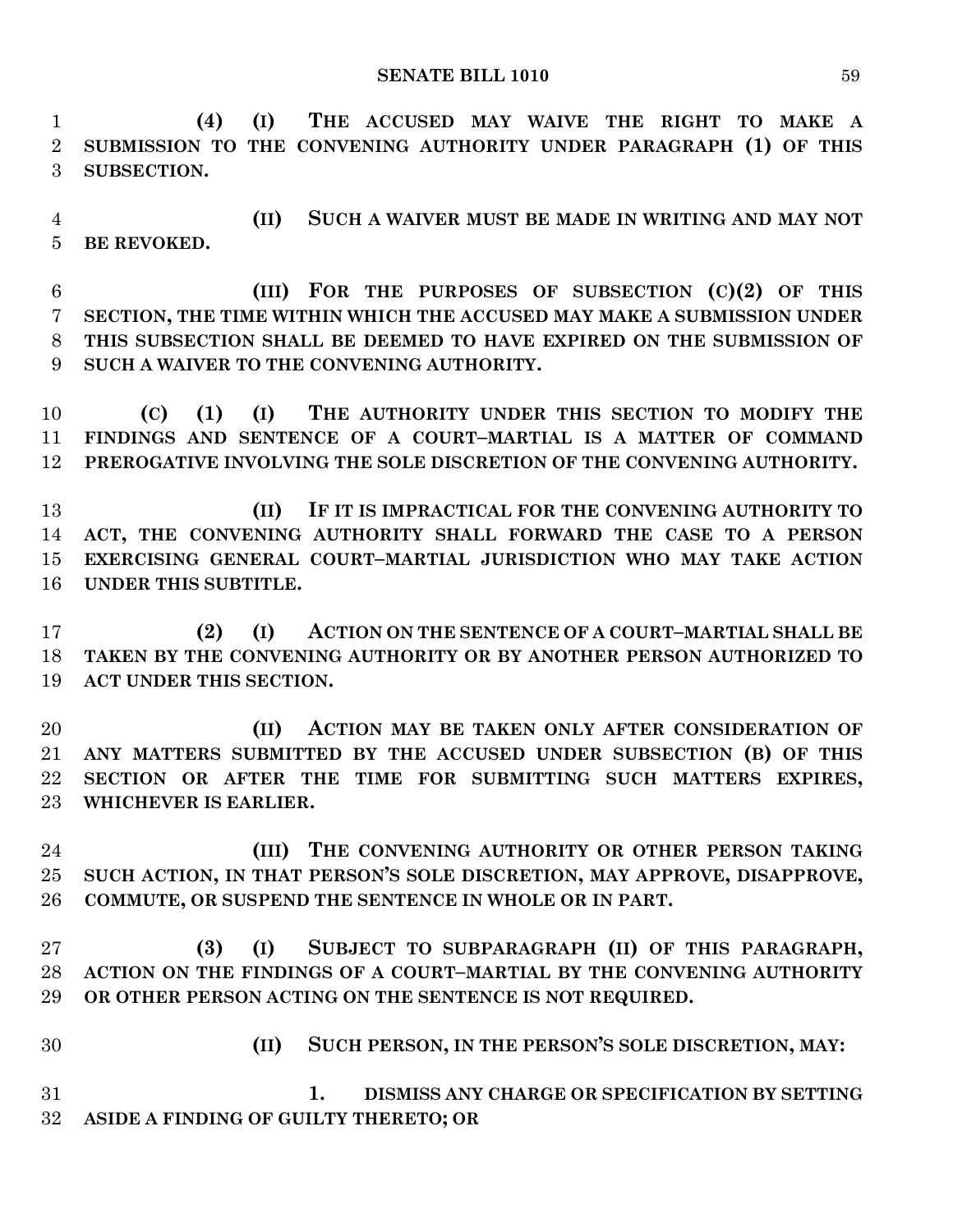#### **SENATE BILL 1010**

 **2. CHANGE A FINDING OF GUILTY TO A CHARGE OR SPECIFICATION TO A FINDING OF GUILTY TO AN OFFENSE THAT IS A LESSER INCLUDED OFFENSE OF THE OFFENSE STATED IN THE CHARGE OR SPECIFICATION.**

 **(D) (1) BEFORE ACTING UNDER THIS SUBTITLE ON ANY GENERAL OR SPECIAL COURT–MARTIAL CASE IN WHICH THERE IS A FINDING OF GUILT, THE CONVENING AUTHORITY OR OTHER PERSON TAKING ACTION UNDER THIS SUBTITLE SHALL OBTAIN AND CONSIDER THE WRITTEN RECOMMENDATION OF A JUDGE ADVOCATE.**

 **(2) THE CONVENING AUTHORITY OR OTHER PERSON TAKING ACTION UNDER THIS SUBTITLE SHALL REFER THE RECORD OF TRIAL TO THE JUDGE ADVOCATE, AND THE JUDGE ADVOCATE SHALL USE SUCH RECORD IN THE PREPARATION OF THE RECOMMENDATION.**

 **(3) THE RECOMMENDATION OF THE JUDGE ADVOCATE SHALL INCLUDE SUCH MATTERS AS MAY BE PRESCRIBED BY REGULATION AND SHALL BE SERVED ON THE ACCUSED, WHO MAY SUBMIT ANY MATTER IN RESPONSE UNDER SUBSECTION (B) OF THIS SECTION.**

 **(4) FAILURE TO OBJECT IN THE RESPONSE TO THE RECOMMENDATION OR TO ANY MATTER ATTACHED TO THE RECOMMENDATION WAIVES THE RIGHT TO OBJECT THERETO.**

 **(E) (1) THE CONVENING AUTHORITY OR OTHER PERSON TAKING ACTION UNDER THIS SECTION, IN THE PERSON'S SOLE DISCRETION, MAY ORDER A PROCEEDING IN REVISION OR A REHEARING.**

 **(2) (I) SUBJECT TO SUBPARAGRAPH (II) OF THIS PARAGRAPH, A PROCEEDING IN REVISION MAY BE ORDERED IF THERE IS AN APPARENT ERROR OR OMISSION IN THE RECORD OR IF THE RECORD SHOWS IMPROPER OR INCONSISTENT ACTION BY A COURT–MARTIAL WITH RESPECT TO THE FINDINGS OR SENTENCE THAT CAN BE RECTIFIED WITHOUT MATERIAL PREJUDICE TO THE SUBSTANTIAL RIGHTS OF THE ACCUSED.**

# **(II) IN NO CASE MAY A PROCEEDING IN REVISION:**

 **1. RECONSIDER A FINDING OF NOT GUILTY OF ANY SPECIFICATION OR A RULING THAT AMOUNTS TO A FINDING OF NOT GUILTY;**

 **2. RECONSIDER A FINDING OF NOT GUILTY OF ANY CHARGE, UNLESS THERE HAS BEEN A FINDING OF GUILTY UNDER A SPECIFICATION LAID UNDER THAT CHARGE, WHICH SUFFICIENTLY ALLEGES A VIOLATION OF SOME**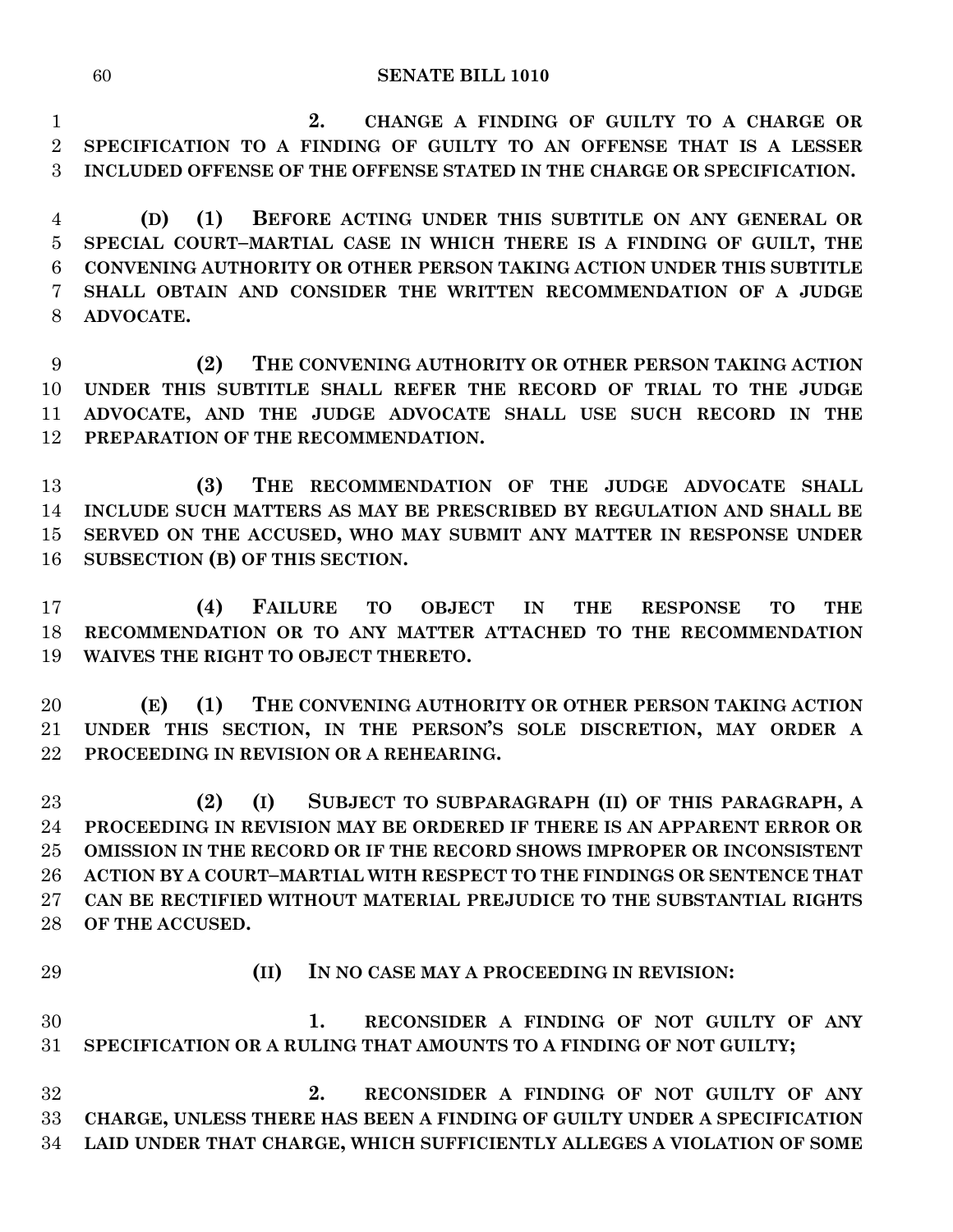**SECTION OF THIS TITLE; OR**

 **3. INCREASE THE SEVERITY OF THE SENTENCE UNLESS THE SENTENCE PRESCRIBED FOR THE OFFENSE IS MANDATORY.**

 **(3) (I) A REHEARING MAY BE ORDERED BY THE CONVENING AUTHORITY OR OTHER PERSON TAKING ACTION UNDER THIS SECTION IF THAT PERSON DISAPPROVES THE FINDINGS AND SENTENCE AND STATES THE REASONS FOR DISAPPROVAL OF THE FINDINGS.**

 **(II) IF SUCH PERSON DISAPPROVES THE FINDINGS AND SENTENCE AND DOES NOT ORDER A REHEARING, THAT PERSON SHALL DISMISS THE CHARGES.**

 **(III) A REHEARING AS TO THE FINDINGS MAY NOT BE ORDERED WHERE THERE IS A LACK OF SUFFICIENT EVIDENCE IN THE RECORD TO SUPPORT THE FINDINGS.**

 **(IV) A REHEARING AS TO THE SENTENCE MAY BE ORDERED IF THE CONVENING AUTHORITY OR OTHER PERSON TAKING ACTION UNDER THIS SUBSECTION DISAPPROVES THE SENTENCE.**

**13A–903. WAIVER OF RIGHT TO APPEAL.**

 **(A) (1) IN EACH CASE SUBJECT TO APPELLATE REVIEW UNDER THIS TITLE, THE ACCUSED MAY FILE WITH THE CONVENING AUTHORITY A STATEMENT EXPRESSLY WAIVING THE RIGHT OF THE ACCUSED TO SUCH APPEAL.**

 **(2) SUCH A WAIVER SHALL BE SIGNED BY BOTH THE ACCUSED AND DEFENSE COUNSEL FOR THE ACCUSED AND SHALL BE FILED IN ACCORDANCE WITH APPELLATE PROCEDURES AS PROVIDED BY LAW.**

 **(B) THE ACCUSED MAY WITHDRAW AN APPEAL AT ANY TIME IN ACCORDANCE WITH APPELLATE PROCEDURES AS PROVIDED BY LAW.**

**13A–904. APPEAL BY THE STATE.**

 **(A) (1) IN A TRIAL BY GENERAL OR SPECIAL COURT–MARTIAL OR IN A PRETRIAL PROCEEDING UNDER § 13A–601.1 OF THIS TITLE, THE STATE MAY APPEAL THE FOLLOWING:**

 **(I) AN ORDER OR A RULING OF THE MILITARY JUDGE THAT TERMINATES THE PROCEEDINGS WITH RESPECT TO A CHARGE OR SPECIFICATION**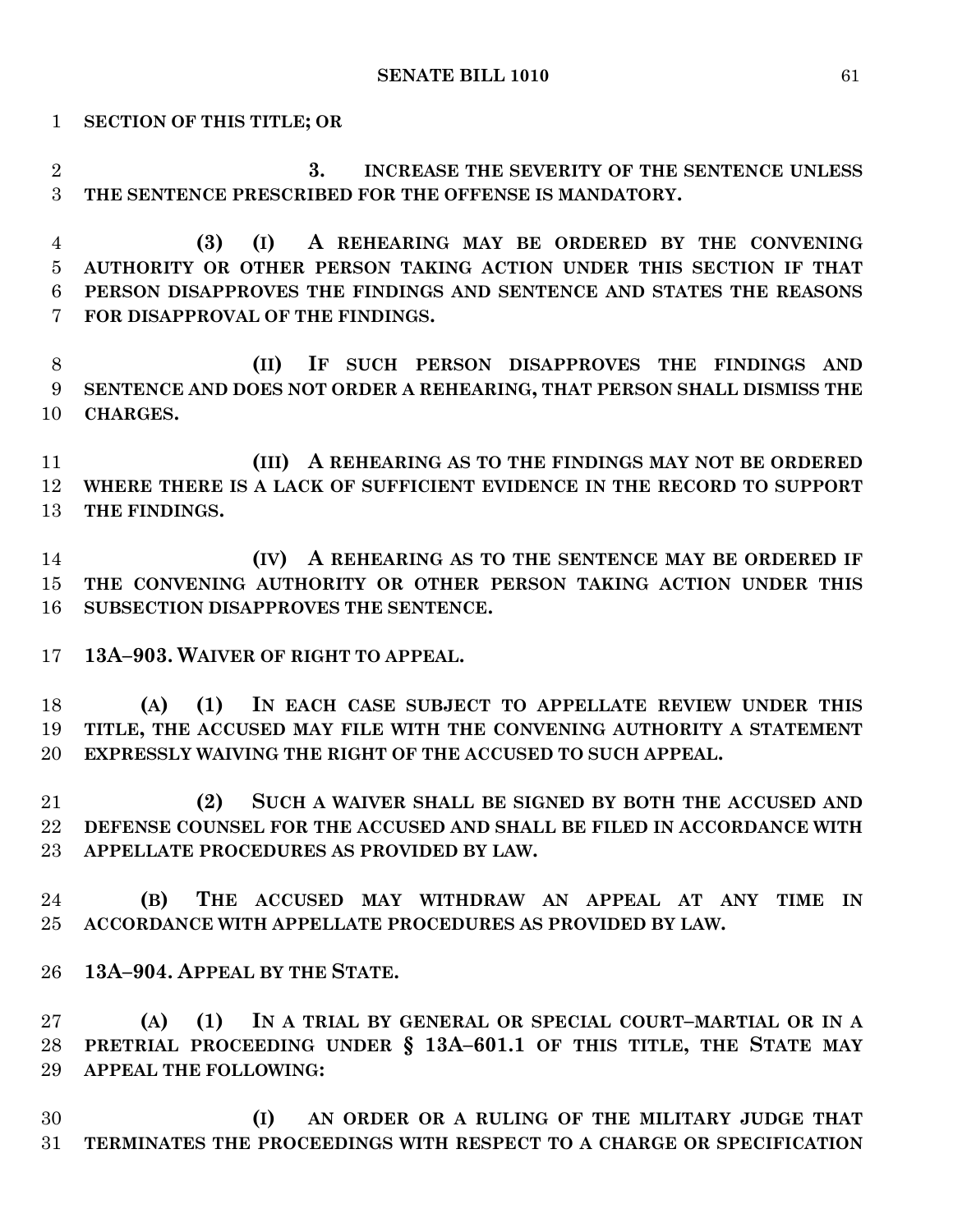|                                   | <b>SENATE BILL 1010</b><br>62                                                                                                                                                                                                                                                                                  |
|-----------------------------------|----------------------------------------------------------------------------------------------------------------------------------------------------------------------------------------------------------------------------------------------------------------------------------------------------------------|
| $\mathbf{1}$                      | OTHER THAN A FINDING OF GUILT;                                                                                                                                                                                                                                                                                 |
| $\overline{2}$<br>3               | AN ORDER OR A RULING THAT EXCLUDES EVIDENCE THAT IS<br>(II)<br>SUBSTANTIAL PROOF OF A FACT MATERIAL IN THE PROCEEDING;                                                                                                                                                                                         |
| $\overline{4}$<br>$\overline{5}$  | (III) AN ORDER OR A RULING THAT DIRECTS THE DISCLOSURE OF<br><b>CLASSIFIED INFORMATION;</b>                                                                                                                                                                                                                    |
| $6\phantom{.}6$<br>$\overline{7}$ | (IV) AN ORDER OR A RULING THAT IMPOSES SANCTIONS FOR<br>NONDISCLOSURE OF CLASSIFIED INFORMATION;                                                                                                                                                                                                               |
| $8\,$<br>9<br>10                  | A REFUSAL OF THE MILITARY JUDGE TO ISSUE A<br>(V)<br>PROTECTIVE ORDER SOUGHT BY THE STATE TO PREVENT THE DISCLOSURE OF<br><b>CLASSIFIED INFORMATION;</b>                                                                                                                                                       |
| 11<br>12<br>13                    | A REFUSAL BY THE MILITARY JUDGE TO ENFORCE AN<br>(VI)<br>ORDER DESCRIBED IN SUBSECTION (E) OF THIS SECTION THAT HAS PREVIOUSLY<br>BEEN ISSUED BY APPROPRIATE AUTHORITY; AND                                                                                                                                    |
| 14<br>15<br>16                    | (VII) AN ORDER OR RULING OF THE MILITARY JUDGE ENTERING<br>A FINDING OF NOT GUILTY WITH RESPECT TO A CHARGE OR SPECIFICATION<br>FOLLOWING THE RETURN OF A FINDING OF GUILTY BY THE MEMBERS.                                                                                                                    |
| 17<br>18<br>19<br>20              | (2)<br>(I)<br>1. AN APPEAL OF AN ORDER OR RULING MAY NOT BE<br>TAKEN UNLESS THE TRIAL COUNSEL PROVIDES THE MILITARY JUDGE WITH<br><b>NOTICE</b><br>OF<br><b>APPEAL FROM</b><br><b>WRITTEN</b><br><b>THE</b><br><b>ORDER</b><br><b>OR</b><br><b>RULING</b><br><b>WITHIN</b><br>72 HOURS OF THE ORDER OR RULING. |
| 21<br>22<br>23<br>24<br>25        | 2.<br>SUCH NOTICE SHALL INCLUDE A CERTIFICATION BY<br>THE TRIAL COUNSEL THAT THE APPEAL IS NOT TAKEN FOR THE PURPOSE OF DELAY<br>AND, IF THE ORDER OR RULING APPEALED IS ONE THAT EXCLUDES EVIDENCE, THAT<br>THE EVIDENCE EXCLUDED IS SUBSTANTIAL PROOF OF A FACT MATERIAL IN THE<br>PROCEEDING.               |
| 26<br>27                          | (II)<br>AN APPEAL OF AN ORDER OR RULING MAY NOT BE TAKEN<br>WHEN PROHIBITED BY § 13A-709 OF THIS TITLE.                                                                                                                                                                                                        |
| 28<br>29                          | AN APPEAL UNDER THIS SECTION SHALL BE DILIGENTLY<br>(3)<br>PROSECUTED AS PROVIDED BY LAW.                                                                                                                                                                                                                      |
| 30<br>31                          | (1)<br>AN APPEAL UNDER THIS SECTION SHALL BE FORWARDED TO THE<br>(B)<br>COURT PRESCRIBED IN § 13A-908 OF THIS SUBTITLE.                                                                                                                                                                                        |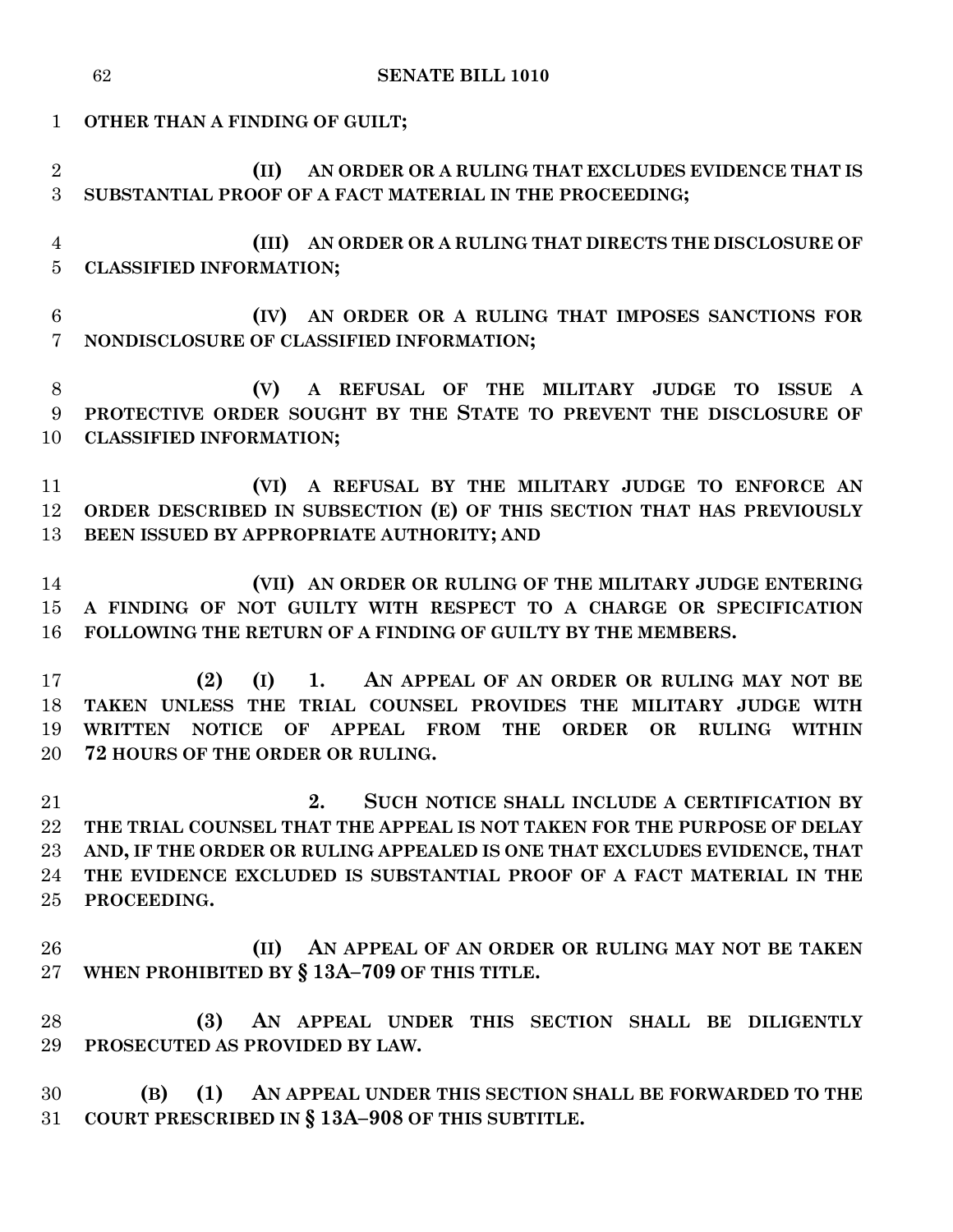**(2) IN RULING ON AN APPEAL UNDER THIS SECTION, THAT COURT MAY ACT ONLY WITH RESPECT TO MATTERS OF LAW.**

 **(C) ANY PERIOD OF DELAY RESULTING FROM AN APPEAL UNDER THIS SECTION SHALL BE EXCLUDED IN DECIDING ANY ISSUE REGARDING DENIAL OF A SPEEDY TRIAL UNLESS AN APPROPRIATE AUTHORITY DETERMINES THAT THE APPEAL WAS FILED SOLELY FOR THE PURPOSE OF DELAY WITH THE KNOWLEDGE THAT IT WAS TOTALLY FRIVOLOUS AND WITHOUT MERIT.**

**13A–905. REHEARINGS.**

 **(A) (1) EACH REHEARING UNDER THIS TITLE SHALL TAKE PLACE BEFORE A COURT–MARTIAL COMPOSED OF MEMBERS WHO ARE NOT MEMBERS OF THE COURT–MARTIAL THAT FIRST HEARD THE CASE.**

 **(2) ON A REHEARING, THE ACCUSED MAY NOT BE TRIED FOR ANY OFFENSE OF WHICH THE ACCUSED WAS FOUND NOT GUILTY BY THE FIRST COURT–MARTIAL, AND NO SENTENCE IN EXCESS OF OR MORE SEVERE THAN THE ORIGINAL SENTENCE MAY BE APPROVED, UNLESS THE SENTENCE IS BASED ON A FINDING OF GUILTY OF AN OFFENSE NOT CONSIDERED ON THE MERITS IN THE ORIGINAL PROCEEDINGS, OR UNLESS THE SENTENCE PRESCRIBED FOR THE OFFENSE IS MANDATORY.**

**(3) IF THE SENTENCE APPROVED AFTER THE FIRST COURT-MARTIAL WAS IN ACCORDANCE WITH A PRETRIAL AGREEMENT AND THE ACCUSED AT THE REHEARING CHANGES A PLEA WITH RESPECT TO THE CHARGES OR SPECIFICATIONS ON WHICH THE PRETRIAL AGREEMENT WAS BASED, OR OTHERWISE DOES NOT COMPLY WITH THE PRETRIAL AGREEMENT, THE APPROVED SENTENCE AS TO THOSE CHARGES OR SPECIFICATIONS MAY INCLUDE ANY PUNISHMENT NOT IN EXCESS OF THAT LAWFULLY ADJUDGED AT THE FIRST COURT–MARTIAL.**

 **(B) IF, AFTER APPEAL BY THE GOVERNMENT UNDER § 13A–802 OF THIS TITLE, THE SENTENCE ADJUDGED IS SET ASIDE AND A REHEARING ON SENTENCE IS ORDERED BY THE COURT OF MILITARY APPEALS OR COURT OF APPEALS OF MARYLAND, THE COURT–MARTIAL MAY IMPOSE ANY SENTENCE THAT IS IN ACCORDANCE WITH THE ORDER OR RULING SETTING ASIDE THE ADJUDGED SENTENCE, SUBJECT TO SUCH LIMITATIONS AS THE ADJUTANT GENERAL MAY PRESCRIBE BY REGULATION.**

**13A–906. REVIEW BY THE SENIOR FORCE JUDGE ADVOCATE.**

 **(A) (1) EACH GENERAL AND SPECIAL COURT–MARTIAL CASE IN WHICH THERE HAS BEEN A FINDING OF GUILTY SHALL BE REVIEWED BY THE SENIOR FORCE**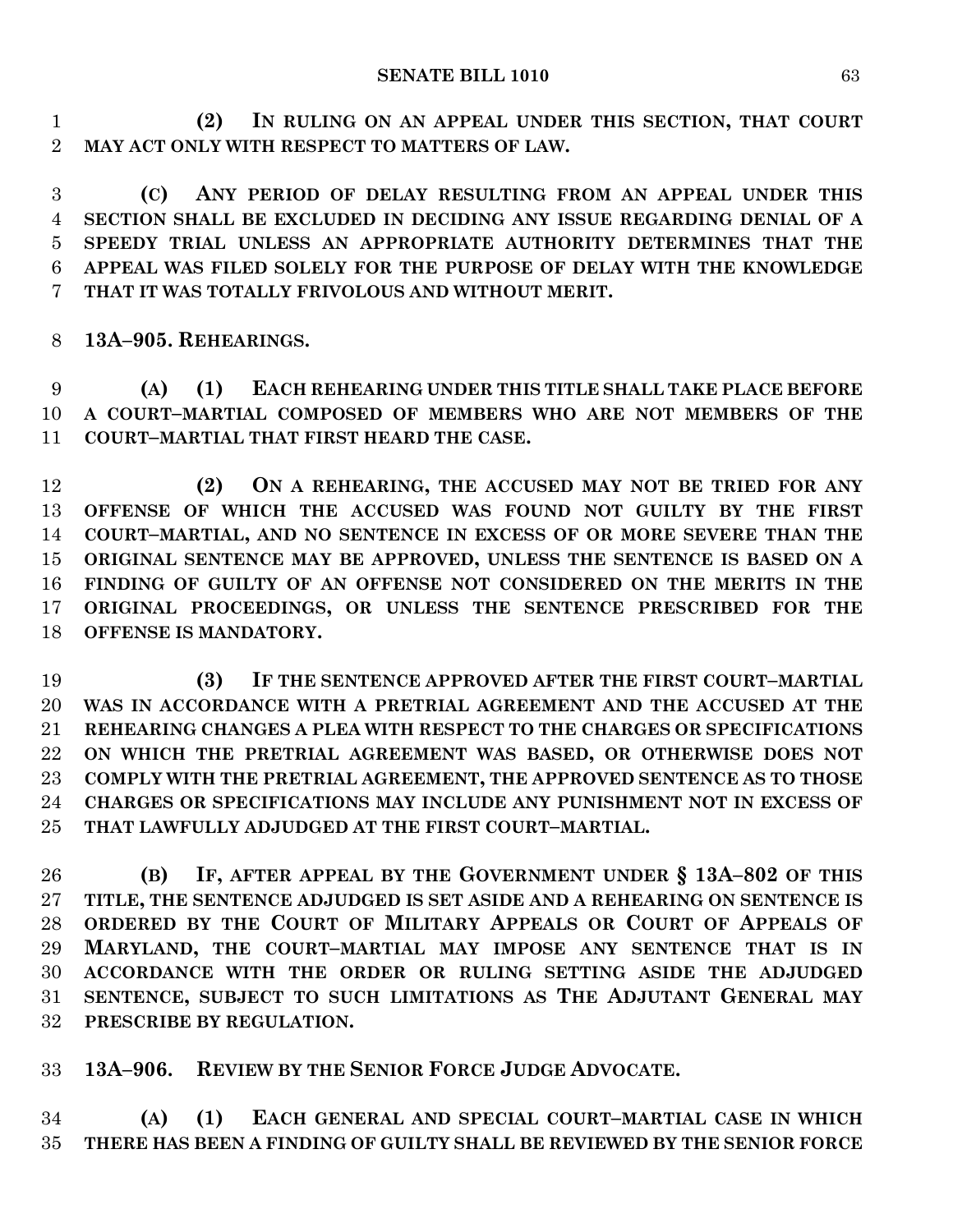**JUDGE ADVOCATE, OR A DESIGNEE. (2) THE SENIOR FORCE JUDGE ADVOCATE, OR DESIGNEE, MAY NOT REVIEW A CASE UNDER THIS SUBSECTION IF THAT PERSON HAS ACTED IN THE SAME CASE AS AN ACCUSER, INVESTIGATING OFFICER, MEMBER OF THE COURT, MILITARY JUDGE, OR COUNSEL OR HAS OTHERWISE ACTED ON BEHALF OF THE PROSECUTION OR DEFENSE. (3) THE SENIOR FORCE JUDGE ADVOCATE'S REVIEW SHALL BE IN WRITING AND SHALL CONTAIN THE FOLLOWING: (I) CONCLUSIONS AS TO WHETHER: 1. THE COURT HAD JURISDICTION OVER THE ACCUSED AND THE OFFENSE; 2. THE CHARGE AND SPECIFICATION STATED AN OFFENSE; AND 3. THE SENTENCE WAS WITHIN THE LIMITS PRESCRIBED AS A MATTER OF LAW; (II) A RESPONSE TO EACH ALLEGATION OF ERROR MADE IN WRITING BY THE ACCUSED; AND (III) IF THE CASE IS SENT FOR ACTION UNDER SUBSECTION (B) OF THIS SECTION, A RECOMMENDATION AS TO THE APPROPRIATE ACTION TO BE TAKEN AND AN OPINION AS TO WHETHER CORRECTIVE ACTION IS REQUIRED AS A MATTER OF LAW. (B) THE RECORD OF TRIAL AND RELATED DOCUMENTS IN EACH CASE REVIEWED UNDER SUBSECTION (A) OF THIS SECTION SHALL BE SENT FOR ACTION TO THE ADJUTANT GENERAL, IF: (1) THE JUDGE ADVOCATE WHO REVIEWED THE CASE RECOMMENDS CORRECTIVE ACTION; (2) THE SENTENCE APPROVED UNDER § 13A–902 OF THIS SUBTITLE EXTENDS TO DISMISSAL, A BAD- CONDUCT OR DISHONORABLE DISCHARGE, OR CONFINEMENT FOR MORE THAN 6 MONTHS; OR**

 **(3) SUCH ACTION IS OTHERWISE REQUIRED BY REGULATIONS OF THE ADJUTANT GENERAL.**

**SENATE BILL 1010**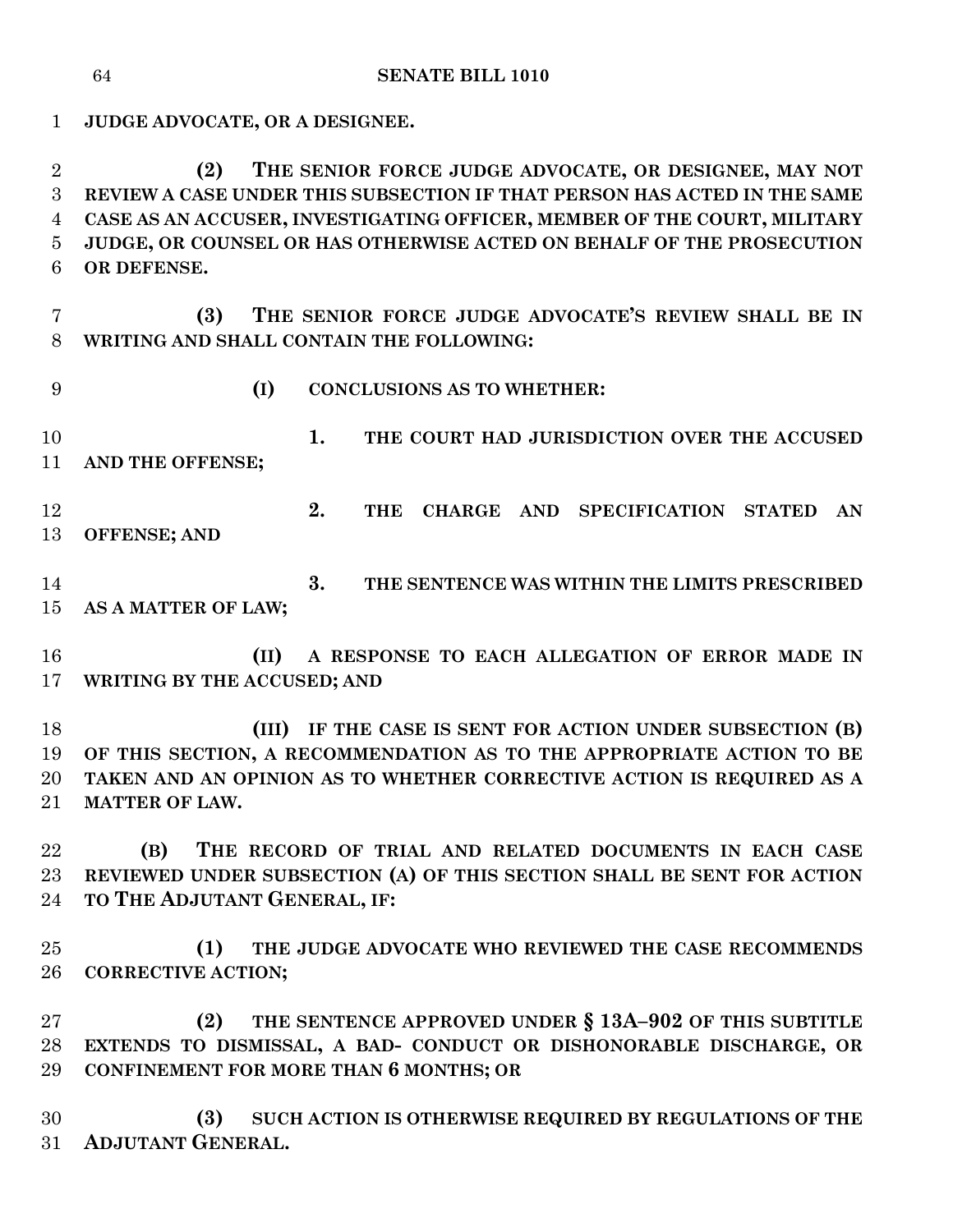**SENATE BILL 1010** 65

- **(C) (1) THE ADJUTANT GENERAL MAY: (I) DISAPPROVE OR APPROVE THE FINDINGS OR SENTENCE, IN WHOLE OR IN PART; (II) REMIT, COMMUTE, OR SUSPEND THE SENTENCE IN WHOLE OR IN PART; (III) EXCEPT WHERE THE EVIDENCE WAS INSUFFICIENT AT THE TRIAL TO SUPPORT THE FINDINGS, ORDER A REHEARING ON THE FINDINGS, ON THE SENTENCE, OR ON BOTH; OR (IV) DISMISS THE CHARGES. (2) IF A REHEARING IS ORDERED BUT THE CONVENING AUTHORITY FINDS A REHEARING IMPRACTICABLE, THE CONVENING AUTHORITY SHALL DISMISS THE CHARGES. (3) IF THE OPINION OF THE SENIOR FORCE JUDGE ADVOCATE, OR DESIGNEE, IN THE SENIOR FORCE JUDGE ADVOCATE'S REVIEW UNDER SUBSECTION (A) OF THIS SECTION IS THAT CORRECTIVE ACTION IS REQUIRED AS A MATTER OF LAW AND IF THE ADJUTANT GENERAL DOES NOT TAKE ACTION THAT IS AT LEAST AS FAVORABLE TO THE ACCUSED AS THAT RECOMMENDED BY THE JUDGE ADVOCATE, THE RECORD OF TRIAL AND ACTION THEREON SHALL BE SENT TO THE GOVERNOR FOR REVIEW AND ACTION AS DEEMED APPROPRIATE. (D) (1) THE SENIOR FORCE JUDGE ADVOCATE, OR A DESIGNEE, MAY REVIEW ANY CASE IN WHICH THERE HAS BEEN A FINDING OF NOT GUILTY OF ALL CHARGES AND SPECIFICATIONS. (2) THE SENIOR FORCE JUDGE ADVOCATE, OR DESIGNEE, MAY NOT REVIEW A CASE UNDER THIS SUBSECTION IF THAT PERSON HAS ACTED IN THE SAME CASE AS AN ACCUSER, INVESTIGATING OFFICER, MEMBER OF THE COURT, MILITARY JUDGE, OR COUNSEL OR HAS OTHERWISE ACTED ON BEHALF OF THE PROSECUTION**
- **OR DEFENSE.**

 **(3) THE SENIOR FORCE JUDGE ADVOCATE'S REVIEW SHALL BE LIMITED TO QUESTIONS OF SUBJECT MATTER JURISDICTION.**

 **(E) (1) THE RECORD OF TRIAL AND RELATED DOCUMENTS IN EACH CASE REVIEWED UNDER SUBSECTION (D) OF THIS SECTION SHALL BE SENT FOR ACTION TO THE ADJUTANT GENERAL.**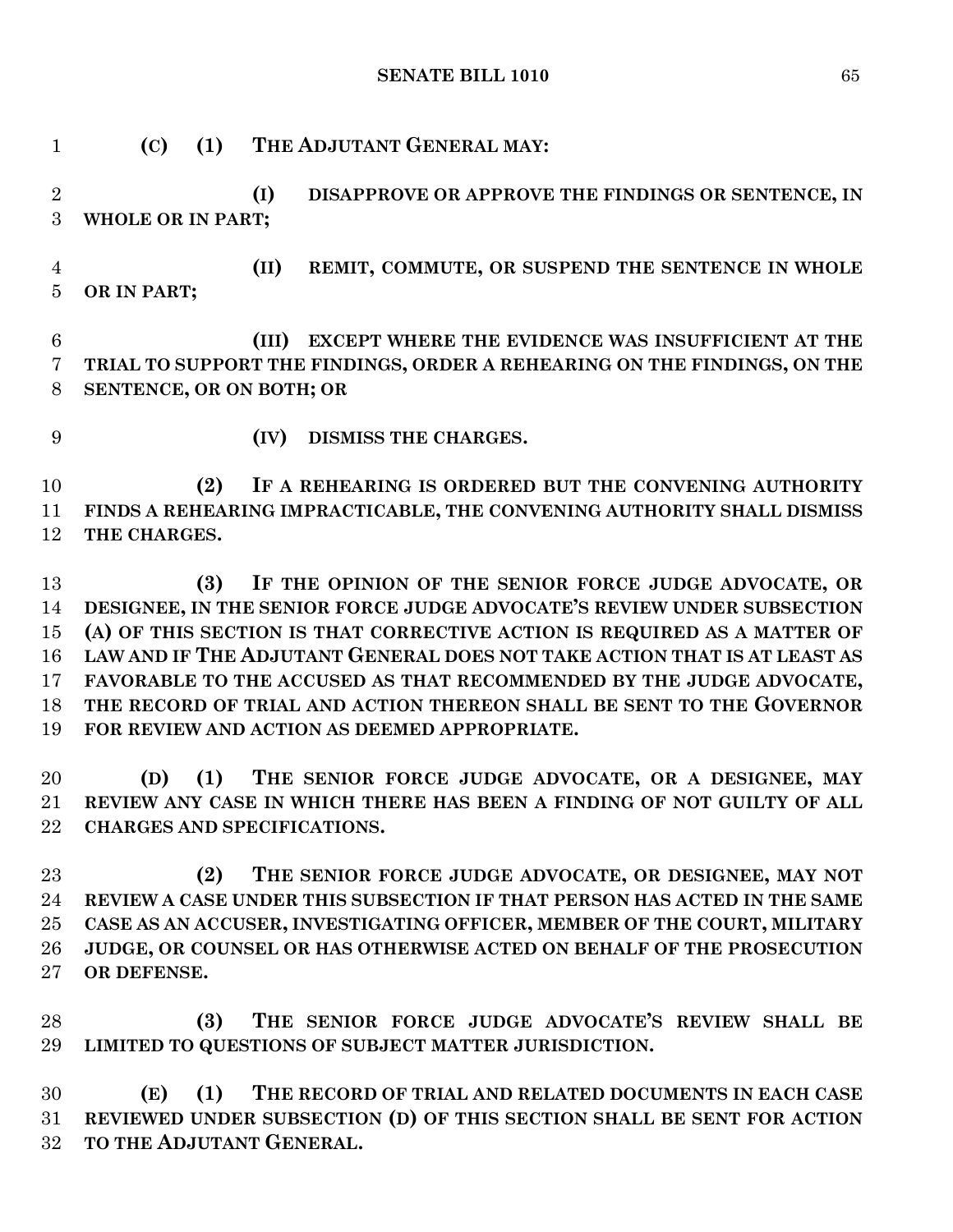**SENATE BILL 1010**

**(2) THE ADJUTANT GENERAL MAY:**

 **(I) WHEN SUBJECT MATTER JURISDICTION IS FOUND TO BE LACKING, VOID THE COURT–MARTIAL AB INITIO, WITH OR WITHOUT PREJUDICE TO THE GOVERNMENT, AS THE ADJUTANT GENERAL DEEMS APPROPRIATE; OR**

 **(II) RETURN THE RECORD OF TRIAL AND RELATED DOCUMENTS TO THE SENIOR FORCE JUDGE ADVOCATE FOR APPEAL BY THE GOVERNMENT AS PROVIDED BY LAW.**

 **13A–907. DISPOSITION OF RECORDS AFTER REVIEW BY THE CONVENING AUTHORITY.**

 **EXCEPT AS OTHERWISE REQUIRED BY THIS TITLE, ALL RECORDS OF TRIAL AND RELATED DOCUMENTS SHALL BE TRANSMITTED AND DISPOSED OF AS PRESCRIBED BY REGULATION AND PROVIDED BY LAW.**

 **13A–908. REVIEW BY COURT OF MILITARY APPEALS; APPOINTMENT, POWERS, PRACTICES, AND PROCEDURES.**

 **(A) (1) DECISIONS OF A COURT–MARTIAL ARE FROM A COURT WITH JURISDICTION TO ISSUE FELONY CONVICTIONS AND APPEALS ARE TO THE COURT OF MILITARY APPEALS.**

 **(2) THE COURT OF MILITARY APPEALS SHALL FOLLOW THE FEDERAL MANUAL FOR COURTS–MARTIAL AND PROCEDURES AS PROVIDED BY THE COURT OF CRIMINAL APPEALS FOR THE SERVICE OF THE DEFENDANT.**

**(3) THE COURT SHALL HAVE THREE JUDGES PRESENT TO CONVENE.**

 **(4) THE CHIEF JUDGE MAY CONVENE THE COURT AND MAY APPOINT ALTERNATES.**

- **(5) THE COURT HAS THE AUTHORITY TO ADOPT A SEAL.**
- **(B) (1) THE GOVERNOR SHALL:**

 **(I) APPOINT UP TO 10 JUDGES, BUT AT LEAST THREE, TO THE COURT FOR 5–YEAR TERMS; AND**

**(II) APPOINT ONE JUDGE AS CHIEF JUDGE.**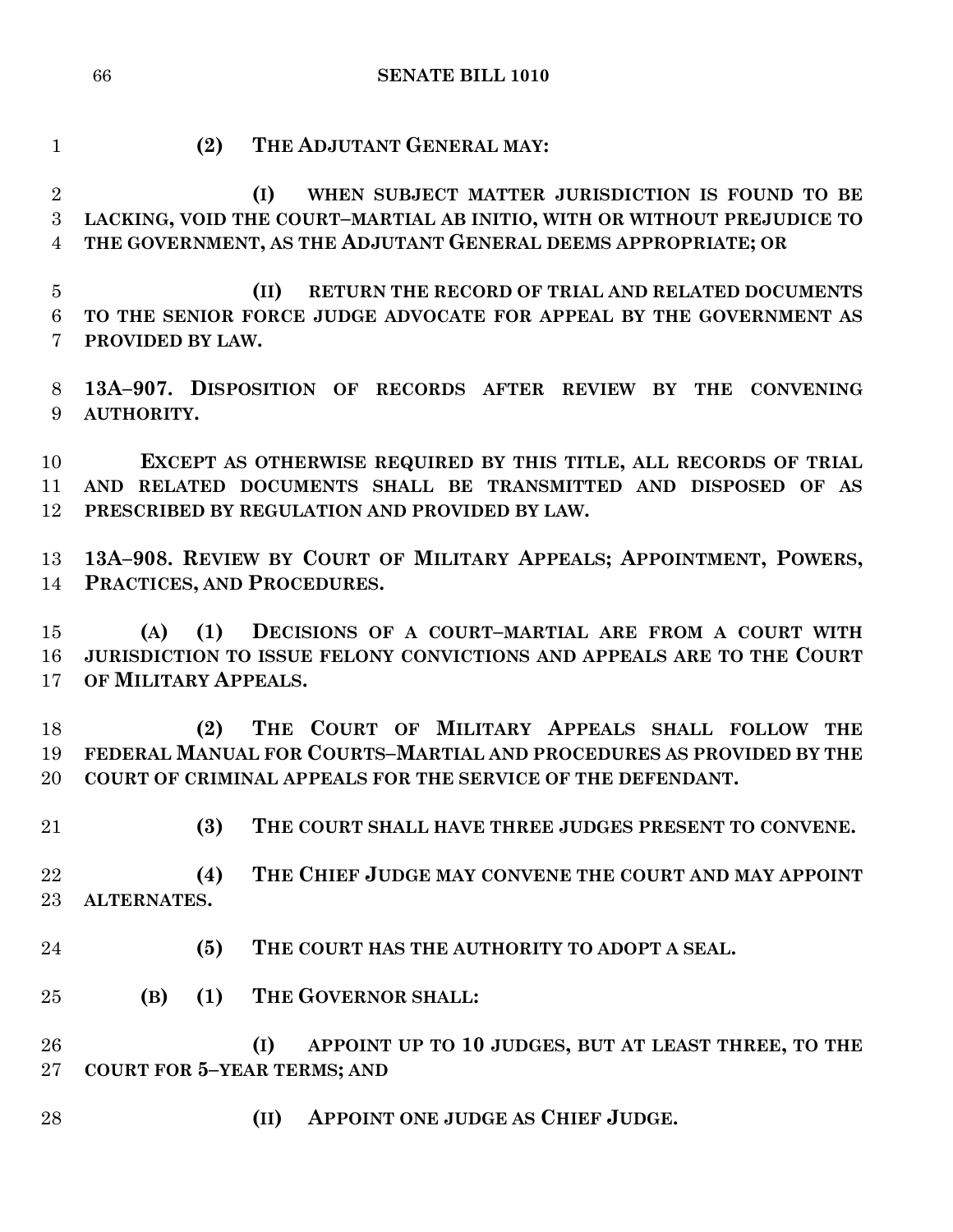## **SENATE BILL 1010** 67

| $\mathbf 1$         | (2)                                  |               | JUDGES ARE NOT LIMITED TO ONE TERM.                               |
|---------------------|--------------------------------------|---------------|-------------------------------------------------------------------|
| $\boldsymbol{2}$    | (3)                                  | <b>JUDGES</b> | SHOULD HAVE DEMONSTRATED EXPERIENCE<br>IN                         |
| $\boldsymbol{3}$    |                                      |               | MILITARY LAW AND BE A MEMBER OF THE MARYLAND BAR.                 |
| $\overline{4}$      | (C)                                  |               | THE COURT OF MILITARY APPEALS SHALL HAVE POWER OVER:              |
| $\overline{5}$<br>6 | (1)<br><b>MATTERS ARISING UNDER:</b> |               | THE ISSUANCE OF EXTRAORDINARY WRITS RELATIVE TO ALL               |
| 7                   |                                      | (I)           | THE PROVISIONS OF THIS TITLE;                                     |
| 8                   |                                      | (II)          | THE UNIFORM CODE OF MILITARY JUSTICE;                             |
| 9                   |                                      |               | (III) ANY REGULATION ISSUED BY THE GOVERNOR PERTAINING            |
| 10                  |                                      |               | TO MEMBERS OF THE MARYLAND ORGANIZED MILITIA; AND                 |
| 11                  |                                      |               | (IV) COURT-MARTIAL ACTIONS PENDING<br><b>ANY</b><br><b>BEFORE</b> |
| 12                  |                                      |               | MILITARY JUDGE OF THE MARYLAND MILITARY DEPARTMENT;               |
| 13                  | (2)                                  |               | ADJUDICATING APPEALS BY VICTIMS AS DESCRIBED IN § 13A-105         |
| 14                  | OF THIS TITLE; AND                   |               |                                                                   |
| 15                  | (3)                                  |               | ADJUDICATING APPEALS OF<br><b>SENTENCES</b><br>OF<br>$\mathbf{A}$ |
| 16                  |                                      |               | COURT-MARTIAL THAT HAVE BEEN APPROVED BY THE CONVENING AUTHORITY, |
| 17                  | WHICH MAY INCLUDE;                   |               |                                                                   |
| 18                  |                                      | (I)           | DISMISSAL, IN THE CASE OF A COMMISSIONED OR WARRANT               |
| 19                  | OFFICER;                             |               |                                                                   |
| 20                  |                                      | (II)          | DISHONORABLE DISCHARGE, IN THE CASE OF AN ENLISTED                |
| 21                  | PERSON;                              |               |                                                                   |
| 22                  |                                      | (III)         | BAD-CONDUCT DISCHARGE, IN THE CASE OF AN ENLISTED                 |
| 23                  | PERSON;                              |               |                                                                   |
| 24                  |                                      | (IV)          | FORFEITURE OF ALL PAY AND ALLOWANCES; AND                         |
| 25                  |                                      | (V)           | ANY CONFINEMENT.                                                  |
| 26                  | (1)<br>(D)                           |               | AN APPELLANT MUST PETITION THE COURT FOR REVIEW, WHICH            |

**IS A RIGHT ON REQUEST.**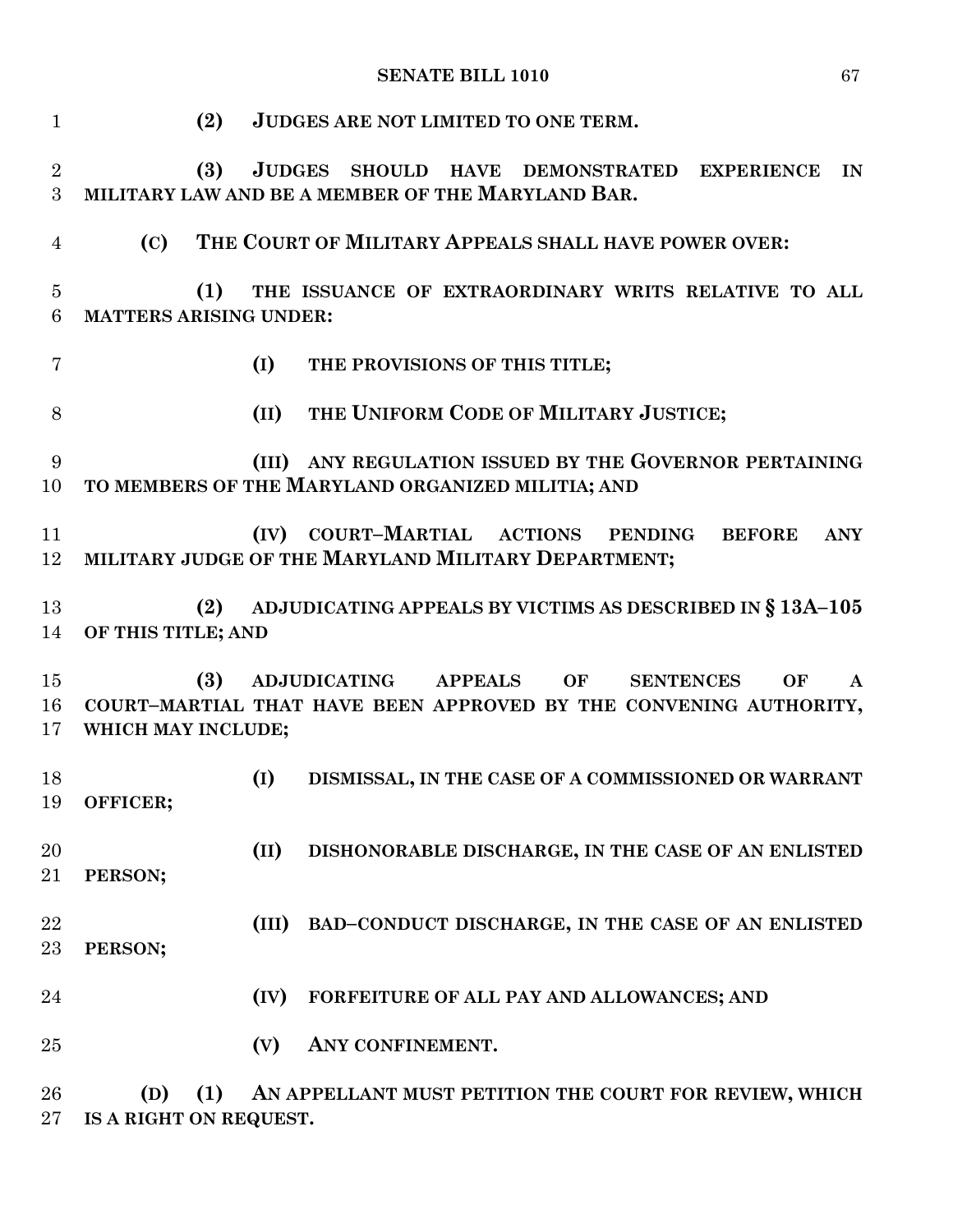|                              | 68<br><b>SENATE BILL 1010</b>                                                                                                                                                                                                                                                                                      |
|------------------------------|--------------------------------------------------------------------------------------------------------------------------------------------------------------------------------------------------------------------------------------------------------------------------------------------------------------------|
| $\mathbf{1}$                 | (2)<br>THERE IS NO AUTOMATIC REVIEW OF SENTENCE.                                                                                                                                                                                                                                                                   |
| $\overline{2}$               | (3)<br>AN APPELLANT MAY WAIVE THE RIGHT TO REVIEW.                                                                                                                                                                                                                                                                 |
| 3                            | THE MARYLAND NATIONAL GUARD STATE JUDGE ADVOCATE SHALL:<br>(E)                                                                                                                                                                                                                                                     |
| 4<br>$\overline{5}$          | PROVIDE A FULL-TIME CLERK FOR THE COURT WHOSE OFFICE<br>(1)<br>SHALL BE LOCATED WITH THE MARYLAND NATIONAL GUARD HEADQUARTERS; AND                                                                                                                                                                                 |
| $6\phantom{.}6$<br>7         | (2)<br>PROVIDE ADMINISTRATIVE SUPPORT FOR APPELLATE JUDGES, AS<br>REQUIRED.                                                                                                                                                                                                                                        |
| 8                            | 13A-909. APPELLATE COUNSEL.                                                                                                                                                                                                                                                                                        |
| 9<br>10<br>11<br>12<br>13    | THE SENIOR FORCE JUDGE ADVOCATE SHALL DETAIL A JUDGE<br>(1)<br>(A)<br>ADVOCATE AS APPELLATE GOVERNMENT COUNSEL TO REPRESENT THE STATE IN<br>THE REVIEW OR APPEAL OF CASES SPECIFIED IN § 13A-908 OF THIS SUBTITLE AND<br>BEFORE ANY FEDERAL COURT WHEN REQUESTED TO DO SO BY THE STATE<br><b>ATTORNEY GENERAL.</b> |
| 14<br>15<br>16               | APPELLATE GOVERNMENT COUNSEL MUST BE A MEMBER IN<br>(2)<br>GOOD STANDING OF THE BAR OF THE HIGHEST COURT OF THE STATE TO WHICH THE<br><b>APPEAL IS TAKEN.</b>                                                                                                                                                      |
| 17<br>18<br>19               | ON AN APPEAL BY THE STATE, AN ACCUSED HAS THE RIGHT TO BE<br>(B)<br>REPRESENTED BY DETAILED MILITARY COUNSEL BEFORE ANY REVIEWING<br>AUTHORITY AND BEFORE ANY APPELLATE COURT.                                                                                                                                     |
| 20<br>$21\,$                 | (C)<br>ON THE APPEAL BY AN ACCUSED, THE ACCUSED HAS THE RIGHT TO BE<br>REPRESENTED BY MILITARY COUNSEL BEFORE ANY REVIEWING AUTHORITY.                                                                                                                                                                             |
| 22<br>$23\,$<br>24<br>$25\,$ | ON THE REQUEST OF AN ACCUSED ENTITLED TO BE SO REPRESENTED,<br>(D)<br>THE SENIOR FORCE JUDGE ADVOCATE SHALL APPOINT A JUDGE ADVOCATE TO<br>REPRESENT THE ACCUSED IN THE REVIEW OR APPEAL OF CASES SPECIFIED IN<br>SUBSECTIONS (B) AND (C) OF THIS SECTION.                                                         |

 **(E) AN ACCUSED MAY BE REPRESENTED BY CIVILIAN APPELLATE COUNSEL AT NO EXPENSE TO THE STATE.**

**13A–910. VACATION OF SUSPENSION.**

 **(A) (1) BEFORE THE VACATION OF THE SUSPENSION OF A SPECIAL COURT–MARTIAL SENTENCE, WHICH AS APPROVED INCLUDES A BAD–CONDUCT**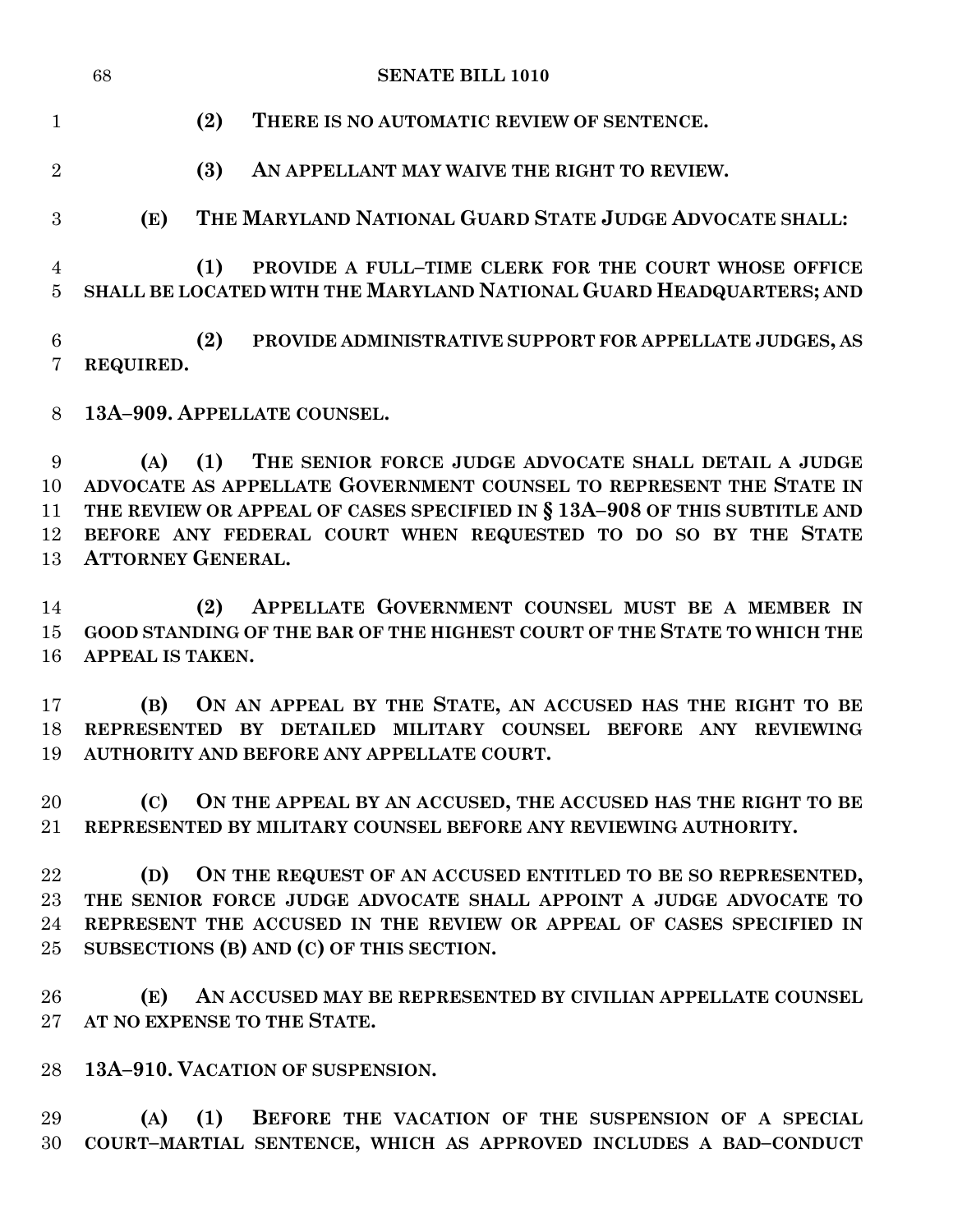**DISCHARGE, OR OF ANY GENERAL COURT–MARTIAL SENTENCE, THE OFFICER HAVING SPECIAL COURT–MARTIAL JURISDICTION OVER THE PROBATIONER SHALL HOLD A HEARING ON AN ALLEGED VIOLATION OF PROBATION.**

 **(2) THE STAFF JUDGE ADVOCATE MAY DETAIL A JUDGE ADVOCATE, WHO IS CERTIFIED UNDER § 13A–506 OF THIS TITLE, TO CONDUCT THE HEARING.**

 **(3) THE PROBATIONER SHALL BE REPRESENTED AT THE HEARING BY MILITARY COUNSEL IF THE PROBATIONER SO DESIRES.**

 **(B) (1) THE RECORD OF THE HEARING AND THE RECOMMENDATION OF THE OFFICER HAVING SPECIAL COURT- MARTIAL JURISDICTION SHALL BE SENT FOR ACTION TO THE OFFICER EXERCISING GENERAL COURT–MARTIAL JURISDICTION OVER THE PROBATIONER.**

 **(2) IF THE OFFICER VACATES THE SUSPENSION, ANY UNEXECUTED PART OF THE SENTENCE, EXCEPT A DISMISSAL, SHALL BE EXECUTED, SUBJECT TO APPLICABLE RESTRICTIONS IN THIS TITLE.**

 **(C) THE SUSPENSION OF ANY OTHER SENTENCE MAY BE VACATED BY ANY AUTHORITY COMPETENT TO CONVENE, FOR THE COMMAND IN WHICH THE ACCUSED IS SERVING OR ASSIGNED, A COURT OF THE KIND THAT IMPOSED THE SENTENCE.**

**13A–911. PETITION FOR A NEW TRIAL.**

 **AT ANY TIME WITHIN 2 YEARS AFTER APPROVAL BY THE CONVENING AUTHORITY OF A COURT–MARTIAL SENTENCE, THE ACCUSED MAY PETITION THE ADJUTANT GENERAL FOR A NEW TRIAL ON THE GROUNDS OF NEWLY DISCOVERED EVIDENCE OR FRAUD ON THE COURT–MARTIAL.**

**13A–912. REMISSION AND SUSPENSION.**

 **(A) ANY AUTHORITY COMPETENT TO CONVENE, FOR THE COMMAND IN WHICH THE ACCUSED IS SERVING OR ASSIGNED, A COURT OF THE KIND THAT IMPOSED THE SENTENCE MAY REMIT OR SUSPEND ANY PART OR AMOUNT OF THE UNEXECUTED PART OF ANY SENTENCE, INCLUDING ALL UNCOLLECTED FORFEITURES OTHER THAN A SENTENCE APPROVED BY THE GOVERNOR.**

 **(B) THE GOVERNOR MAY, FOR GOOD CAUSE, SUBSTITUTE AN ADMINISTRATIVE FORM OF DISCHARGE FOR A DISCHARGE OR DISMISSAL EXECUTED IN ACCORDANCE WITH THE SENTENCE OF A COURT–MARTIAL.**

**13A–913. RESTORATION.**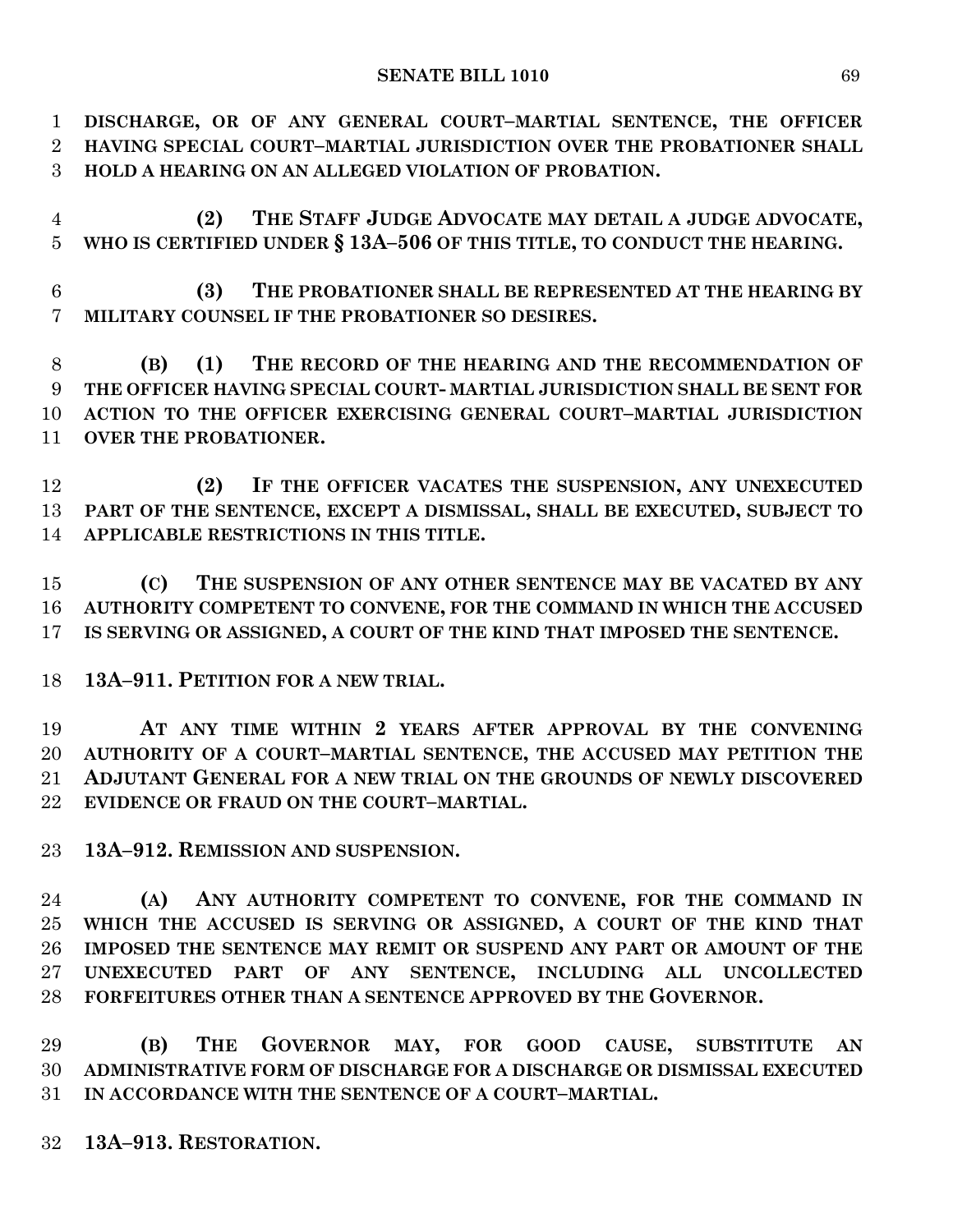**(A) UNDER SUCH REGULATIONS AS MAY BE PRESCRIBED, ALL RIGHTS, PRIVILEGES, AND PROPERTY AFFECTED BY AN EXECUTED PART OF A COURT–MARTIAL SENTENCE, WHICH HAS BEEN SET ASIDE OR DISAPPROVED, EXCEPT AN EXECUTED DISMISSAL OR DISCHARGE, SHALL BE RESTORED UNLESS A NEW TRIAL OR REHEARING IS ORDERED AND SUCH EXECUTED PART IS INCLUDED IN A SENTENCE IMPOSED ON THE NEW TRIAL OR REHEARING.**

 **(B) IF A PREVIOUSLY EXECUTED SENTENCE OF DISHONORABLE OR BAD–CONDUCT DISCHARGE IS NOT IMPOSED ON A NEW TRIAL, THE GOVERNOR MAY SUBSTITUTE THEREFOR A FORM OF DISCHARGE AUTHORIZED FOR ADMINISTRATIVE ISSUANCE UNLESS THE ACCUSED IS TO SERVE OUT THE REMAINDER OF THE ACCUSED'S ENLISTMENT.**

 **(C) (1) IF A PREVIOUSLY EXECUTED SENTENCE OF DISMISSAL IS NOT IMPOSED ON A NEW TRIAL, THE GOVERNOR MAY SUBSTITUTE THEREFOR A FORM OF DISCHARGE AUTHORIZED FOR ADMINISTRATIVE ISSUE, AND THE COMMISSIONED OFFICER DISMISSED BY THAT SENTENCE MAY BE REAPPOINTED BY THE GOVERNOR ALONE TO SUCH COMMISSIONED GRADE AND WITH SUCH RANK AS IN THE OPINION OF THE GOVERNOR THAT FORMER OFFICER WOULD HAVE ATTAINED HAD THE FORMER OFFICER NOT BEEN DISMISSED.**

 **(2) THE REAPPOINTMENT OF SUCH A FORMER OFFICER SHALL BE WITHOUT REGARD TO THE EXISTENCE OF A VACANCY AND SHALL AFFECT THE PROMOTION STATUS OF OTHER OFFICERS ONLY INSOFAR AS THE GOVERNOR MAY DIRECT.**

 **(3) ALL TIME BETWEEN THE DISMISSAL AND THE REAPPOINTMENT SHALL BE CONSIDERED AS ACTUAL SERVICE FOR ALL PURPOSES, INCLUDING THE RIGHT TO PAY AND ALLOWANCES.**

**13A–914. FINALITY OF PROCEEDINGS, FINDINGS, AND SENTENCES.**

 **(A) THE APPELLATE REVIEW OF RECORDS OF TRIAL PROVIDED BY THIS TITLE, THE PROCEEDINGS, FINDINGS, AND SENTENCES OF COURTS–MARTIAL AS APPROVED, REVIEWED, OR AFFIRMED AS REQUIRED BY THIS TITLE, AND ALL DISMISSALS AND DISCHARGES CARRIED INTO EXECUTION UNDER SENTENCES BY COURTS–MARTIAL FOLLOWING APPROVAL, REVIEW, OR AFFIRMATION AS REQUIRED BY THIS TITLE, ARE FINAL AND CONCLUSIVE.**

 **(B) ORDERS PUBLISHING THE PROCEEDINGS OF COURTS–MARTIAL AND ALL ACTION TAKEN PURSUANT TO THOSE PROCEEDINGS ARE BINDING ON ALL DEPARTMENTS, COURTS, AGENCIES, AND OFFICERS OF THE UNITED STATES AND**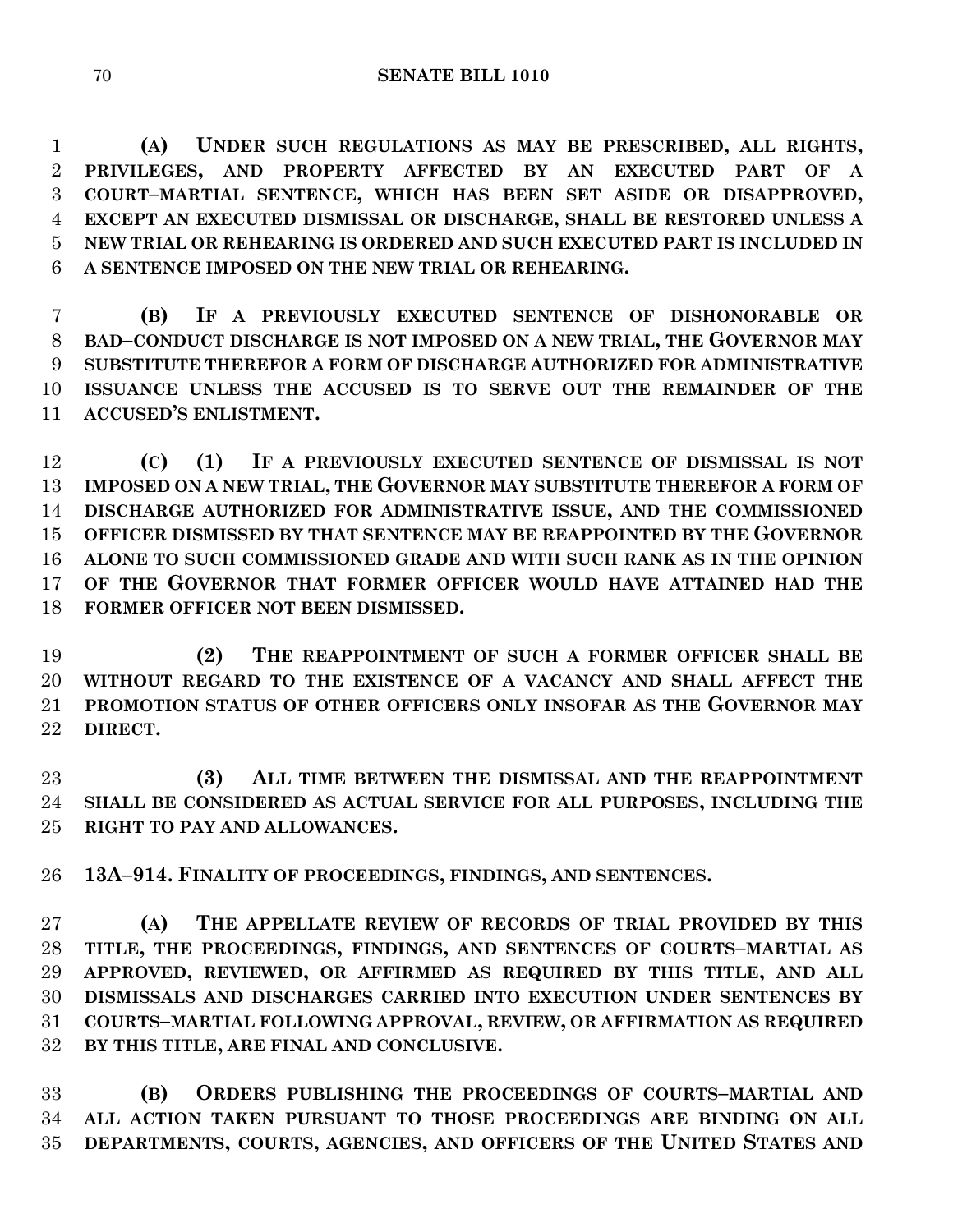**THE SEVERAL STATES, SUBJECT ONLY TO ACTION ON A PETITION FOR A NEW TRIAL** 

**AS PROVIDED IN § 13A–911 OF THIS SUBTITLE AND TO ACTION UNDER § 13A–912 OF** 

**THIS SUBTITLE.**

 **13A–915. LEAVE REQUIRED TO BE TAKEN PENDING REVIEW OF CERTAIN COURT–MARTIAL CONVICTIONS.**

 **(A) UNDER REGULATIONS PRESCRIBED, AN ACCUSED WHO HAS BEEN SENTENCED BY A COURT–MARTIAL MAY BE REQUIRED TO TAKE LEAVE PENDING COMPLETION OF ACTION UNDER THIS SECTION IF THE SENTENCE, AS APPROVED UNDER § 13A–902 OF THIS SUBTITLE, INCLUDES AN UNSUSPENDED DISMISSAL OR AN UNSUSPENDED DISHONORABLE OR BAD–CONDUCT DISCHARGE.**

 **(B) THE ACCUSED MAY BE REQUIRED TO BEGIN SUCH LEAVE ON THE DATE ON WHICH THE SENTENCE IS APPROVED UNDER § 13A–902 OF THIS SUBTITLE OR AT ANY TIME AFTER SUCH DATE, AND SUCH LEAVE MAY BE CONTINUED UNTIL THE DATE ON WHICH ACTION UNDER THIS SECTION IS COMPLETED OR MAY BE TERMINATED AT ANY EARLIER TIME.**

 **13A–916. LACK OF MENTAL CAPACITY OR MENTAL RESPONSIBILITY: COMMITMENT OF ACCUSED FOR EXAMINATION AND TREATMENT.**

 **(A) (1) IN THE CASE OF A PERSON DETERMINED UNDER THIS TITLE TO BE PRESENTLY SUFFERING FROM A MENTAL DISEASE OR DEFECT RENDERING THE PERSON MENTALLY INCOMPETENT TO THE EXTENT THAT THE PERSON IS UNABLE TO UNDERSTAND THE NATURE OF THE PROCEEDINGS AGAINST THAT PERSON OR TO CONDUCT OR COOPERATE INTELLIGENTLY IN THE DEFENSE OF THE CASE, THE GENERAL COURT–MARTIAL CONVENING AUTHORITY FOR THAT PERSON SHALL COMMIT THE PERSON TO THE CUSTODY OF THE STATE ATTORNEY GENERAL.**

 **(2) (I) THE STATE ATTORNEY GENERAL SHALL TAKE ACTION IN ACCORDANCE WITH THE STATE LAW APPLICABLE TO PERSONS INCOMPETENT TO STAND TRIAL.**

 **(II) IF AT THE END OF THE PERIOD FOR HOSPITALIZATION PROVIDED FOR IN THE STATE LAW APPLICABLE TO PERSONS INCOMPETENT TO STAND TRIAL IT IS DETERMINED THAT THE COMMITTED PERSON'S MENTAL CONDITION HAS NOT SO IMPROVED AS TO ALLOW THE TRIAL TO PROCEED, ACTION SHALL BE TAKEN IN ACCORDANCE WITH THE STATE LAW APPLICABLE TO PERSONS INCOMPETENT TO STAND TRIAL.**

 **(3) (I) WHEN THE DIRECTOR OF A FACILITY IN WHICH A PERSON IS HOSPITALIZED UNDER TO PARAGRAPH (2) OF THIS SUBSECTION DETERMINES THAT**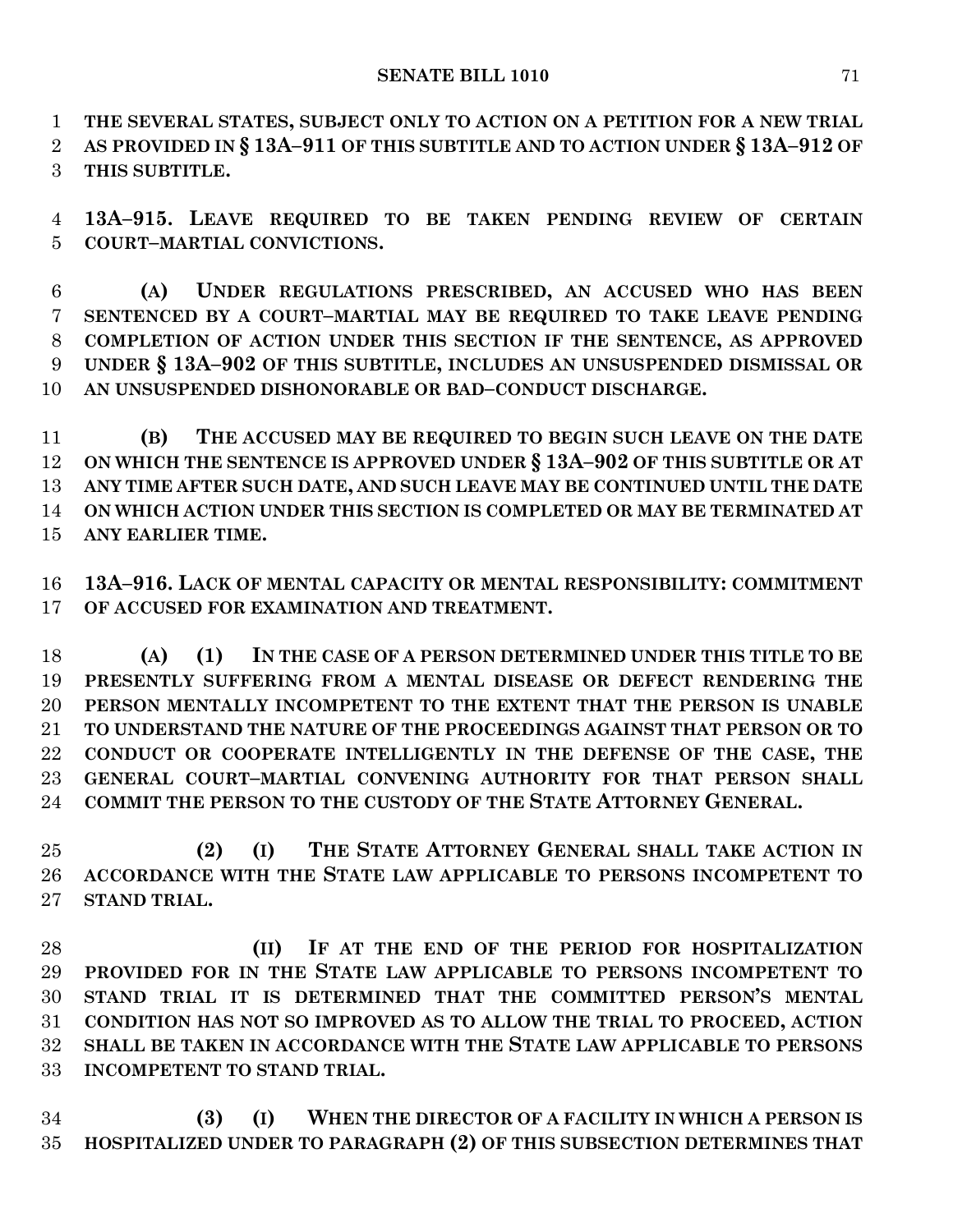**THE PERSON HAS RECOVERED TO SUCH AN EXTENT THAT THE PERSON IS ABLE TO UNDERSTAND THE NATURE OF THE PROCEEDINGS AGAINST THE PERSON AND TO CONDUCT OR COOPERATE INTELLIGENTLY IN THE DEFENSE OF THE CASE, THE DIRECTOR SHALL PROMPTLY TRANSMIT A NOTIFICATION OF THAT DETERMINATION TO THE STATE ATTORNEY GENERAL, THE GENERAL COURT–MARTIAL CONVENING AUTHORITY FOR THE PERSON, AND THE PERSON'S COUNSEL.**

 **(II) 1. ON RECEIPT OF A NOTIFICATION, THE GENERAL COURT–MARTIAL CONVENING AUTHORITY SHALL PROMPTLY TAKE CUSTODY OF THE PERSON UNLESS THE PERSON COVERED BY THE NOTIFICATION IS NO LONGER SUBJECT TO THIS TITLE.**

 **2. IF THE PERSON IS NO LONGER SUBJECT TO THIS TITLE, THE STATE ATTORNEY GENERAL SHALL TAKE ANY ACTION WITHIN THE AUTHORITY OF THE STATE ATTORNEY GENERAL THAT THE STATE ATTORNEY GENERAL CONSIDERS APPROPRIATE REGARDING THE PERSON.**

 **(III) THE DIRECTOR OF THE FACILITY MAY RETAIN CUSTODY OF THE PERSON FOR NOT MORE THAN 30 DAYS AFTER TRANSMITTING THE NOTIFICATIONS REQUIRED BY SUBPARAGRAPH (I) OF THIS PARAGRAPH.**

 **(4) (I) SUBJECT TO SUBPARAGRAPH (II) OF THIS PARAGRAPH, IN THE APPLICATION OF THE STATE LAW APPLICABLE TO PERSONS INCOMPETENT TO STAND TRIAL TO A CASE UNDER THIS SUBSECTION, REFERENCES TO THE COURT THAT ORDERED THE COMMITMENT OF A PERSON, AND TO THE CLERK OF SUCH COURT, SHALL BE DEEMED TO REFER TO THE GENERAL COURT–MARTIAL CONVENING AUTHORITY FOR THAT PERSON.**

 **(II) IF THE PERSON IS NO LONGER SUBJECT TO THIS TITLE AT A TIME RELEVANT TO THE APPLICATION OF SUCH LAW TO THE PERSON, THE STATE TRIAL COURT WITH FELONY JURISDICTION IN THE COUNTY WHERE THE PERSON IS HOSPITALIZED OR OTHERWISE MAY BE FOUND SHALL BE CONSIDERED AS THE COURT THAT ORDERED THE COMMITMENT OF THE PERSON.**

 **(B) (1) IF A PERSON IS FOUND BY A COURT–MARTIAL NOT GUILTY ONLY BY REASON OF LACK OF MENTAL RESPONSIBILITY, THE PERSON SHALL BE COMMITTED TO A SUITABLE FACILITY UNTIL THE PERSON IS ELIGIBLE FOR RELEASE IN ACCORDANCE WITH THIS SECTION.**

 **(2) THE COURT–MARTIAL SHALL CONDUCT A HEARING ON THE MENTAL CONDITION IN ACCORDANCE WITH THE STATE LAW APPLICABLE TO PERSONS INCOMPETENT TO STAND TRIAL.**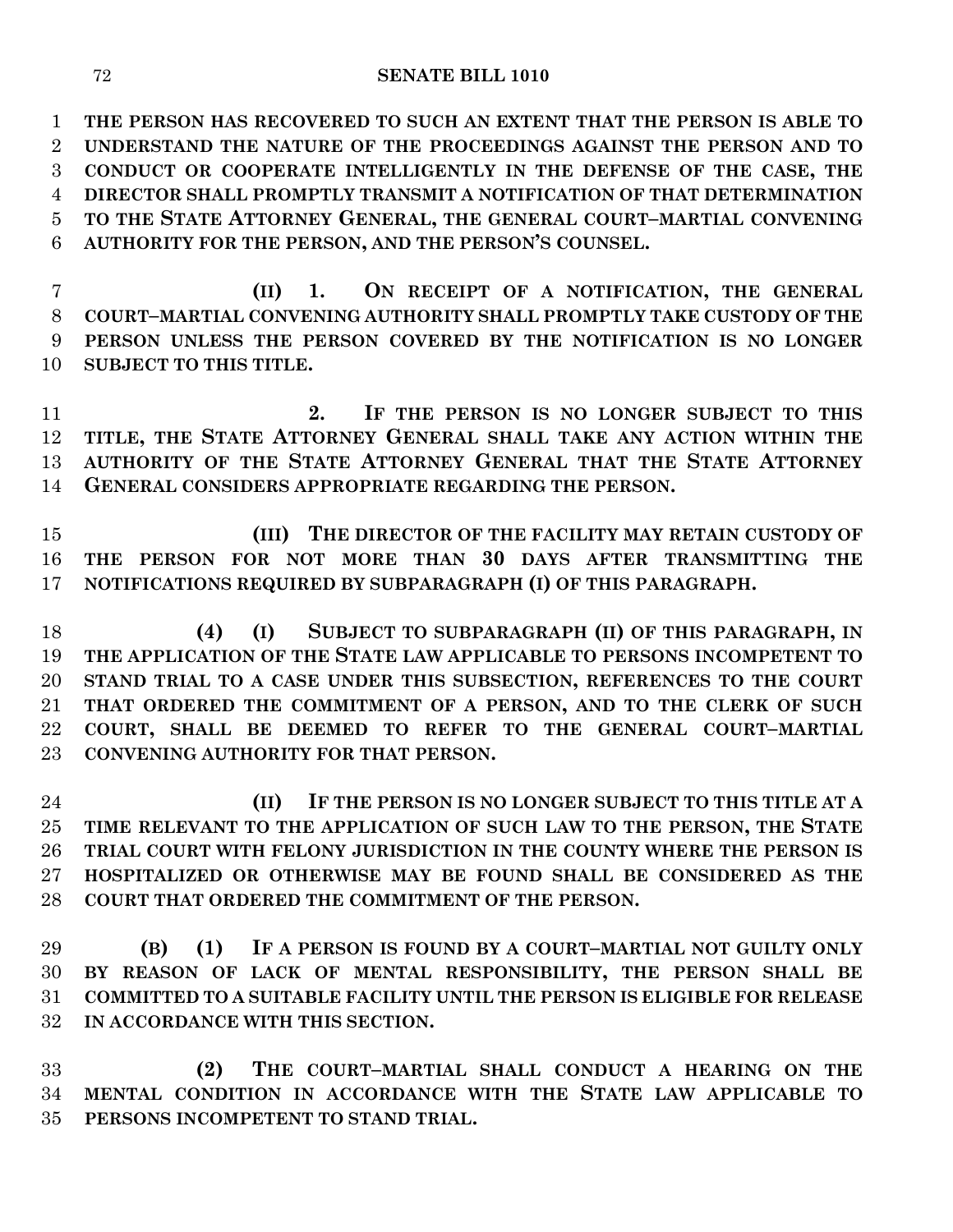**(3) A REPORT OF THE RESULTS OF THE HEARING SHALL BE MADE TO THE GENERAL COURT–MARTIAL CONVENING AUTHORITY FOR THE PERSON.**

 **(4) IF THE COURT–MARTIAL FAILS TO FIND BY THE STANDARD SPECIFIED IN THE STATE LAW APPLICABLE TO PERSONS INCOMPETENT TO STAND TRIAL THAT THE PERSON'S RELEASE WOULD NOT CREATE A SUBSTANTIAL RISK OF BODILY INJURY TO ANOTHER PERSON OR SERIOUS DAMAGE OF PROPERTY OF ANOTHER DUE TO A PRESENT MENTAL DISEASE OR DEFECT:**

 **(I) THE GENERAL COURT–MARTIAL CONVENING AUTHORITY MAY COMMIT THE PERSON TO THE CUSTODY OF THE STATE ATTORNEY GENERAL; AND**

 **(II) THE STATE ATTORNEY GENERAL SHALL TAKE ACTION IN ACCORDANCE WITH THE STATE LAW APPLICABLE TO PERSONS INCOMPETENT TO STAND TRIAL.**

 **(5) THE STATE LAW APPLICABLE TO PERSONS INCOMPETENT TO STAND TRIAL SHALL APPLY IN THE CASE OF A PERSON HOSPITALIZED PURSUANT TO PARAGRAPH (4)(II) OF THIS SUBSECTION, EXCEPT THAT THE STATE TRIAL COURT WITH FELONY JURISDICTION IN THE COUNTY WHERE THE PERSON IS HOSPITALIZED SHALL BE CONSIDERED AS THE COURT THAT ORDERED THE PERSON'S COMMITMENT.**

 **(C) (1) EXCEPT AS OTHERWISE PROVIDED IN THIS SUBSECTION AND IN SUBSECTION (D)(1) OF THIS SECTION, THE STATE LAW MOST CLOSELY COMPARABLE TO 18 U.S.C. 4247(D) SHALL APPLY IN THE ADMINISTRATION OF THIS ARTICLE.**

 **(2) IN THE APPLICATION OF THE STATE LAW MOST CLOSELY COMPARABLE TO 18 U.S.C. 4247(D) TO HEARINGS CONDUCTED BY A COURT–MARTIAL UNDER THIS SECTION OR BY, OR BY ORDER OF, A GENERAL COURT–MARTIAL CONVENING AUTHORITY UNDER THIS SECTION, THE REFERENCE IN THAT ARTICLE TO ARTICLE 3006A OF SUCH TITLE DOES NOT APPLY.**

 **(D) (1) TITLE 3 OF THE CRIMINAL PROCEDURE ARTICLE APPLIES ACCORDING TO THE PROVISIONS OF THIS SECTION NOTWITHSTANDING 18 U.S.C. 4247(J).**

 **(2) IF THE STATUS OF A PERSON AS DESCRIBED IN § 13A–102 OF THIS TITLE TERMINATES WHILE THE PERSON IS, PURSUANT TO THIS SECTION, IN THE CUSTODY OF THE STATE ATTORNEY GENERAL, HOSPITALIZED, OR ON CONDITIONAL RELEASE UNDER A PRESCRIBED REGIMEN OF MEDICAL, PSYCHIATRIC, OR PSYCHOLOGICAL CARE OR TREATMENT, THE PROVISIONS OF THIS SECTION**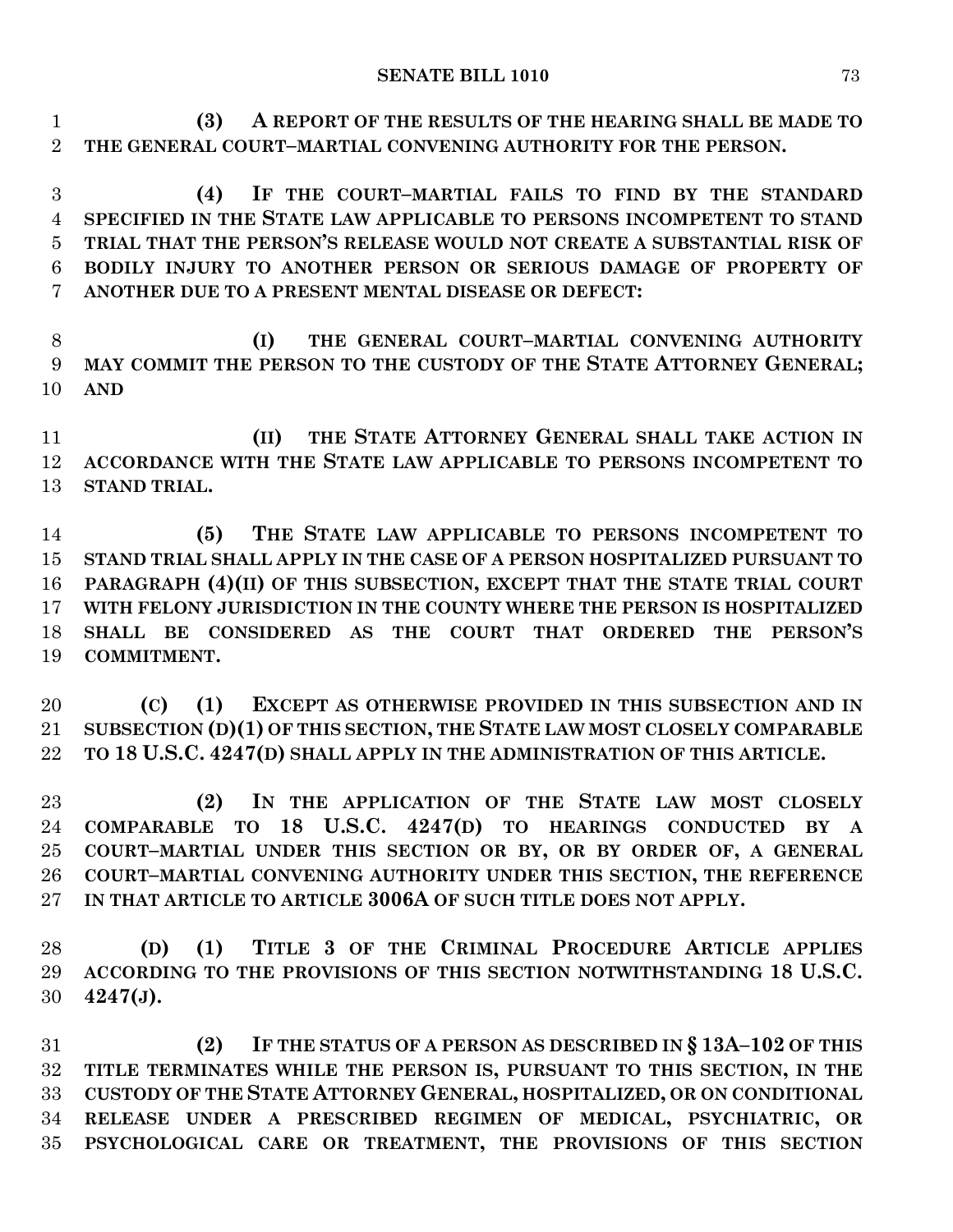- **SUBTITLE 10. PUNITIVE PROVISIONS.**
- **13A–1001. PRINCIPALS.**

## **A PERSON SUBJECT TO THIS TITLE IS A PRINCIPAL, IF THE PERSON:**

 **(1) COMMITS AN OFFENSE PUNISHABLE BY THIS TITLE, OR AIDS, ABETS, COUNSELS, COMMANDS, OR PROCURES ITS COMMISSION; OR**

 **(2) CAUSES AN ACT TO BE DONE WHICH, IF DIRECTLY PERFORMED BY THE PERSON, WOULD BE PUNISHABLE BY THIS TITLE.**

**13A–1002. ACCESSORY AFTER THE FACT.**

 **A PERSON SUBJECT TO THIS TITLE WHO, KNOWING THAT AN OFFENSE PUNISHABLE BY THIS TITLE HAS BEEN COMMITTED, RECEIVES, COMFORTS, OR ASSISTS THE OFFENDER IN ORDER TO HINDER OR PREVENT THE OFFENDER'S APPREHENSION, TRIAL, OR PUNISHMENT SHALL BE PUNISHED AS A COURT–MARTIAL MAY DIRECT.**

**13A–1003. CONVICTION OF LESSER INCLUDED OFFENSE.**

 **AN ACCUSED MAY BE FOUND GUILTY OF AN OFFENSE NECESSARILY INCLUDED IN THE OFFENSE CHARGED OR OF AN ATTEMPT TO COMMIT EITHER THE OFFENSE CHARGED OR AN OFFENSE NECESSARILY INCLUDED THEREIN.**

**13A–1004. ATTEMPTS.**

 **(A) AN ACT, DONE WITH SPECIFIC INTENT TO COMMIT AN OFFENSE UNDER THIS TITLE, AMOUNTING TO MORE THAN MERE PREPARATION AND TENDING, EVEN THOUGH FAILING TO EFFECT ITS COMMISSION, IS AN ATTEMPT TO COMMIT THAT OFFENSE.**

 **(B) A PERSON SUBJECT TO THIS TITLE WHO ATTEMPTS TO COMMIT AN OFFENSE PUNISHABLE BY THIS TITLE SHALL BE PUNISHED AS A COURT–MARTIAL MAY DIRECT, UNLESS OTHERWISE SPECIFICALLY PRESCRIBED.**

 **(C) A PERSON SUBJECT TO THIS TITLE MAY BE CONVICTED OF AN ATTEMPT TO COMMIT AN OFFENSE, ALTHOUGH IT APPEARS ON THE TRIAL THAT THE OFFENSE**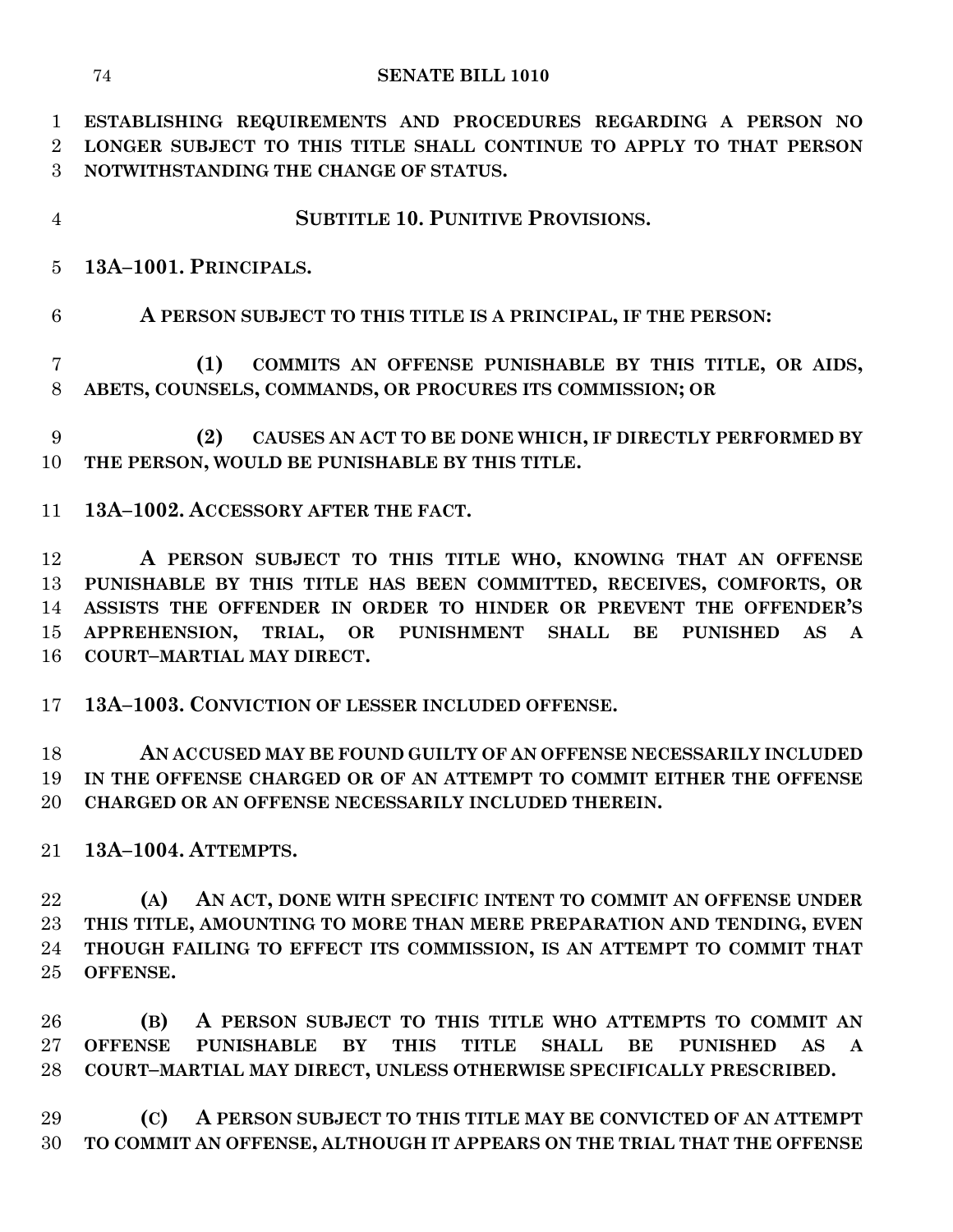**WAS CONSUMMATED.**

**13A–1005. CONSPIRACY.**

 **A PERSON SUBJECT TO THIS TITLE WHO CONSPIRES WITH ANOTHER PERSON TO COMMIT AN OFFENSE UNDER THIS TITLE SHALL, IF ONE OR MORE OF THE CONSPIRATORS DOES AN ACT TO EFFECT THE OBJECT OF THE CONSPIRACY, BE PUNISHED AS A COURT–MARTIAL MAY DIRECT.**

**13A–1006. SOLICITING COMMISSION OF OFFENSES.**

 **(A) EXCEPT AS PROVIDED IN SUBSECTION (B) OF THIS SECTION, A PERSON SUBJECT TO THIS TITLE WHO SOLICITS OR ADVISES ANOTHER TO COMMIT AN OFFENSE UNDER THIS TITLE SHALL BE PUNISHED AS A COURT–MARTIAL MAY DIRECT.**

 **(B) A PERSON SUBJECT TO THIS TITLE WHO SOLICITS OR ADVISES ANOTHER TO VIOLATE § 13A–1009 OR § 13A–1021 OF THIS SUBTITLE:**

 **(1) IF THE OFFENSE SOLICITED OR ADVISED IS ATTEMPTED OR IS COMMITTED, SHALL BE PUNISHED WITH THE PUNISHMENT PROVIDED FOR THE COMMISSION OF THE OFFENSE; AND** 

 **(2) IF THE OFFENSE SOLICITED OR ADVISED IS NOT ATTEMPTED OR COMMITTED, SHALL BE PUNISHED AS A COURT–MARTIAL MAY DIRECT.**

**13A–1007. MALINGERING.**

 **A PERSON SUBJECT TO THIS TITLE SHALL BE PUNISHED AS A COURT–MARTIAL MAY DIRECT IF THE PERSON, WITH THE INTENT TO AVOID WORK, DUTY, OR SERVICE:**

- **(1) FEIGNS ILLNESS, PHYSICAL DISABLEMENT, MENTAL LAPSE, OR MENTAL DERANGEMENT; OR**
- **(2) INTENTIONALLY INFLICTS SELF–INJURY.**
- **13A–1008. BREACH OF MEDICAL QUARANTINE.**

 **A PERSON SUBJECT TO THIS TITLE SHALL BE PUNISHED AS A COURT–MARTIAL MAY DIRECT IF THE PERSON:**

 **(1) IS ORDERED INTO MEDICAL QUARANTINE BY A PERSON AUTHORIZED TO ISSUE SUCH ORDER; AND**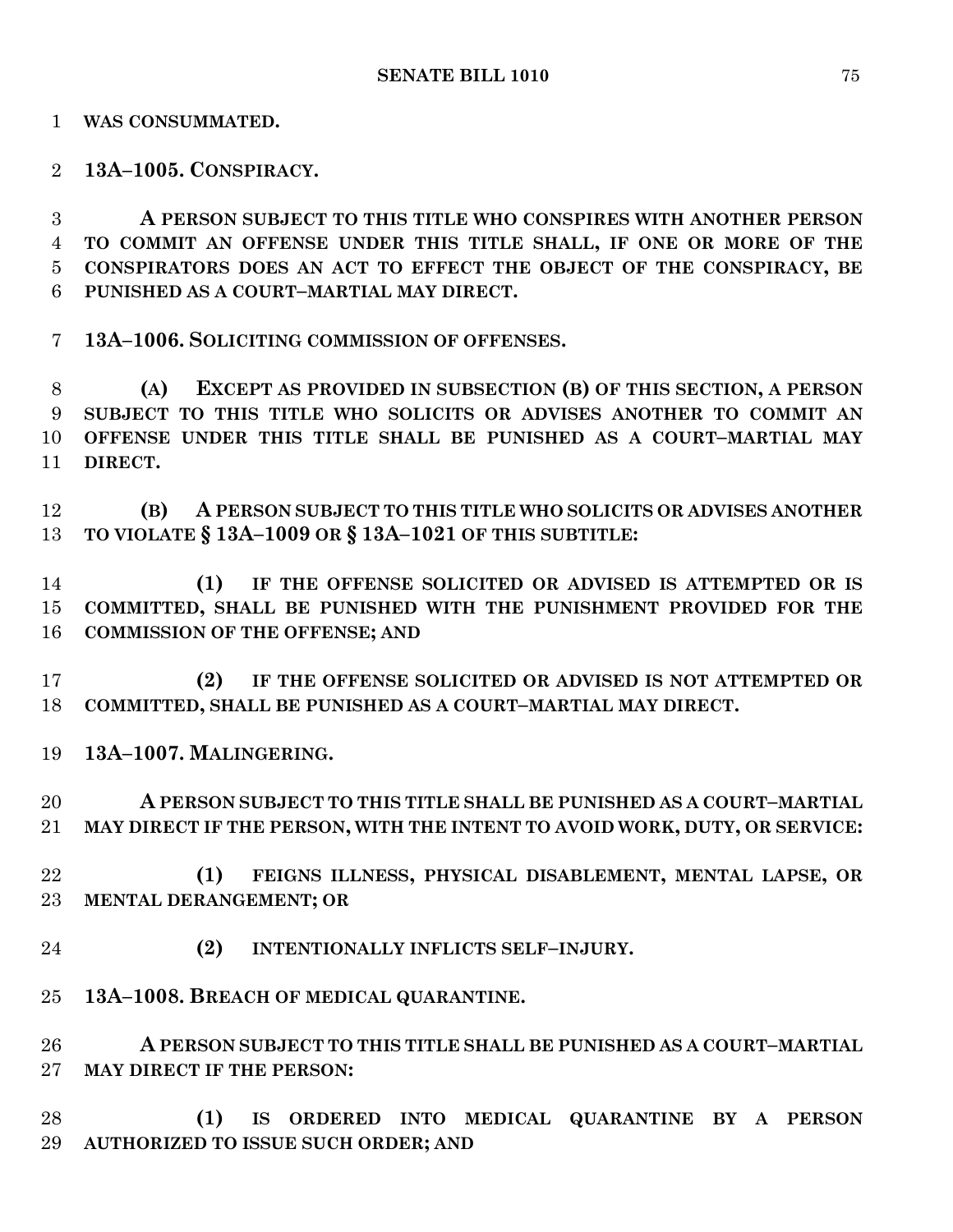**(2) WITH KNOWLEDGE OF THE QUARANTINE AND THE LIMITS OF THE QUARANTINE, GOES BEYOND THOSE LIMITS BEFORE BEING RELEASED FROM THE QUARANTINE BY PROPER AUTHORITY.**

**13A–1009. DESERTION.**

 **(A) A MEMBER OF THE STATE MILITARY FORCES IS GUILTY OF DESERTION IF THE MEMBER:**

 **(1) WITHOUT AUTHORITY, GOES OR REMAINS ABSENT FROM THE MEMBER'S UNIT, ORGANIZATION, OR PLACE OF DUTY WITH INTENT TO REMAIN AWAY THEREFROM PERMANENTLY;**

 **(2) QUITS THE MEMBER'S UNIT, ORGANIZATION, OR PLACE OF DUTY WITH INTENT TO AVOID HAZARDOUS DUTY OR TO SHIRK IMPORTANT SERVICE; OR**

 **(3) WITHOUT BEING REGULARLY SEPARATED FROM ONE OF THE STATE MILITARY FORCES:**

 **(I) ENLISTS OR ACCEPTS AN APPOINTMENT IN THE SAME OR ANOTHER ONE OF THE STATE MILITARY FORCES, OR IN ONE OF THE ARMED FORCES OF THE UNITED STATES, WITHOUT FULLY DISCLOSING THE FACT THAT THE MEMBER HAS NOT BEEN REGULARLY SEPARATED; OR** 

 **(II) ENTERS ANY FOREIGN ARMED SERVICE EXCEPT WHEN AUTHORIZED BY THE UNITED STATES.**

 **(B) A COMMISSIONED OFFICER OF THE STATE MILITARY FORCES WHO, AFTER TENDER OF THE OFFICER'S RESIGNATION AND BEFORE NOTICE OF ITS ACCEPTANCE, QUITS THE OFFICER'S POST OR PROPER DUTIES WITHOUT LEAVE AND WITH INTENT TO REMAIN AWAY THEREFROM PERMANENTLY IS GUILTY OF DESERTION.**

 **(C) (1) A PERSON FOUND GUILTY OF DESERTION OR ATTEMPT TO DESERT SHALL BE PUNISHED, IF THE OFFENSE IS COMMITTED IN TIME OF WAR, BY CONFINEMENT OF NOT MORE THAN 10 YEARS OR SUCH OTHER PUNISHMENT AS A COURT–MARTIAL MAY DIRECT.**

 **(2) A PERSON FOUND GUILTY OF DESERTION OR ATTEMPT TO DESERT OTHER THAN IN TIME OF WAR SHALL BE PUNISHED AS A COURT–MARTIAL MAY DIRECT.**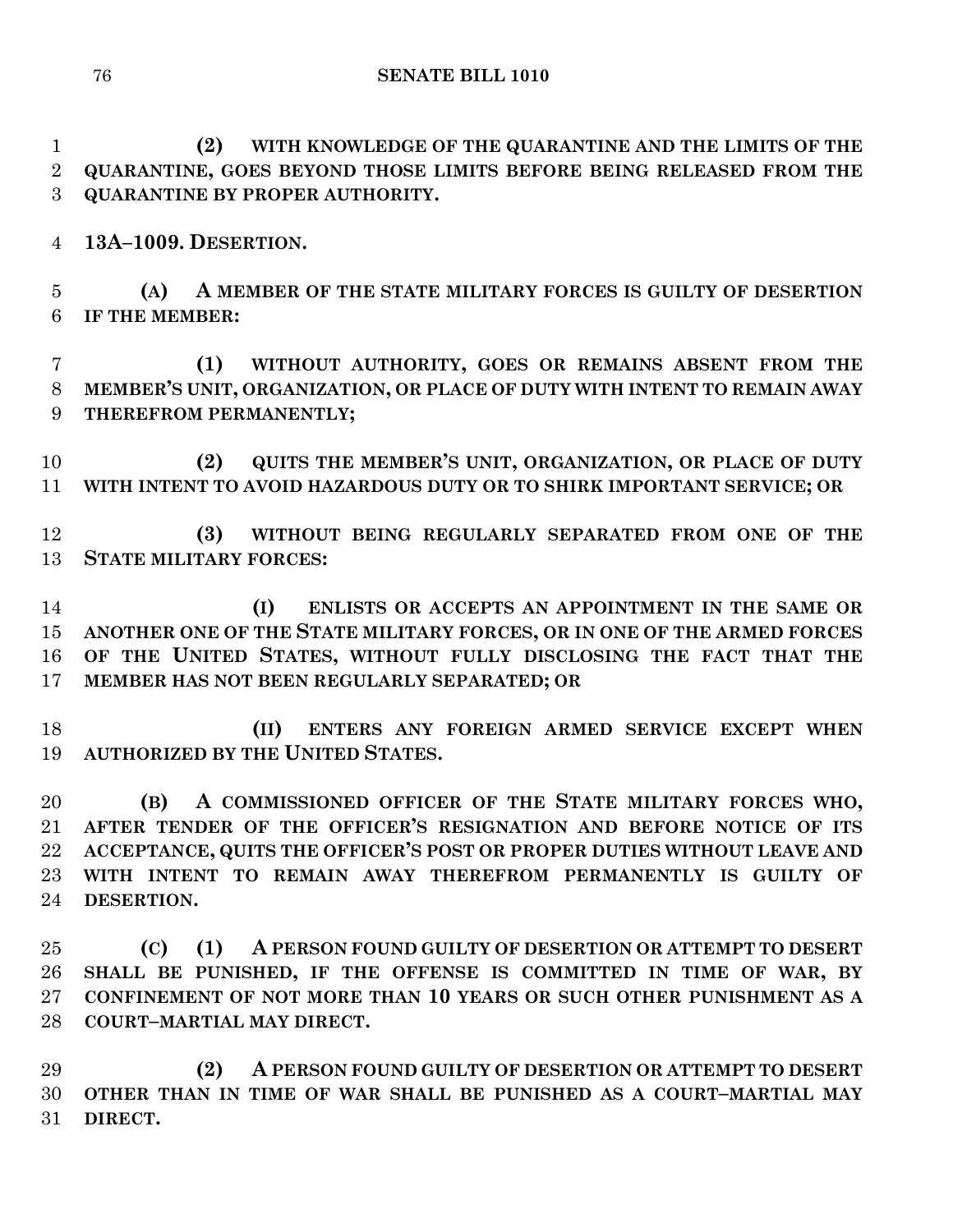**13A–1010. ABSENCE WITHOUT LEAVE.**

 **A PERSON SUBJECT TO THIS TITLE SHALL BE PUNISHED AS A COURT–MARTIAL MAY DIRECT IF THE PERSON, WITHOUT AUTHORITY:**

 **(1) FAILS TO GO TO THE PERSON'S APPOINTED PLACE OF DUTY AT THE TIME PRESCRIBED;**

- 
- **(2) GOES FROM THAT PLACE; OR**

 **(3) LEAVES OR REMAINS ABSENT FROM THE PERSON'S UNIT, ORGANIZATION, OR PLACE OF DUTY AT WHICH THE PERSON IS REQUIRED TO BE AT THE TIME PRESCRIBED.**

**13A–1011. MISSING MOVEMENT; JUMPING FROM VESSEL.**

 **(A) A PERSON SUBJECT TO THIS TITLE WHO THROUGH NEGLECT OR DESIGN MISSES THE MOVEMENT OF A SHIP, AIRCRAFT, OR UNIT WITH WHICH THE PERSON IS REQUIRED IN THE COURSE OF DUTY TO MOVE SHALL BE PUNISHED AS A COURT–MARTIAL MAY DIRECT.**

 **(B) A PERSON SUBJECT TO THIS TITLE WHO WRONGFULLY AND INTENTIONALLY JUMPS INTO THE WATER FROM A VESSEL IN USE BY THE ARMED FORCES SHALL BE PUNISHED AS A COURT–MARTIAL MAY DIRECT.**

**13A–1012. RESISTANCE, FLIGHT, BREACH OF ARREST, AND ESCAPE.**

 **A PERSON SUBJECT TO THIS TITLE SHALL BE PUNISHED AS A COURT–MARTIAL MAY DIRECT IF THE PERSON:**

- **(1) RESISTS APPREHENSION;**
- **(2) FLEES FROM APPREHENSION;**
- **(3) BREAKS ARREST; OR**
- **(4) ESCAPES FROM CUSTODY OR CONFINEMENT.**

**13A–1013. OFFENSES AGAINST CORRECTIONAL CUSTODY AND RESTRICTION.**

 **(A) A PERSON SUBJECT TO THIS TITLE SHALL BE PUNISHED AS A COURT–MARTIAL MAY DIRECT IF THE PERSON:**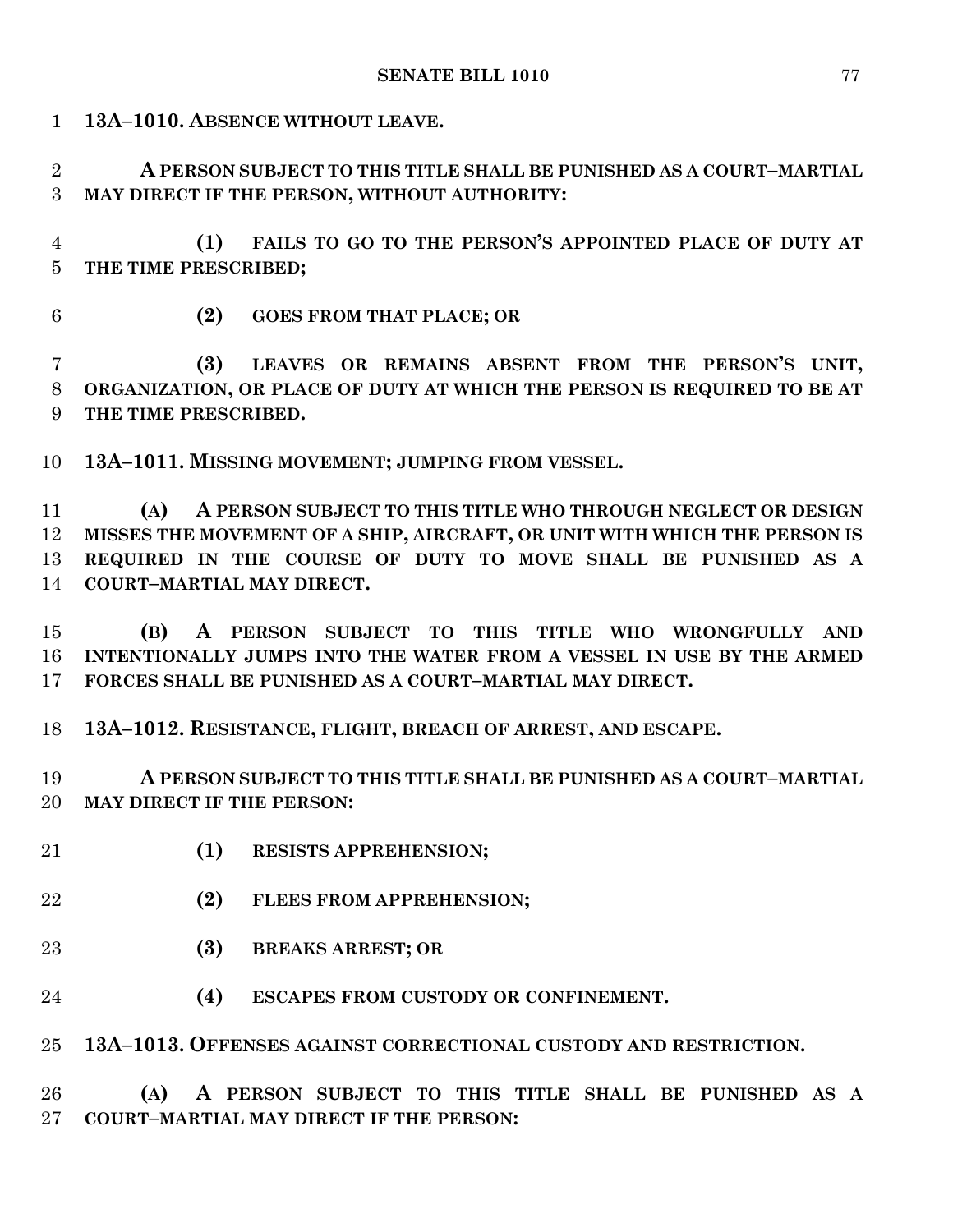**(1) IS PLACED IN CORRECTIONAL CUSTODY BY A PERSON AUTHORIZED TO DO SO;**

 **(2) WHILE IN CORRECTIONAL CUSTODY, IS UNDER PHYSICAL RESTRAINT; AND**

 **(3) ESCAPES FROM THE PHYSICAL RESTRAINT BEFORE BEING RELEASED FROM THE PHYSICAL RESTRAINT BY PROPER AUTHORITY.**

 **(B) A PERSON SUBJECT TO THIS TITLE SHALL BE PUNISHED AS A COURT–MARTIAL MAY DIRECT IF THE PERSON:**

 **(1) IS PLACED IN CORRECTIONAL CUSTODY BY A PERSON AUTHORIZED TO DO SO;**

 **(2) WHILE IN CORRECTIONAL CUSTODY, IS UNDER RESTRAINT OTHER THAN PHYSICAL RESTRAINT; AND** 

 **(3) GOES BEYOND THE LIMITS OF THE RESTRAINT BEFORE BEING RELEASED FROM THE CORRECTIONAL CUSTODY OR RELIEVED OF THE RESTRAINT BY PROPER AUTHORITY.**

 **(C) A PERSON SUBJECT TO THIS TITLE SHALL BE PUNISHED AS A COURT–MARTIAL MAY DIRECT IF THE PERSON:**

 **(1) IS ORDERED TO BE RESTRICTED TO CERTAIN LIMITS BY A PERSON AUTHORIZED TO DO SO; AND** 

 **(2) WITH KNOWLEDGE OF THE LIMITS OF THE RESTRICTION, GOES BEYOND THOSE LIMITS BEFORE BEING RELEASED BY PROPER AUTHORITY.**

**13A–1014. CONTEMPT TOWARD OFFICIALS.**

 **A COMMISSIONED OFFICER SHALL BE PUNISHED AS A COURT–MARTIAL MAY DIRECT IF THE OFFICER USES CONTEMPTUOUS WORDS AGAINST:**

- **(1) THE PRESIDENT;**
- **(2) THE VICE PRESIDENT**;
- **(3) CONGRESS;**
- 28 (4) THE **SECRETARY OF DEFENSE**;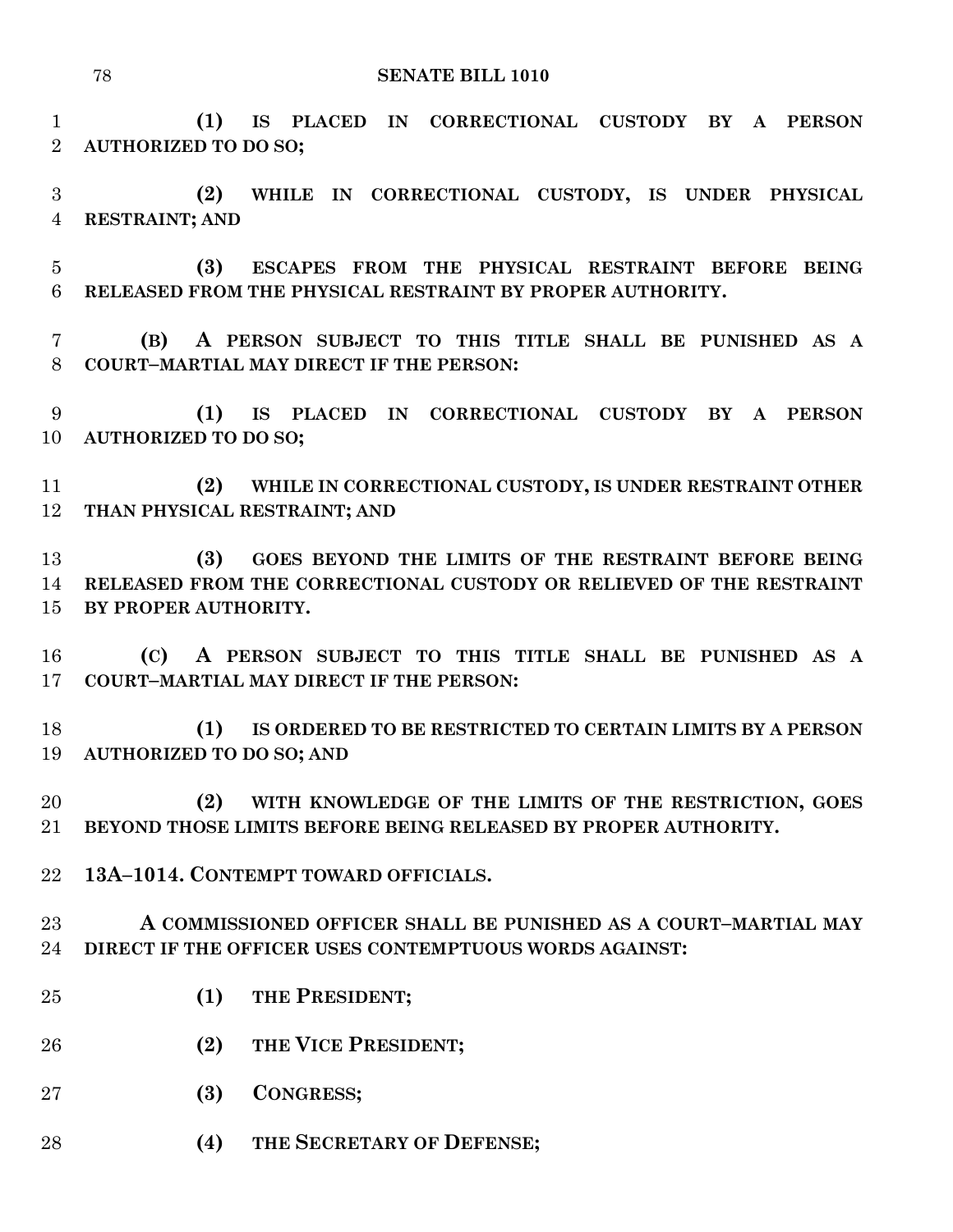**SENATE BILL 1010** 79

**(5) THE SECRETARY OF A MILITARY DEPARTMENT;**

**(6) THE SECRETARY OF HOMELAND SECURITY;**

- **(7) THE GOVERNOR; OR**
- **(8) THE GENERAL ASSEMBLY.**

 **13A–1015. DISRESPECT TOWARD SUPERIOR COMMISSIONED OFFICER; ASSAULT OF SUPERIOR COMMISSIONED OFFICER.**

 **(A) A PERSON SUBJECT TO THIS TITLE WHO BEHAVES WITH DISRESPECT TOWARD THAT PERSON'S SUPERIOR COMMISSIONED OFFICER SHALL BE PUNISHED AS A COURT–MARTIAL MAY DIRECT.**

 **(B) A PERSON SUBJECT TO THIS TITLE WHO STRIKES THAT PERSON'S SUPERIOR COMMISSIONED OFFICER OR DRAWS OR LIFTS UP ANY WEAPON OR OFFERS ANY VIOLENCE AGAINST THAT OFFICER WHILE THE OFFICER IS IN THE EXECUTION OF THE OFFICER'S OFFICE SHALL BE PUNISHED AS A COURT–MARTIAL MAY DIRECT.**

**13A–1016. WILLFULLY DISOBEYING SUPERIOR COMMISSIONED OFFICER.**

 **A PERSON SUBJECT TO THIS TITLE WHO WILLFULLY DISOBEYS A LAWFUL COMMAND OF THAT PERSON'S SUPERIOR COMMISSIONED OFFICER SHALL BE PUNISHED AS A COURT–MARTIAL MAY DIRECT.**

 **13A–1017. INSUBORDINATE CONDUCT TOWARD WARRANT OFFICER OR NONCOMMISSIONED OFFICER.**

 **ANY WARRANT OFFICER OR ENLISTED MEMBER SHALL BE PUNISHED AS A COURT–MARTIAL MAY DIRECT IF THE WARRANT OFFICER OR ENLISTED MEMBER:**

 **(1) STRIKES OR ASSAULTS A WARRANT OFFICER OR NONCOMMISSIONED OFFICER WHILE THAT OFFICER IS IN THE EXECUTION OF THE OFFICER'S OFFICE;**

 **(2) WILLFULLY DISOBEYS THE LAWFUL ORDER OF A WARRANT OFFICER OR NONCOMMISSIONED OFFICER; OR**

 **(3) TREATS WITH CONTEMPT OR IS DISRESPECTFUL IN LANGUAGE OR DEPORTMENT TOWARD A WARRANT OFFICER OR NONCOMMISSIONED OFFICER**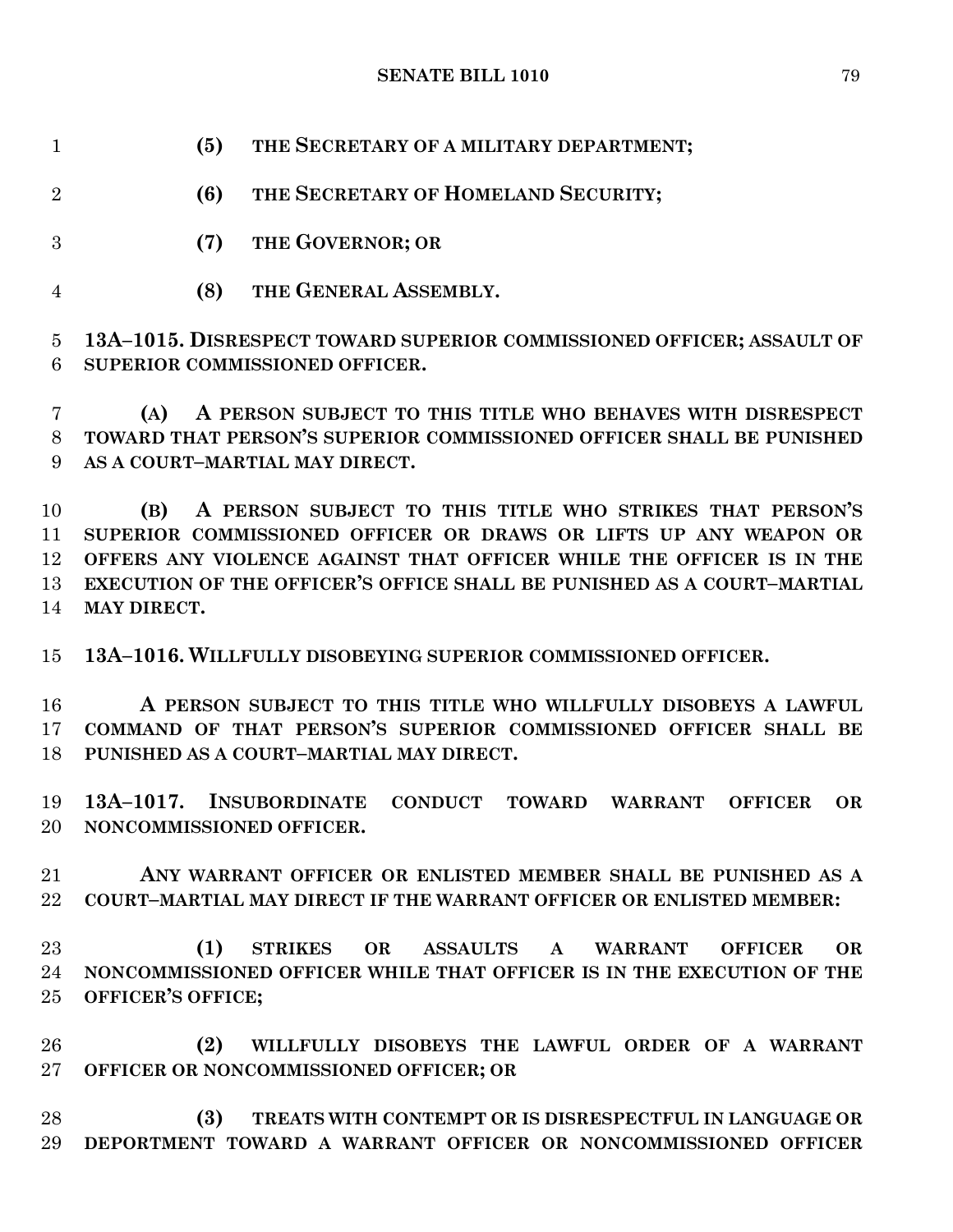**13A–1018. FAILURE TO OBEY ORDER OR REGULATION.**

 **A PERSON SUBJECT TO THIS TITLE SHALL BE PUNISHED AS A COURT–MARTIAL MAY DIRECT IF THE PERSON:**

 **(1) VIOLATES OR FAILS TO OBEY A LAWFUL GENERAL ORDER OR REGULATION;**

 **(2) HAVING KNOWLEDGE OF ANY OTHER LAWFUL ORDER ISSUED BY A MEMBER OF THE STATE MILITARY FORCES, WHICH IT IS THE PERSON'S DUTY TO OBEY, FAILS TO OBEY THE ORDER; OR**

**(3) IS DERELICT IN THE PERFORMANCE OF THE PERSON'S DUTIES.**

**13A–1019. CRUELTY AND MALTREATMENT.**

 **A PERSON SUBJECT TO THIS TITLE WHO IS GUILTY OF CRUELTY TOWARD, OR OPPRESSION OR MALTREATMENT OF, ANY PERSON SUBJECT TO THE PERSON'S ORDERS SHALL BE PUNISHED AS A COURT–MARTIAL MAY DIRECT.**

 **13A–1020. PROHIBITED ACTIVITIES WITH MILITARY RECRUIT OR TRAINEE BY PERSON IN POSITION OF SPECIAL TRUST.**

 **(A) (1) IN THIS SECTION THE FOLLOWING WORDS HAVE THE MEANINGS INDICATED.**

 **(2) "APPLICANT FOR MILITARY SERVICE" MEANS A PERSON WHO, UNDER REGULATIONS PRESCRIBED BY THE SECRETARY CONCERNED, IS AN APPLICANT FOR ORIGINAL ENLISTMENT OR APPOINTMENT IN THE ARMED FORCES.**

 **(3) "MILITARY RECRUITER" MEANS A PERSON WHO, UNDER REGULATIONS PRESCRIBED BY THE SECRETARY CONCERNED, HAS THE PRIMARY DUTY TO RECRUIT PERSONS FOR MILITARY SERVICE.**

 **(4) "PROHIBITED SEXUAL ACTIVITY" MEANS, AS SPECIFIED IN REGULATIONS PRESCRIBED BY THE SECRETARY CONCERNED, INAPPROPRIATE PHYSICAL INTIMACY UNDER CIRCUMSTANCES DESCRIBED IN SUCH REGULATIONS.**

 **(5) "SPECIALLY PROTECTED JUNIOR MEMBER OF THE ARMED FORCES" MEANS:**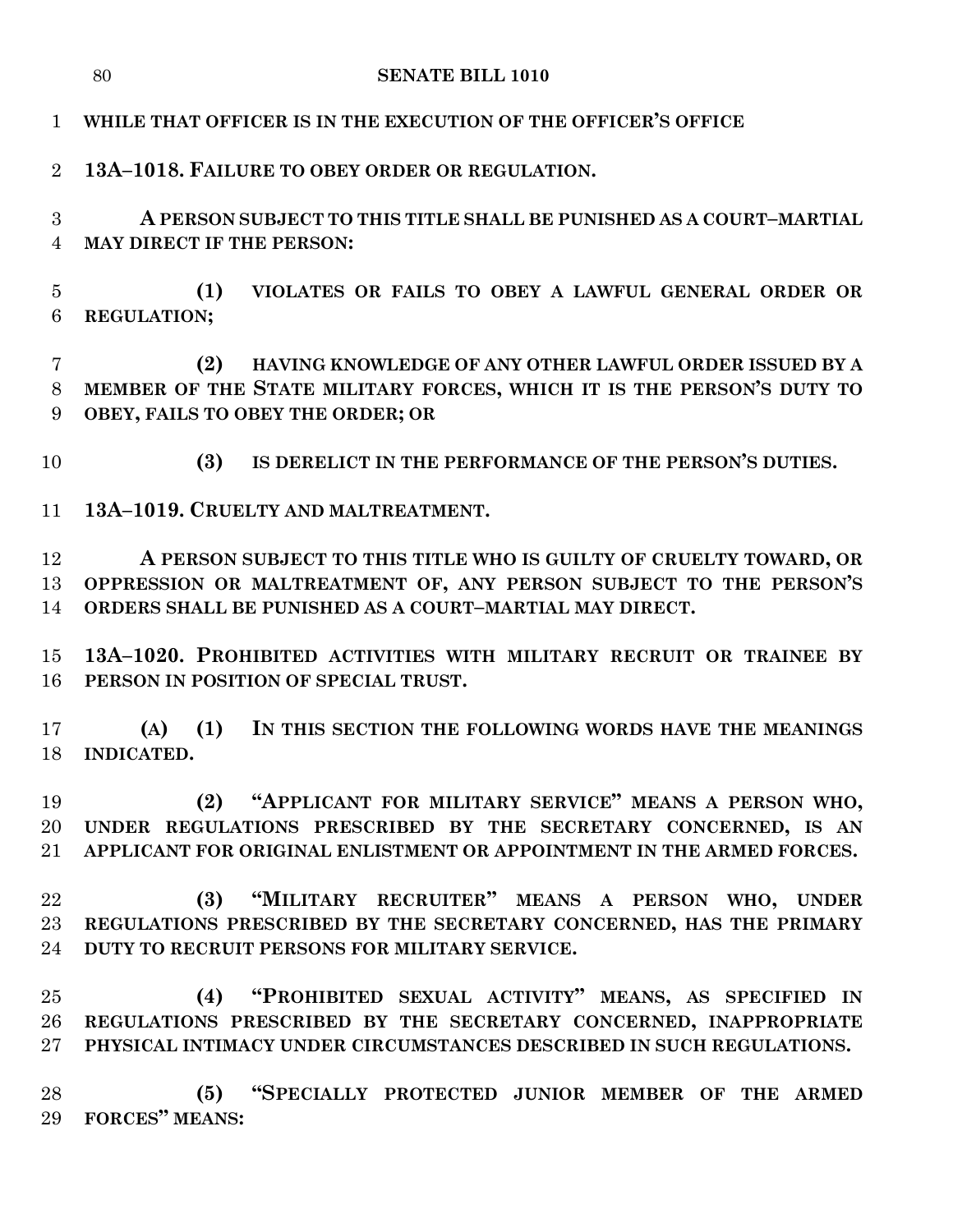**(I) A MEMBER OF THE ARMED FORCES WHO IS ASSIGNED TO, OR IS AWAITING ASSIGNMENT TO, BASIC TRAINING OR OTHER INITIAL ACTIVE DUTY FOR TRAINING, INCLUDING A MEMBER WHO IS ENLISTED UNDER A DELAYED ENTRY PROGRAM;**

 **(II) A MEMBER OF THE ARMED FORCES WHO IS A CADET, AN OFFICER CANDIDATE, OR A STUDENT IN ANY OTHER OFFICER QUALIFICATION PROGRAM; OR** 

 **(III) A MEMBER OF THE ARMED FORCES IN ANY PROGRAM THAT, BY REGULATION PRESCRIBED BY THE SECRETARY CONCERNED, IS IDENTIFIED AS A TRAINING PROGRAM FOR INITIAL CAREER QUALIFICATION.**

 **(6) "TRAINING LEADERSHIP POSITION" MEANS, WITH RESPECT TO A SPECIALLY PROTECTED JUNIOR MEMBER OF THE ARMED FORCES:**

 **(I) A DRILL INSTRUCTOR POSITION OR OTHER LEADERSHIP POSITION IN A BASIC TRAINING PROGRAM, AN OFFICER CANDIDATE SCHOOL, A RESERVE OFFICERS' TRAINING CORPS UNIT, A TRAINING PROGRAM FOR ENTRY INTO THE ARMED FORCES, OR ANY PROGRAM THAT, BY REGULATION PRESCRIBED BY THE SECRETARY CONCERNED, IS IDENTIFIED AS A TRAINING PROGRAM FOR INITIAL CAREER QUALIFICATION; OR**

 **(II) FACULTY AND STAFF OF THE UNITED STATES MILITARY**  20 ACADEMY, THE UNITED STATES NAVAL ACADEMY, THE UNITED STATES AIR FORCE **ACADEMY, OR THE UNITED STATES COAST GUARD ACADEMY.**

 **(B) A PERSON SUBJECT TO THIS TITLE SHALL BE PUNISHED AS A COURT–MARTIAL MAY DIRECT IF THE PERSON:**

**(1) IS AN OFFICER OR A NONCOMMISSIONED OFFICER;**

 **(2) IS IN A TRAINING LEADERSHIP POSITION WITH RESPECT TO A SPECIALLY PROTECTED JUNIOR MEMBER OF THE ARMED FORCES; AND** 

 **(3) ENGAGES IN PROHIBITED SEXUAL ACTIVITY WITH SUCH SPECIALLY PROTECTED JUNIOR MEMBER OF THE ARMED FORCES.**

 **(C) ANY PERSON SUBJECT TO THIS TITLE SHALL BE PUNISHED AS A COURT–MARTIAL MAY DIRECT IF THE PERSON:**

 **(1) IS A MILITARY RECRUITER AND ENGAGES IN PROHIBITED SEXUAL ACTIVITY WITH AN APPLICANT FOR MILITARY SERVICE; OR**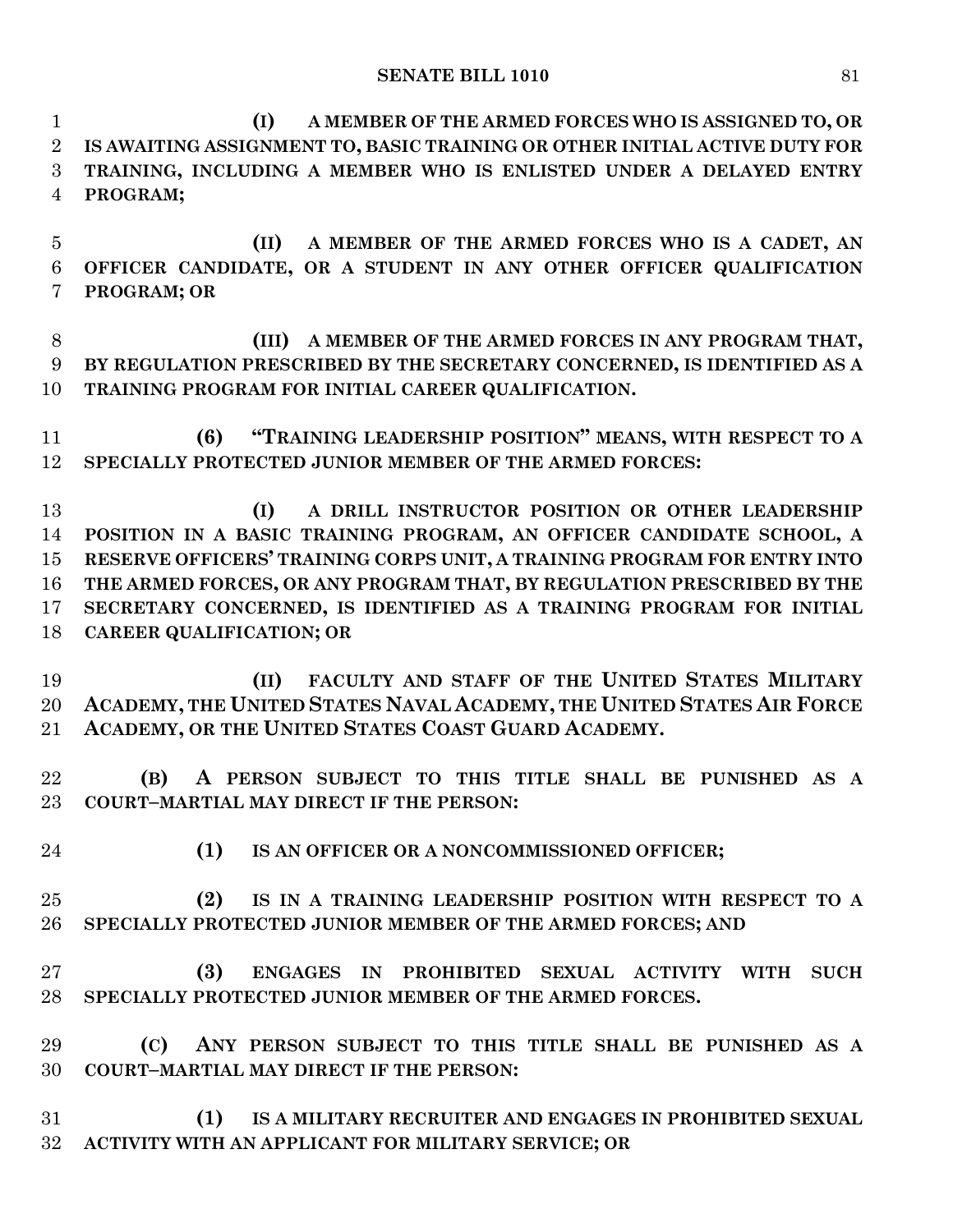**SENATE BILL 1010**

 **(2) IS A MILITARY RECRUITER AND ENGAGES IN PROHIBITED SEXUAL ACTIVITY WITH A SPECIALLY PROTECTED JUNIOR MEMBER OF THE ARMED FORCES WHO IS ENLISTED UNDER A DELAYED ENTRY PROGRAM.**

 **(D) CONSENT IS NOT A DEFENSE FOR ANY CONDUCT AT ISSUE IN A PROSECUTION UNDER THIS SECTION.**

**13A–1021. MUTINY OR SEDITION.**

 **(A) (1) A PERSON SUBJECT TO THIS TITLE IS GUILTY OF MUTINY IF THE PERSON, WITH INTENT TO USURP OR OVERRIDE LAWFUL MILITARY AUTHORITY, REFUSES, IN CONCERT WITH ANOTHER PERSON, TO OBEY ORDERS OR OTHERWISE DO THE PERSON'S DUTY OR CREATES ANY VIOLENCE OR DISTURBANCE.**

 **(2) A PERSON SUBJECT TO THIS TITLE IS GUILTY OF SEDITION IF THE PERSON, WITH INTENT TO CAUSE THE OVERTHROW OR DESTRUCTION OF LAWFUL CIVIL AUTHORITY, CREATES, IN CONCERT WITH ANOTHER PERSON, REVOLT, VIOLENCE, OR OTHER DISTURBANCE AGAINST THAT AUTHORITY.**

 **(3) A PERSON SUBJECT TO THIS TITLE IS GUILTY OF FAILURE TO SUPPRESS OR REPORT A MUTINY OR SEDITION IF THE PERSON FAILS TO DO THE PERSON'S UTMOST TO PREVENT AND SUPPRESS A MUTINY OR SEDITION BEING COMMITTED IN THE PERSON'S PRESENCE, OR FAILS TO TAKE ALL REASONABLE MEANS TO INFORM THE PERSON'S SUPERIOR COMMISSIONED OFFICER OR COMMANDING OFFICER OF A MUTINY OR SEDITION WHICH THE PERSON KNOWS OR HAS REASON TO BELIEVE IS TAKING PLACE.**

 **(B) A PERSON WHO IS FOUND GUILTY OF ATTEMPTED MUTINY, MUTINY, SEDITION, OR FAILURE TO SUPPRESS OR REPORT A MUTINY OR SEDITION SHALL BE PUNISHED AS A COURT–MARTIAL MAY DIRECT.**

**13A–1022. OFFENSES BY SENTINEL OR LOOKOUT.**

 **(A) A SENTINEL OR LOOKOUT WHO IS DRUNK ON POST, WHO SLEEPS ON POST, OR WHO LEAVES POST BEFORE BEING REGULARLY RELIEVED, SHALL BE PUNISHED BY SUCH PUNISHMENT AS A COURT–MARTIAL MAY DIRECT.**

 **(B) A SENTINEL OR LOOKOUT WHO LOITERS OR WRONGFULLY SITS DOWN ON POST SHALL BE PUNISHED AS A COURT–MARTIAL MAY DIRECT.**

**13A–1023. DISRESPECT TOWARD SENTINEL OR LOOKOUT.**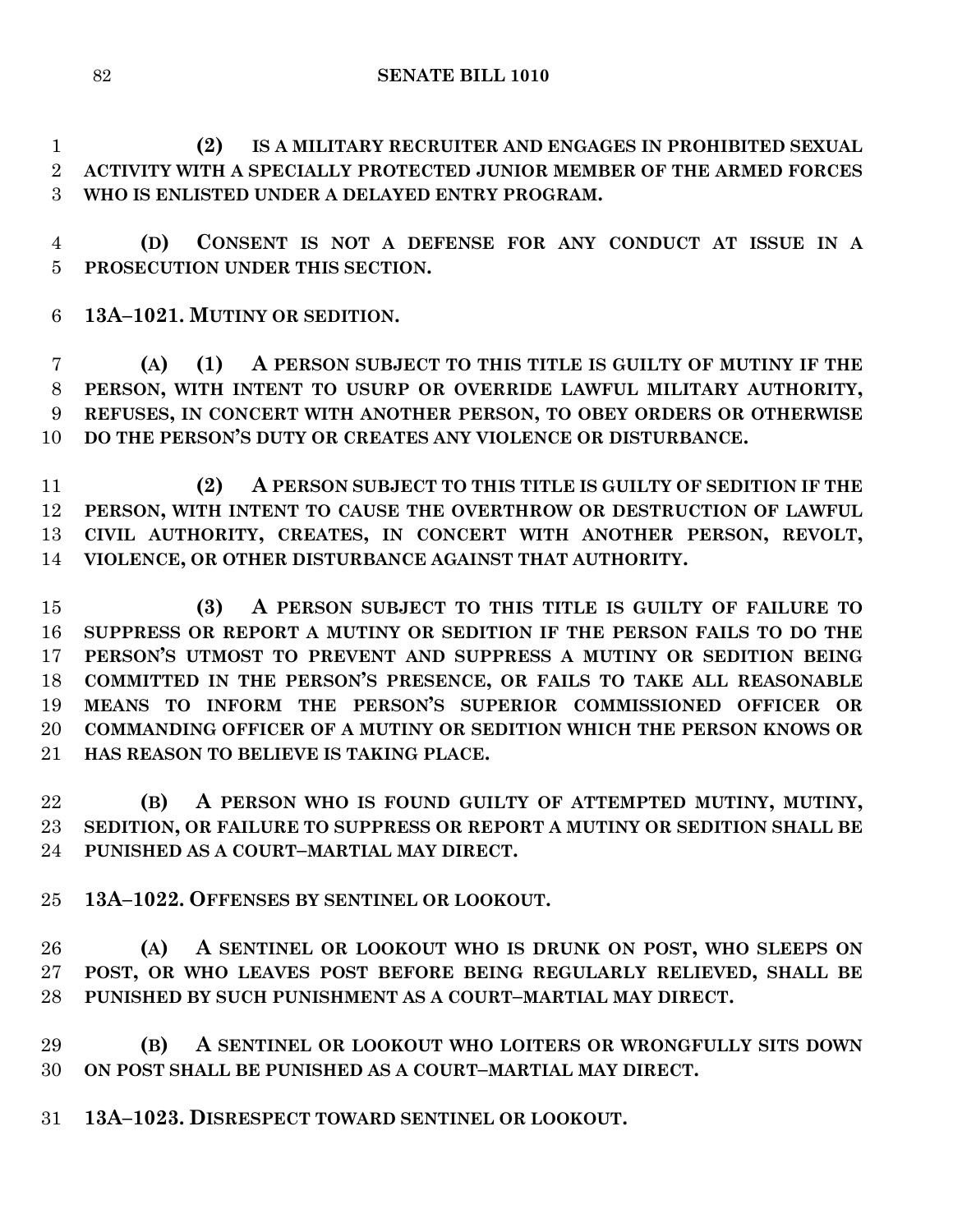**(A) A PERSON SUBJECT TO THIS TITLE WHO, KNOWING THAT ANOTHER PERSON IS A SENTINEL OR LOOKOUT, USES WRONGFUL AND DISRESPECTFUL LANGUAGE THAT IS DIRECTED TOWARD AND WITHIN THE HEARING OF THE SENTINEL OR LOOKOUT, WHO IS IN THE EXECUTION OF DUTIES AS A SENTINEL OR LOOKOUT, SHALL BE PUNISHED AS A COURT–MARTIAL MAY DIRECT.**

 **(B) A PERSON SUBJECT TO THIS TITLE WHO, KNOWING THAT ANOTHER PERSON IS A SENTINEL OR LOOKOUT, BEHAVES IN A WRONGFUL AND DISRESPECTFUL MANNER THAT IS DIRECTED TOWARD AND WITHIN THE SIGHT OF THE SENTINEL OR LOOKOUT, WHO IS IN THE EXECUTION OF DUTIES AS A SENTINEL OR LOOKOUT, SHALL BE PUNISHED AS A COURT–MARTIAL MAY DIRECT.**

**13A–1024. UNLAWFUL DETENTION.**

 **A PERSON SUBJECT TO THIS TITLE WHO, EXCEPT AS PROVIDED BY LAW OR REGULATION, APPREHENDS, ARRESTS, OR CONFINES ANOTHER PERSON SHALL BE PUNISHED AS A COURT–MARTIAL MAY DIRECT.**

**13A–1025. PUBLIC RECORDS OFFENSES.**

 **A PERSON SUBJECT TO THIS TITLE SHALL BE PUNISHED AS A COURT–MARTIAL MAY DIRECT IF THE PERSON WILLFULLY AND UNLAWFULLY:**

 **(1) ALTERS, CONCEALS, REMOVES, MUTILATES, OBLITERATES, OR DESTROYS A PUBLIC RECORD; OR** 

 **(2) TAKES A PUBLIC RECORD WITH THE INTENT TO ALTER, CONCEAL, REMOVE, MUTILATE, OBLITERATE, OR DESTROY THE PUBLIC RECORD.**

**13A–1026. FRAUDULENT ENLISTMENT, APPOINTMENT, OR SEPARATION.**

 **A PERSON SHALL BE PUNISHED AS A COURT–MARTIAL MAY DIRECT IF THE PERSON:**

 **(1) PROCURES THE PERSON'S OWN ENLISTMENT OR APPOINTMENT IN THE ARMED FORCES BY KNOWING FALSE REPRESENTATION OR DELIBERATE CONCEALMENT AS TO THE PERSON'S QUALIFICATIONS FOR THAT ENLISTMENT OR APPOINTMENT AND RECEIVES PAY OR ALLOWANCES THEREUNDER; OR** 

 **(2) PROCURES THE PERSON'S OWN SEPARATION FROM THE ARMED FORCES BY KNOWING FALSE REPRESENTATION OR DELIBERATE CONCEALMENT AS TO THE PERSON'S ELIGIBILITY FOR THAT SEPARATION.**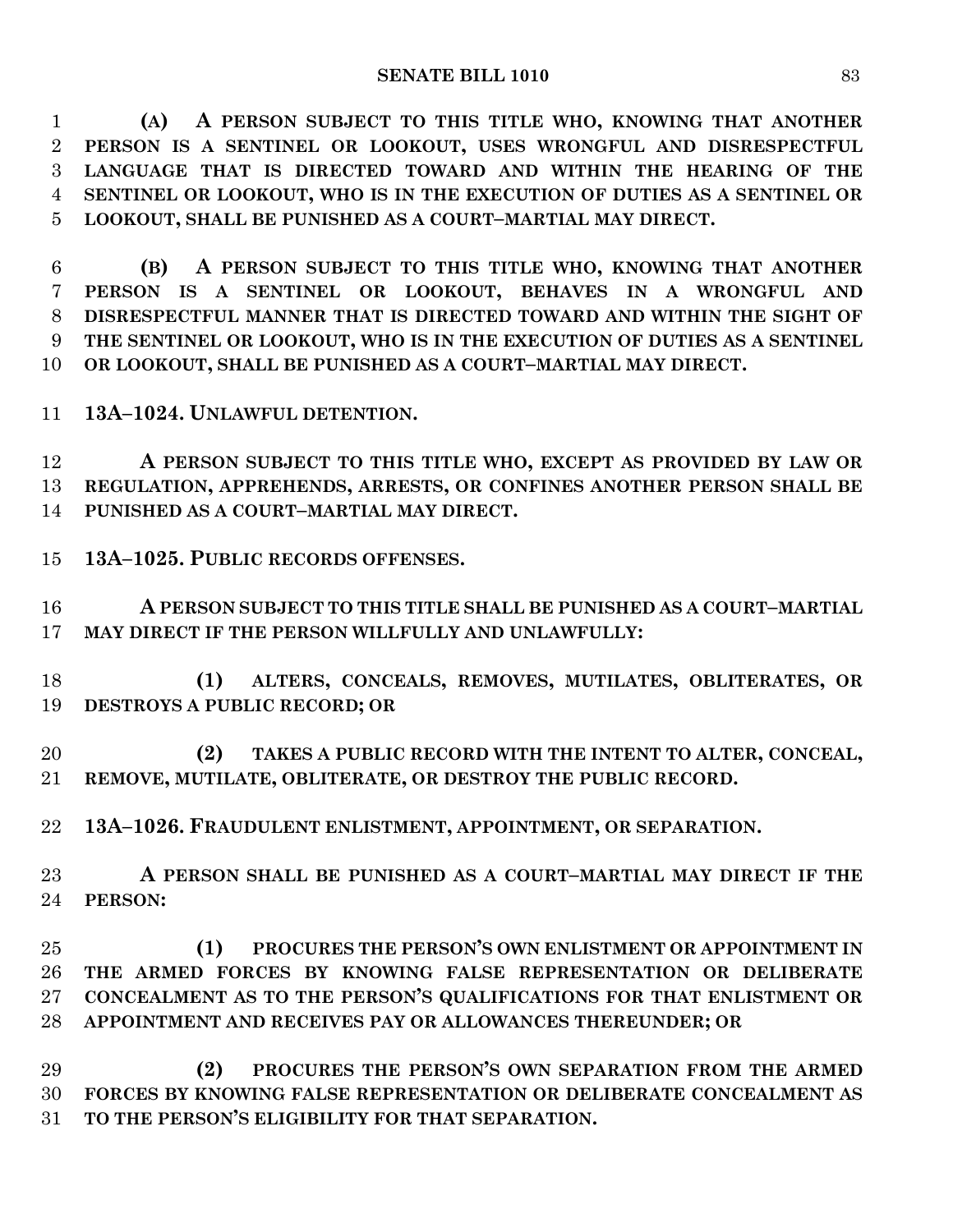**13A–1027. UNLAWFUL ENLISTMENT, APPOINTMENT, OR SEPARATION.**

 **A PERSON SUBJECT TO THIS TITLE WHO EFFECTS AN ENLISTMENT OR APPOINTMENT IN OR A SEPARATION FROM THE ARMED FORCES OF ANY PERSON WHO IS KNOWN TO THE PERSON TO BE INELIGIBLE FOR THAT ENLISTMENT, APPOINTMENT, OR SEPARATION BECAUSE IT IS PROHIBITED BY LAW, REGULATION, OR ORDER SHALL BE PUNISHED AS A COURT–MARTIAL MAY DIRECT.**

**13A–1028. FORGERY.**

 **A PERSON SUBJECT TO THIS TITLE IS GUILTY OF FORGERY AND SHALL BE PUNISHED AS A COURT–MARTIAL MAY DIRECT IF THE PERSON, WITH INTENT TO DEFRAUD:**

 **(1) FALSELY MAKES OR ALTERS A SIGNATURE TO, OR ANY PART OF, A WRITING WHICH WOULD, IF GENUINE, APPARENTLY IMPOSE A LEGAL LIABILITY ON ANOTHER OR CHANGE THE PERSON'S LEGAL RIGHT OR LIABILITY TO THE PERSON'S PREJUDICE; OR** 

 **(2) UTTERS, OFFERS, ISSUES, OR TRANSFERS SUCH A WRITING, KNOWN BY THE PERSON TO BE SO MADE OR ALTERED.**

**13A–1029. FALSE OR UNAUTHORIZED PASS OFFENSES.**

 **(A) A PERSON SUBJECT TO THIS TITLE WHO, WRONGFULLY AND FALSELY, MAKES, ALTERS, COUNTERFEITS, OR TAMPERS WITH A MILITARY OR OFFICIAL PASS, PERMIT, DISCHARGE CERTIFICATE, OR IDENTIFICATION CARD SHALL BE PUNISHED AS A COURT–MARTIAL MAY DIRECT.**

 **(B) A PERSON SUBJECT TO THIS TITLE WHO WRONGFULLY SELLS, GIVES, LENDS, OR DISPOSES OF A FALSE OR UNAUTHORIZED MILITARY OR OFFICIAL PASS, PERMIT, DISCHARGE CERTIFICATE, OR IDENTIFICATION CARD, KNOWING THAT THE PASS, PERMIT, DISCHARGE CERTIFICATE, OR IDENTIFICATION CARD IS FALSE OR UNAUTHORIZED, SHALL BE PUNISHED AS A COURT–MARTIAL MAY DIRECT.**

 **(C) A PERSON SUBJECT TO THIS TITLE WHO WRONGFULLY USES OR POSSESSES A FALSE OR UNAUTHORIZED MILITARY OR OFFICIAL PASS, PERMIT, DISCHARGE CERTIFICATE, OR IDENTIFICATION CARD, KNOWING THAT THE PASS, PERMIT, DISCHARGE CERTIFICATE, OR IDENTIFICATION CARD IS FALSE OR UNAUTHORIZED, SHALL BE PUNISHED AS A COURT–MARTIAL MAY DIRECT.**

 **13A–1030. IMPERSONATION OF OFFICER, NONCOMMISSIONED, OR AGENT OR OFFICIAL.**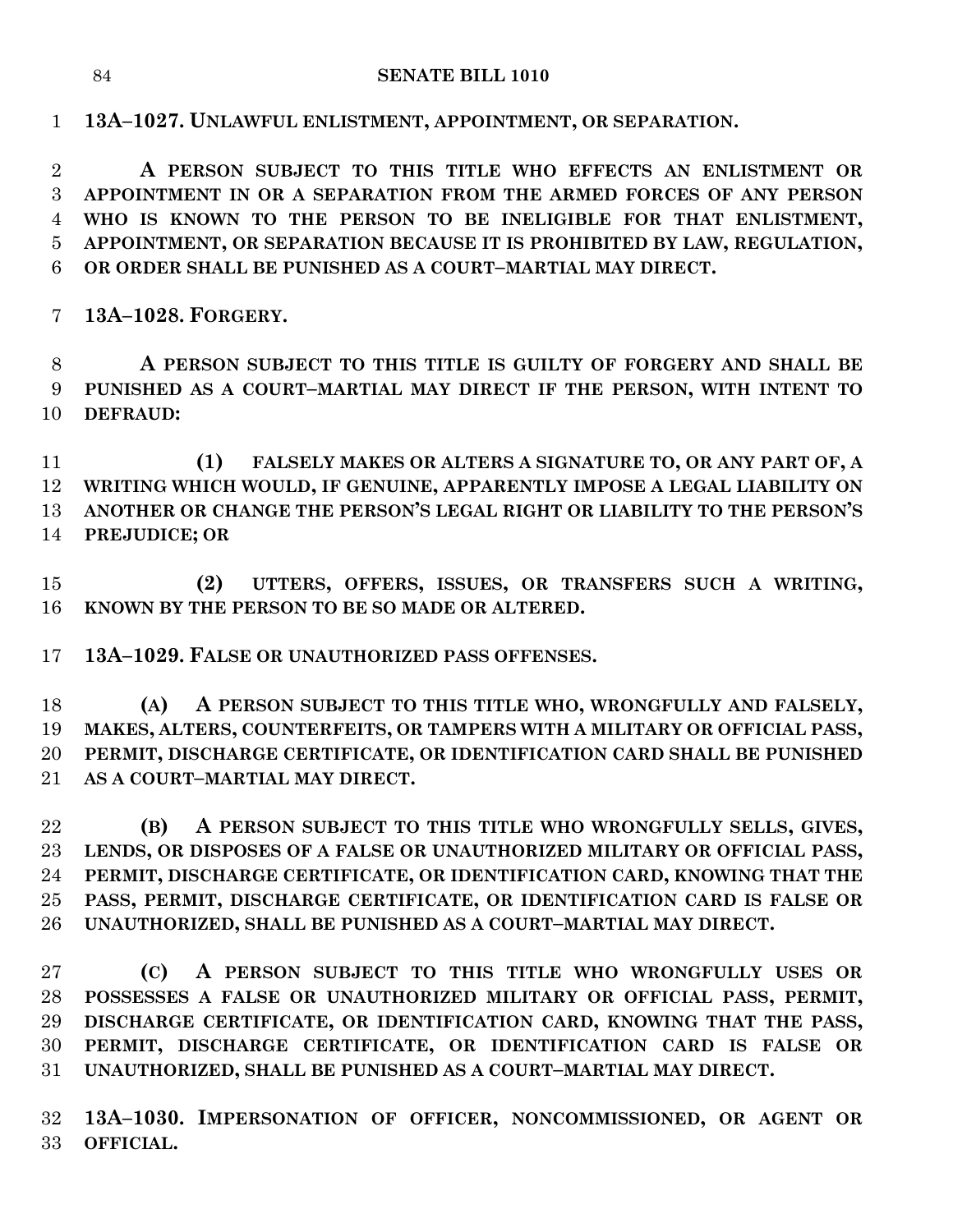**(A) A PERSON SUBJECT TO THIS TITLE SHALL BE PUNISHED AS A COURT–MARTIAL MAY DIRECT IF THE PERSON WRONGFULLY AND WILLFULLY, IMPERSONATES:**

**(1) AN OFFICER OR A NONCOMMISSIONED OFFICER;**

 **(2) AN AGENT OF SUPERIOR AUTHORITY OF ONE OF THE ARMED FORCES; OR** 

**(3) AN OFFICIAL OF A GOVERNMENT.**

 **(B) A PERSON SUBJECT TO THIS TITLE WHO, WRONGFULLY, WILLFULLY, AND WITH INTENT TO DEFRAUD, IMPERSONATES A PERSON REFERRED TO IN SUBSECTION (A)(1), (2), OR (3) OF THIS SECTION SHALL BE PUNISHED AS A COURT–MARTIAL MAY DIRECT.**

 **(C) A PERSON SUBJECT TO THIS TITLE WHO, WRONGFULLY, WILLFULLY, AND WITHOUT INTENT TO DEFRAUD, IMPERSONATES AN OFFICIAL OF A GOVERNMENT BY COMMITTING AN ACT THAT EXERCISES OR ASSERTS THE AUTHORITY OF THE OFFICE THAT THE PERSON CLAIMS TO HAVE SHALL BE PUNISHED AS A COURT–MARTIAL MAY DIRECT.**

 **13A–1031. WEARING UNAUTHORIZED INSIGNIA, DECORATION, BADGE, RIBBON, DEVICE, OR LAPEL BUTTON.**

 **A PERSON SUBJECT TO THIS TITLE SHALL BE PUNISHED AS A COURT–MARTIAL MAY DIRECT IF THE PERSON:**

 **(1) IS NOT AUTHORIZED TO WEAR AN INSIGNIA, DECORATION, BADGE, RIBBON, DEVICE, OR LAPEL BUTTON; AND** 

 **(2) WRONGFULLY WEARS SUCH INSIGNIA, DECORATION, BADGE, RIBBON, DEVICE, OR LAPEL BUTTON UPON THE PERSON'S UNIFORM OR CIVILIAN CLOTHING.**

**13A–1032. FALSE OFFICIAL STATEMENTS; FALSE SWEARING.**

 **(A) A PERSON SUBJECT TO THIS TITLE SHALL BE PUNISHED AS A COURT–MARTIAL MAY DIRECT IF THE PERSON, WITH INTENT TO DECEIVE:**

 **(1) SIGNS A FALSE RECORD, RETURN, REGULATION, ORDER, OR OTHER OFFICIAL DOCUMENT, KNOWING IT TO BE FALSE; OR**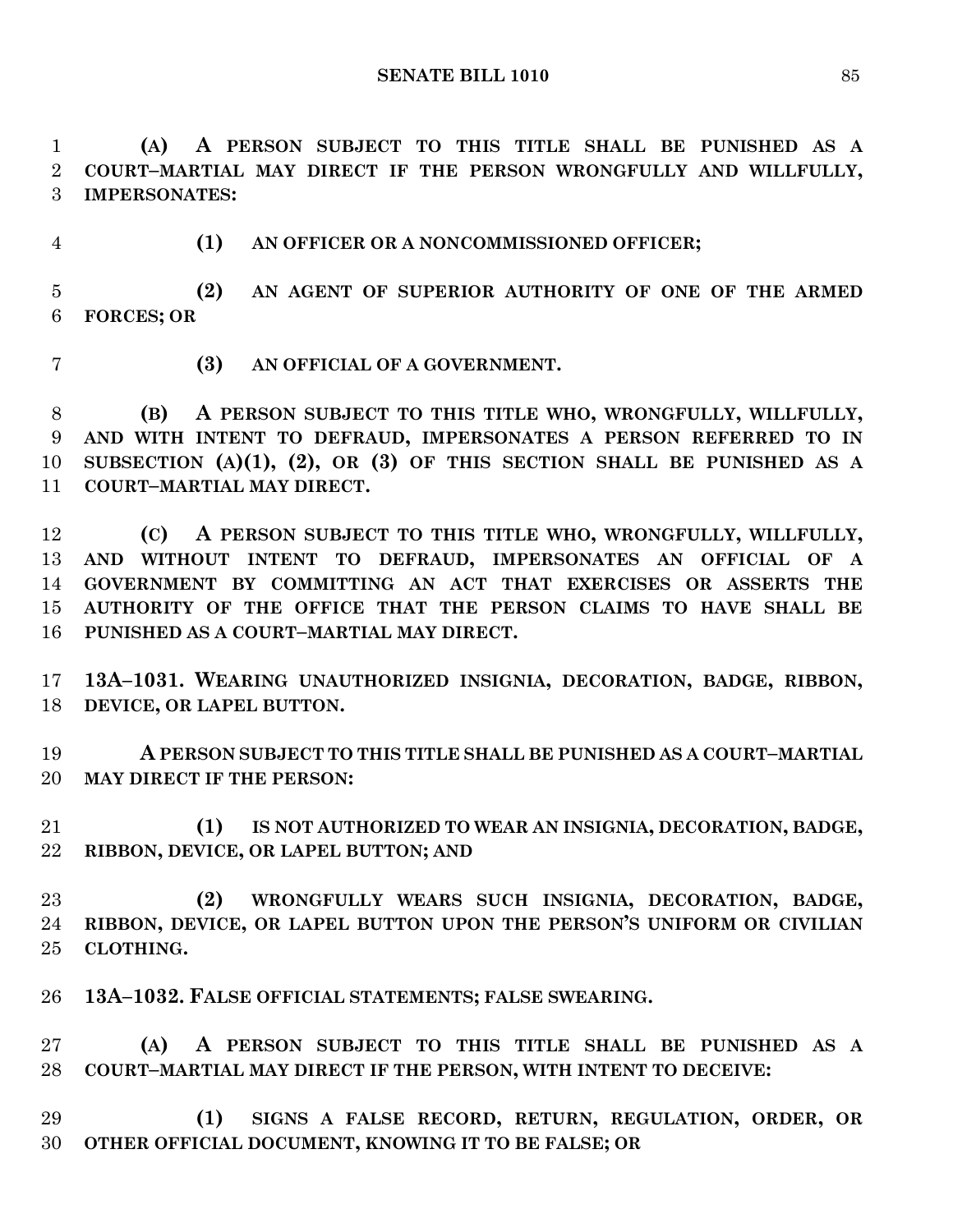**SENATE BILL 1010**

 **(2) MAKES ANY OTHER FALSE OFFICIAL STATEMENT KNOWING IT TO BE FALSE.**

 **(B) A PERSON SUBJECT TO THIS TITLE SHALL BE PUNISHED AS A COURT–MARTIAL MAY DIRECT IF THE PERSON:**

**(1) TAKES AN OATH THAT:**

 **(I) IS ADMINISTERED IN A MATTER IN WHICH SUCH OATH IS REQUIRED OR AUTHORIZED BY LAW; AND** 

 **(II) IS ADMINISTERED BY A PERSON WITH AUTHORITY TO DO SO; AND** 

 **(2) ON SUCH OATH, MAKES OR SUBSCRIBES TO A STATEMENT THAT IS FALSE AND AT THE TIME OF TAKING THE OATH, THE PERSON DOES NOT BELIEVE THE STATEMENT TO BE TRUE.**

**13A–1033. PAROLE VIOLATION.**

 **A PERSON SUBJECT TO THIS TITLE SHALL BE PUNISHED AS A COURT–MARTIAL MAY DIRECT IF THE PERSON:**

 **(1) HAVING BEEN A PRISONER AS THE RESULT OF A COURT–MARTIAL CONVICTION OR OTHER CRIMINAL PROCEEDING, IS ON PAROLE WITH CONDITIONS; AND** 

**(2) VIOLATES THE CONDITIONS OF PAROLE.**

 **13A–1034. MILITARY PROPERTY–LOSS, DAMAGE, DESTRUCTION, OR WRONGFUL DISPOSITION.**

 **A PERSON SUBJECT TO THIS TITLE SHALL BE PUNISHED AS A COURT–MARTIAL MAY DIRECT IF THE PERSON, WITHOUT PROPER AUTHORITY, SELLS OR OTHERWISE DISPOSES OF, WILLFULLY OR THROUGH NEGLECT DAMAGES, DESTROYS, OR LOSES, OR WILLFULLY OR THROUGH NEGLECT SUFFERS TO BE LOST, DAMAGED, DESTROYED, SOLD, OR WRONGFULLY DISPOSED OF ANY MILITARY PROPERTY OF THE UNITED STATES OR OF ANY STATE.**

**13A–1035. CAPTURED OR ABANDONED PROPERTY.**

**(A) A PERSON SUBJECT TO THIS TITLE SHALL SECURE ALL PUBLIC**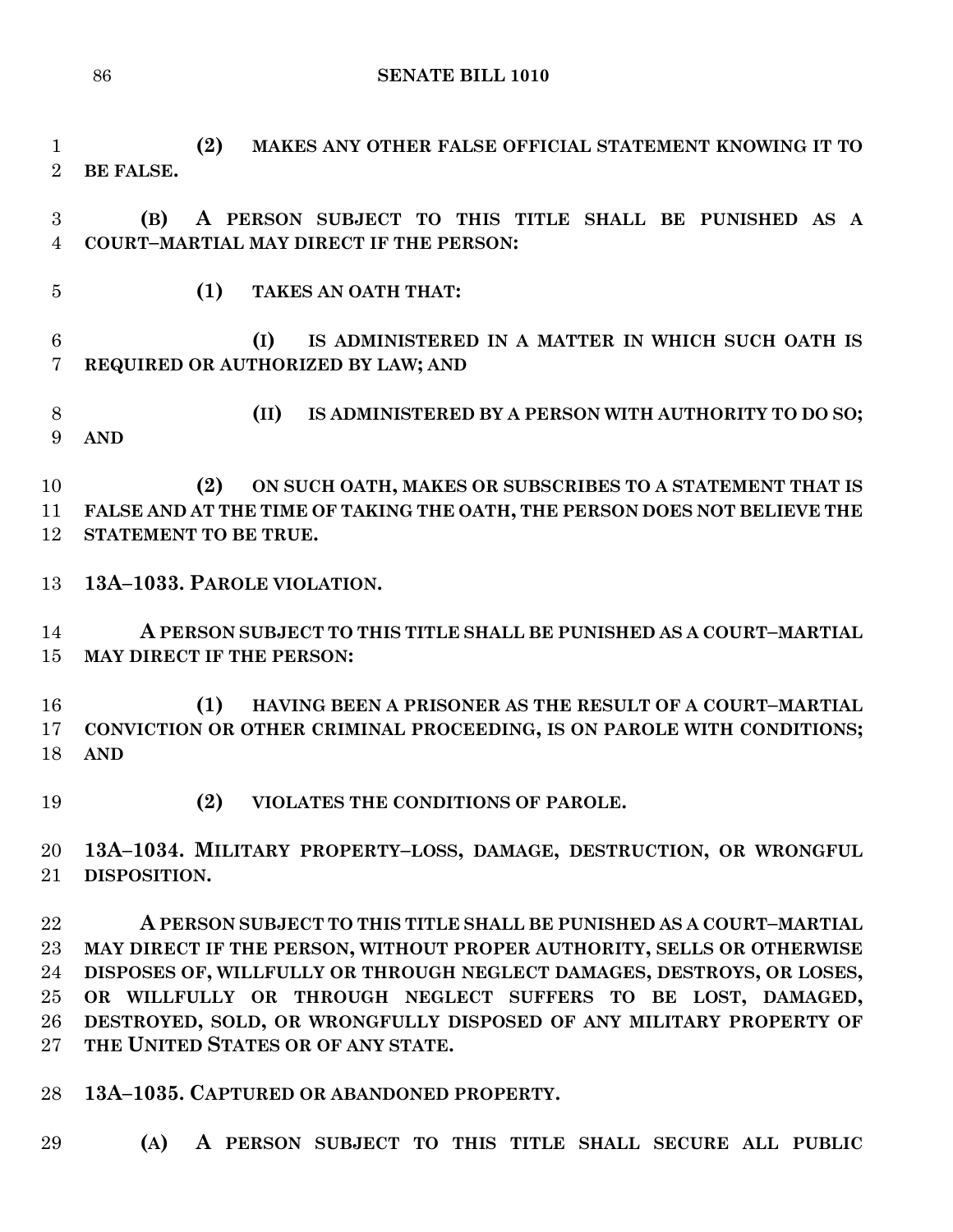## **SENATE BILL 1010** 87

 **PROPERTY TAKEN FROM THE ENEMY FOR THE SERVICE OF THE UNITED STATES, AND SHALL GIVE NOTICE AND TURN OVER TO THE PROPER AUTHORITY WITHOUT DELAY ALL CAPTURED OR ABANDONED PROPERTY IN THE PERSON'S POSSESSION, CUSTODY, OR CONTROL.**

 **(B) A PERSON SUBJECT TO THIS TITLE SHALL BE PUNISHED AS A COURT–MARTIAL MAY DIRECT IF THE PERSON:**

 **(1) FAILS TO CARRY OUT THE DUTIES PRESCRIBED IN SUBSECTION (A) OF THIS SECTION;**

 **(2) BUYS, SELLS, TRADES, OR IN ANY WAY DEALS IN OR DISPOSES OF CAPTURED OR ABANDONED PROPERTY, WHEREBY THE PERSON RECEIVES OR EXPECTS ANY PROFIT, BENEFIT, OR ADVANTAGE TO THE PERSON OR ANOTHER DIRECTLY OR INDIRECTLY CONNECTED WITH THE PERSON; OR** 

**(3) ENGAGES IN LOOTING OR PILLAGING.**

 **13A–1036. PROPERTY OTHER THAN MILITARY PROPERTY–WASTE, SPOILAGE, OR DESTRUCTION.**

 **A PERSON SUBJECT TO THIS TITLE WHO WILLFULLY OR RECKLESSLY WASTES, SPOILS, OR OTHERWISE WILLFULLY AND WRONGFULLY DESTROYS OR DAMAGES ANY PROPERTY OTHER THAN MILITARY PROPERTY OF THE UNITED STATES OR OF ANY STATE SHALL BE PUNISHED AS A COURT–MARTIAL MAY DIRECT.**

**13A–1037. MAIL MATTER: WRONGFUL TAKING, OPENING, ETC.**

 **A PERSON SUBJECT TO THIS TITLE SHALL BE PUNISHED AS A COURT–MARTIAL MAY DIRECT IF THE PERSON:**

 **(1) WITH THE INTENT TO OBSTRUCT THE CORRESPONDENCE OF, OR TO PRY INTO THE BUSINESS OR SECRETS OF, ANY PERSON OR ORGANIZATION, WRONGFULLY TAKES MAIL MATTER BEFORE THE MAIL MATTER IS DELIVERED TO OR RECEIVED BY THE ADDRESSEE; OR** 

 **(2) WRONGFULLY OPENS, SECRETES, DESTROYS, OR STEALS MAIL MATTER BEFORE THE MAIL MATTER IS DELIVERED TO OR RECEIVED BY THE ADDRESSEE.**

- **13A–1038. IMPROPER HAZARDING OF VESSEL.**
- **(A) A PERSON SUBJECT TO THIS TITLE WHO, WILLFULLY AND WRONGFULLY,**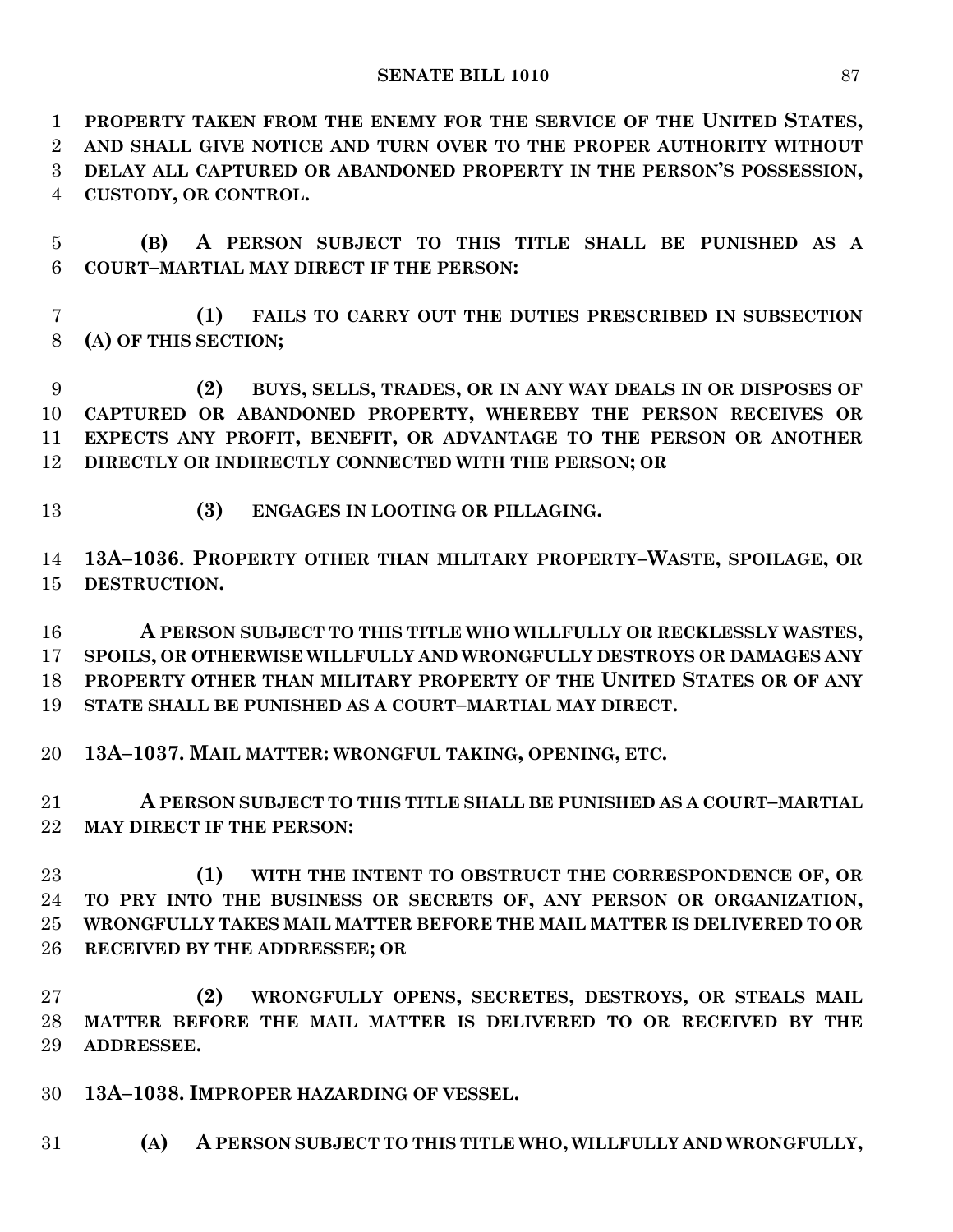**HAZARDS OR SUFFERS TO BE HAZARDED ANY VESSEL OR AIRCRAFT OF THE ARMED FORCES SHALL BE PUNISHED AS A COURT–MARTIAL MAY DIRECT. (B) A PERSON SUBJECT TO THIS TITLE WHO NEGLIGENTLY HAZARDS OR SUFFERS TO BE HAZARDED ANY VESSEL OR AIRCRAFT OF THE ARMED FORCES SHALL BE PUNISHED AS A COURT–MARTIAL MAY DIRECT. 13A–1039. LEAVING SCENE OF VEHICLE ACCIDENT. (A) A PERSON SUBJECT TO THIS TITLE SHALL BE PUNISHED AS A COURT–MARTIAL MAY DIRECT IF THE PERSON: (1) IS THE DRIVER OF A VEHICLE THAT IS INVOLVED IN AN ACCIDENT THAT RESULTS IN PERSONAL INJURY OR PROPERTY DAMAGE; AND (2) WRONGFULLY LEAVES THE SCENE OF THE ACCIDENT: (I) WITHOUT PROVIDING ASSISTANCE TO AN INJURED PERSON; OR (II) WITHOUT PROVIDING PERSONAL IDENTIFICATION TO OTHERS INVOLVED IN THE ACCIDENT OR TO APPROPRIATE AUTHORITIES. (B) A PERSON SUBJECT TO THIS TITLE SHALL BE PUNISHED AS A COURT–MARTIAL MAY DIRECT IF THE PERSON: (1) IS A PASSENGER IN A VEHICLE THAT IS INVOLVED IN AN ACCIDENT THAT RESULTS IN PERSONAL INJURY OR PROPERTY DAMAGE; (2) IS THE SUPERIOR COMMISSIONED OR NONCOMMISSIONED OFFICER OF THE DRIVER OF THE VEHICLE OR IS THE COMMANDER OF THE VEHICLE; AND (3) WRONGFULLY AND UNLAWFULLY ORDERS, CAUSES, OR PERMITS THE DRIVER TO LEAVE THE SCENE OF THE ACCIDENT: (I) WITHOUT PROVIDING ASSISTANCE TO AN INJURED PERSON; OR (II) WITHOUT PROVIDING PERSONAL IDENTIFICATION TO OTHERS INVOLVED IN THE ACCIDENT OR TO APPROPRIATE AUTHORITIES. 13A–1040. DRUNKENNESS AND OTHER INCAPACITATION OFFENSES.**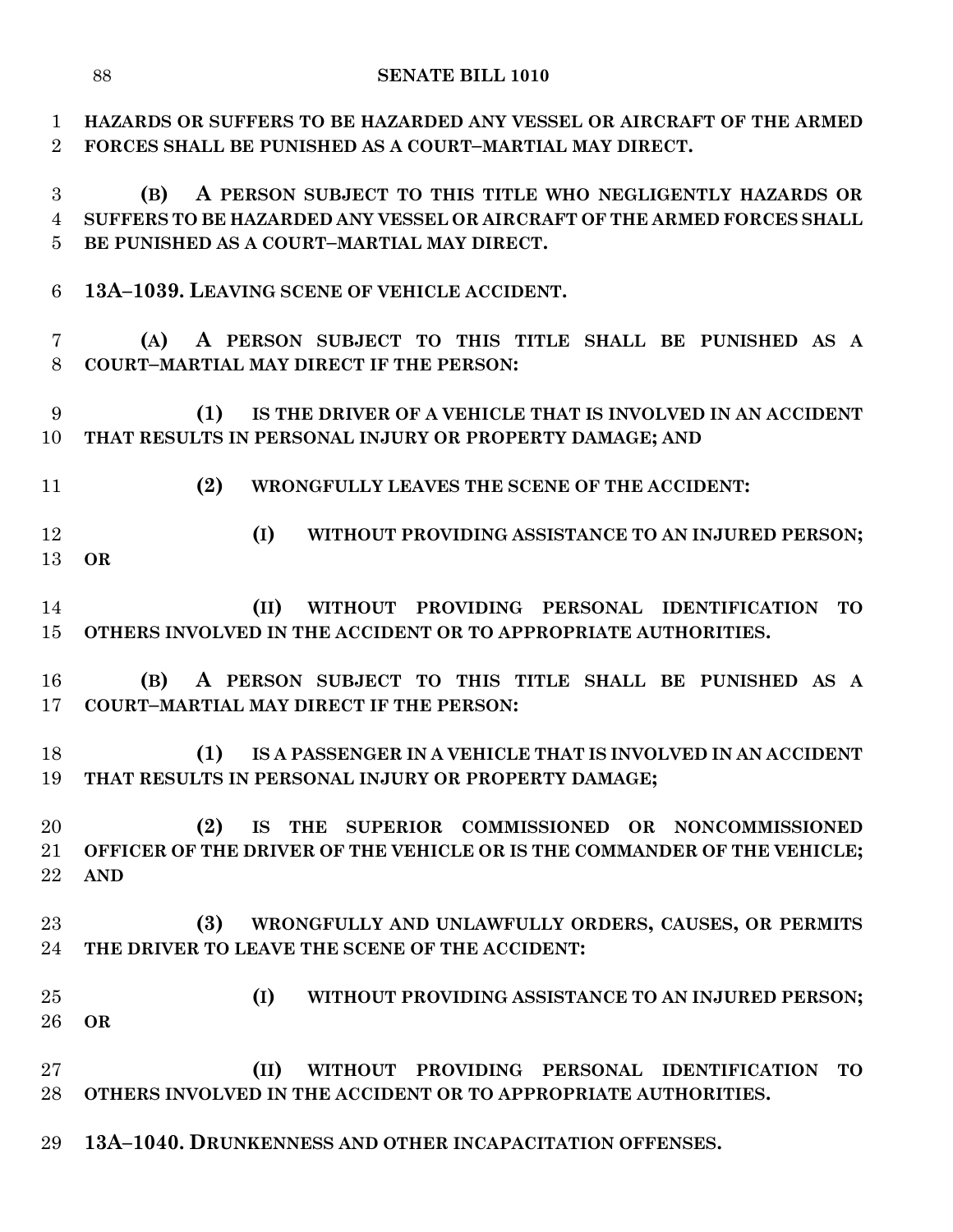**(A) A PERSON SUBJECT TO THIS TITLE WHO IS DRUNK ON DUTY SHALL BE PUNISHED AS A COURT–MARTIAL MAY DIRECT.**

 **(B) A PERSON SUBJECT TO THIS TITLE WHO, AS A RESULT OF INDULGENCE IN AN ALCOHOLIC BEVERAGE OR DRUG, IS INCAPACITATED FOR THE PROPER PERFORMANCE OF DUTY SHALL BE PUNISHED AS A COURT–MARTIAL MAY DIRECT.**

 **(C) A PERSON SUBJECT TO THIS TITLE WHO IS A PRISONER AND, WHILE IN SUCH STATUS, IS DRUNK SHALL BE PUNISHED AS A COURT–MARTIAL MAY DIRECT.**

**13A–1041. WRONGFUL USE, POSSESSION, ETC., OF CONTROLLED SUBSTANCES.**

 **(A) A PERSON SUBJECT TO THIS TITLE WHO WRONGFULLY USES, POSSESSES, MANUFACTURES, DISTRIBUTES, IMPORTS INTO THE CUSTOMS TERRITORY OF THE UNITED STATES, EXPORTS FROM THE UNITED STATES, OR INTRODUCES INTO AN INSTALLATION, VESSEL, VEHICLE, OR AIRCRAFT USED BY OR UNDER THE CONTROL OF THE ARMED FORCES OF THE UNITED STATES OR OF ANY STATE MILITARY FORCES A SUBSTANCE DESCRIBED IN SUBSECTION (B) OF THIS SECTION SHALL BE PUNISHED AS A COURT–MARTIAL MAY DIRECT.**

 **(B) THE SUBSTANCES REFERRED TO IN SUBSECTION (A) OF THIS SECTION ARE:**

 **(1) OPIUM, HEROIN, COCAINE, AMPHETAMINE, LYSERGIC ACID METHAMPHETAMINE, PHENCYCLIDINE, BARBITURIC ACID, AND MARIJUANA AND ANY DERIVATIVE OF ANY SUCH SUBSTANCE OR COMPOUND;**

 **(2) ANY SUBSTANCE NOT SPECIFIED IN ITEM (1) OF THIS SUBSECTION THAT IS LISTED ON A SCHEDULE OF CONTROLLED SUBSTANCES PRESCRIBED BY THE PRESIDENT FOR THE PURPOSES OF THE UNIFORM CODE OF MILITARY JUSTICE OF THE ARMED FORCES OF THE UNITED STATES, 10 U.S.C. § 801 ET SEQ.; AND** 

 **(3) ANY OTHER SUBSTANCE NOT SPECIFIED IN ITEM (1) OF THIS SUBSECTION OR CONTAINED ON A LIST PRESCRIBED BY THE PRESIDENT UNDER ITEM (2) OF THIS SUBSECTION THAT IS LISTED IN SCHEDULES I THROUGH V OF ARTICLE 202 OF THE CONTROLLED SUBSTANCES ACT, 21 U.S.C. § 812.**

 **13A–1042. DRUNKEN OR RECKLESS OPERATION OF A VEHICLE, AIRCRAFT, OR VESSEL.**

 **(A) (1) IN THIS SECTION THE FOLLOWING WORDS HAVE THE MEANINGS INDICATED.**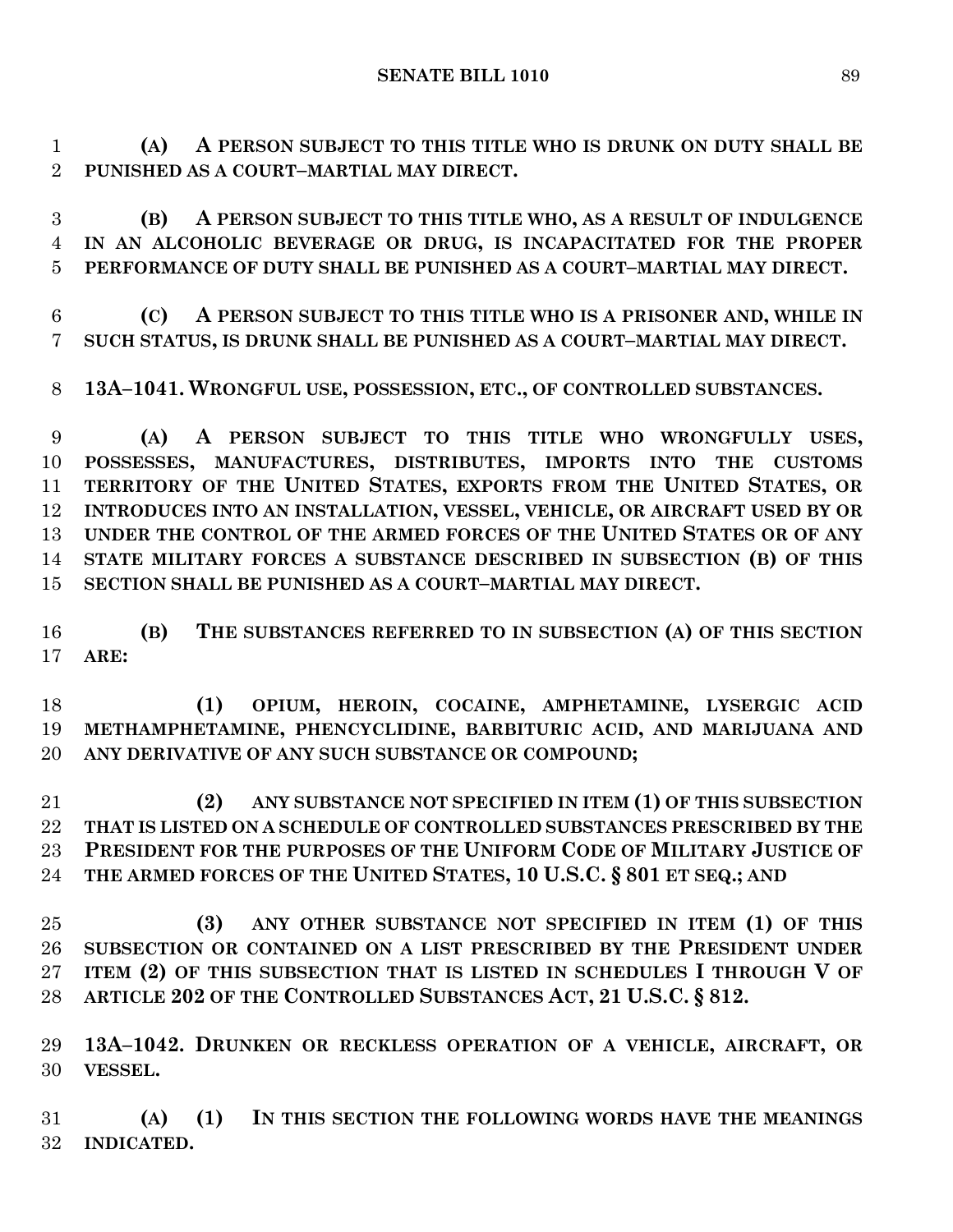**(2) "BLOOD ALCOHOL CONTENT LIMIT" MEANS THE AMOUNT OF ALCOHOL CONCENTRATION IN A PERSON'S BLOOD OR BREATH AT WHICH OPERATION OR CONTROL OF A VEHICLE, AIRCRAFT, OR VESSEL IS PROHIBITED.**

 **(3) "UNITED STATES" INCLUDES THE DISTRICT OF COLUMBIA, THE COMMONWEALTH OF PUERTO RICO, THE VIRGIN ISLANDS, GUAM, AND AMERICAN SAMOA.**

 **(B) A PERSON SUBJECT TO THIS TITLE SHALL BE PUNISHED AS A COURT–MARTIAL MAY DIRECT IF THE PERSON:**

 **(1) OPERATES OR PHYSICALLY CONTROLS A VEHICLE, AIRCRAFT, OR VESSEL IN A RECKLESS OR WANTON MANNER OR WHILE IMPAIRED BY A SUBSTANCE DESCRIBED IN § 13A–1036.1(B) OF THIS SUBTITLE; OR** 

 **(2) OPERATES OR IS IN ACTUAL PHYSICAL CONTROL OF A VEHICLE, AIRCRAFT, OR VESSEL WHILE DRUNK OR WHEN THE ALCOHOL CONCENTRATION IN THE PERSON'S BLOOD OR BREATH IS EQUAL TO OR EXCEEDS THE APPLICABLE LIMIT UNDER SUBSECTION (C) OF THIS SECTION.**

 **(C) FOR PURPOSES OF SUBSECTION (B) OF THIS SECTION, THE APPLICABLE LIMIT ON THE ALCOHOL CONCENTRATION IN A PERSON'S BLOOD OR BREATH IS:**

 **(1) IN THE CASE OF THE OPERATION OR CONTROL OF A VEHICLE, AIRCRAFT, OR VESSEL IN THE UNITED STATES, THE LESSER OF:**

 **(I) THE BLOOD ALCOHOL CONTENT LIMIT UNDER THE LAW OF THE STATE IN WHICH THE CONDUCT OCCURRED, EXCEPT AS MAY BE PROVIDED UNDER PARAGRAPH (3) OF THIS SUBSECTION FOR CONDUCT ON A MILITARY INSTALLATION THAT IS IN MORE THAN ONE STATE; OR** 

 **(II) THE BLOOD ALCOHOL CONTENT LIMIT SPECIFIED IN SUBSECTION (D) OF THIS SECTION;**

 **(2) IN THE CASE OF THE OPERATION OR CONTROL OF A VEHICLE, AIRCRAFT, OR VESSEL OUTSIDE THE UNITED STATES, THE BLOOD ALCOHOL CONTENT LIMIT SPECIFIED IN SUBSECTION (D) OF THIS SECTION OR SUCH LOWER LIMIT AS THE SECRETARY OF DEFENSE MAY BY REGULATION PRESCRIBE; AND**

 **(3) IN THE CASE OF A MILITARY INSTALLATION THAT IS IN MORE THAN ONE STATE, IF THOSE STATES HAVE DIFFERENT BLOOD ALCOHOL CONTENT LIMITS UNDER THEIR RESPECTIVE STATE LAWS, THE BLOOD ALCOHOL CONTENT**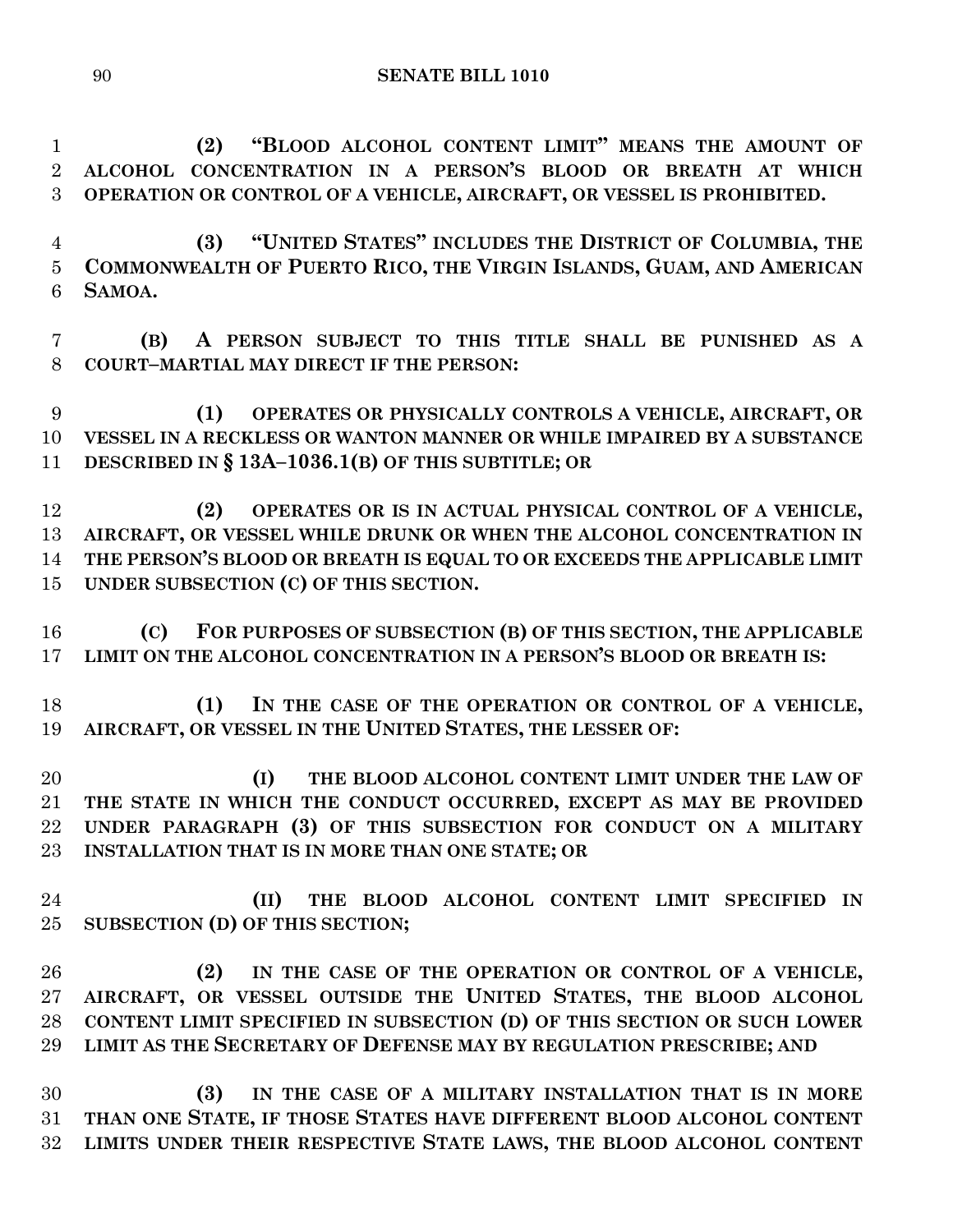**LIMIT SELECTED BY THE SECRETARY TO APPLY UNIFORMLY ON THAT INSTALLATION.**

 **(D) (1) FOR PURPOSES OF SUBSECTION (C) OF THIS SECTION, THE BLOOD ALCOHOL LIMIT WITH RESPECT TO ALCOHOL CONCENTRATION, AS SHOWN BY CHEMICAL ANALYSIS:**

 **(I) IN A PERSON'S BLOOD IS 0.08 GRAMS OF ALCOHOL PER 100 MILLILITERS OF BLOOD; AND**

 **(II) IN A PERSON'S BREATH IS 0.08 GRAMS OF ALCOHOL PER 210 LITERS OF BREATH.**

 **(2) THE SECRETARY MAY BY REGULATION PRESCRIBE LIMITS THAT ARE LOWER THAN THE LIMITS SPECIFIED IN PARAGRAPH (1) OF THIS SUBSECTION IF SUCH LOWER LIMITS ARE BASED ON SCIENTIFIC DEVELOPMENTS AS REFLECTED IN FEDERAL LAW OF GENERAL APPLICABILITY.**

**13A–1043. ENDANGERMENT OFFENSES.**

 **(A) A PERSON SUBJECT TO THIS TITLE SHALL BE PUNISHED AS A COURT–MARTIAL MAY DIRECT IF THE PERSON ENGAGES IN CONDUCT THAT:**

**(1) IS WRONGFUL AND RECKLESS OR IS WANTON; AND** 

 **(2) IS LIKELY TO PRODUCE DEATH OR GRIEVOUS BODILY HARM TO ANOTHER PERSON.**

 **(B) A PERSON SUBJECT TO THIS TITLE SHALL BE PUNISHED AS A COURT–MARTIAL MAY DIRECT IF THE PERSON:**

 **(1) FIGHTS OR PROMOTES, OR IS CONCERNED IN OR CONNIVES AT FIGHTING A DUEL; OR** 

 **(2) HAVING KNOWLEDGE OF A CHALLENGE SENT OR ABOUT TO BE SENT, FAILS TO REPORT THE FACTS PROMPTLY TO THE PROPER AUTHORITY.**

 **(C) A PERSON SUBJECT TO THIS TITLE WHO, WILLFULLY AND WRONGFULLY, DISCHARGES A FIREARM UNDER CIRCUMSTANCES SUCH AS TO ENDANGER HUMAN LIFE SHALL BE PUNISHED AS A COURT–MARTIAL MAY DIRECT.**

 **(D) A PERSON SUBJECT TO THIS TITLE WHO UNLAWFULLY CARRIES A DANGEROUS WEAPON CONCEALED ON OR ABOUT THE PERSON SHALL BE PUNISHED**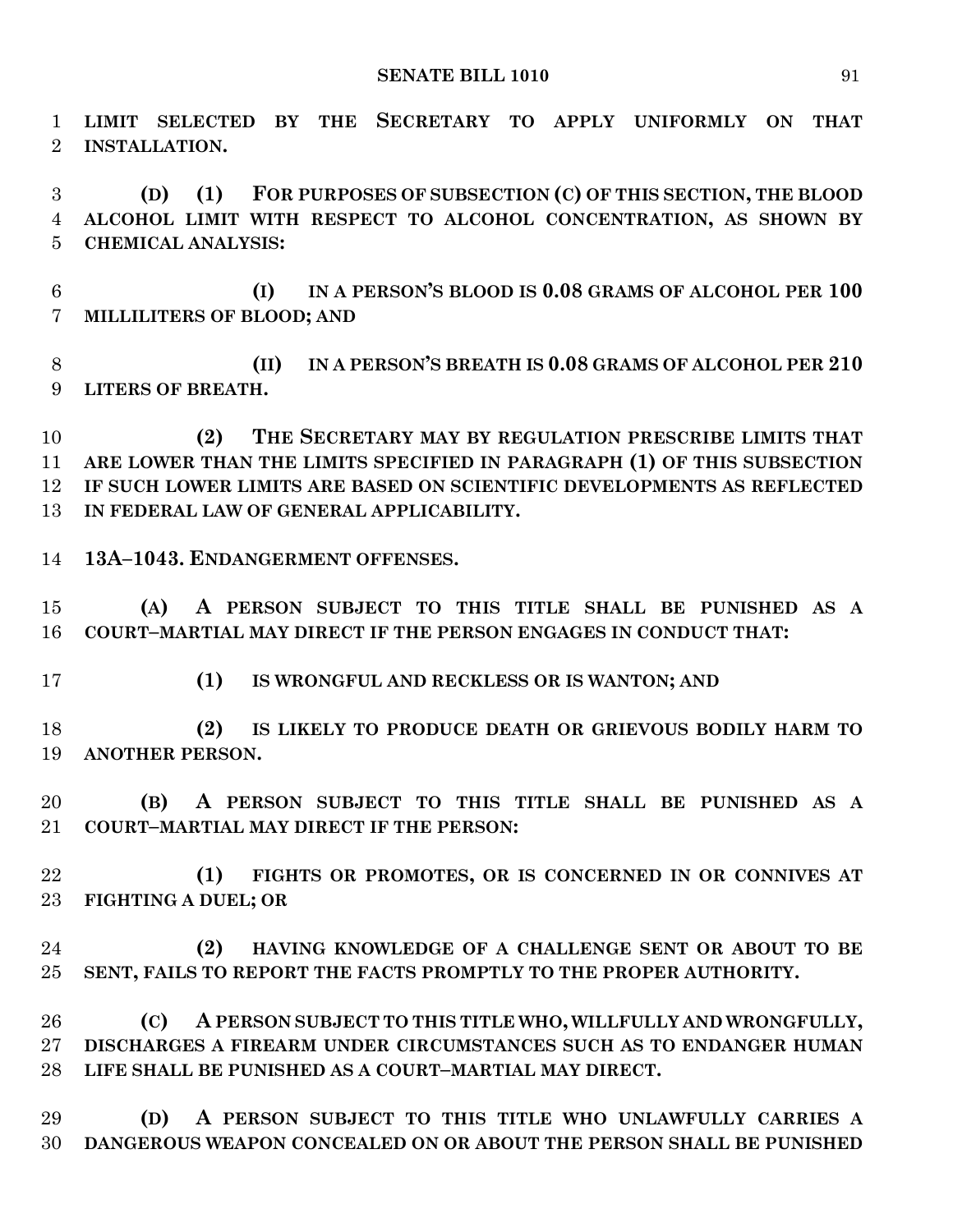**AS A COURT–MARTIAL MAY DIRECT.**

**13A–1044. COMMUNICATING THREATS.**

 **(A) A PERSON SUBJECT TO THIS TITLE WHO WRONGFULLY COMMUNICATES A THREAT TO INJURE THE PERSON, PROPERTY, OR REPUTATION OF ANOTHER SHALL BE PUNISHED AS A COURT–MARTIAL MAY DIRECT.**

 **(B) A PERSON SUBJECT TO THIS TITLE WHO WRONGFULLY COMMUNICATES A THREAT TO INJURE THE PERSON OR PROPERTY OF ANOTHER BY USE OF AN EXPLOSIVE, A WEAPON OF MASS DESTRUCTION, A BIOLOGICAL OR CHEMICAL AGENT, SUBSTANCE, OR WEAPON, OR A HAZARDOUS MATERIAL SHALL BE PUNISHED AS A COURT–MARTIAL MAY DIRECT.**

 **(C) (1) IN THIS SUBSECTION, "FALSE THREAT" MEANS A THREAT THAT, AT THE TIME THE THREAT IS COMMUNICATED, IS KNOWN TO BE FALSE BY THE PERSON COMMUNICATING THE THREAT.**

 **(2) A PERSON SUBJECT TO THIS TITLE WHO MALICIOUSLY COMMUNICATES A FALSE THREAT CONCERNING INJURY TO THE PERSON OR PROPERTY OF ANOTHER BY USE OF AN EXPLOSIVE, A WEAPON OF MASS DESTRUCTION, A BIOLOGICAL OR CHEMICAL AGENT, SUBSTANCE, OR WEAPON, OR A HAZARDOUS MATERIAL, SHALL BE PUNISHED AS A COURT–MARTIAL MAY DIRECT.**

**13A–1045. RIOT OR BREACH OF PEACE.**

 **A PERSON SUBJECT TO THIS TITLE WHO CAUSES OR PARTICIPATES IN A RIOT OR BREACH OF THE PEACE SHALL BE PUNISHED AS A COURT–MARTIAL MAY DIRECT.**

**13A–1046. PROVOKING SPEECHES OR GESTURES.**

 **A PERSON SUBJECT TO THIS TITLE WHO USES PROVOKING OR REPROACHFUL WORDS OR GESTURES TOWARDS ANOTHER PERSON SUBJECT TO THIS TITLE SHALL BE PUNISHED AS A COURT–MARTIAL MAY DIRECT.**

**13A–1047. OFFENSES CONCERNING GOVERNMENT COMPUTERS.**

 **(A) IN THIS SECTION, "COMPUTER" HAS THE MEANING STATED IN 18 U.S.C. 1030.**

 **(B) A PERSON SUBJECT TO THIS TITLE SHALL BE PUNISHED AS A COURT MARTIAL MAY DIRECT IF THE PERSON:**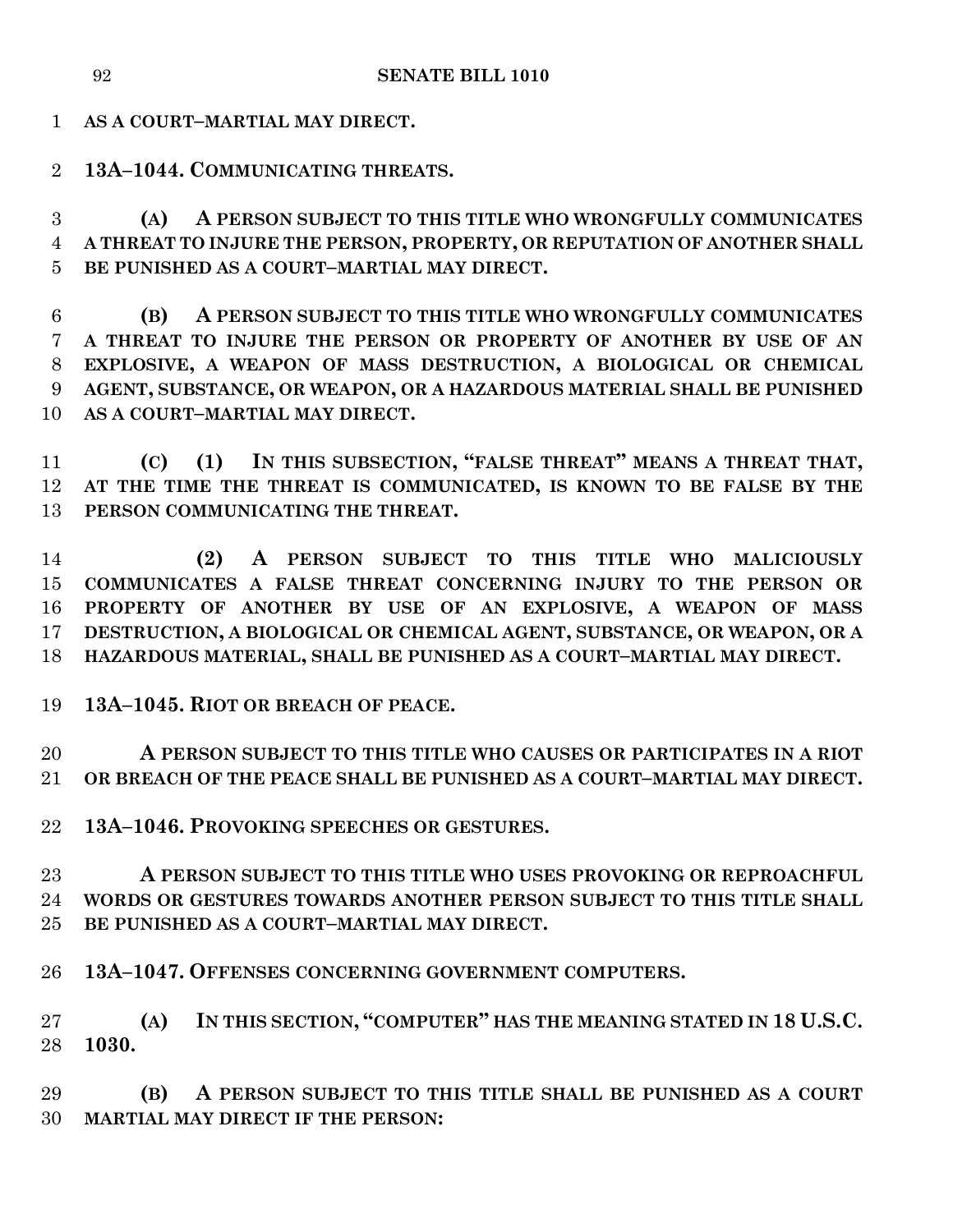**(1) KNOWINGLY ACCESSES A GOVERNMENT COMPUTER WITH AN UNAUTHORIZED PURPOSE, AND BY DOING SO OBTAINS CLASSIFIED INFORMATION, WITH REASON TO BELIEVE SUCH INFORMATION COULD BE USED TO THE INJURY OF THE UNITED STATES OR TO THE ADVANTAGE OF ANY FOREIGN NATION, AND INTENTIONALLY COMMUNICATES, DELIVERS, TRANSMITS, OR CAUSES TO BE COMMUNICATED, DELIVERED, OR TRANSMITTED SUCH INFORMATION TO ANY PERSON NOT ENTITLED TO RECEIVE IT;**

 **(2) INTENTIONALLY ACCESSES A GOVERNMENT COMPUTER WITH AN UNAUTHORIZED PURPOSE, AND THEREBY OBTAINS CLASSIFIED OR OTHER PROTECTED INFORMATION FROM ANY SUCH GOVERNMENT COMPUTER; OR** 

 **(3) KNOWINGLY CAUSES THE TRANSMISSION OF A PROGRAM, INFORMATION, CODE, OR COMMAND, AND AS A RESULT OF SUCH CONDUCT, INTENTIONALLY CAUSES DAMAGE WITHOUT AUTHORIZATION TO A GOVERNMENT COMPUTER.**

**13A–1048. FRAUDS AGAINST THE UNITED STATES.**

 **A PERSON SUBJECT TO THIS TITLE SHALL BE PUNISHED AS A COURT–MARTIAL MAY DIRECT IF THE PERSON:**

**(1) KNOWING IT TO BE FALSE OR FRAUDULENT:**

 **(I) MAKES A CLAIM AGAINST THE UNITED STATES OR AN OFFICER THEREOF; OR** 

 **(II) PRESENTS TO A PERSON IN THE CIVIL OR MILITARY SERVICE THEREOF, FOR APPROVAL OR PAYMENT, A CLAIM AGAINST THE UNITED STATES OR AN OFFICER THEREOF; OR**

 **(2) FOR THE PURPOSE OF OBTAINING THE APPROVAL, ALLOWANCE, OR PAYMENT OF A CLAIM AGAINST THE UNITED STATES OR AN OFFICER THEREOF, MAKES OR USES A WRITING OR OTHER PAPER KNOWING IT TO CONTAIN ONE OR MORE FALSE OR FRAUDULENT STATEMENTS.**

**13A–1049. PERJURY.**

 **A PERSON SUBJECT TO THIS TITLE IS GUILTY OF PERJURY AND SHALL BE PUNISHED AS A COURT–MARTIAL MAY DIRECT IF THE PERSON, IN A JUDICIAL PROCEEDING OR IN A COURSE OF JUSTICE, WILLFULLY AND CORRUPTLY:**

- 
- **(1) ON A LAWFUL OATH OR IN ANY FORM ALLOWED BY LAW TO BE**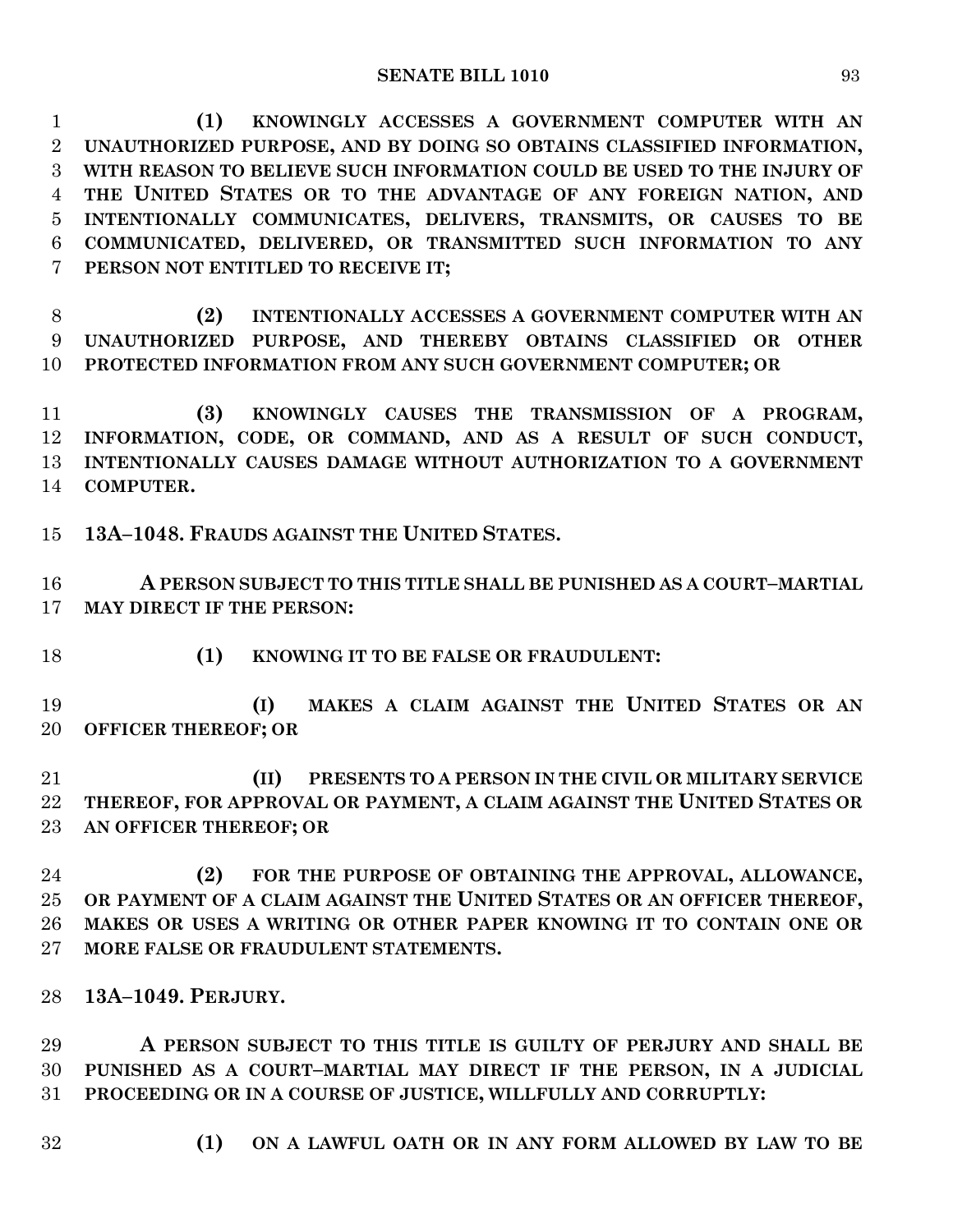**SUBSTITUTED FOR AN OATH, GIVES FALSE TESTIMONY MATERIAL TO THE ISSUE OR MATTER OF INQUIRY; OR** 

 **(2) IN A DECLARATION, CERTIFICATE, VERIFICATION, OR STATEMENT UNDER PENALTY OF PERJURY AS PERMITTED UNDER SECTION 28 U.S.C. 1746, SUBSCRIBES ANY FALSE STATEMENT MATERIAL TO THE ISSUE OR MATTER OF INQUIRY.**

**13A–1050. SUBORNATION OF PERJURY.**

 **A PERSON SUBJECT TO THIS TITLE SHALL BE PUNISHED AS A COURT–MARTIAL MAY DIRECT IF THE PERSON INDUCES AND PROCURES ANOTHER PERSON TO TAKE AN OATH AND TO FALSELY TESTIFY, DEPOSE, OR STATE ON SUCH OATH, IF:**

 **(1) THE OATH IS ADMINISTERED WITH RESPECT TO A MATTER FOR WHICH SUCH OATH IS REQUIRED OR AUTHORIZED BY LAW;**

 **(2) THE OATH IS ADMINISTERED BY A PERSON HAVING AUTHORITY TO DO SO;**

 **(3) ON THE OATH, THE OTHER PERSON WILLFULLY MAKES OR SUBSCRIBES A STATEMENT;**

- **(4) THE STATEMENT IS MATERIAL;**
- **(5) THE STATEMENT IS FALSE; AND**

 **(6) WHEN THE STATEMENT IS MADE OR SUBSCRIBED, THE PERSON SUBJECT TO THIS TITLE AND THE OTHER PERSON DO NOT BELIEVE THAT THE STATEMENT IS TRUE.**

**13A–1051. OBSTRUCTING JUSTICE.**

 **A PERSON SUBJECT TO THIS TITLE WHO ENGAGES IN CONDUCT INVOLVING A PERSON AGAINST WHOM THE ACCUSED HAD REASON TO BELIEVE THERE WERE OR WOULD BE CRIMINAL OR DISCIPLINARY PROCEEDINGS PENDING, WITH INTENT TO INFLUENCE, IMPEDE, OR OTHERWISE OBSTRUCT THE DUE ADMINISTRATION OF JUSTICE SHALL BE PUNISHED AS A COURT–MARTIAL MAY DIRECT.**

**13A–1052. MISPRISION OF SERIOUS OFFENSE.**

 **A PERSON SUBJECT TO THIS TITLE SHALL BE PUNISHED AS A COURT–MARTIAL MAY DIRECT IF THE PERSON:**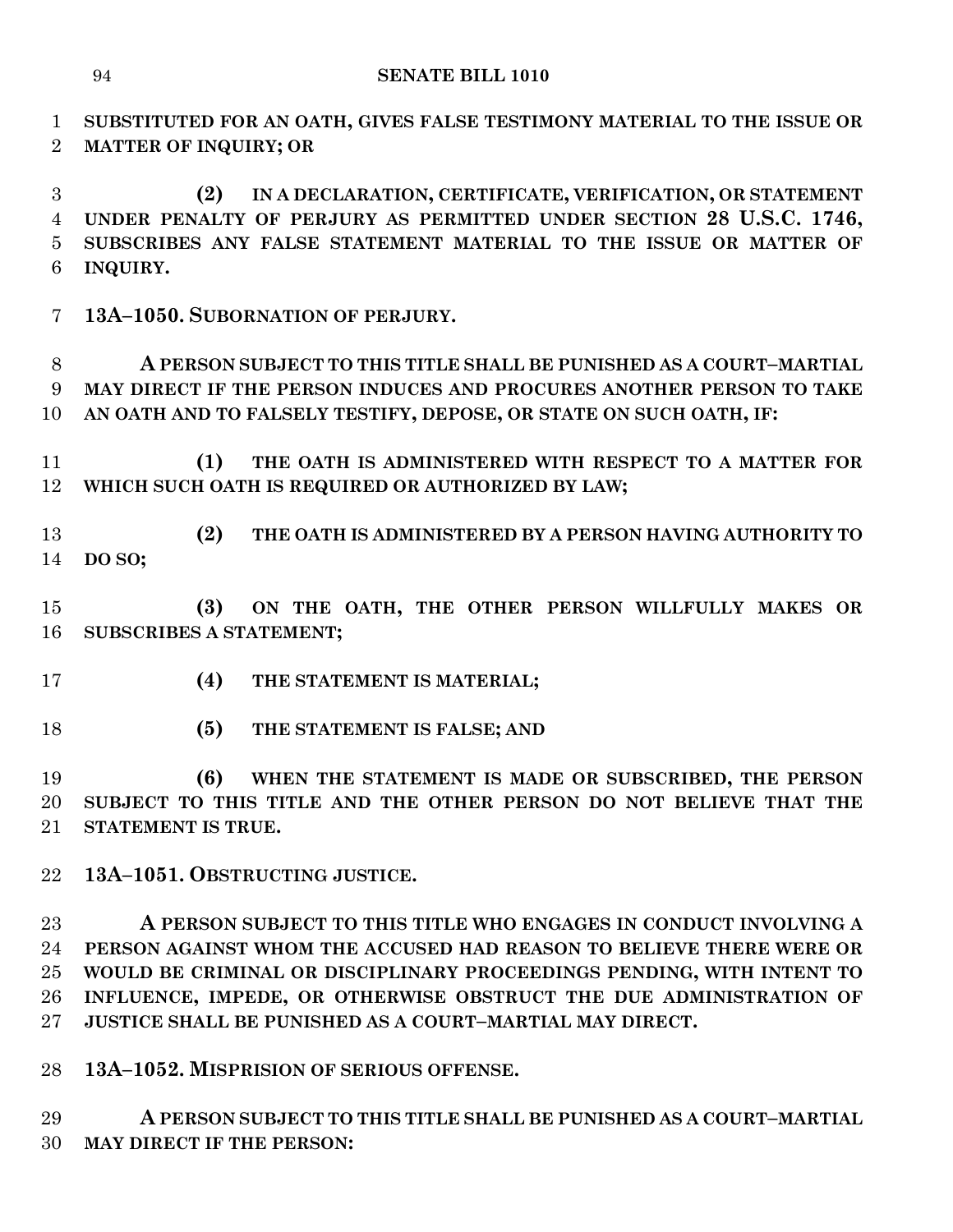**SENATE BILL 1010** 95

 **(1) KNOWS THAT ANOTHER PERSON HAS COMMITTED A SERIOUS OFFENSE;**

 **(2) WRONGFULLY CONCEALS THE COMMISSION OF THE OFFENSE; AND**

 **(3) FAILS TO MAKE THE COMMISSION OF THE OFFENSE KNOWN TO CIVILIAN OR MILITARY AUTHORITIES AS SOON AS POSSIBLE.**

**13A–1053. WRONGFUL REFUSAL TO TESTIFY.**

 **A PERSON SUBJECT TO THIS TITLE WHO, IN THE PRESENCE OF A COURT–MARTIAL, A BOARD OF OFFICERS, A MILITARY COMMISSION, A COURT OF INQUIRY, A PRELIMINARY HEARING, OR AN OFFICER TAKING A DEPOSITION, OF OR FOR THE UNITED STATES, WRONGFULLY REFUSES TO QUALIFY AS A WITNESS OR TO ANSWER A QUESTION AFTER HAVING BEEN DIRECTED TO DO SO BY THE PERSON PRESIDING SHALL BE PUNISHED AS A COURT–MARTIAL MAY DIRECT.**

**13A–1054. PREVENTION OF AUTHORIZED SEIZURE OF PROPERTY.**

 **A PERSON SUBJECT TO THIS TITLE WHO, KNOWING THAT ONE OR MORE PERSONS AUTHORIZED TO MAKE SEARCHES AND SEIZURES ARE SEIZING, ARE ABOUT TO SEIZE, OR ARE ENDEAVORING TO SEIZE PROPERTY, DESTROYS, REMOVES, OR OTHERWISE DISPOSES OF THE PROPERTY WITH INTENT TO PREVENT THE SEIZURE THEREOF SHALL BE PUNISHED AS A COURT–MARTIAL MAY DIRECT.**

**13A–1055. NONCOMPLIANCE WITH PROCEDURAL RULES.**

 **A PERSON SUBJECT TO THIS TITLE SHALL BE PUNISHED AS A COURT–MARTIAL MAY DIRECT IF THE PERSON:**

 **(1) IS RESPONSIBLE FOR UNNECESSARY DELAY IN THE DISPOSITION OF A CASE OF A PERSON ACCUSED OF AN OFFENSE UNDER THIS TITLE; OR** 

 **(2) KNOWINGLY AND INTENTIONALLY FAILS TO ENFORCE OR COMPLY WITH A PROVISION OF THIS TITLE REGULATING THE PROCEEDINGS BEFORE, DURING, OR AFTER TRIAL OF AN ACCUSED.**

 **13A–1056. WRONGFUL INTERFERENCE WITH ADVERSE ADMINISTRATIVE PROCEEDING.**

**A PERSON SUBJECT TO THIS TITLE SHALL BE PUNISHED AS A COURT–MARTIAL**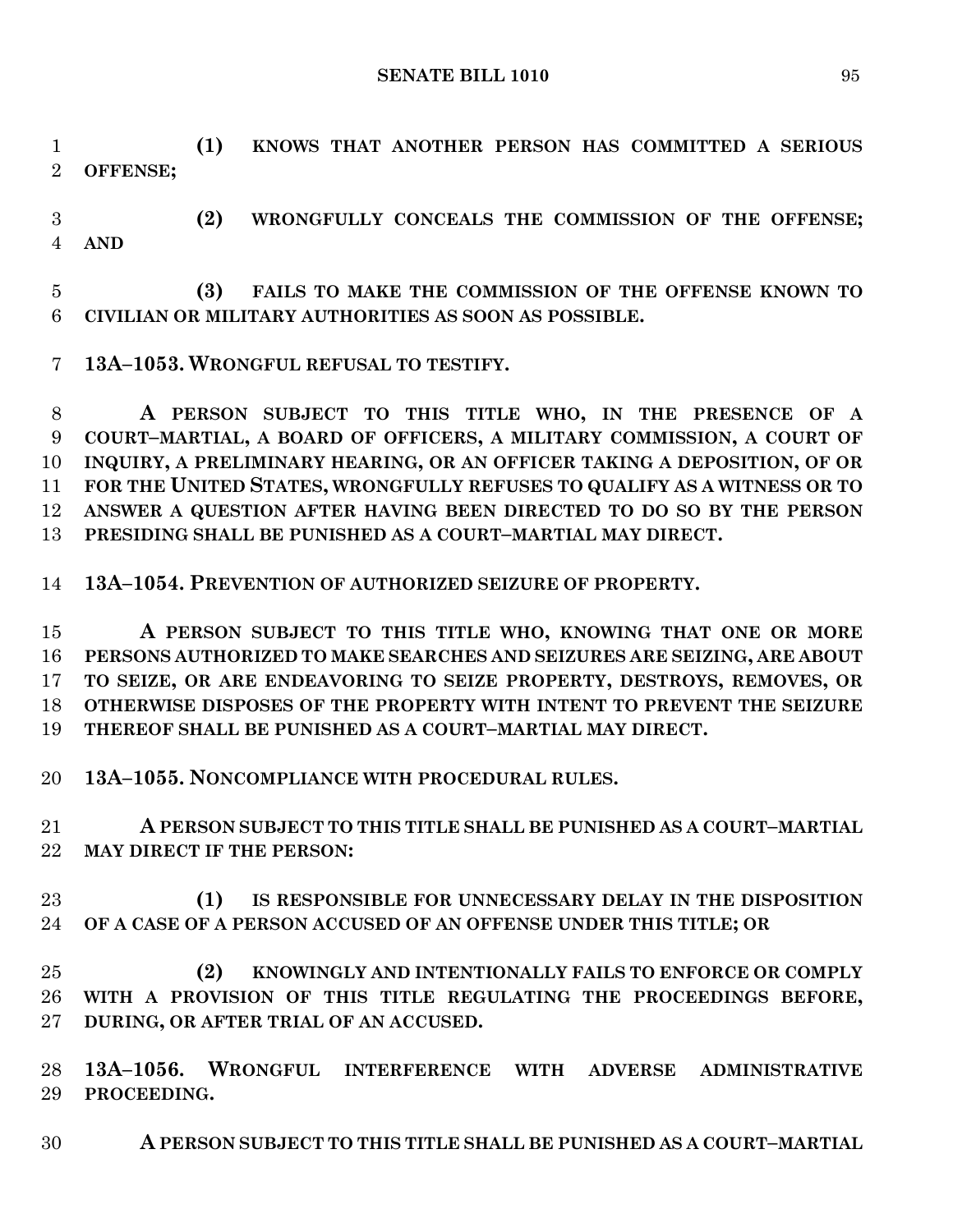**MAY DIRECT IF, HAVING REASON TO BELIEVE THAT AN ADVERSE ADMINISTRATIVE PROCEEDING IS PENDING AGAINST A PERSON SUBJECT TO THIS TITLE, THE PERSON WRONGFULLY ACTS WITH THE INTENT:**

 **(1) TO INFLUENCE, IMPEDE, OR OBSTRUCT THE CONDUCT OF THE PROCEEDING; OR** 

 **(2) OTHERWISE TO OBSTRUCT THE DUE ADMINISTRATION OF JUSTICE.**

**13A–1057. RETALIATION.**

 **(A) (1) IN THIS SECTION THE FOLLOWING WORDS HAVE THE MEANINGS INDICATED.**

 **(2) "COVERED INDIVIDUAL OR ORGANIZATION" MEANS A RECIPIENT OF A COMMUNICATION SPECIFIED IN CLAUSES (I) THROUGH (V) OF 10 U.S.C. 1034(B)(1)(B).**

 **(3) "INSPECTOR GENERAL" HAS THE MEANING STATED IN 10 U.S.C. 1034(J).**

**(4) "PROTECTED COMMUNICATION" MEANS:**

 **(I) A LAWFUL COMMUNICATION TO A MEMBER OF CONGRESS OR AN INSPECTOR GENERAL; OR** 

 **(II) A COMMUNICATION TO A COVERED INDIVIDUAL OR ORGANIZATION IN WHICH A MEMBER OF THE ARMED FORCES COMPLAINS OF, OR DISCLOSES INFORMATION THAT THE MEMBER REASONABLY BELIEVES CONSTITUTES EVIDENCE OF:**

 **1. A VIOLATION OF LAW OR REGULATION, INCLUDING A LAW OR REGULATION PROHIBITING SEXUAL HARASSMENT OR UNLAWFUL DISCRIMINATION; OR** 

 **2. GROSS MISMANAGEMENT, A GROSS WASTE OF FUNDS, AN ABUSE OF AUTHORITY, OR A SUBSTANTIAL AND SPECIFIC DANGER TO PUBLIC HEALTH OR SAFETY.**

 **(B) A PERSON SUBJECT TO THIS TITLE SHALL BE PUNISHED AS A COURT–MARTIAL MAY DIRECT IF, WITH THE INTENT TO RETALIATE AGAINST A PERSON FOR REPORTING OR PLANNING TO REPORT A CRIMINAL OFFENSE, OR**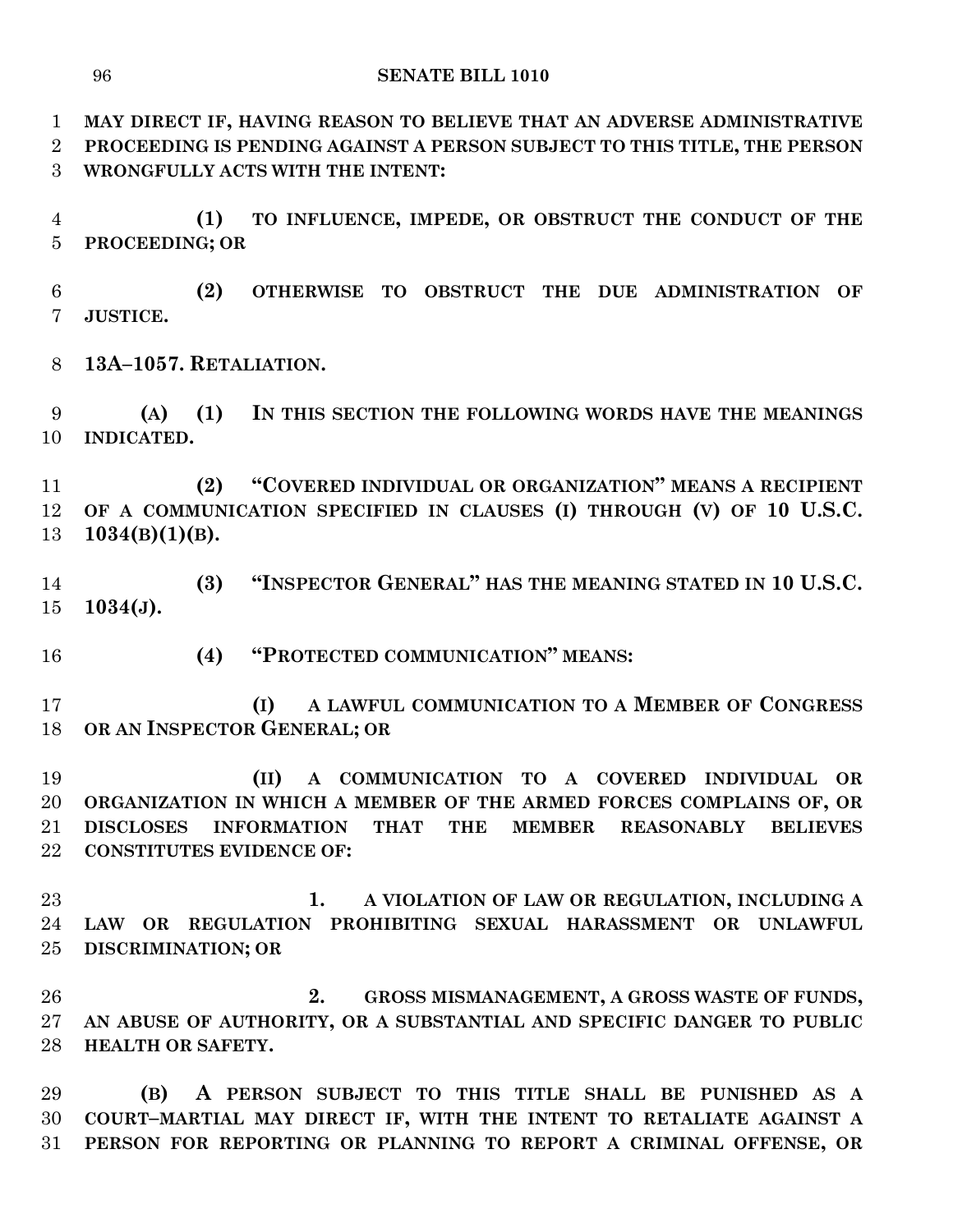**MAKING OR PLANNING TO MAKE A PROTECTED COMMUNICATION, OR WITH THE INTENT TO DISCOURAGE A PERSON FROM REPORTING A CRIMINAL OFFENSE OR MAKING OR PLANNING TO MAKE A PROTECTED COMMUNICATION, THE PERSON:**

 **(1) WRONGFULLY TAKES OR THREATENS TO TAKE AN ADVERSE PERSONNEL ACTION AGAINST A PERSON; OR** 

 **(2) WRONGFULLY WITHHOLDS OR THREATENS TO WITHHOLD A FAVORABLE PERSONNEL ACTION WITH RESPECT TO A PERSON.**

**13A–1058. CONDUCT UNBECOMING AN OFFICER AND A GENTLEMAN.**

 **A COMMISSIONED OFFICER, CADET, OR CANDIDATE WHO IS CONVICTED OF CONDUCT UNBECOMING AN OFFICER AND A GENTLEMAN SHALL BE PUNISHED AS A COURT–MARTIAL MAY DIRECT.**

**13A–1059. GENERAL ARTICLE.**

 **(A) SUBJECT TO SUBSECTION (B) OF THIS SECTION, THOUGH NOT SPECIFICALLY MENTIONED IN THIS TITLE, ALL DISORDERS AND NEGLECTS TO THE PREJUDICE OF GOOD ORDER AND DISCIPLINE IN THE STATE MILITARY FORCES AND ALL CONDUCT OF A NATURE TO BRING DISCREDIT ON THE STATE MILITARY FORCES, AND CRIMES BOTH FEDERAL AND STATE AND OFFENSES NOT CAPITAL, SHALL BE TAKEN COGNIZANCE OF BY A COURT–MARTIAL AND PUNISHED AT THE DISCRETION OF A MILITARY COURT.**

 **(B) WHERE A CRIME CONSTITUTES AN OFFENSE THAT VIOLATES BOTH THIS TITLE AND THE CRIMINAL LAWS OF THE STATE WHERE THE OFFENSE OCCURS OR CRIMINAL LAWS OF THE UNITED STATES, JURISDICTION OF THE MILITARY COURT MUST BE DETERMINED IN ACCORDANCE WITH § 13A–102 OF THIS TITLE.**

**SUBTITLE 11. MISCELLANEOUS PROVISIONS.**

**13A–1101. COURTS OF INQUIRY.**

 **(A) A COURTS OF INQUIRY TO INVESTIGATE ANY MATTER OF CONCERN TO THE STATE MILITARY FORCES MAY BE CONVENED BY ANY PERSON AUTHORIZED TO CONVENE A GENERAL COURT–MARTIAL, WHETHER OR NOT THE PERSONS INVOLVED HAVE REQUESTED SUCH AN INQUIRY.**

 **(B) (1) A COURT OF INQUIRY CONSISTS OF THREE OR MORE COMMISSIONED OFFICERS.**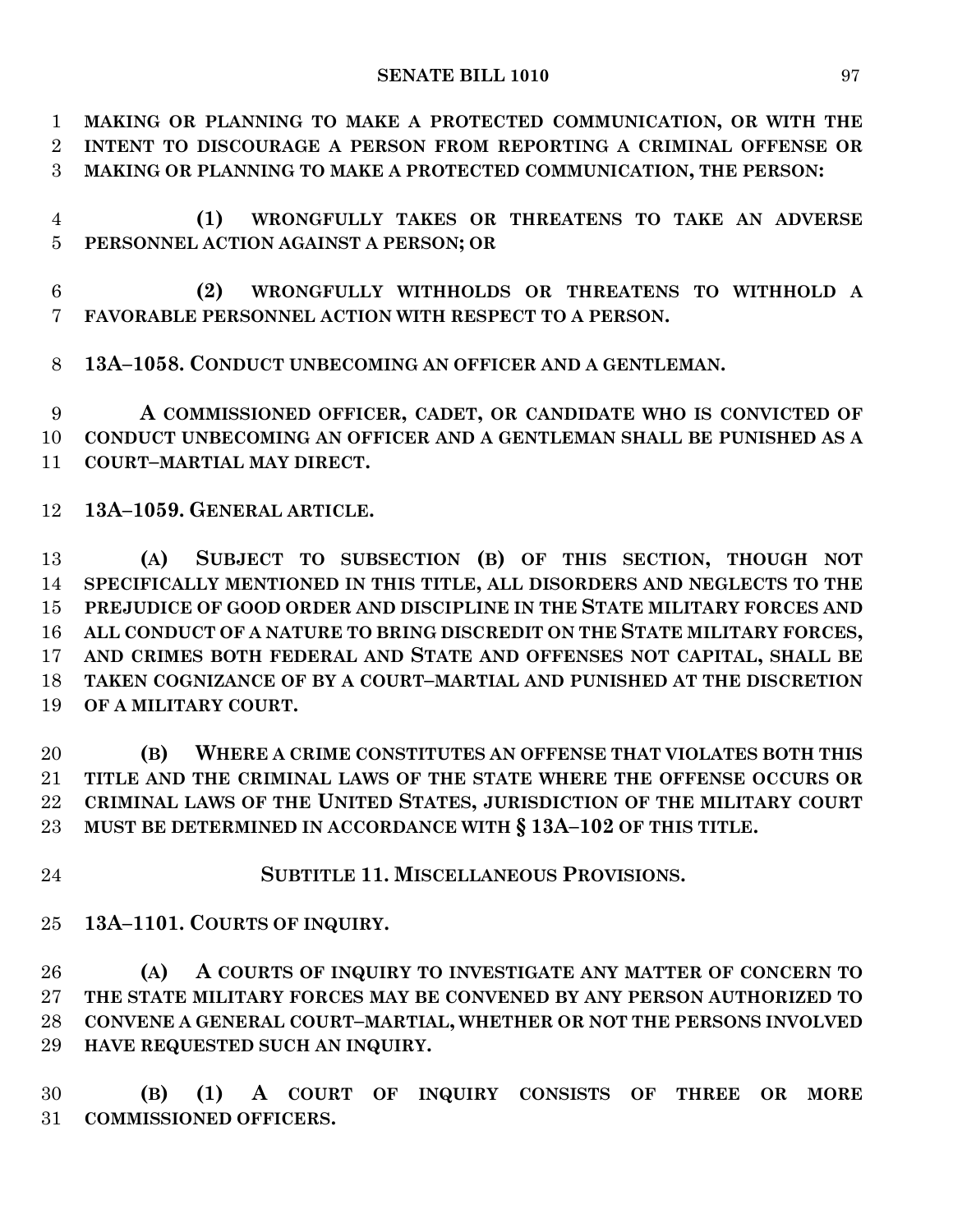**(2) FOR EACH COURT OF INQUIRY, THE CONVENING AUTHORITY SHALL ALSO APPOINT COUNSEL FOR THE COURT.**

 **(C) (1) A PERSON SUBJECT TO THIS TITLE WHOSE CONDUCT IS SUBJECT TO INQUIRY SHALL BE DESIGNATED AS A PARTY.**

 **(2) A PERSON SUBJECT TO THIS TITLE WHO HAS A DIRECT INTEREST IN THE SUBJECT OF INQUIRY HAS THE RIGHT TO BE DESIGNATED AS A PARTY ON REQUEST TO THE COURT.**

 **(3) A PERSON DESIGNATED AS A PARTY SHALL BE GIVEN DUE NOTICE AND HAS THE RIGHT TO BE PRESENT, TO BE REPRESENTED BY COUNSEL, TO CROSS-EXAMINE WITNESSES, AND TO INTRODUCE EVIDENCE.**

 **(D) A MEMBER OF A COURT OF INQUIRY MAY BE CHALLENGED BY A PARTY, BUT ONLY FOR CAUSE STATED TO THE COURT.**

 **(E) THE MEMBERS, COUNSEL, THE REPORTER, AND INTERPRETERS OF A COURT OF INQUIRY SHALL TAKE AN OATH TO FAITHFULLY PERFORM THEIR DUTIES.**

 **(F) WITNESSES MAY BE SUMMONED TO APPEAR AND TESTIFY AND BE EXAMINED BEFORE A COURT OF INQUIRY, AS PROVIDED FOR COURTS–MARTIAL.**

 **(G) A COURT OF INQUIRY SHALL MAKE FINDINGS OF FACT BUT MAY NOT EXPRESS OPINIONS OR MAKE RECOMMENDATIONS UNLESS REQUIRED TO DO SO BY THE CONVENING AUTHORITY.**

 **(H) (1) A COURT OF INQUIRY SHALL KEEP A RECORD OF ITS PROCEEDINGS, WHICH SHALL BE AUTHENTICATED BY THE SIGNATURES OF THE PRESIDENT AND COUNSEL FOR THE COURT AND FORWARDED TO THE CONVENING AUTHORITY.**

 **(2) IF THE RECORD CANNOT BE AUTHENTICATED BY THE PRESIDENT, IT SHALL BE SIGNED BY A MEMBER IN LIEU OF THE PRESIDENT.**

 **(3) IF THE RECORD CANNOT BE AUTHENTICATED BY THE COUNSEL FOR THE COURT, IT SHALL BE SIGNED BY A MEMBER IN LIEU OF THE COUNSEL.**

**13A–1102. AUTHORITY TO ADMINISTER OATHS AND TO ACT AS NOTARY.**

 **(A) THE FOLLOWING PERSONS MAY ADMINISTER OATHS FOR THE PURPOSES OF MILITARY ADMINISTRATION, INCLUDING MILITARY JUSTICE:**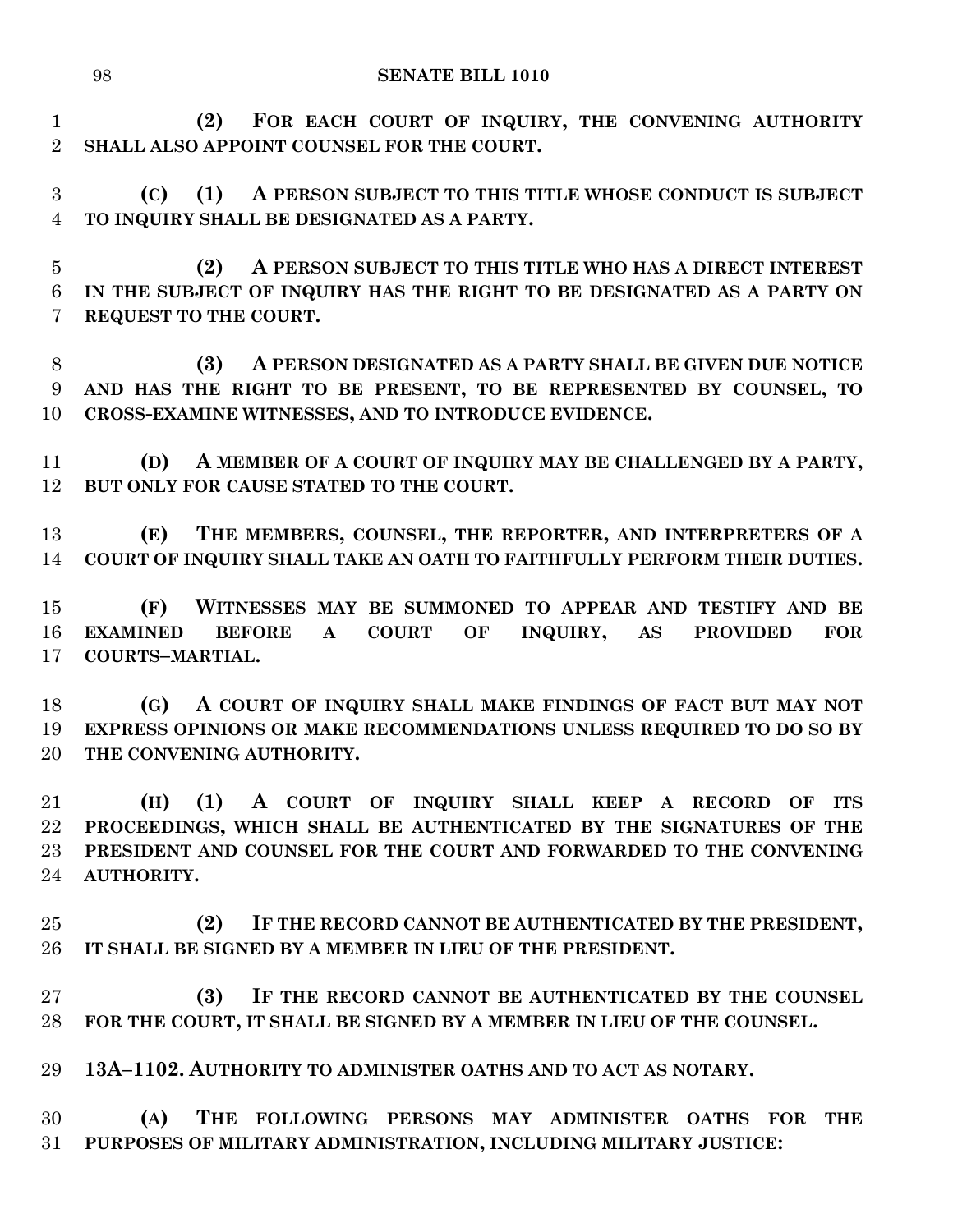| $\mathbf{1}$             | (1)<br>A JUDGE ADVOCATE;                                                                                                                                                                                                                                          |
|--------------------------|-------------------------------------------------------------------------------------------------------------------------------------------------------------------------------------------------------------------------------------------------------------------|
| $\overline{2}$           | (2)<br>A SUMMARY COURT-MARTIAL;                                                                                                                                                                                                                                   |
| 3<br>$\overline{4}$      | (3)<br>AN ADJUTANT, ASSISTANT ADJUTANT, ACTING ADJUTANT, AND<br>PERSONNEL ADJUTANT; AND                                                                                                                                                                           |
| $\overline{5}$<br>6      | (4)<br>ALL OTHER PERSONS DESIGNATED BY REGULATIONS FOR THE<br><b>MARYLAND MILITARY DEPARTMENT.</b>                                                                                                                                                                |
| 7<br>8                   | (B)<br>THE FOLLOWING PERSONS MAY ADMINISTER OATHS NECESSARY IN THE<br>PERFORMANCE OF THEIR DUTIES:                                                                                                                                                                |
| 9<br>10                  | THE PRESIDENT, MILITARY JUDGE, AND TRIAL COUNSEL FOR ALL<br>(1)<br>GENERAL AND SPECIAL COURTS-MARTIAL;                                                                                                                                                            |
| 11<br>12                 | THE PRESIDENT AND THE COUNSEL FOR THE GOVERNMENT OF<br>(2)<br>ANY COURT OF INQUIRY;                                                                                                                                                                               |
| 13                       | (3)<br>AN OFFICER DESIGNATED TO TAKE A DEPOSITION;                                                                                                                                                                                                                |
| 14                       | (4)<br>A PERSON DETAILED TO CONDUCT AN INVESTIGATION;                                                                                                                                                                                                             |
| 15                       | (5)<br>A RECRUITING OFFICER; AND                                                                                                                                                                                                                                  |
| 16<br>17                 | (6)<br>ALL OTHER PERSONS DESIGNATED BY REGULATIONS OF THE<br>ARMED FORCES OF THE UNITED STATES OR BY STATUTE.                                                                                                                                                     |
| 18<br>19<br>20           | (C) THE SIGNATURE WITHOUT SEAL OF ANY SUCH PERSON, TOGETHER WITH<br>THE TITLE OF THE PERSON'S OFFICE, IS PRIMA FACIE EVIDENCE OF THE PERSON'S<br>AUTHORITY.                                                                                                       |
| $21\,$                   | 13A-1103. SECTIONS TO BE EXPLAINED.                                                                                                                                                                                                                               |
| 22<br>23<br>24<br>$25\,$ | THIS SUBSECTION APPLIES WITH RESPECT TO SS 13A-102,<br>(A)<br>(1)<br>13A-103, 13A-201 THROUGH 13A-301, 13A-504, 13A-506, 13A-602, 13A-702,<br>13A-703, 13A-801, AND 13A-1001 THROUGH 13A-1059 OF THIS TITLE AND §§<br>13A-1103 THROUGH 13A-1105 OF THIS SUBTITLE. |

 **(2) THE SECTIONS OF THIS TITLE SPECIFIED IN PARAGRAPH (1) OF THIS SUBSECTION SHALL BE CAREFULLY EXPLAINED TO EACH ENLISTED MEMBER AT THE TIME OF, OR WITHIN 30 DAYS AFTER, THE MEMBER'S INITIAL ENTRANCE**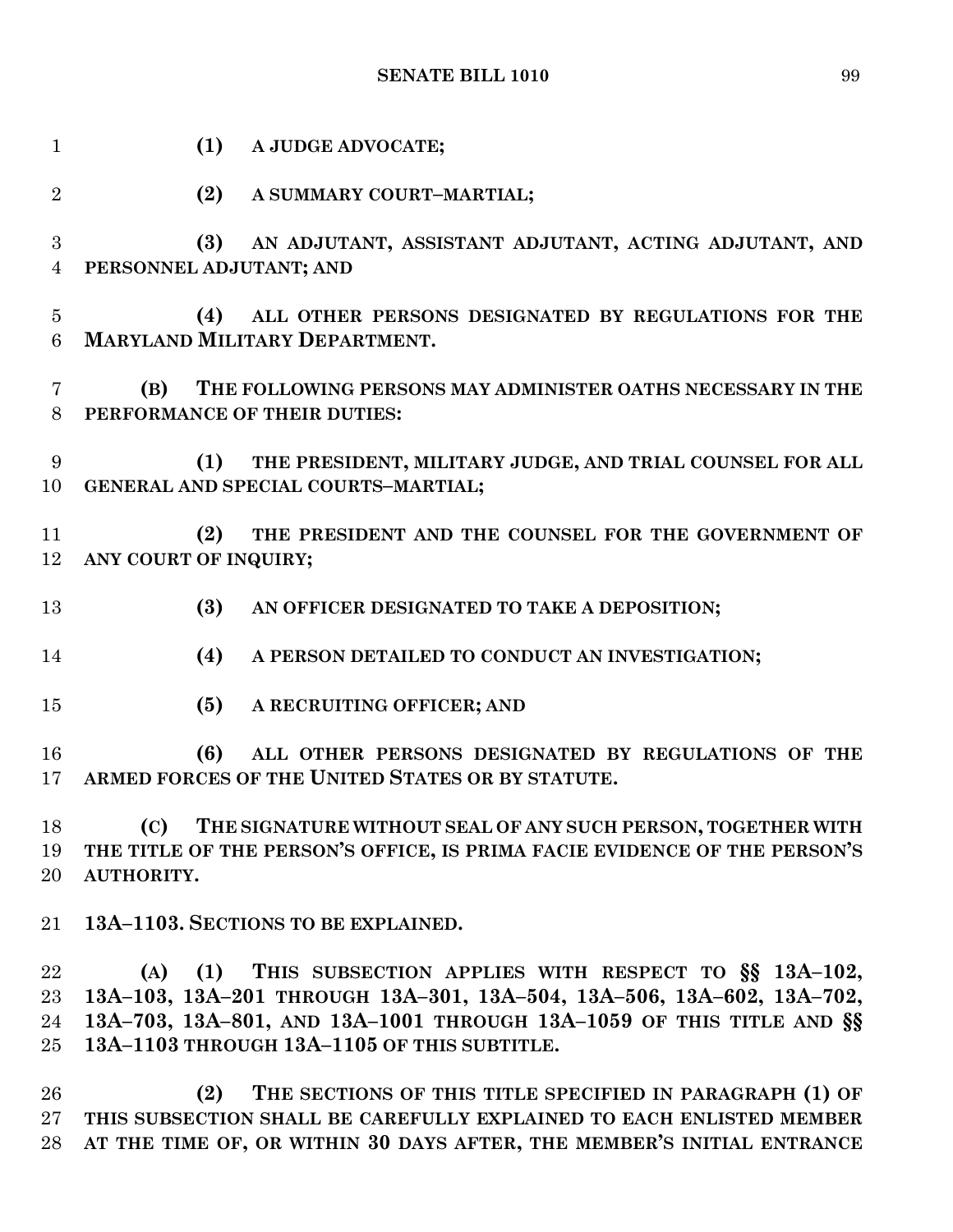## **SENATE BILL 1010**

## **INTO A DUTY STATUS WITH THE STATE MILITARY FORCES.**

 **(3) THE SECTIONS OF THIS TITLE SPECIFIED IN PARAGRAPH (1) OF THIS SUBSECTION SHALL BE EXPLAINED AGAIN:**

 **(I) AFTER THE MEMBER HAS COMPLETED BASIC OR RECRUIT TRAINING; AND**

- 
- **(II) AT THE TIME WHEN THE MEMBER REENLISTS.**

 **(B) THE TEXT OF THIS TITLE AND OF THE REGULATIONS PRESCRIBED UNDER THIS TITLE SHALL BE MADE AVAILABLE TO A MEMBER OF THE STATE MILITARY FORCES, ON REQUEST BY THE MEMBER, FOR THE MEMBER'S PERSONAL EXAMINATION.**

**13A–1104. COMPLAINTS OF WRONGS.**

 **(A) A MEMBER OF THE STATE MILITARY FORCES WHO BELIEVES THE MEMBER TO HAVE BEEN WRONGED BY A COMMANDING OFFICER, AND WHO, ON DUE APPLICATION TO THAT COMMANDING OFFICER, IS REFUSED REDRESS, MAY COMPLAIN TO A SUPERIOR COMMISSIONED OFFICER, WHO SHALL FORWARD THE COMPLAINT TO THE OFFICER EXERCISING GENERAL COURT–MARTIAL JURISDICTION OVER THE OFFICER AGAINST WHOM IT IS MADE.**

 **(B) THE OFFICER EXERCISING GENERAL COURT–MARTIAL JURISDICTION SHALL:**

 **(1) EXAMINE INTO THE COMPLAINT AND TAKE PROPER MEASURES FOR REDRESSING THE WRONG COMPLAINED OF; AND** 

 **(2) AS SOON AS POSSIBLE, SEND TO THE ADJUTANT GENERAL A TRUE STATEMENT OF THAT COMPLAINT, WITH THE PROCEEDINGS HAD THEREON.**

**13A–1105. REDRESS OF INJURIES TO PROPERTY.**

 **(A) (1) WHENEVER COMPLAINT IS MADE TO A COMMANDING OFFICER THAT WILLFUL DAMAGE HAS BEEN DONE TO THE PROPERTY OF A PERSON OR THAT THE PERSON'S PROPERTY HAS BEEN WRONGFULLY TAKEN BY MEMBERS OF THE STATE MILITARY FORCES WHILE IN THE LINE OF DUTY, THAT PERSON MAY, UNDER SUCH REGULATIONS PRESCRIBED, CONVENE A BOARD TO INVESTIGATE THE COMPLAINT.**

- 
- **(2) THE BOARD SHALL CONSIST OF FROM ONE TO THREE**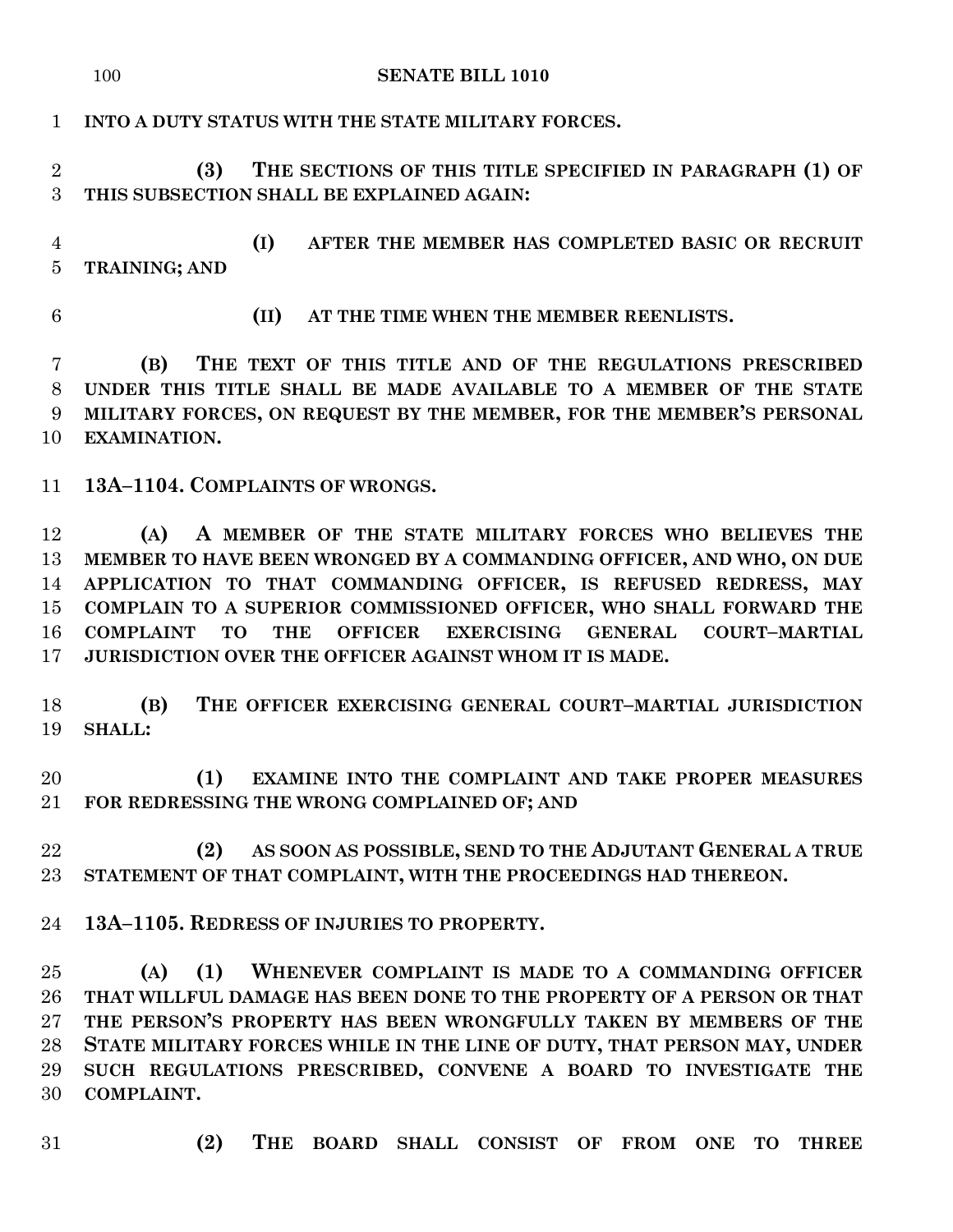**SENATE BILL 1010** 101

 **COMMISSIONED OFFICERS AND, FOR THE PURPOSE OF THAT INVESTIGATION, THE BOARD HAS POWER TO:**

**(I) SUMMON WITNESSES AND EXAMINE THEM ON OATH;**

 **(II) RECEIVE DEPOSITIONS OR OTHER DOCUMENTARY EVIDENCE; AND** 

 **(III) ASSESS THE DAMAGES SUSTAINED AGAINST THE RESPONSIBLE PARTIES.**

 **(3) THE ASSESSMENT OF DAMAGES MADE BY THE BOARD IS SUBJECT TO THE APPROVAL OF THE COMMANDING OFFICER, AND IN THE AMOUNT APPROVED BY THAT OFFICER SHALL BE CHARGED AGAINST THE PAY OF THE OFFENDERS.**

 **(4) THE ORDER OF THE COMMANDING OFFICER DIRECTING CHARGES HEREIN AUTHORIZED IS CONCLUSIVE ON ANY DISBURSING OFFICER FOR PAYMENT TO THE INJURED PARTIES OF THE DAMAGES SO ASSESSED AND APPROVED.**

 **(B) IF THE OFFENDERS CANNOT BE ASCERTAINED, BUT THE ORGANIZATION OR DETACHMENT TO WHICH THEY BELONG IS KNOWN, CHARGES TOTALING THE AMOUNT OF DAMAGES ASSESSED AND APPROVED MAY BE MADE IN SUCH PROPORTION AS MAY BE CONSIDERED JUST UPON THE INDIVIDUAL MEMBERS THEREOF WHO ARE SHOWN TO HAVE BEEN PRESENT AT THE SCENE AT THE TIME THE DAMAGES COMPLAINED OF WERE INFLICTED, AS DETERMINED BY THE APPROVED FINDINGS OF THE BOARD.**

**13A–1106. DELEGATION BY THE GOVERNOR.**

 **THE GOVERNOR MAY DELEGATE ANY AUTHORITY VESTED IN THE GOVERNOR UNDER THIS TITLE, AND PROVIDE FOR THE SUB–DELEGATION OF ANY SUCH AUTHORITY, EXCEPT THE POWER GIVEN THE GOVERNOR BY § 13A–501 OF THIS TITLE.**

**13A–1107. PAYMENT OF FINES AND DISPOSITION THEREOF.**

 **(A) FINES IMPOSED BY A MILITARY COURT OR THROUGH IMPOSITION OF NON–JUDICIAL PUNISHMENT MAY BE PAID TO THE U.S. TREASURY.**

- **(B) FINES MAY BE COLLECTED BY:**
- **(1) CASH OR MONEY ORDER;**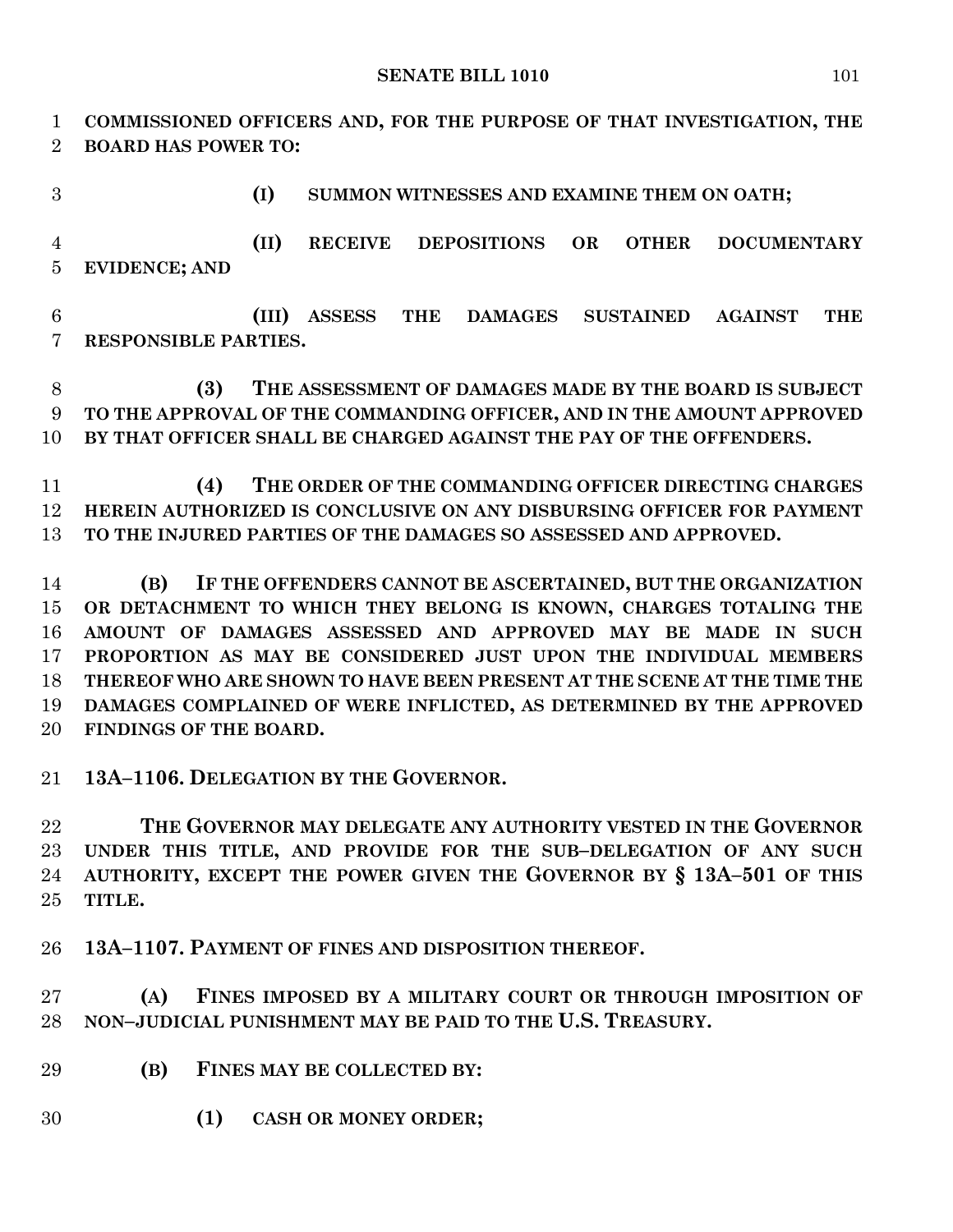**(2) RETENTION OF PAY OR ALLOWANCES DUE OR TO BECOME DUE THE PERSON FINED FROM ANY STATE OR THE UNITED STATES; OR**

 **(3) GARNISHMENT OR LEVY, TOGETHER WITH COSTS, ON THE WAGES, GOODS, AND CHATTELS OF A PERSON DELINQUENT IN PAYING A FINE, AS PROVIDED BY LAW.**

**13A–1108. UNIFORMITY OF INTERPRETATION.**

 **THIS TITLE SHALL BE SO CONSTRUED AS TO EFFECTUATE ITS GENERAL PURPOSE TO MAKE IT UNIFORM, SO FAR AS PRACTICAL, WITH THE UNIFORM CODE OF MILITARY JUSTICE, 10 U.S.C. 47.**

**13A–1109. IMMUNITY FOR ACTION OF MILITARY COURTS.**

 **A PERSON ACTING UNDER THE PROVISIONS OF THIS TITLE, WHETHER AS A MEMBER OF THE MILITARY OR AS A CIVILIAN, SHALL BE IMMUNE FROM PERSONAL LIABILITY FOR ANY OF THE ACTS OR OMISSIONS THAT THE PERSON DID OR FAILED TO DO AS PART OF THE PERSON'S DUTIES UNDER THIS TITLE.**

**13A–1110. SEVERABILITY.**

 **THE PROVISIONS OF THIS TITLE ARE HEREBY DECLARED TO BE SEVERABLE AND IF ANY PROVISION OF THIS TITLE OR THE APPLICATION OF SUCH PROVISION TO ANY PERSON OR CIRCUMSTANCE IS DECLARED INVALID FOR ANY REASON, SUCH DECLARATION SHALL NOT AFFECT THE VALIDITY OF THE REMAINING PORTIONS OF THIS TITLE.**

**13A–1111. SHORT TITLE.**

**THIS ACT MAY BE CITED AS THE MARYLAND CODE OF MILITARY JUSTICE.**

**13A–1112. SUPERSEDES EXISTING STATE MILITARY JUSTICE CODES.**

 **ON ENACTMENT, THIS LAW SUPERSEDES ALL EXISTING STATUTES, ORDINANCES, DIRECTIVES, RULES, REGULATIONS, ORDERS, AND OTHER LAWS IN THE STATE COVERED BY THE SUBJECT MATTER OF THIS LAW, AND ALL SUCH STATUTES, ORDINANCES, DIRECTIVES, RULES, REGULATIONS, ORDERS, AND OTHER LAWS ARE HEREBY REPEALED.**

 SECTION 3. AND BE IT FURTHER ENACTED, That the catchlines contained in this Act are not law and may not be considered to have been enacted as part of this Act.

SECTION 4. AND BE IT FURTHER ENACTED, That this Act shall take effect